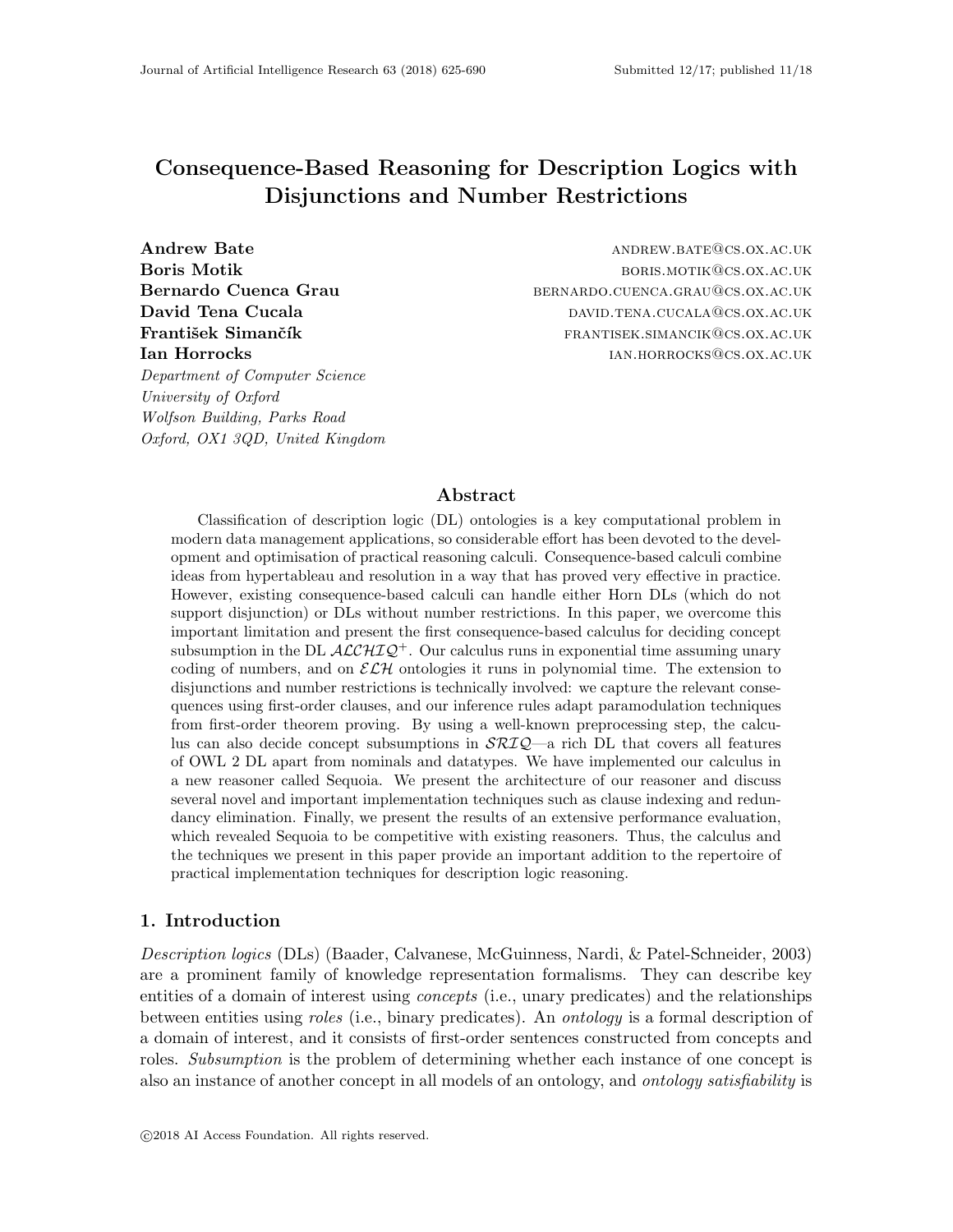the problem of determining whether an ontology admits a model. For expressive DLs, both problems are interreducible and are of high worst-case complexity, ranging from ExpTime (Sattler & Vardi, 2001) up to N2ExpTime (Kazakov, 2008). DLs provide the logical foundation for the OWL 2 DL ontology language, which is used nowadays in numerous practical applications. Consequently, many different DL reasoning calculi have been developed since the 1980s, and they provide the basis for several practically effective reasoners.

Tableau calculi (Baader & Sattler, 2001) comprise a prominent group of reasoning calculi that try to construct a finite representation of a canonical model of the ontology disproving a postulated subsumption. Various blocking techniques (Motik, Shearer, & Horrocks, 2009) are used to prevent infinite model expansion and thus ensure termination. Traditional tableau calculi are not worst-case optimal, but they incorporate numerous optimisations such as absorption that facilitate processing of large ontologies expressed in rich DL languages. Such calculi provide the foundation for several widely known reasoners such as FaCT++ (Tsarkov & Horrocks, 2006), Pellet (Sirin, Parsia, Cuenca Grau, Kalyanpur, & Katz, 2007), and RacerPro (Haarslev, Hidde, Möller, & Wessel, 2012). Analogously to the hypertableau calculus for first-order logic (Baumgartner, Furbach, & Niemelä, 1996), the hypertableau calculus for DLs (Motik et al., 2009) incorporates many optimisations into its core that reduce don't-know nondeterminism during reasoning, and it provides the foundation for the HermiT reasoner (Glimm, Horrocks, Motik, Stoilos, & Wang, 2014). The aforementioned systems can successfully process numerous ontologies, but sometimes they may construct very large model representations, which is a source of performance problems. Such problems are further exacerbated by the large number of subsumption tests often required to classify an ontology. More recently, tableau calculi have been extended with global caching techniques that ensure worst-case optimal behaviour (Goré  $&$  Nguyen, 2007, 2013; Nguyen, 2013; Nguyen & Golińska-Pilarek, 2014; Nguyen, 2014). To the best of our knowledge, such techniques have been implemented only in prototypes such as  $TGC2<sup>1</sup>$ 

Another large group of reasoning calculi for DLs and their extensions are based on parameterisations of first-order resolution (Bachmair & Ganzinger, 2001). Such procedures can be broadly subdivided into two subgroups. The first subgroup consists of procedures that essentially simulate (hyper)tableau techniques in a resolution framework; Hustadt and Schmidt (1999) call this *decidability by selection*. To ensure termination, these techniques either restrict the ontology so that model construction terminates naturally (e.g., by disallowing terminological cycles), or they stop model construction using techniques analogous to blocking (Georgieva, Hustadt, & Schmidt, 2003). The second subgroup consists of procedures that, rather than constructing finite model representations, parameterise resolution in a way that ensures that the calculus can derive only a finite number of clauses given a finite signature; Hustadt and Schmidt (1999) call this *decidability by ordering*. Such approaches can usually handle ontologies with terminological cycles, and they have been developed for DLs such as  $\mathcal{ALB}$  (de Nivelle, Schmidt, & Hustadt, 2000; Hustadt & Schmidt, 2002; Schmidt & Hustadt, 2013) and  $\mathcal{SHIQ}$  (Hustadt, Motik, & Sattler, 2008), and their generalisations such as the guarded fragment (Ganzinger & de Nivelle, 1999). The KAON2 reasoner (Hustadt et al., 2008) implements such a technique for the DL  $\mathcal{SHIQ}$ .

<sup>1.</sup> http://www.mimuw.edu.pl/~nguyen/TGC2/index.html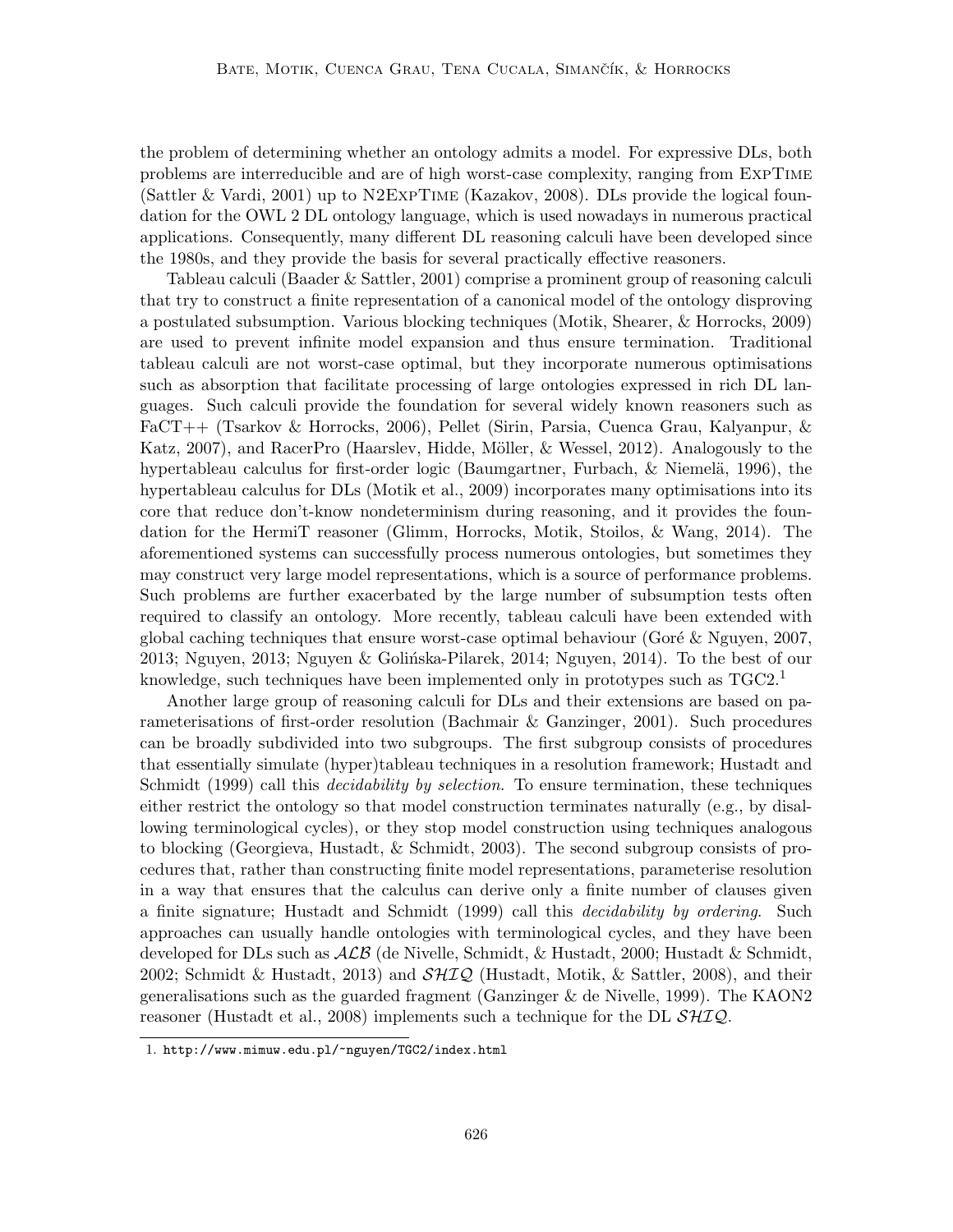A breakthrough in DL reasoning came in the form of consequence-based calculi. The polynomial-time reasoning algorithm by Baader, Brandt, and Lutz (2005) for the lightweight DL  $\mathcal{EL}$  can be seen as the first such calculus. This algorithm was later significantly improved and extended to the DL Horn- $\mathcal{SHLQ}$  (Kazakov, 2009), which allowed the CB reasoner to be the first to classify the full version of the GALEN ontology (Solomon, Roberts, Rogers, C.J., & Rector, 2000) and thus solve a long-standing open problem in DL reasoning. This calculus was later extended to the DLs  $\mathcal{ALCH}$  (Simančík, Kazakov, & Horrocks, 2011) and  $\text{ALCI}$  (Simančík, Motik, & Horrocks, 2014) that support concept disjunction, but not number restrictions. Recently, Vlasenko, Daryalal, Haarslev, and Jaumard (2016) presented a calculus for the DL  $\mathcal{ELQ}$  that combines consequence-based reasoning with integer linear programming in order to efficiently reason with number restrictions, and Karahroodi and Haarslev (2017) presented a similar approach for the DL  $\mathcal{SHOQ}$ . All of these calculi can intuitively be seen as combining ideas from resolution and hypertableau (see Section 3): as in resolution, they systematically derive certain consequences in order to describe a class of ontology models that can be constructed in a specific way from a saturated set of consequences; and as in (hyper)tableau, they construct in a goal-directed fashion an outline of an ontology model. They are also not only refutationally complete, but can check several subsumptions in a single run, which can considerably reduce the overall work for higherlevel reasoning tasks such as ontology classification. Finally, similarly to resolution-based decision procedures, consequence-based calculi are typically worst-case optimal.

Although many consequence-based calculi are known, none of them can handle DLs with both disjunctions and number restrictions. This drawback has so far been addressed using hybrid reasoning approaches. The Konclude reasoner (Steigmiller, Liebig, & Glimm, 2014) is based on a tableau calculus, but it also uses a sound but incomplete consequence-based calculus to speed up the derivation of certain consequences. The MORe reasoner (Armas Romero, Cuenca Grau, & Horrocks, 2012) classifies an ontology by extracting a fragment of the ontology that can be processed more efficiently with a consequence-based calculus and delegating the rest of the ontology to a hypertableau reasoner. While such combinations often perform well in practice, they are not worst-case optimal. Hence, developing worstcase optimal consequence-based calculi that can handle expressive DLs remains an open problem that is interesting from both a practical and a theoretical perspective.

As we discuss in detail in Section 3, handling both disjunctions and number restrictions poses a key new challenge: number restrictions require equality reasoning, which, together with disjunctions, can impose complex constraints on an ontology model; however, it is unclear whether such constraints can be captured using the syntax of DLs themselves. This is different from the known consequence-based calculi, where the derived consequences can be represented as DL axioms. Hence, extending a framework such as the one by Simančík et al. (2014) to number restrictions and disjunctions is technically challenging.

In Section 4 we present the first consequence-based calculus for subsumption in the DL  $ALCHIQ<sup>+</sup>$ , which supports all Boolean connectives on concepts, self-restrictions, number restrictions, role hierarchies, and inverse and reflexive roles; we do not consider ABoxes since we focus on subsumption. Following the ideas from the aforementioned resolution-based decision procedures, we encode the calculus' consequences as first-order clauses of a specific form, and we handle equality using a variant of ordered paramodulation (Nieuwenhuis & Rubio, 1995; Bachmair & Ganzinger, 1998)—a state-of-the-art calculus for equational theo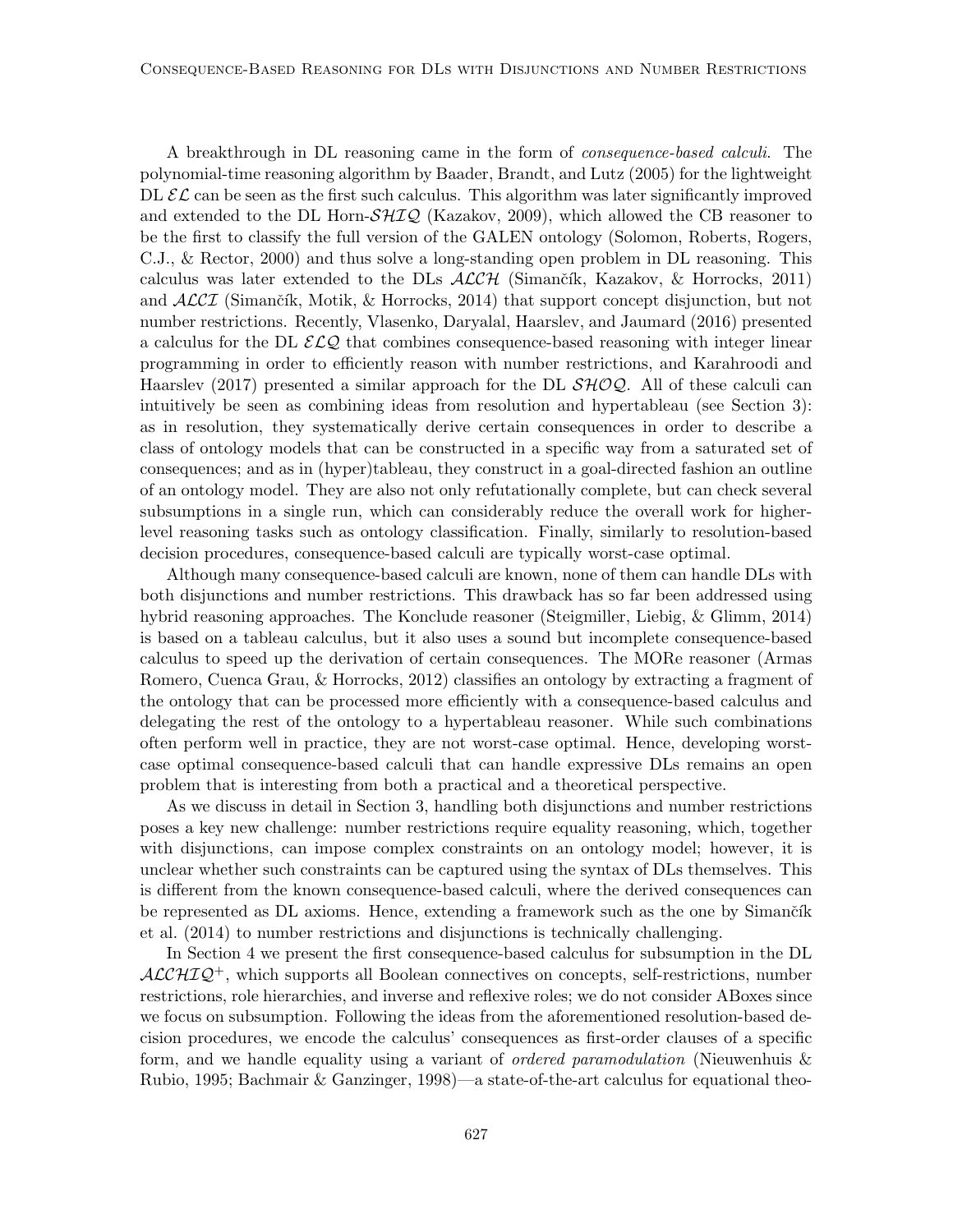rem proving used in modern theorem provers such as SPASS (Weidenbach, Gaede, & Rock, 1996), E (Schulz, 2002), and Vampire (Riazanov & Voronkov, 2002). Our calculus runs in exponential time assuming unary coding of numbers. By applying the encoding of role inclusion axioms (Demri & de Nivelle, 2005; Schmidt & Hustadt, 2007; Simančík, 2012) in a preprocessing step, our calculus can also handle  $\mathcal{SRIQ}$ , which covers all of OWL 2 DL except for nominals and datatypes. On  $\mathcal{ELH}$  (Baader et al., 2005) ontologies our calculus runs in polynomial time; moreover, we have carefully constrained the inference rules so that, on  $\mathcal{EL}$  ontologies, the calculus mimics existing calculi and thus exhibits pay-as-you-go behaviour. As a result, one can expect good performance on 'mostly- $\mathcal{EL}$ ' ontologies.

We have implemented our calculus in a new reasoner called  $Sequoia.$ <sup>2</sup> In Section 5 we present the system's architecture and discuss several techniques that we found critical for performance, such as clause indexing and implementing the saturation process. We also discuss redundancy elimination techniques that can simplify or even eliminate certain clauses from saturation. Such techniques play a key role in of first-order theorem proving (Riazanov & Voronkov, 2003; Hustadt, Motik, & Sattler, 2007; Schulz, 2004; Bachmair & Ganzinger, 2001), and we found them equally important in DL reasoning as well.

In Section 6 we present the results of our performance evaluation in which we compared Sequoia with FaCT++, Pellet, HermiT, and Konclude on classifying a corpus consisting of 777 description logic ontologies. Sequoia typically outperforms FaCT++, Pellet, and HermiT and it often exhibits comparable performance to Konclude. Moreover, we have also compared Sequoia with  $\mathcal{EL}$  reasoners jcel (Mendez, 2012), Snorocket (Metke-Jimenez & Lawley, 2013), and ELK (Kazakov, Krötzsch, & Simančík, 2014) on the appropriate subset of the test ontologies. Even though it implements a more complex logic, the performance of Sequoia was comparable to Snorocket and ELK, which we take as empirical confirmation of the pay-as-you-go property. Thus, the techniques we present in this paper provide an important addition to the repertoire of practical implementation techniques for DLs.

This is an extension of our earlier work published at the KR 2016 conference (Bate, Motik, Cuenca Grau, Simančík, & Horrocks, 2016). New material includes the addition of self-reflexivity (which considerably changes the calculus and the completeness proofs), a description of Sequoia's architecture and the relevant implementation techniques (see Section 5), and an updated evaluation and comparison with  $\mathcal{EL}$  reasoners (see Section 6).

## 2. Preliminaries

In this section we recall well-known definitions of many-sorted clausal equational logic (Section 2.1), encoding of predicates by function symbols in an equational theory (Section 2.2), term orders (Section 2.3), and description logics (Section 2.4).

#### 2.1 Many-Sorted Clausal Equational Logic

We first recall the definitions of many-sorted clausal equational logic (Walther, 1987). We assume in our presentation that equality is the only predicate. This is without loss of generality since it is well known that one can encode ordinary atoms using only the equality predicate (Nieuwenhuis & Rubio, 2001); we discuss this in detail in Section 2.2.

<sup>2.</sup> http://www.cs.ox.ac.uk/isg/tools/Sequoia/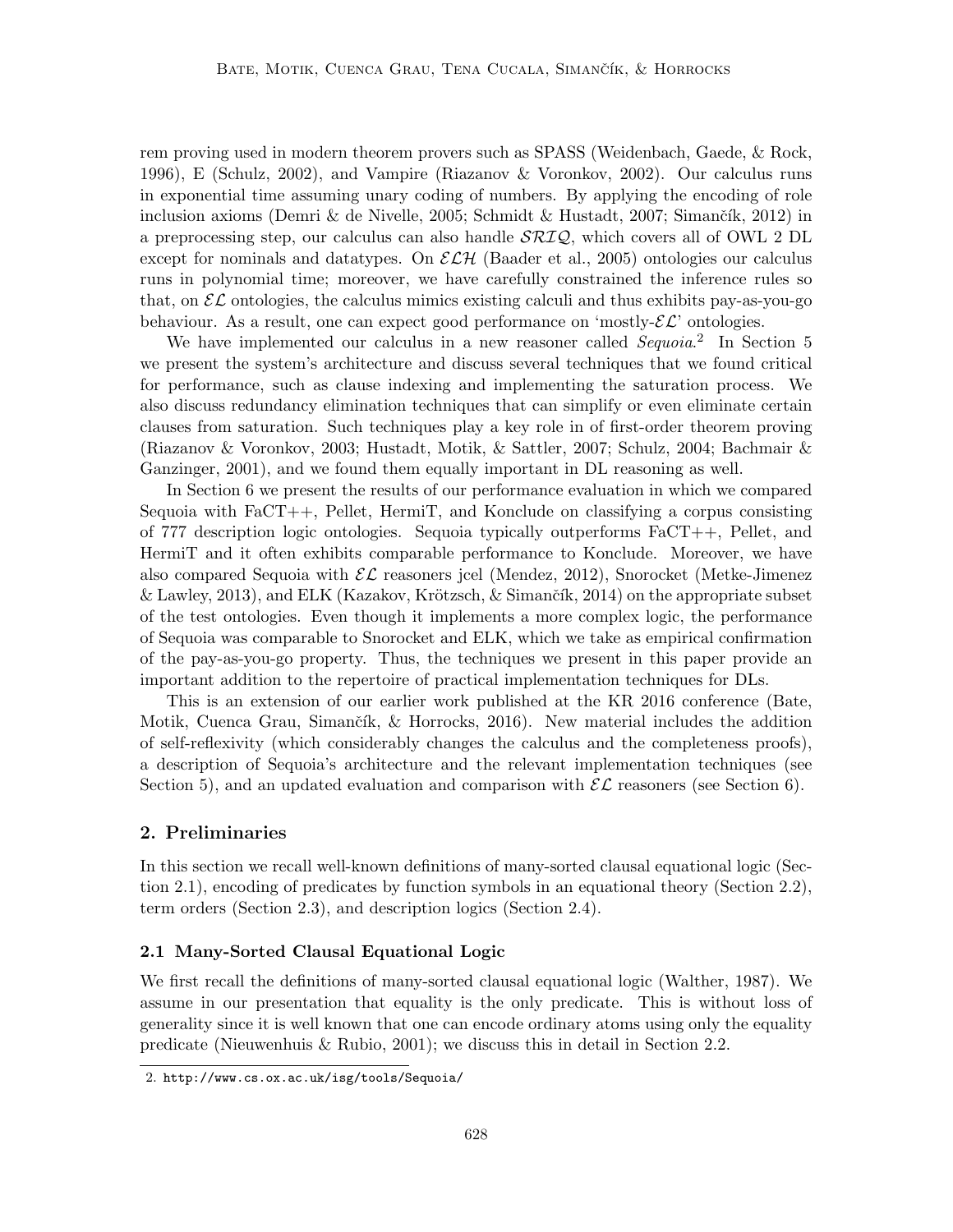First-order clauses are constructed using the symbols of a many-sorted signature, which is a pair  $\Sigma = (\Sigma^O, \Sigma^F)$  where  $\Sigma^O$  is a nonempty set of *sorts*, and  $\Sigma^F$  is a countable set of function symbols. Each function symbol  $f \in \Sigma^F$  is associated with a symbol type, which is an expression of the form  $o_1 \times \cdots \times o_n \to o$  where  $n \geq 0$  and  $\{o_1, \ldots, o_n, o\} \subseteq \Sigma^O$  are sorts; such f is of arity n and of sort o, and it is a constant if n is zero. Given a sort o, set  $\Sigma_o^F$ contains precisely all symbols in  $\Sigma^F$  of sort *o*. We assume that, for each sort  $o \in \Sigma^O$ , there exists a distinct, countable set of *variables* of sort o. The set of *terms*, each associated with a sort in  $\Sigma^O$ , is the smallest set such that (i) each variable x of sort o is a term of sort o, and (ii) for each function symbol  $f \in \Sigma^F$  with symbol type  $o_1 \times \cdots \times o_n \to o$  and for all terms  $t_1, \ldots, t_n$  where  $t_i$  is of sort  $o_i$  for  $i \leq i \leq n$ , expression  $f(t_1, \ldots, t_n)$  is a term of sort  $o$ . A term of sort o is also called an o-term. Finally, the signature  $\Sigma$  must ensure that, for each sort  $o \in \Sigma^O$ , there exists at least one variable-free term of sort o.

An equality is an expression of the form  $t_1 \approx t_2$  where  $t_1$  and  $t_2$  are terms of the same sort. An *inequality* is the negation of an equality  $\neg(t_1 \approx t_2)$ , and it is typically written as  $t_1 \not\approx t_2$ . We assume that  $\approx$  and  $\not\approx$  are implicitly symmetric—that is, for  $\bowtie \in {\{\approx, \approx\}}$ , expressions  $t_1 \bowtie t_2$  and  $t_2 \bowtie t_1$  are one and the same. A *literal* is an equality or an inequality. A clause is a formula of the form  $\forall \vec{x}.\Gamma \rightarrow \Delta$  where  $\Gamma$  is a conjunction of equalities called the body,  $\Delta$  is a disjunction of literals called the head, and  $\vec{x}$  contains all variables occurring in the clause; quantifier  $\forall \vec{x}$  is usually left implicit. It is common practice to assume that clause heads contain equalities only; however, in this paper it will be convenient to consider clauses whose heads contain both equalities and inequalities since this will be needed for the inference rules of our calculus. We often treat conjunctions and disjunctions as sets (i.e., they are unordered and without repetition) and use them in standard set operations. We write the empty conjunction (resp. disjunction) as  $\top$  (resp.  $\bot$ ). A term, literal, clause, or a set thereof is ground if it does not contain a variable.

A substitution  $\sigma$  is a mapping of variables to terms such that (i) for each variable x, the sort of x and  $\sigma(x)$  are the same, and (ii) the set of variables  $\{x \mid \sigma(x) \neq x\}$  is finite. We often write substitutions as  $\sigma = \{x_1 \mapsto t_1, \ldots, x_k \mapsto t_k\}$ —that is, we list all nonidentity mappings. The result of applying a substitution  $\sigma$  to a term or a formula  $\alpha$ , written  $\alpha\sigma$ , is obtained by replacing in  $\alpha$  each free occurrence of a variable x with  $\sigma(x)$ . The *domain* of σ is the set containing each variable x such that  $\sigma(x) \neq x$ . Moreover, σ is ground if  $\sigma(x)$  is ground for each variable x in the domain of  $\sigma$ .

A position is a finite sequence of positive integers and it is written  $i_1 \, i_2 \, \ldots \, i_n$ ; the empty sequence is written  $\epsilon$ . Let p be a position and let t be a term. The subterm of t at position p is defined inductively as follows:  $t|_{\epsilon} = t$  and, if  $t = f(t_1, \ldots, t_n)$ , then  $t|_{i,p} = t_i|_p$  if  $1 \le i \le n$ (and it is undefined if  $i > n$ ). A position p is proper in a term t if  $t|_p \neq t$ . Finally,  $s[t]_p$  is the term obtained by replacing the subterm of s at position  $p$  with  $t$ , provided that terms  $s|_p$  and t are of the same sort (and it is undefined otherwise).

Clauses are commonly interpreted using Herbrand interpretations, where each constant is interpreted by itself and an application of a function symbol  $f$  to ground arguments  $t_1, \ldots, t_n$  is interpreted as the ground term  $f(t_1, \ldots, t_n)$ . Formally, the *Herbrand universe* for  $\Sigma$  is the set HU of all ground terms constructed using the symbols of  $\Sigma$  (while respecting the sort restrictions). A *Herbrand equality interpretation I* is a set of ground equalities that satisfies the usual properties of equality—that is,  $\approx$  is reflexive, symmetric, and transitive in I,  $\{s_1 \approx t_1, \ldots, s_n \approx t_n\} \subseteq I$  implies  $f(s_1, \ldots, s_n) \approx f(t_1, \ldots, t_n) \in I$  for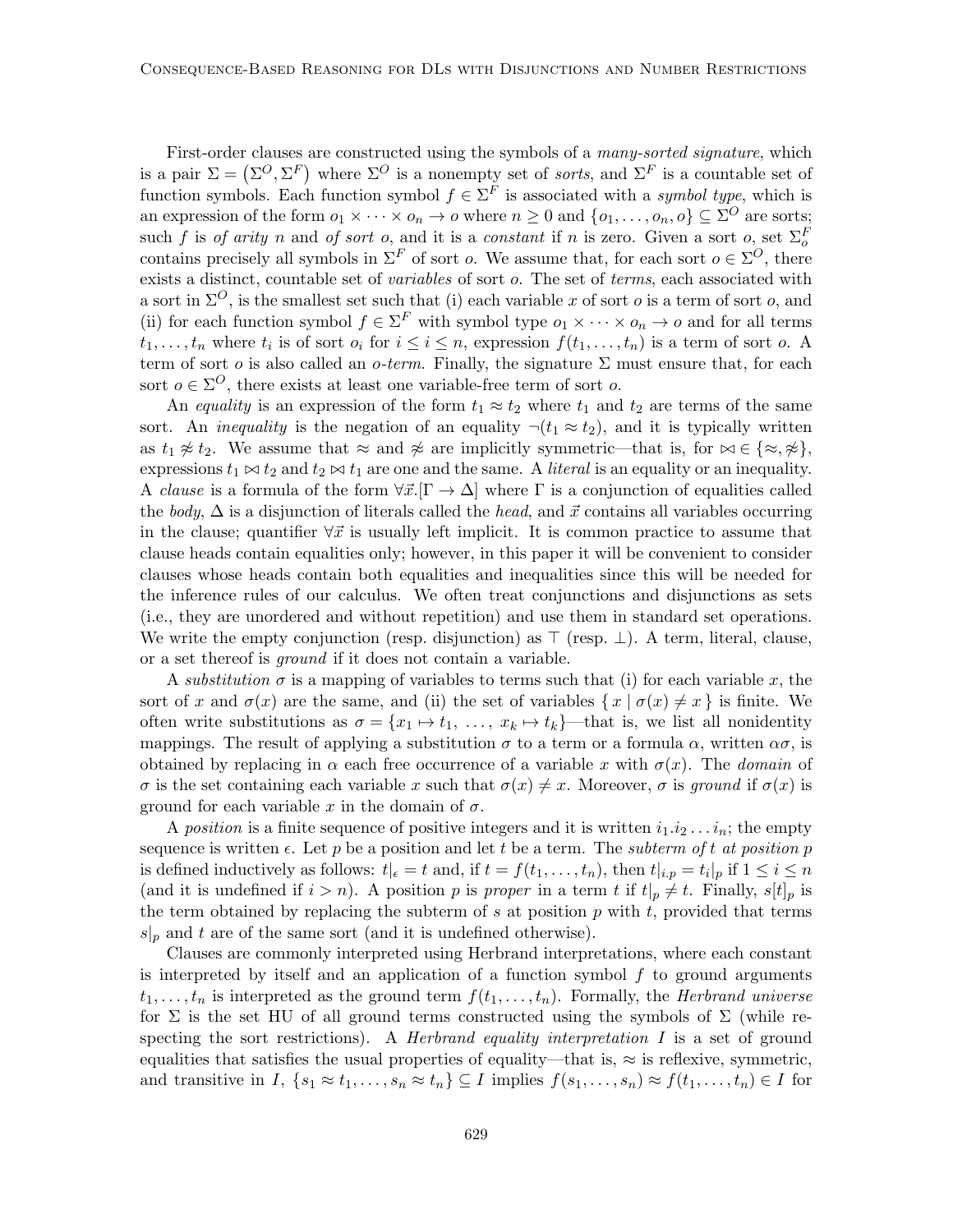each function symbol f and terms  $s_1, \ldots, s_n$  and  $t_1, \ldots, t_n$  in HU of appropriate sorts, and  $\{s \approx t, s \approx s', t \approx t'\} \subseteq I$  implies  $s' \approx t' \in I$  for all terms s, s', t, and t' in HU. For  $\alpha$  a ground conjunction, ground disjunction, (not necessarily ground) clause, or a set thereof, satisfaction of  $\alpha$  in a Herbrand equality interpretation I, written  $I \models \alpha$ , is defined as usual, but with the difference that each variable of sort o quantifies only over the terms in HU of sort  $o$  (instead of quantifying over all of HU). Note that a ground disjunction of literals  $\Delta$  may contain inequalities so  $I \models \Delta$  does not necessarily imply  $I \cap \Delta \neq \emptyset$ . Let  $\emptyset$  be a set of clauses. A Herbrand equality interpretation I satisfies  $\mathcal O$  (i.e., I is a model of  $\mathcal O$ ) if  $I \models \mathcal{O}$ ; moreover,  $\mathcal{O}$  is *satisfiable* if it admits a model; finally,  $\mathcal{O}$  entails a clause  $\Gamma \rightarrow \Delta$  if  $I \models \Gamma \rightarrow \Delta$  holds for each model I of  $\mathcal{O}$ .

To understand how the presence of sorts affects the semantics of first-order logic, let  $\mathcal O$ be the set containing clauses  $\rightarrow x_1 \approx x_2$  and  $\rightarrow c_1 \not\approx c_2$ . Set O is unsatisfiable if variables  $x_1$  and  $x_2$  are of the same sort as constants  $c_1$  and  $c_2$ ; otherwise,  $\mathcal O$  is satisfiable because variables  $x_1$  and  $x_2$  then do not range over the constants  $c_1$  and  $c_2$ .

#### 2.2 Encoding Predicates by Function Symbols

Herbrand equality interpretations can be conveniently represented using rewrite systems (see Appendix B), in which case it is convenient to assume that equality is the only predicate. This is without loss of generality since, as we discuss next, each formula containing predicates other than equality can be transformed into an equisatisfiable formula of multisorted first-order logic where equality is the only predicate.

In the rest of this paper, we assume that  $p \in \Sigma^O$  is a distinct *predicate* sort whose use is restricted such that, for each type  $o_1 \times \cdots \times o_n \to \mathsf{p}$  of a symbol in the signature  $\Sigma$ , we have  $o_i \neq p$  for each  $1 \leq i \leq n$ . We also assume that true is a distinct constant of sort p. Then, an atom of the form  $P(t_1, \ldots, t_n)$  where P is a predicate other than equality is transformed into  $P(t_1, \ldots, t_n) \approx \text{true}$ , where P is a function symbol of sort p. For example, given a function symbol P of sort **p** and a function symbol f of a different sort, both  $f(P(x))$  and  $P(P(x))$  are not well-formed, whereas  $P(f(x))$  is a well-formed p-term. It is well known that this transformation preserves formula satisfiability and entailment (Nieuwenhuis  $\&$ Rubio, 2001). Whenever the intended meaning is clear from the context, we abbreviate  $P(t_1, \ldots, t_n) \approx$  true as just  $P(t_1, \ldots, t_n)$ , and we call an equality of that form an atom.

#### 2.3 Term and Literal Orders

A strict order  $\succ$  on a domain set  $\Omega$  is an irreflexive, asymmetric, and transitive relation on  $\Omega$ ; and  $\succeq$  is the partial order induced by  $\succ$ . A strict order  $\succ$  is total if, for all  $a, b \in \Omega$ , we have  $a \succ b, b \succ a$ , or  $a = b$ . Given an element  $b \in \Omega$ , a subset  $S \subseteq \Omega$ , and for  $\circ$  equal to  $\succ$ of  $\succeq$ , the notation  $S \circ b$  abbreviates  $\exists a \in S : a \circ b$ .

A multiset M on a domain set  $\Omega$  is a function assigning to each element  $a \in \Omega$  a nonnegative integer  $M(a)$ . Multiset M is finite if the set  $\{a \in \Omega \mid M(a) \neq 0\}$  is finite, and we often write such multisets as sets where an element a is repeated  $M(a)$  times. The difference  $M \setminus N$  of multisets M and N on  $\Omega$  is defined by  $(M \setminus N)(a) = \max(0, M(a) - N(a))$  for each element  $a \in \Omega$ . The multiset extension  $\succ_{mul}$  of an order  $\succ$  on  $\Omega$  is the order defined on all finite multisets M and N over  $\Omega$  as follows:  $M \succ_{mul} N$  if and only if  $M \neq N$  and, for each  $n \in N \setminus M$ , there exists  $m \in M \setminus N$  such that  $m \succ n$ .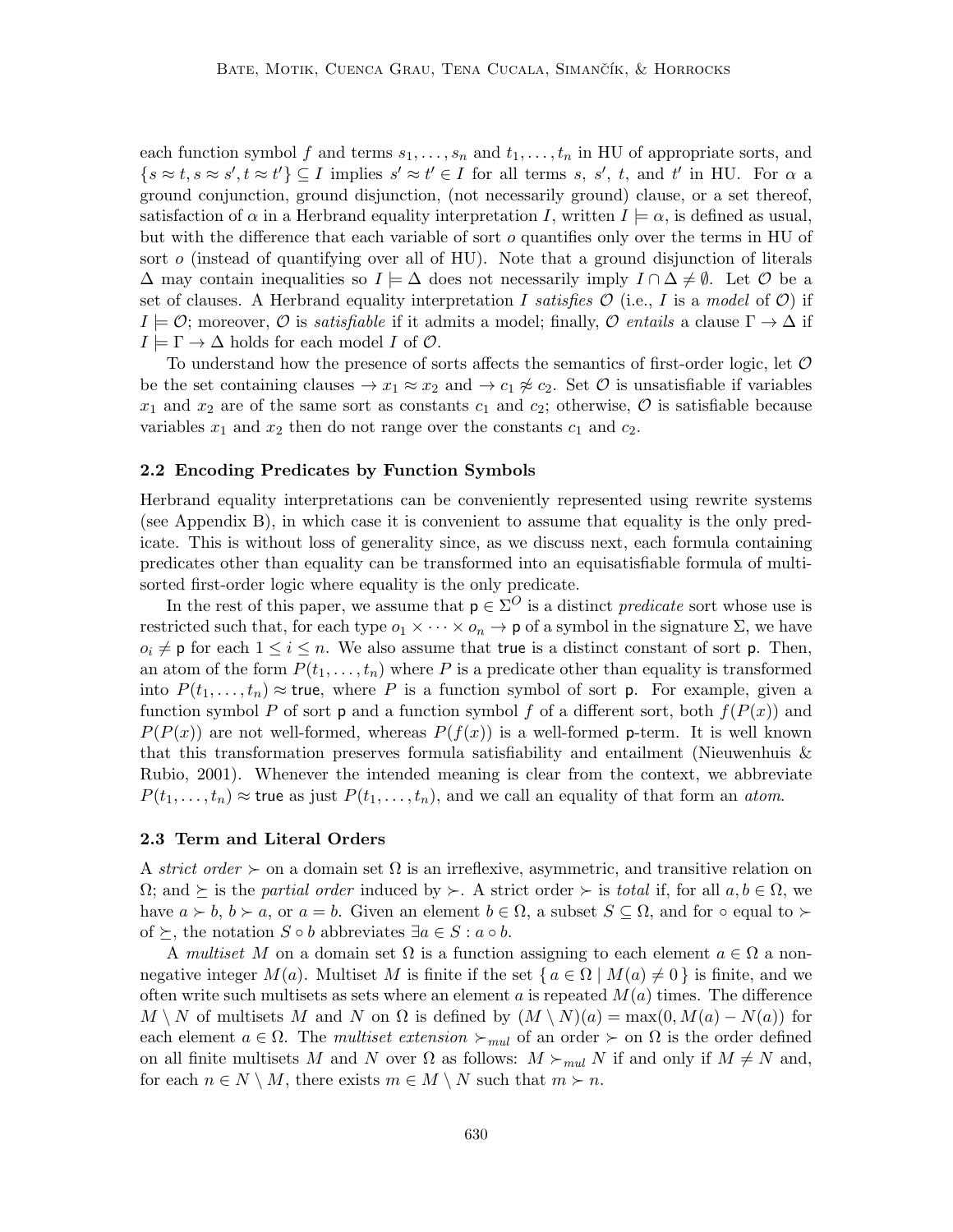| DL1             | $\Box B_i \Box \Box \Box B_i \rightarrow$<br>$n+1 \leq i \leq m$<br>$1 \leq i \leq n$ |                    | $\bigwedge B_i(x) \rightarrow \bigvee B_i(x)$<br>$1 \leq i \leq n$ $n+1 \leq i \leq m$                                                                                                                                                |  |
|-----------------|---------------------------------------------------------------------------------------|--------------------|---------------------------------------------------------------------------------------------------------------------------------------------------------------------------------------------------------------------------------------|--|
| DL2             | $B_1 \sqsubset \geqslant n S.B_2$                                                     | $\rightsquigarrow$ | $B_1(x) \rightarrow S(x, f_i(x))$<br>for $1 \leq i \leq n$<br>$B_1(x) \to B_2(f_i(x))$ for $1 \le i \le n$<br>$B_1(x) \rightarrow f_i(x) \not\approx f_i(x)$<br>for $1 \leq i \leq j \leq n$                                          |  |
| DL3             | $\exists S.B_1 \sqsubset B_2$                                                         | $\rightsquigarrow$ | $S(z_1,x) \wedge B_1(x) \rightarrow B_2(z_1)$                                                                                                                                                                                         |  |
| DL4             | $B_1 \sqsubset \leqslant n S.B_2$                                                     | $\rightsquigarrow$ | $S(z_1,x) \wedge B_2(x) \rightarrow S_{B_2}(z_1,x)$<br>$S_{B_2}$ is fresh and<br>$B_1(x) \wedge \bigwedge S_{B_2}(x, z_i) \rightarrow \bigvee z_i \approx z_j$ unique for S and $B_2$<br>$1 \le i \le n+1$<br>$1 \le i \le j \le n+1$ |  |
| DL <sub>5</sub> | $B \sqsubset \exists S$ .Self                                                         | $\rightsquigarrow$ | $B(x) \rightarrow S(x,x)$                                                                                                                                                                                                             |  |
| DL6             | $\exists S$ .Self $\sqsubset B$                                                       | $\rightsquigarrow$ | $S(x, x) \rightarrow B(x)$                                                                                                                                                                                                            |  |
| DL7             | $S_1 \sqsubset S_2$                                                                   | $\rightsquigarrow$ | $S_1(z_1, x) \to S_2(z_1, x)$                                                                                                                                                                                                         |  |
| DL <sub>8</sub> | $S_1 \sqsubseteq S_2^-$                                                               | $\rightsquigarrow$ | $S_1(z_1, x) \to S_2(x, z_1)$                                                                                                                                                                                                         |  |
| DL9             | Disjoint $(S_1, S_2)$                                                                 | $\rightsquigarrow$ | $S_1(z_1, x) \wedge S_2(z_2, x) \rightarrow \perp$                                                                                                                                                                                    |  |
|                 |                                                                                       |                    | <b>Note:</b> $B_{(i)}$ are atomic concepts, $S_{(i)}$ are atomic roles, and n is a nonnegative integer.                                                                                                                               |  |

Table 1: Translating Normalised  $\mathcal{ALCHIQ}^+$  Ontologies into DL-Clauses

A term order  $\succ$  is a strict order on the set of all terms. As usual in resolution-based equational theorem proving (Nieuwenhuis & Rubio, 2001), we extend  $\succ$  to literals by identifying each  $s \not\approx t$  with the multiset  $\{s, s, t, t\}$  and each  $s \approx t$  with the multiset  $\{s, t\}$ , and by comparing the result using the multiset extension of  $\succ$ . We reuse the symbol  $\succ$  for the induced literal order since the intended meaning should be clear from the context.

## 2.4 Description Logics

We next introduce the description logic  $\text{ALCHIQ}^+$  that we consider in this paper. A DL signature consists of *atomic concepts* and *atomic roles*. A *role* is an expression of the form S or  $S^-$ , for S an atomic role. The set of *concepts* is inductively defined as containing all atomic concepts,  $\top$  and  $\bot$ , and concepts  $\neg C$ ,  $C_1 \sqcap C_2$ ,  $C_1 \sqcup C_2$ ,  $\exists R.C$ ,  $\forall R.C$ ,  $\exists R.\mathsf{Self}$ ,  $\geq n R.C$ , and  $\leq n R.C$  for R a role, C,  $C_1$ , and  $C_2$  concepts, and n a nonnegative integer. An ontology is a finite set of axioms of the form  $C_1 \subseteq C_2$ ,  $R_1 \subseteq R_2$ , or Disjoint $(R_1, R_2)$ , where  $C_i$  are concepts and  $R_i$  are roles. Using a normalisation process analogous to the structural transformation (Nonnengart & Weidenbach, 2001) from first-order theorem proving, each ontology can be transformed in polynomial time into a normalised ontology containing axioms only of the form shown on the left-hand side of Table 1 while preserving all ontology consequences; this process is well understood (Motik et al., 2009; Hustadt & Schmidt, 2002) so we do not discuss it further. Ontologies are interpreted using a first-order semantics.

Our DL reasoning calculus is based on resolution, so it requires ontologies to be represented using first-order clauses. Thus, we next redefine the notions of DL axioms and ontologies in a way that is more suitable to our work. Ontologies are constructed using a signature  $\Sigma = (\Sigma^O, \Sigma^F)$  where  $\Sigma^O$  contains the predicate sort p and the abstract sort a. Set  $\Sigma^F$  contains *atomic concepts*  $B_i$  of type  $a \to p$ , *atomic roles*  $S_i$  of type  $a \times a \to p$ , and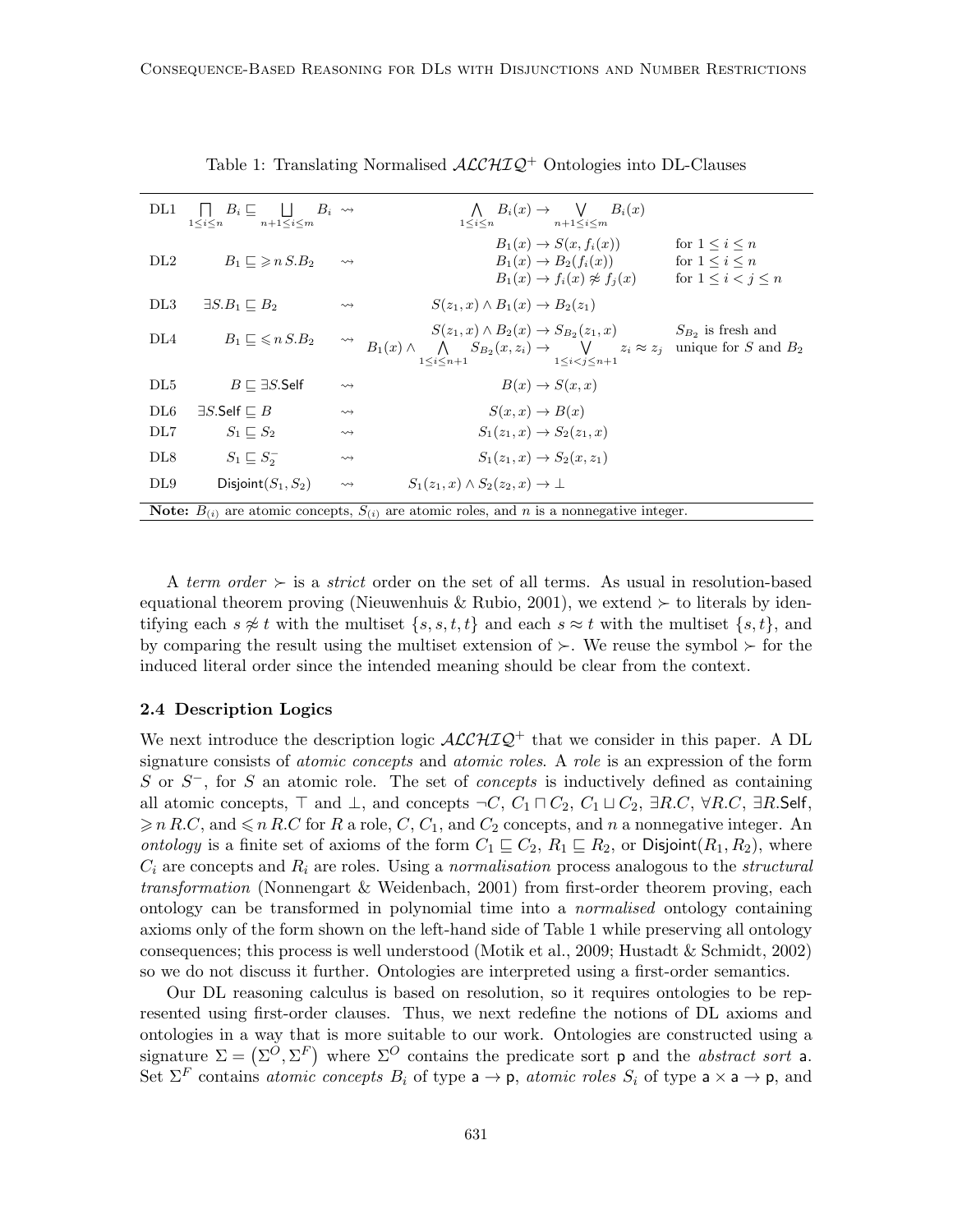successor functions  $f_i$  of type  $a \rightarrow a$ . A term of the form  $f_i(t)$  is an  $f_i$ -successor of t, and t is the predecessor of  $f_i(t)$ . We distinguish a distinct central variable x from the remaining neighbour variables  $z_j$ , all of which are of sort a. A DL-a-term is of the form  $z_j$ , x, or  $f_j(x)$ . A DL-p-term is of the form  $B_i(z_j)$ ,  $B_i(x)$ ,  $B_i(f_j(x))$ ,  $S_i(z_j, x)$ ,  $S_i(x, z_j)$ ,  $S_i(x, x)$ ,  $S_i(f_i(x),x)$ , or  $S_i(x, f_i(x))$ . A *DL-literal* is either an atom of the form  $A \approx \text{true}$  where A is a DL-p-term (which we often abbreviate as just A), or of the form  $l \approx r$  where l and r are DL-a-terms and  $\bowtie \in \{\approx, \; \neq\}$ . A *DL-clause* contains only atoms of the form  $B_i(x)$ ,  $S_i(x, x)$ ,  $S_i(z_j, x)$ , and  $S_i(x, z_j)$  in the body and only DL-literals in the head, and each variable  $z_j$ occurring in the clause also occurs in the body. Unless stated otherwise, in the rest of this paper we assume that an *ontology*  $\mathcal O$  is given as a finite set of DL-clauses.

In this paper we consider the problem of deciding whether  $\mathcal{O} \models \Gamma \rightarrow \Delta$  holds for a given ontology O and a *query clause*  $\Gamma \to \Delta$ —that is, a DL-clause where all literals are atoms of the form  $B_i(x)$  or  $S_i(x, x)$ . We can also check whether  $\mathcal O$  is inconsistent by checking whether  $\mathcal{O} \models \top \rightarrow \bot$  holds. This provides us with the basic building block for implementing ontology classification as outlined in Section 4.3.

Each normalised  $\mathcal{ALCHIQ}^+$  axiom can be transformed into DL-clauses as shown in Table 1. This step is polynomial if numbers are coded in unary, and it is exponential otherwise. It uses the well-known correspondence between DL axioms and clauses (Schmidt & Hustadt, 2007): an axiom is first translated into a first-order sentence (Baader et al., 2003), existential quantifiers (if any) are skolemised, and the result is converted into clauses using de Morgan laws. For  $B_1 \subseteq \leq n S.B_2$ , the standard translation produces

$$
B_1(x) \wedge \bigwedge_{1 \le i \le n+1} \left[ S(x, z_i) \wedge B_2(z_i) \right] \to \bigvee_{1 \le i < j \le n+1} z_i \approx z_j. \tag{1}
$$

Our calculus, however, requires atoms of the form  $B_2(z_i)$  to not occur in clause bodies. To transform (1) to a DL-clause, we introduce a fresh role  $S_{B_2}$  uniquely associated with S and  $B_2$  and apply the structural transformation  $S(x, z_1) \wedge B_2(z_1)$ : we introduce a DL-clause  $S(z_1, x) \wedge B_2(x) \rightarrow S_{B_2}(z_1, x)$  and replace each  $S(x, z_i) \wedge B_2(z_i)$  in (1) with  $S_{B_2}(x, z_i)$ .

The description logic  $\mathcal{ELH}$  (Baader et al., 2005) is the restriction of  $\mathcal{ALCHIQ}^+$  where all roles are required to be atomic, and all concepts are required to be of the form  $B$ ,  $C_1 \sqcap C_2$ ,  $\exists S.C, \perp$ , or  $\top$ . Normalised  $\mathcal{ELH}$  axioms are of type DL1 with  $n \leq m \leq n+1$ , DL2 with  $n = 1$  and DL3, and DL7 from Table 1, and so an  $\mathcal{ELH}$  ontology  $\mathcal O$  contains DL-clauses of the corresponding types. Moreover, the description logic  $\mathcal{EL}$  is obtained from  $\mathcal{ELH}$  by disallowing axioms of the form DL7.

The DL  $\text{SRLQ}$  (Horrocks & Sattler, 2004) extends  $\text{ALCHIQ}^+$  with role inclusion axioms of the form  $S_1 \circ \cdots \circ S_n \sqsubseteq S$ , where  $S_{(i)}$  are roles. Unrestricted use of such axioms leads to undecidability, but, under certain global restrictions, such axioms can be encoded by DL-clauses without affecting the entailed query clauses (Demri & de Nivelle, 2005; Schmidt & Hustadt, 2007; Simančík, 2012). By combining this transformation with our algorithm, we obtain an optimal reasoning procedure for  $\mathcal{SRIQ}$ , assuming unary coding of numbers.

DL-clauses can capture axioms outside  $\text{ALCHIQ}^+$ . For example, (2) captures relativized role inclusion, and (3) is a safe role expression (Tobies, 2001). As in other approaches that translate DL axioms into clauses (Hustadt et al., 2008; Motik et al., 2009), such DLclauses can be included in ontologies and will be correctly handled by our algorithm.

$$
S_1(z_1, x) \wedge B(x) \to S_2(z_1, x) \tag{2}
$$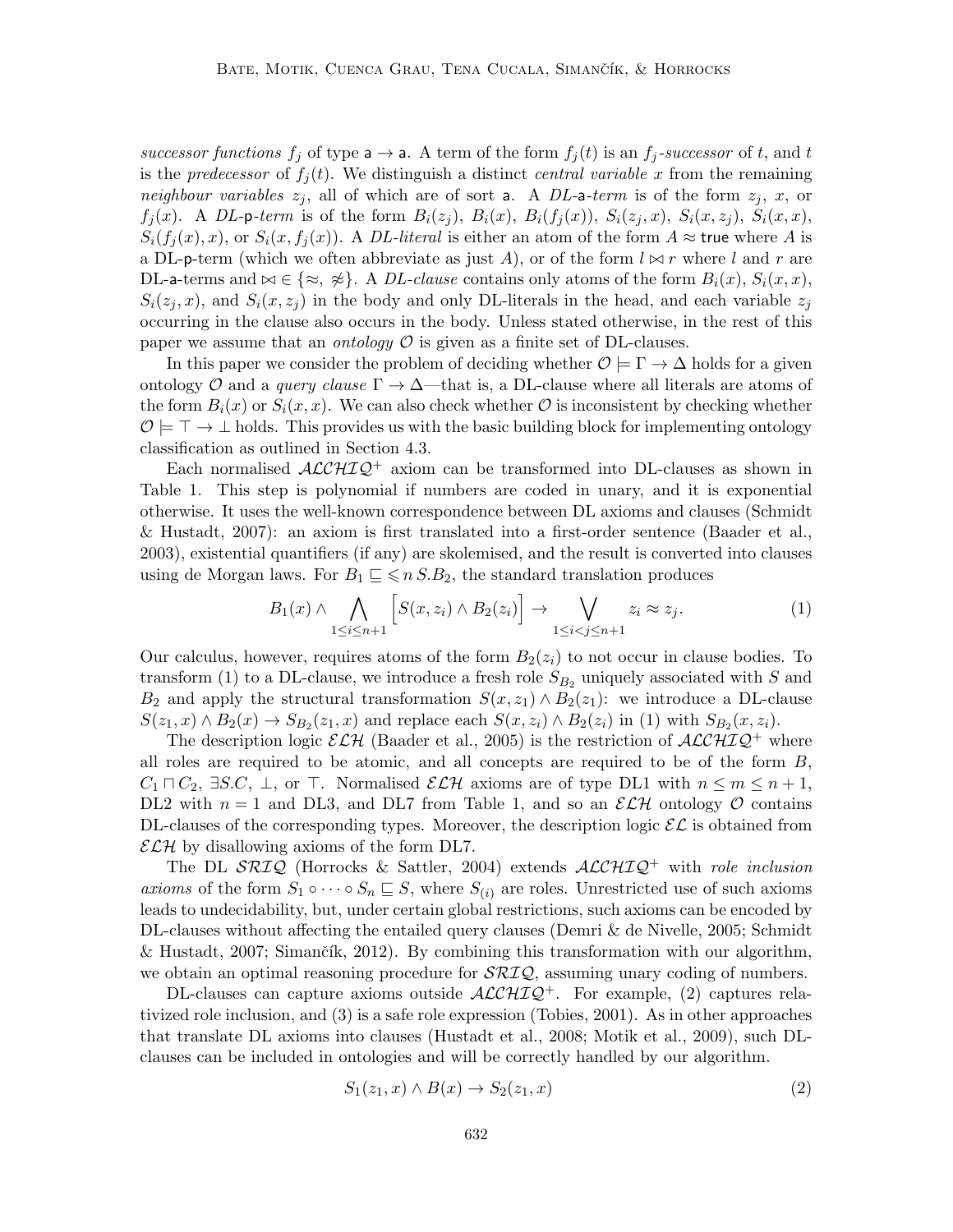|                                               |                    | Ontology $\mathcal{O}_1$                                                    |            |                                                           |
|-----------------------------------------------|--------------------|-----------------------------------------------------------------------------|------------|-----------------------------------------------------------|
| $B_i \sqsubset \exists S_1.B_{i+1} \leadsto$  |                    | $B_i(x) \to S_1(x, f_{i+1}(x))$<br>$B_i(x) \to B_{i+1}(f_{i+1}(x))$         | (4)<br>(5) | for $0 \leq i < n$                                        |
| $B_i \sqsubset \exists S_2.B_{i+1} \leadsto$  |                    | $B_i(x) \rightarrow S_2(x, g_{i+1}(x))$<br>$B_i(x) \to B_{i+1}(g_{i+1}(x))$ | (6)        |                                                           |
| $B_n \sqsubset C_n$                           | $\rightsquigarrow$ | $B_n(x) \to C_n(x)$                                                         | (8)        |                                                           |
| $\exists S_1.C_{i+1} \sqsubset C_i$           |                    | $\rightsquigarrow S_1(z_1, x) \wedge C_{i+1}(x) \rightarrow C_i(z_1)$       |            |                                                           |
| $\exists S_2.C_{i+1}\sqsubset C_i$            |                    | $\rightsquigarrow S_2(z_1, x) \wedge C_{i+1}(x) \rightarrow C_i(z_1)$       |            | $\begin{pmatrix} 9 \\ 10 \end{pmatrix}$ for $0 \le i < n$ |
| $C_0 \sqcap \cdots \sqcap C_n \sqsubset \bot$ |                    | $\rightsquigarrow C_0(x) \wedge \cdots \wedge C_n(x) \rightarrow \bot$      | (11)       |                                                           |

Figure 1: Example Ontology  $\mathcal{O}_1$ 

$$
S_1(x, z_1) \wedge S_2(z_1, x) \rightarrow S_3(x, z_1) \vee S_4(z_1, x)
$$
\n(3)

#### 3. Motivation

In this section we motivate consequence-based calculi and present an outline of our approach. In Section 3.1 we discuss certain inefficiencies of existing DL calculi. In Section 3.2 we discuss the main ideas of consequence-based reasoning. Finally, in Section 3.3 we discuss the difficulties in extending the framework to disjunctions and number restrictions.

#### 3.1 Why Consequence-Based Calculi?

Let  $\mathcal{O}_1$  be the  $\mathcal{EL}$  ontology shown in Figure 1; one can check that  $\mathcal{O}_1 \not\models B_i(x) \rightarrow \bot$  holds for  $0 \leq i \leq n$ . We next discuss how both (hyper)tableau and resolution—DL calculi commonly used in practice—draw irrelevant conclusions while proving this.

To prove  $\mathcal{O}_1 \not\models B_0(x) \to \bot$ , a (hyper)tableau calculus tries to construct a model of  $\mathcal O$ and  $B_0(a)$  by applying the DL-clauses (4)–(10) in a forward-chaining manner. Specifically, DL-clauses  $(4)$ – $(8)$  construct a tree-shaped model of depth n and a fanout of two where nodes at depth *i* are labelled by  $B_i$ , and then DL-clauses  $(8)-(10)$  ensure that nodes at depth *i* are also labelled by  $C_i$ . Forward chaining ensures that reasoning is goal-oriented. However, all nodes labelled with  $B_i$  are equivalent in the sense that they participate in exactly the same concepts and roles, revealing a weakness of (hyper)tableau calculi: the constructed models can be large (exponential in our example) and highly redundant, which leads to inefficiency in practice and often prevents (hyper)tableau calculi from being worstcase optimal. Since  $\mathcal{O}_1$  is an  $\mathcal{EL}$  ontology, multiple existential restrictions can satisfied using the same object, and so a polynomially-sized model can be constructed using the algorithm by (Baader et al., 2005); however, number restrictions, inverse roles, or disjunctions make such an approach unsound for expressive DLs such as  $\mathcal{ALCHIQ}^+$ . Techniques such as caching (Goré & Nguyen, 2007) or anywhere blocking (Motik et al., 2009) can sometimes constrain the model construction. Nevertheless, the resulting model representations tend to be large, which is a key problem for (hyper)tableau reasoners (Motik et al., 2009). Models can also be constructed in a resolution framework (Hustadt & Schmidt, 1999), but such procedures suffer from essentially the same drawbacks.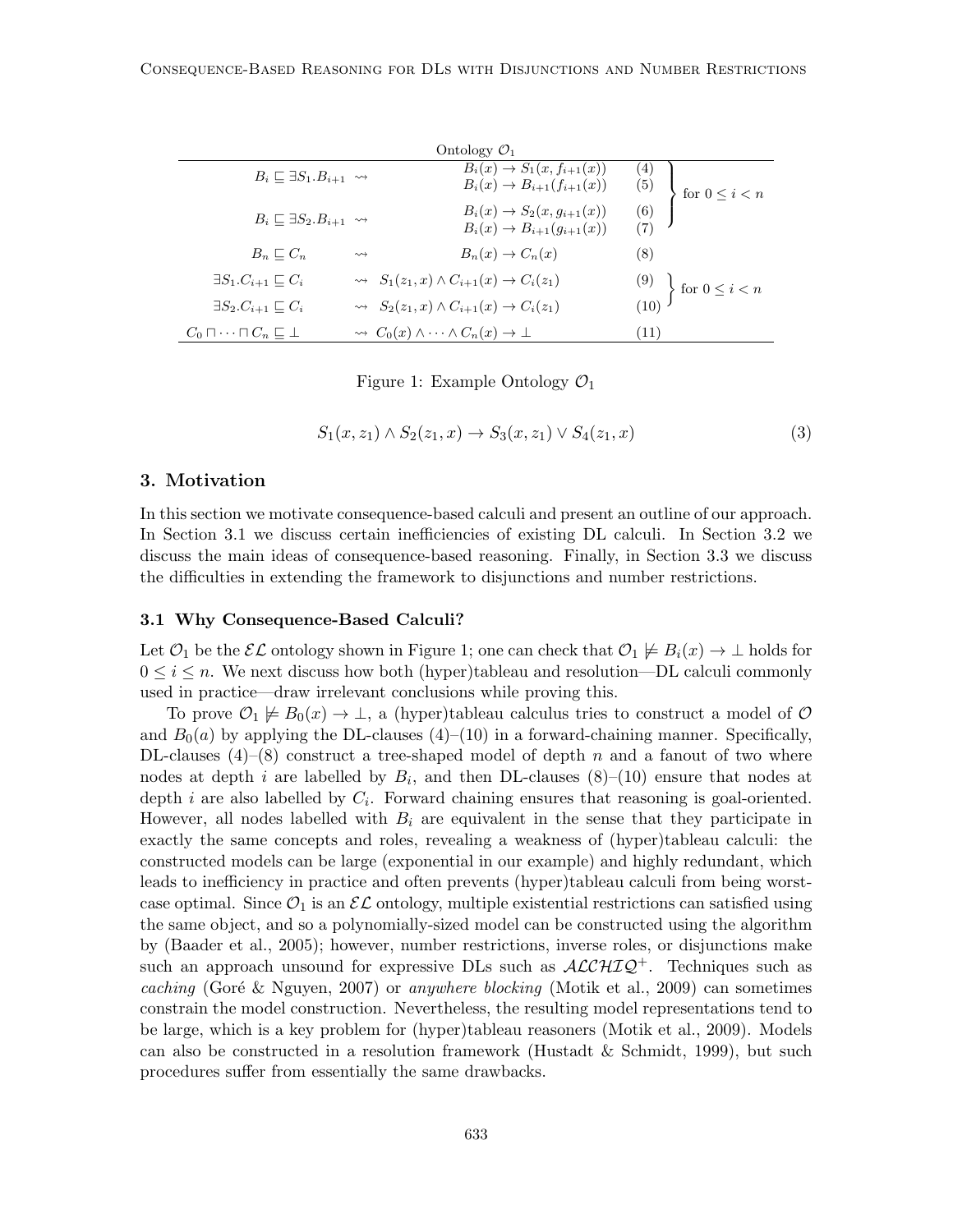Instead of constructing a model explicitly, resolution can decide the satisfiability of a theory by deriving clauses that 'summarise' a model that we call *canonical* (i.e., a model that can be constructed in from a saturated set of clauses as described in Appendix C). As mentioned in Section 1, a worst-case optimal DL reasoning procedure can often be obtained by parameterising resolution so only finitely many clauses can be derived (de Nivelle et al., 2000; Hustadt & Schmidt, 2002; Schmidt & Hustadt, 2013; Hustadt et al., 2008). All such parameterisations we are aware of ensure that inferences take place only with atoms containing all variables of a clause, and that 'deepest' such atoms are preferred. On  $\mathcal{O}_1$ , regardless of the ordering, resolution derives (12) for each i with  $0 \le i \le n$ . Moreover, clause (11) leads to the derivation of clauses of the form (13) and (14); which of these clauses are derived depends on the exact ordering of the atoms on the clauses.

 $B_i(x) \rightarrow C_i(x)$  (12)

$$
C_0(f_i(x)) \wedge \cdots \wedge C_{i-1}(f_i(x)) \wedge B_{i-1}(x) \wedge C_{i+1}(f_i(x)) \wedge \cdots \wedge C_n(f_i(x)) \rightarrow \bot
$$
 (13)

$$
C_0(g_i(x)) \wedge \cdots \wedge C_{i-1}(i_i(x)) \wedge B_{i-1}(x) \wedge C_{i+1}(g_i(x)) \wedge \cdots \wedge C_n(g_i(x)) \rightarrow \bot
$$
 (14)

Note, however, that clause (11) is irrelevant: we can construct in a goal-directed fashion (e.g., using hypertableau) a model of  $\mathcal{O}_1$  in which no domain element participates in all  $C_i$ . All consequences of (11), such as (13) and (14), are thus irrelevant as well. Deriving such clauses can be problematic if  $\mathcal{O}_1$  were extended with further axioms since each irrelevant clause can then produce further irrelevant clauses.

#### 3.2 Main Ideas of Consequence-Based Reasoning

Consequence-based calculi addresses the issues from Section 3.1 by combining ideas from (hyper)tableau and resolution with the goal of restricting inferences. Although the technical details and the terminology vary considerably in the literature, we next identify four characteristics that, we believe, lie at the core of consequence-based reasoning.

The first characteristic of consequence-based calculi is that they are not just complete for refutation, but they actively derive all ontology consequences of a certain form. They usually target concept subsumption and can determine all relevant subsumption relationships in just one run of the algorithm, which greatly benefits the performance of ontology classification in practice. For example, our calculus can decide in a single run as many entailments of the form  $\mathcal{O} \models \Gamma \to \Delta$  as required, for  $\Gamma \to \Delta$  a query clause—that is, a clause where  $\Gamma$  and  $\Delta$ consist of atoms of the form  $B(x)$  and  $S(x, x)$ . Please note that  $\top \rightarrow \bot$  is a query clause, so our calculus can also decide ontology satisfiability.

The second characteristic is closely connected to the first one: reasoning proceeds by deriving universally quantified consequences, rather than by explicitly constructing an ontology model. Many existing calculi represent the relevant consequences using DL-style axioms, possibly complemented by other axioms such as (non)emptiness constraints. For example, Kazakov (2009) represents Horn- $\mathcal{SHIQ}$  consequences as DL axioms of the form  $M \sqsubseteq B$ ,  $M \sqsubseteq \perp$ ,  $M \sqsubseteq \forall R.B$ ,  $M \sqsubseteq \leq 1 R.B$ , and  $M \sqsubseteq \exists R.N$ , where M and N are (possibly empty) conjunctions of atomic concepts,  $R$  is a role, and  $B$  is an atomic concepts. Similarly, Simančík et al. (2014) represent  $\mathcal{ALCI}$  consequences as axioms of the form (15), where  $B_i$ ,  $B_j$ ,  $B_k$ , and  $B_\ell$  are atomic concepts, and  $R_k$  and  $R_\ell$  are (not necessarily atomic) roles:

$$
\bigcap B_i \sqsubseteq \bigsqcup B_j \sqcup \bigsqcup \exists R_k.B_k \sqcup \bigsqcup \forall R_\ell.B_\ell \tag{15}
$$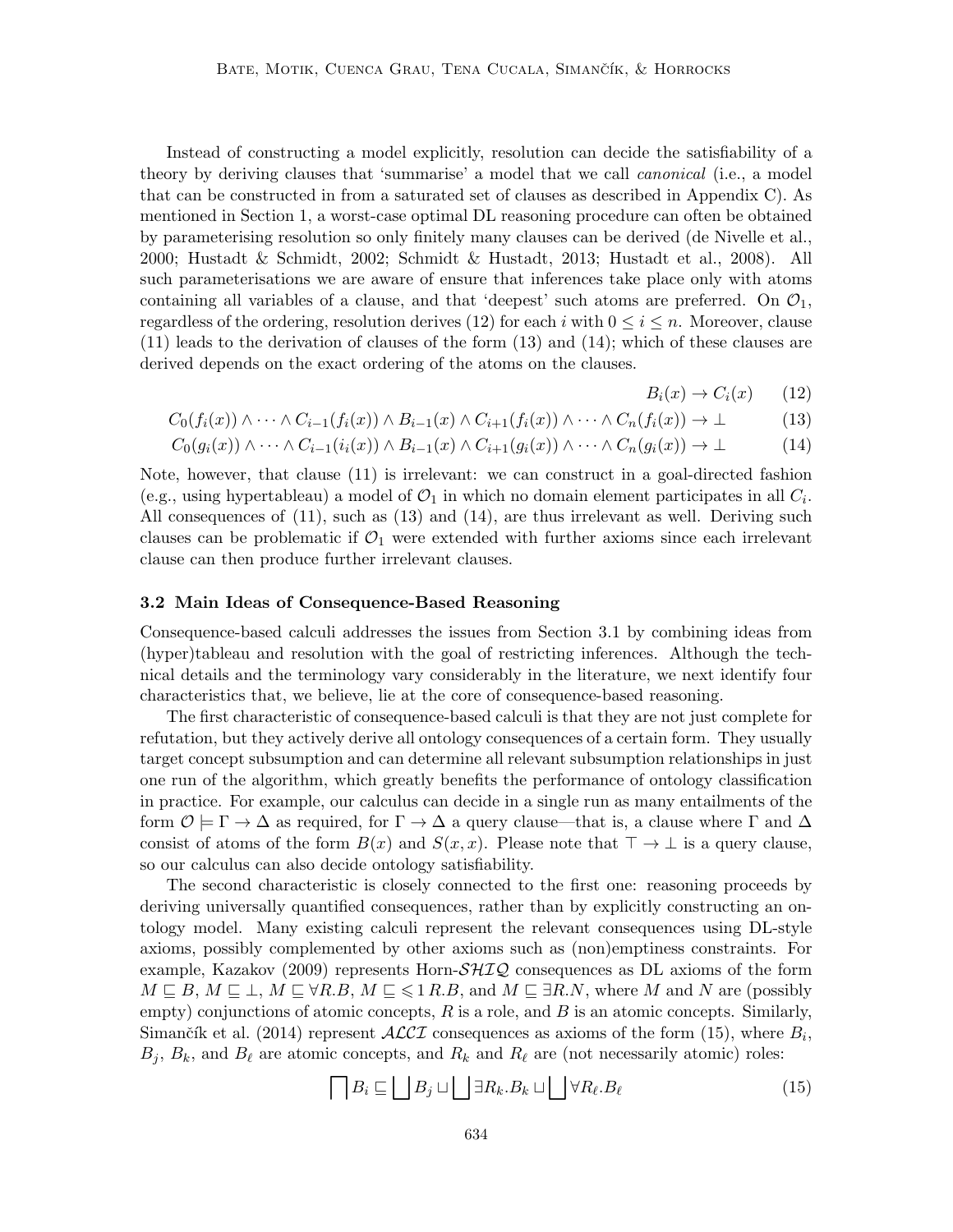A similar approach was used for  $ALCH$  (Simančík et al., 2011). Baader et al. (2005) handle ontologies in extensions of  $\mathcal{EL}$  by constructing a graph-like structure where nodes and edges are labelled with atomic concepts and atomic roles, respectively, but an S-labelled edge from node  $B_1$  to node  $B_2$  encodes a consequence  $B_1 \sqsubseteq \exists S.B_2$ . In contrast, the calculus by Kazakov et al. (2014) represents such consequences directly as DL-style axioms. Despite these differences, the consequences in all these approaches can succinctly describe a canonical ontology model: instead of describing identical model elements separately as is done in (hyper)tableau calculi, consequences are universally quantified so they describe all identical model elements 'at once'. This can often overcome the problem of constructing large repetitive models outlined in Section 3.1, and it is similar to resolution, which can prove the satisfiability of a theory without explicitly constructing a model.

The third characteristic of consequence-based calculi is a fine degree of control of interaction between consequences. For example, instead of keeping all derived consequences in a single set, the  $\angle$ ACCI calculus by Simančík et al. (2014) constructs a graph-like structure called a *context structure*, where each node is called a *context* and is associated with a set of consequences. The calculus by Baader et al. (2005) also constructs a graph-like structure; and conjunctions on the left-hand sides of DL axioms correspond to contexts in the calculi by Kazakov (2009) and Simančík et al. (2011). In all of these cases, contexts encode an outline of a canonical ontology model, and they can be constructed in a goal-driven fashion reminiscent of hypertableau calculi. For example, a canonical model in our work is obtained by unfolding a context structure, so each element from the model's domain is obtained from the clauses associated with one context; we often informally say that a context represents the domain elements obtained from the context during such unfolding. A key benefit of contexts is that they 'localise' consequences to parts of a canonical model, which can be used to restrict inferences. For example, assume that an ontology contains a DL-clause  $\alpha = B_1(x) \wedge B_2(x) \rightarrow B_3(x)$ , and that consequences  $\beta_1 = \top \rightarrow B_1(x)$  and  $\beta_2 = \top \rightarrow B_2(x)$ have been derived. In standard resolution (Bachmair & Ganzinger, 2001), all consequences are kept in a single set, so whether  $\gamma = \top \rightarrow B_3(x)$  is derived from  $\alpha$ ,  $\beta_1$ , and  $\beta_2$  can be controlled only via the resolution parameters such as the atom ordering and the selection function. In contrast, resolution is possible in our calculus only if  $\beta_1$  and  $\beta_2$  belong to the same context, and  $\gamma$  is then derived only in that context. Thus, assigning consequences to contexts can restrict inferences much more than what is possible in standard resolution. After introducing our calculus formally, in Section 4.4.1 we show how this prevents the derivation of clauses (13) and (14) on the example ontology  $\mathcal{O}_1$  from Figure 1.

The fourth characteristic of many consequence-based calculi is that they provide a degree of control in determining which contexts represent which elements from a canonical model. In the  $\mathcal{ALCI}$  calculus by Simančík et al. (2014) and the work presented in this paper, each context is labelled by a conjunction of atoms called the core, which determines the atoms that hold for all elements represented by the context. A calculus parameter called the expansion strategy determines how cores are initialised, which can make contexts more or less specific: larger cores will typically make contexts represent more similar elements of a domain model (i.e., elements that participate in similar concepts and roles), which will usually lead to the derivation of fewer and/or simpler consequences spread across a larger number of contexts. We discuss these issues in more detail in Section 4.2. A similar level of control is possible in the calculus for  $\mathcal{ALCH}$  (Simančík et al., 2011, Section 5).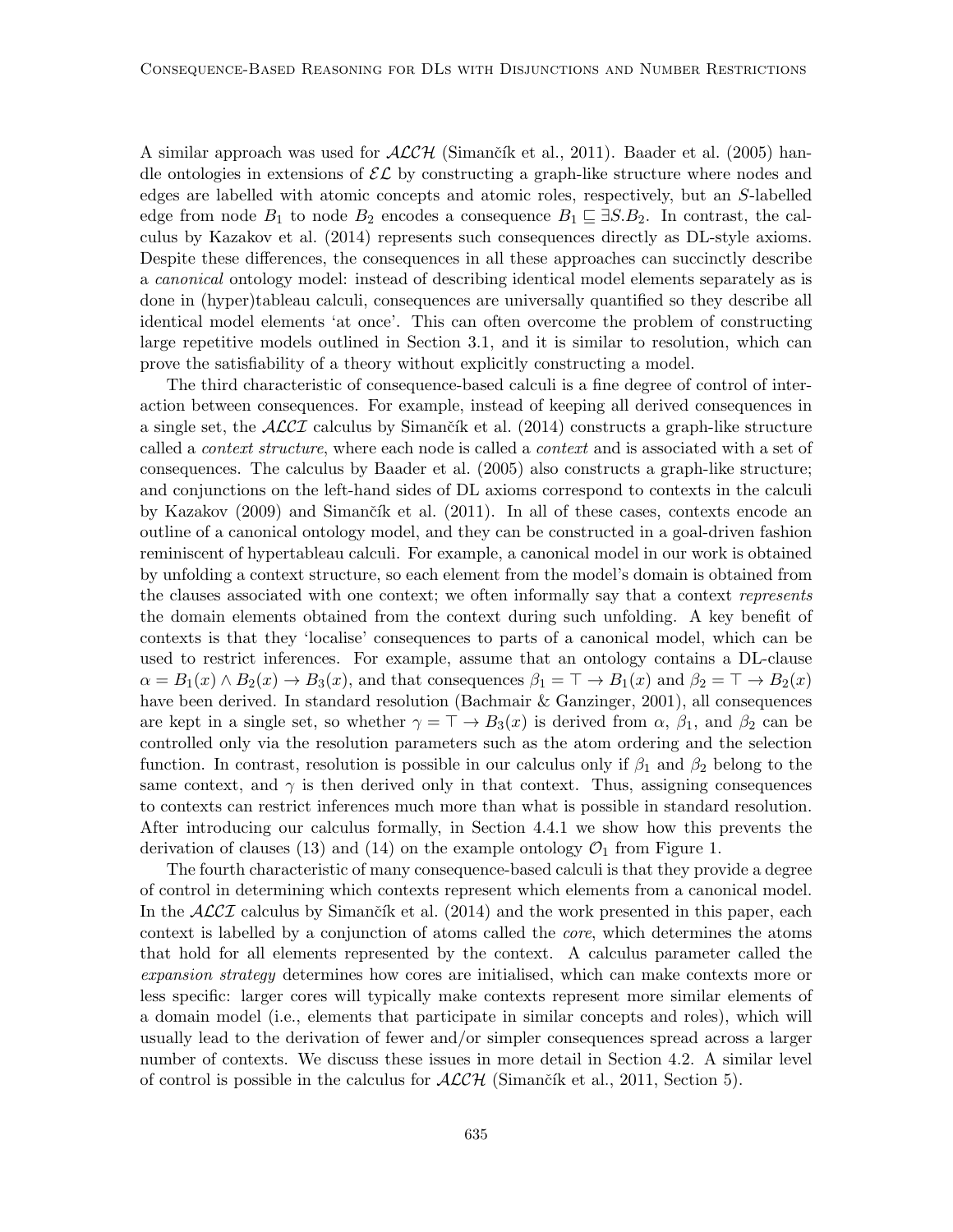|                                            |                    | Ontology $\mathcal{O}_2$                                                                                                                           |              |
|--------------------------------------------|--------------------|----------------------------------------------------------------------------------------------------------------------------------------------------|--------------|
| $B_0 \sqsubset \exists S^- . B_1 \leadsto$ |                    | $B_0(x) \rightarrow S(f_1(x), x)$<br>$B_0(x) \to B_1(f_1(x))$                                                                                      | (16)<br>(17) |
| $B_1 \sqsubset \exists S.B_2$              | $\rightsquigarrow$ | $B_1(x) \rightarrow S(x, f_2(x))$<br>$B_1(x) \to B_2(f_2(x))$                                                                                      | (18)<br>(19) |
| $B_1 \sqsubset \exists S.B_3$              | $\rightsquigarrow$ | $B_1(x) \rightarrow S(x, f_3(x))$<br>$B_1(x) \to B_3(f_3(x))$                                                                                      | (20)<br>(21) |
| $B_2 \sqsubset B_4$                        | $\rightsquigarrow$ | $B_2(x) \rightarrow B_4(x)$                                                                                                                        | (22)         |
| $B_3 \sqsubset B_4$                        | $\rightsquigarrow$ | $B_3(x) \rightarrow B_4(x)$                                                                                                                        | (23)         |
| $B_2 \sqcap B_3 \sqsubseteq \bot$          | $\rightsquigarrow$ | $B_2(x) \wedge B_3(x) \rightarrow \perp$                                                                                                           | (24)         |
| $B_1 \sqsubset \leq 2.S$                   |                    | $\rightsquigarrow B_1(x) \wedge S(x, z_1) \wedge S(x, z_2) \wedge S(x, z_3) \rightarrow z_1 \approx z_2 \vee z_1 \approx z_3 \vee z_2 \approx z_3$ | (25)         |

Figure 2: Example Ontology  $\mathcal{O}_2$ 

## 3.3 Extending the Framework to  $\mathcal{ALCHIQ}^+$

The main challenge in extending these ideas to  $\mathcal{ALCHIQ}^+$  is in devising a representation of the consequences that can ensure completeness and termination. While existing calculi typically use DL-style axioms for that purpose, number restrictions and disjunctions can impose conditions that, we believe, cannot be represented using  $\mathcal{ALCHIQ}^+$  axioms.

Let  $\mathcal{O}_2$  be the ontology shown in Figure 2; please note that  $(16)-(17)$  are DL-clauses, even through the corresponding axiom in the DL notation contains an inverse role and is thus not normalised according to Table 1. In standard resolution, to prove  $\mathcal{O}_2 = B_0(x) \rightarrow B_4(x)$ , we extend  $\mathcal{O}_2$  with facts  $B_0(a)$  and  $\neg B_4(a)$  for a fresh constant a and apply the resolution inference rules. Then, clauses (16) and (17) derive  $S(f_1(a), a)$  and  $B_1(f_1(a))$ ; clauses (18) and (19) derive  $S(f_1(a), f_2(f_1(a)))$  and  $B_2(f_2(f_1(a)))$ ; and clauses (20) and (21) derive  $S(f_1(a), f_3(f_1(a)))$  and  $B_3(f_3(f_1(a)))$ . Next, clause (22) derives  $B_4(f_2(f_1(a)))$ , and so clause (23) derives  $B_4(f_3(f_1(a)))$ . Moreover, clause (25) derives clause (26). Disjunct  $f_3(f_1(a)) \approx f_2(f_1(a))$  of (26) cannot be satisfied since it is incompatible with the derived atoms  $B_2(f_2(f_1(a)))$  and  $B_3(f_3(f_1(a)))$  and clause (24). Thus, several further inferences derive (27), so  $B_4(a)$  is derived regardless of which disjunct in the head of (27) holds.

$$
f_2(f_1(a)) \approx a \vee f_3(f_1(a)) \approx a \vee f_3(f_1(a)) \approx f_2(f_1(a))
$$
\n(26)

$$
f_2(f_1(a)) \approx a \vee f_3(f_1(a)) \approx a \tag{27}
$$

Our calculus will need to represent  $(26)$  and  $(27)$ , but this can be difficult to do using DL-style axioms:  $\mathcal{ALCHIQ}^+$  axioms from Section 2.4 cannot talk about specific successors of a model element and so they cannot express (27), which essentially says 'either the second or the third successor of  $f_1(a)$  are equal to a'. To address this issue, we represent consequences using context clauses—first-order clauses of a restricted shape where variable x represents domain elements represented by a context, and variable y and terms  $f_i(x)$ provide names for the predecessor and the successors of the elements represented by  $x$ . We can thus capture (26) and (27) using context clauses (28) and (29), respectively.

$$
f_2(x) \approx y \lor f_3(x) \approx y \lor f_3(x) \approx f_2(x) \tag{28}
$$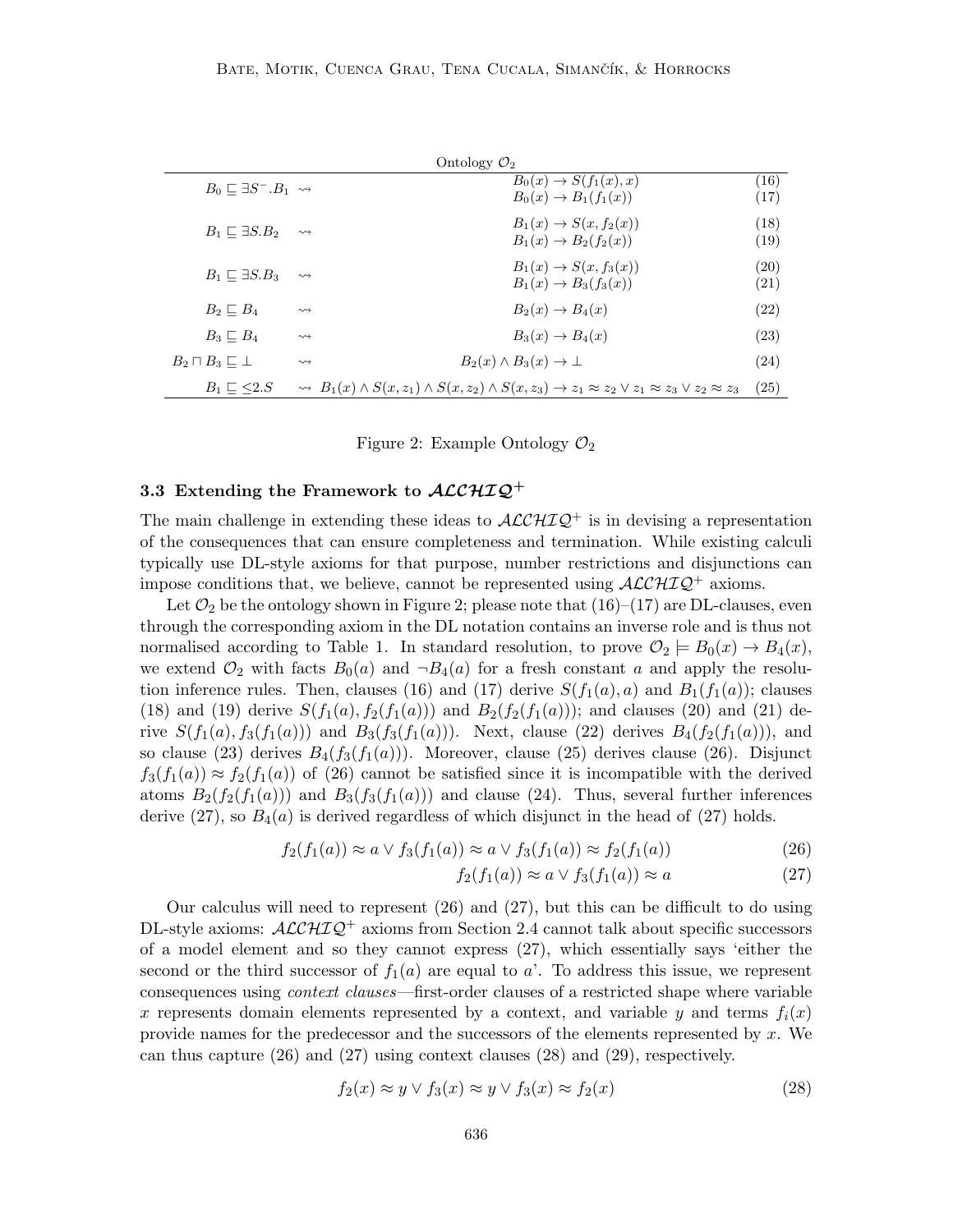$$
f_2(x) \approx y \lor f_3(x) \approx y \tag{29}
$$

As we discuss in Section 4, the rules of consequence-based calculi must be considerably modified to handle such clauses. In particular, context clauses contain equalities, which are not handled by the inference rules found in the consequence-based calculi known thus far. To handle equality, we have adapted the approaches of paramodulation calculi (Bachmair & Ganzinger, 1998) to the consequence-based framework. An important challenge was to ensure that our calculus mimics the inferences of the calculus by Baader et al. (2005) on  $\mathcal{EL}$ ontologies. Thus, our calculus exhibits pay-as-you-go behaviour, and we intuitively believe that should ensure good performance on 'mostly- $\mathcal{EL}$ ' ontologies.

## 4. Formalising the Algorithm

We now formally define our consequence-based algorithm for  $\mathcal{ALCHIQ}^+$ , discuss its formal properties, and complete the presentation of the examples from Section 3.

#### 4.1 Definitions

As we have explained in Section 3.2, a key aspect of our calculus is that consequences are not kept in a single set, but are associated with contexts—that is, vertices of a directed labelled graph called a *context structure* that summarises a canonical model in a particular way. Consequences assigned to a context are called context clauses and are constructed from context terms and context literals as described in Definition 1. We restrict context clauses to contain only variables x and y, which have a special meaning in our setting: variable  $x$  represents a ground term  $t$  from a canonical Herbrand model of an ontology, and  $y$  represents the predecessor of  $t$ ; this naming convention is important for the inference rules of our calculus. This is different to the DL-clauses of an ontology, which can contain variables x and  $z_i$ , and where  $z_i$  refer to either the predecessor or a successor of x.

Unless stated otherwise, in the rest of this section B is an atomic concept of type  $a \rightarrow p$ , S is an atomic role of type  $a \times a \rightarrow p$ , and f is a successor function of type  $a \rightarrow a$ . Moreover, please remember that true is a special constant used in the encoding of predicate symbols as function symbols, and that we often abbreviate atoms  $A \approx \text{true}$  as just A (see Section 2.2).

**Definition 1.** A context a-term is a term of the form y, x, or  $f(x)$ ; a context p-term is a term of the form  $B(y)$ ,  $B(x)$ ,  $B(f(x))$ ,  $S(x,y)$ ,  $S(y,x)$ ,  $S(x,x)$ ,  $S(x,f(x))$ ,  $S(f(x),x)$ , or the constant true; and a context term is a context a-term or a context p-term. A context atom is an equality of the form  $A \approx$  true where A is a context p-term other than true; and a context literal is a context atom or a literal of the form  $l \bowtie r$  where l and r are context a-terms and  $\bowtie \in \{\approx, \gg\}$ . A context clause contains only context atoms of the form  $B(x)$ ,  $S(x, x)$ ,  $S(y, x)$ , and  $S(x, y)$  in the body and only context literals in the head.

For a given ontology  $\mathcal{O}$ , sets  $\mathsf{Su}(\mathcal{O})$  and  $\mathsf{Pr}(\mathcal{O})$  from Definition 2 identify the information that must be exchanged between adjacent contexts in a context structure. We explain the intuition behind these sets after formally introducing the notion of context structure.

**Definition 2.** The set  $\mathsf{Su}(\mathcal{O})$  of successor triggers of an ontology  $\mathcal{O}$  is the smallest set of atoms such that, for each DL-clause  $\Gamma \to \Delta \in \mathcal{O}$ ,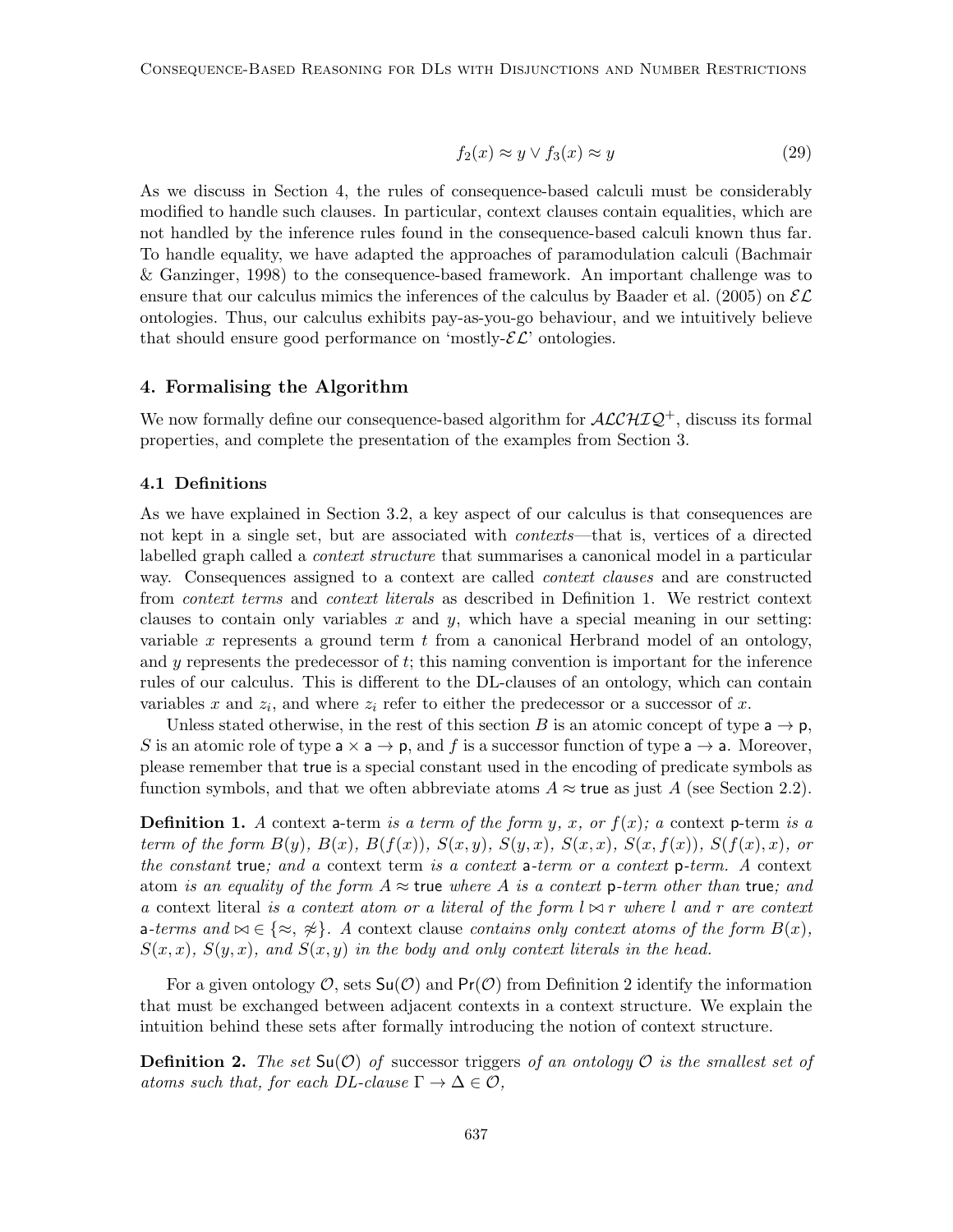- $B(x) \in \Gamma$  implies  $B(x) \in Su(\mathcal{O}),$
- $S(x, z_i) \in \Gamma$  implies  $S(x, y) \in Su(\mathcal{O})$ , and
- $S(z_i, x) \in \Gamma$  implies  $S(y, x) \in \mathsf{Su}(\mathcal{O})$ .

The set  $Pr(\mathcal{O})$  of predecessor triggers of  $\mathcal O$  is defined as the set of literals

 $Pr(\mathcal{O}) = \{ A\{x \mapsto y, y \mapsto x \} | A \in \mathsf{Su}(\mathcal{O}) \} \cup \{ B(y) | B \text{ occurs in } \mathcal{O} \} \cup \{ x \approx y \}.$ 

As in standard resolution (Bachmair & Ganzinger, 2001), we order clause literals using a term order  $\succ$  and allow only maximal literals to participate in inferences. Definition 3 specifies the conditions that such  $\succ$  must satisfy. The term order will need not be the same for all contexts of a context structure. In particular, a-terms will have to be compared in the same way in all contexts; we ensure this by basing  $\succeq$  on a total oder  $\geq$  on all function symbols of sort  $a$ , and  $\geq$  will be global for all contexts. In contrast, for reasons we discuss in Section 4.3, we will allow **p**-terms to be compared differently in different contexts. Conditions 1 through 4 ensure that, if we ground the order by mapping x to a term t and y to the predecessor of t, we obtain a *simplification order* (Baader & Nipkow, 1998). Finally, condition 5 ensures that atoms that might be propagated to a predecessor of a context are smallest in the ordering; we discuss in Section 4.4 why this is important for completeness.

**Definition 3.** Let  $\geq$  be a total, well-founded order on function symbols of sort a. A context term order  $\succ w.r.t. \gt is a strict order on context terms satisfying the following conditions:$ 

- 1. for each context p-term A with  $A \neq$  true, we have  $A \succ x \succ y \succ$  true;
- 2. for all  $f, g \in \Sigma_a^F$  with  $f > g$ , we have  $f(x) > g(x)$ ;
- 3. for all context terms  $s_1$  and  $s_2$  such that  $s_2 \succ s_1$ , we have  $t[s_2]_p \succ t[s_1]_p$  for each context term t and each position p in t;
- 4. for each context term s and each proper position p in s, we have  $s \succ s|_p$ ; and
- 5. for each atom  $A \approx \text{true} \in \text{Pr}(\mathcal{O})$  and each context term  $s \notin \{x, y, \text{true}\},$  we have  $A \not\succ s$ .

Each term order is extended to a literal order, also written  $\succ$ , as described in Section 2.3.

We can obtain a context term order  $\succ$  as follows. We fix a total, well-founded order  $\succ$ on the symbols of sort a, and we extend it (arbitrarily) to also compare all symbols of sort **p**, and variables x and y. Next, we let  $\succ$  be the *lexicographic path order* (LPO) (Baader  $\&$ Nipkow, 1998) over context a- and p-terms induced by  $\geq$ , where we treat variables x and y as constants of sort a. Order  $\geq$  is total on all symbols occurring in context terms, so  $x \geq y$  and the well-known properties of LPOs ensure that  $\succ$  is a total simplification order on all context terms that satisfies conditions 1 through 4 of Definition 3. To also satisfy condition 5, we relax  $\succ$  by dropping all  $A \succ s$  where  $A \approx \mathsf{true} \in \mathsf{Pr}(\mathcal{O})$  and  $s \notin \{x, y, \mathsf{true}\}.$ Condition 5 is clearly satisfied after this step; conditions 1 and 2 remain satisfied because the relaxation step does not change the order between  $\mathsf{p}\text{-terms}$  and  $x, y$ , and true, or between functional a-terms; and conditions 3 and 4 remain satisfied because no new pairs are added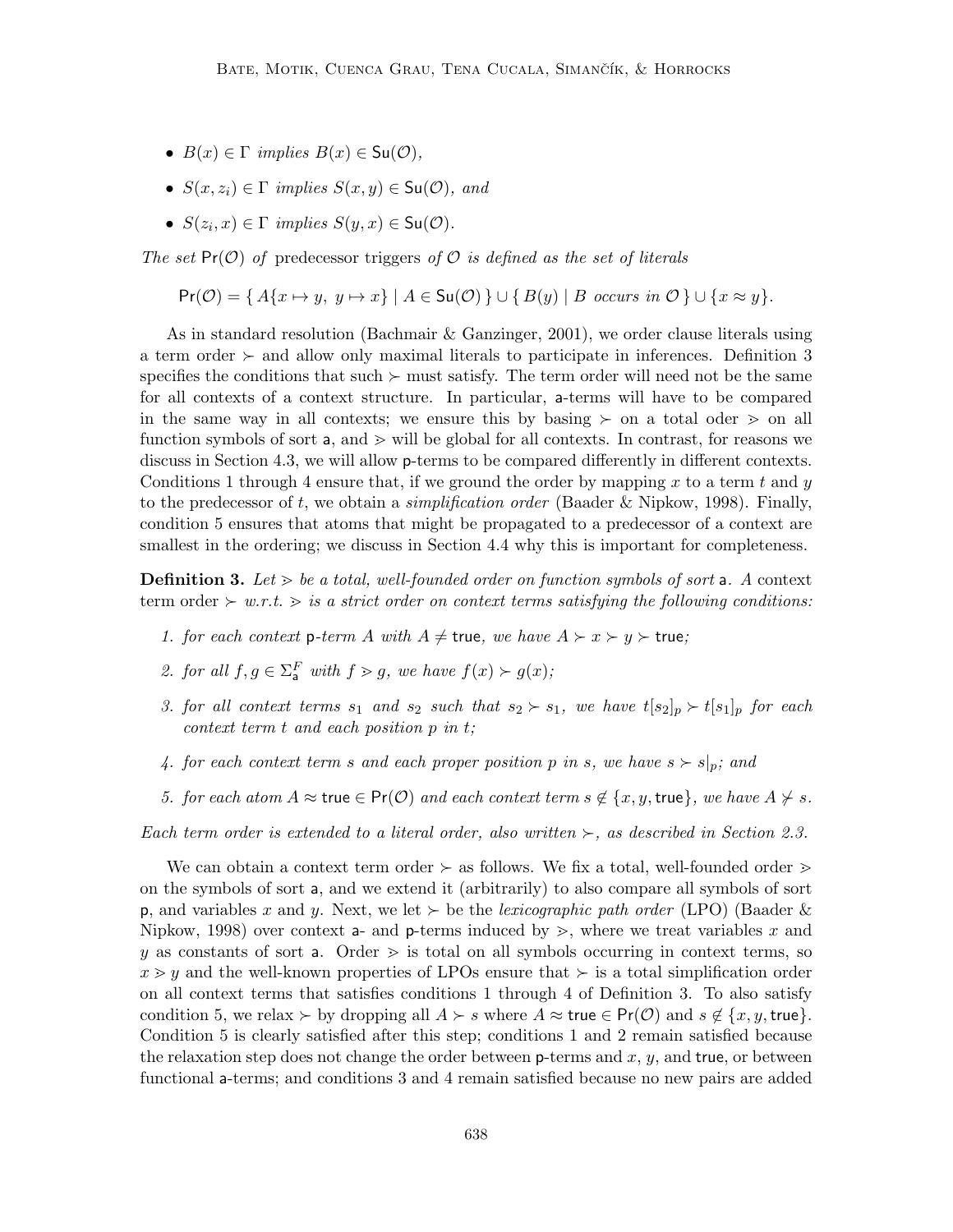to the order and the eliminated pairs are not of the form  $t[s_2]_p \succ t[s_1]_p$  or  $s \succ s|_p$  for some terms t, s,  $s_1$ ,  $s_2$ , and nonempty position p.

Effective redundancy elimination techniques are critical to efficiency of resolution calculi, and Definition 4 defines a notion compatible with our framework.

**Definition 4.** A set of clauses U contains a clause  $\Gamma \to \Delta$  up to redundancy, written  $\Gamma \to \Delta \hat{\in} U$ , if

- 1.  $s \approx s \in \Delta$  or  $\{s \approx s', s \not\approx s'\} \subseteq \Delta$  for some terms s and s', or
- 2.  $\Gamma' \subseteq \Gamma$  and  $\Delta' \subseteq \Delta$  for some clause  $\Gamma' \to \Delta' \in U$ .

If U contains  $\Gamma \to \Delta$  up to redundancy, then adding  $\Gamma \to \Delta$  to U does not modify the constraints that U represents because either  $\Gamma \to \Delta$  is a tautology (the first case) or U contains a stronger clause (the second case). Note that clauses  $A \rightarrow A$  are not redundant: they specify that atom A may hold in a context. Moreover, the inference rules that we present shortly will ensure that, whenever a clause of the form  $\Gamma \wedge A \to \Delta \vee A$  is derived in a context v, then v will have been initialised with  $\top \to A$  or  $A \to A$ , and so  $\Gamma \wedge A \to \Delta \vee A$ will be redundant by condition 2 of Definition 4. The usual tautology elimination rules apply to clause heads; hence, clauses  $\Gamma \to \Delta \vee s \approx s$  and  $\Gamma \to \Delta \vee s \approx s' \vee s \not\approx s'$  can both be eliminated. Proposition 5 shows that we can remove from  $U$  each clause  $C$  that is contained in  $U \setminus \{C\}$  up to redundancy, which our calculus uses to support backward redundancy elimination via the Elim rule (see Table 2).

**Proposition 5.** Given a set of clauses U and clauses C and C' such that  $C \in U \setminus \{C\}$  and  $C' \in U$ , we have  $C' \in U \setminus \{C\}$ .

Definition 6 formalises the notion of a context structure as a directed graph whose edges are labelled by function symbols. Intuitively, each context (i.e., a graph vertex)  $v$  represents one or more terms from a canonical Herbrand model of an ontology, and it is associated with a set  $S_v$  of context clauses, a conjunction of atoms core<sub>v</sub>, and a term order  $\succ_v$  used to restrict the inferences involving the clauses of  $S_v$ . To ensure that a-terms are ordered in the same way in all contexts, each term order  $\succ_v$  is defined w.r.t. a global order  $\gt$  on function symbols of sort a. Conjunction core<sub>v</sub> determines the 'type' of context v—that is, it specifies atoms that necessarily hold for all terms in a canonical model that are represented by  $v$ , and so it indirectly determines which terms of a canonical model are represented by  $v$ . We discuss this shortly after introducing the Succ inference rule, as well as in Section 4.2.

Definition 6 also specifies conditions that ensure that a context structure only represents the consequences of an ontology. Since core, holds implicitly for each term in a model of  $\mathcal O$ represented by context v, conjunction  $\text{core}_v$  is not included in the bodies of the clauses in  $\mathcal{S}_v$ . Then, condition S1 of Definition 6 says that each clause in  $\mathcal{S}_v$  extended with core<sub>v</sub> in the body must be a consequence of  $\mathcal{O}$ ; please note that  $\Gamma$  and/or  $\Delta$  can be empty. Moreover, condition S2 ensures that each context clause derived by the Pred rule of our calculus (to be defined shortly) is indeed a consequence of  $\mathcal{O}$ .

**Definition 6.** A context structure for an ontology  $\mathcal{O}$  is a tuple  $\mathcal{D} = \langle \mathcal{V}, \mathcal{E}, \mathcal{S}, \text{core}, \succ, \succ \rangle$ , where V is a finite set of contexts;  $\mathcal{E} \subseteq \mathcal{V} \times \mathcal{V} \times \Sigma_a^F$  is a finite set of edges each of which is labelled by a function symbol; function core assigns to each context  $v \in V$  a conjunction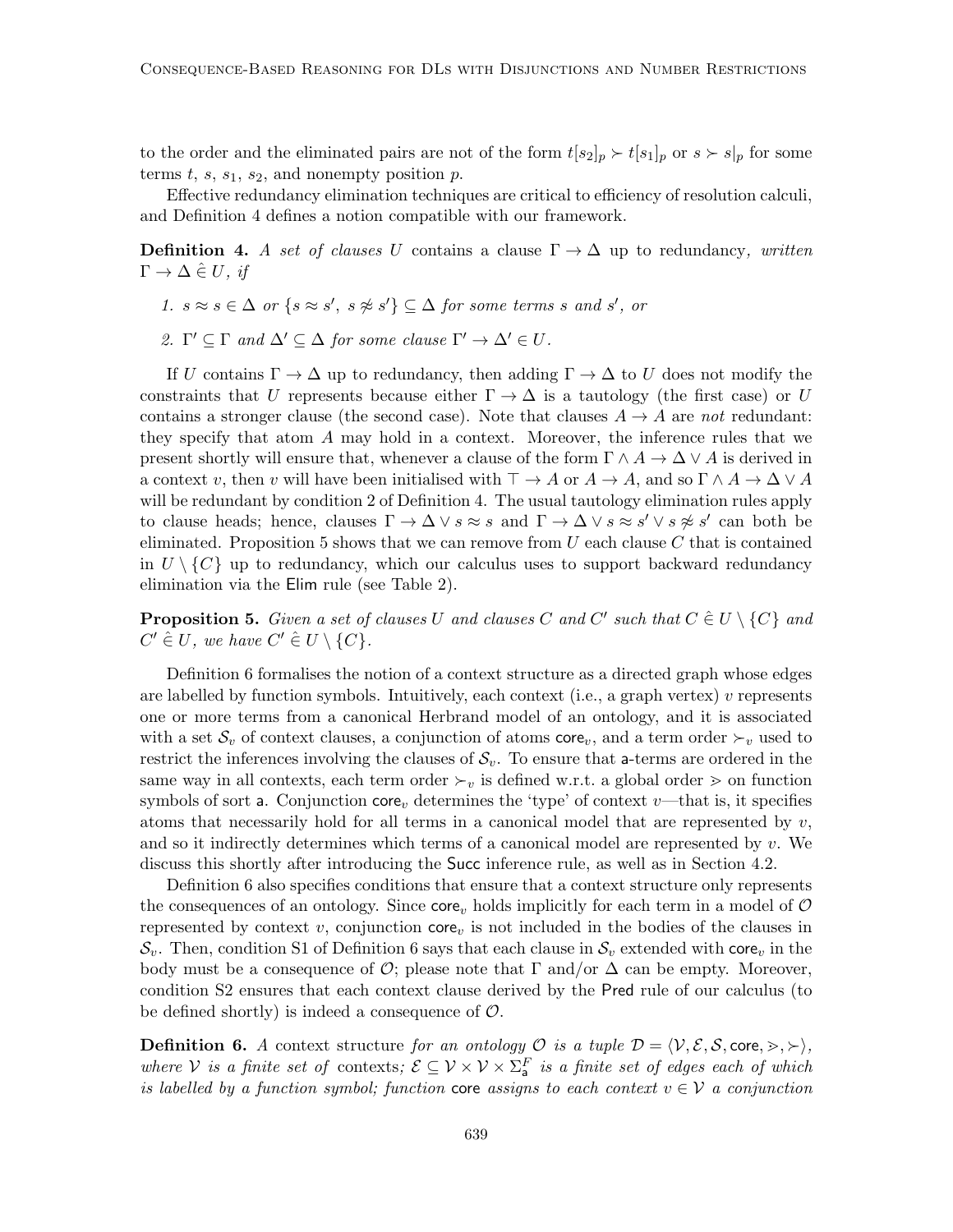core<sub>v</sub> of atoms of the form  $B(x)$ ,  $S(x, x)$ ,  $S(x, y)$ , or  $S(y, x)$ ; function S assigns to each context  $v \in V$  a finite set  $S_v$  of context clauses;  $\geq$  is a total, well-founded order on function symbols of sort a; and function  $\succ$  assigns to each context  $v \in V$  a context term order  $\succ_v$ w.r.t.  $\geq$ . A context structure D is sound for O if the following conditions both hold.

S1. For each context  $v \in V$  and each clause  $\Gamma \to \Delta \in \mathcal{S}_v$ , we have  $\mathcal{O} \models \text{core}_v \wedge \Gamma \to \Delta$ .

S2. For each edge  $\langle u, v, f \rangle \in \mathcal{E}$ , we have  $\mathcal{O} \models \text{core}_u \rightarrow \text{core}_v\{x \mapsto f(x), y \mapsto x\}.$ 

There is considerable freedom in determining what terms are represented by a context. We can make contexts more specific (i.e., make them represent fewer terms); this will usually lead to the derivation of fewer consequences in each context, but the number of contexts might increase. We can also make contexts less specific; this will usually reduce the number of contexts, but the number of consequences in each context might increase. Simanct ik et al. (2014) show that there is an inherent tension between these two tendencies, and they discuss how this affects the computational complexity of reasoning. We next introduce the notion of an expansion strategy—a parameter of our calculus that determines when and how to create/reuse contexts. We present several concrete and practically relevant strategies in Section 4.2. We discuss the intuition behind this definition shortly.

**Definition 7.** An expansion strategy is a polynomial-time function strategy that takes as arguments a function symbol f, a finite set of atoms  $K \subseteq \mathsf{Su}(\mathcal{O})$ , and a context structure  $\mathcal{D} = \langle \mathcal{V}, \mathcal{E}, \mathcal{S}, \text{core}, \rangle$ ,  $\succ \rangle$  for  $\mathcal{O}$ . The result of strategy(f, K, D) is a triple  $\langle v, \text{core}', \rangle'$  where

- core' is a subset of  $K$ ;
- either  $v \notin V$  is a fresh context not occurring in D, or  $v \in V$  is an existing context from D such that  $\text{core}_v = \text{core}'$  and  $\succ' \subseteq \succ$ ; and
- $\succ'$  is a context term order w.r.t.  $\gt$ .

Table 2 shows the inference rules of our calculus. A rule can introduce an edge, introduce and initialise a context, derive a clause, or delete a clause. Inferences are restricted to the clause literals that are maximal under the relevant context term order. We next discuss the high-level intuition behind different rules. We discuss various issues in more detail Section 4.4, where we apply the calculus to ontologies  $\mathcal{O}_1$  and  $\mathcal{O}_2$  from Section 3.

The Core rule ensures that all atoms from a context's core indeed hold for the terms represented by the context.

The Hyper rule implements hyperresolution between the DL-clauses of the ontology and the clauses of one context. The main difference to standard hyperresolution is that  $x$  must match to  $x$ , the importance of which we discuss in detail in Section 4.4.

The Eq, Ineq, and Factor rules implement equality reasoning by adapting analogous rules from first-order equational calculi (Bachmair & Ganzinger, 1998).

The Elim rule eliminates redundant clauses, which is possible due to Proposition 5. This rule is not strictly needed for completeness, but it plays a critical role in practice. Thus, for the sake of completeness, we present this rule together with the other rules.

The Succ rule extends the context structure so that each context has the relevant successor contexts. Set  $Su(\mathcal{O})$  of successor triggers determines which information must be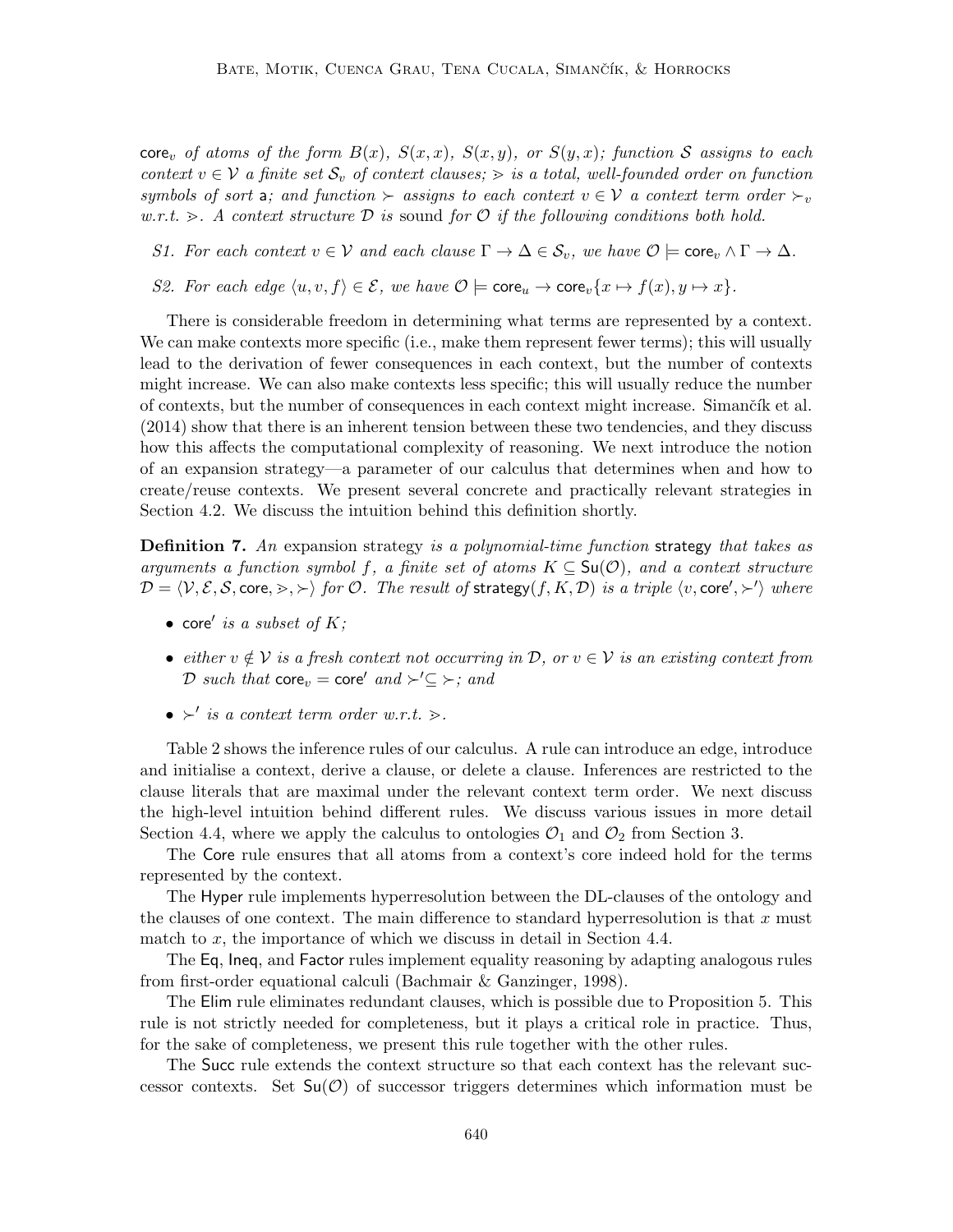|               |      | Die 2. Itules of the Consequence-Dased Calculus                                                                                                                               |
|---------------|------|-------------------------------------------------------------------------------------------------------------------------------------------------------------------------------|
| Core          | If   | $A \in \mathsf{core}_v$ ,                                                                                                                                                     |
|               |      | and $\top \rightarrow A \notin \mathcal{S}_n$ ,                                                                                                                               |
|               | then | add $\top \rightarrow A$ to $\mathcal{S}_v$ .                                                                                                                                 |
|               | If   | $\bigwedge_{i=1}^n A_i \to \Delta \in \mathcal{O},$                                                                                                                           |
|               |      | $\sigma$ is a substitution such that $\sigma(x) = x$ ,                                                                                                                        |
| Hyper         |      | $\Gamma_i \to \Delta_i \vee A_i \sigma \in \mathcal{S}_v$ with $\Delta_i \not\succeq_v A_i \sigma$ for $1 \leq i \leq n$ ,                                                    |
|               |      | and $\bigwedge_{i=1}^n \Gamma_i \to \Delta \sigma \vee \bigvee_{i=1}^n \Delta_i \nsubseteq \mathcal{S}_v$ ,                                                                   |
|               | then | add $\bigwedge_{i=1}^{n} \Gamma_i \to \Delta \sigma \vee \bigvee_{i=1}^{n} \Delta_i$ to $\mathcal{S}_v$ .                                                                     |
|               | -If  | $\Gamma_1 \to \Delta_1 \vee s_1 \approx t_1 \in S_v$ with $s_1 \succ_v t_1$ and $\Delta_1 \not\succeq_v s_1 \approx t_1$ ,                                                    |
|               |      | $\Gamma_2 \to \Delta_2 \vee s_2 \bowtie t_2 \in \mathcal{S}_v$ with $\bowtie \in {\{\approx, \approx\}}$ and $s_2 \succ_v t_2$ and $\Delta_2 \not\succeq_v s_2 \bowtie t_2$ , |
| 品             |      |                                                                                                                                                                               |
|               |      | p is a position such that $s_2 _p = s_1$ and $s_2 _p$ is not a variable,                                                                                                      |
|               |      | and $\Gamma_1 \wedge \Gamma_2 \rightarrow \Delta_1 \vee \Delta_2 \vee s_2[t_1]_p \bowtie t_2 \nsubseteq \mathcal{S}_v$ ,                                                      |
|               | then | add $\Gamma_1 \wedge \Gamma_2 \rightarrow \Delta_1 \vee \Delta_2 \vee s_2[t_1]_p \bowtie t_2$ to $\mathcal{S}_v$ .                                                            |
|               | If   | $\Gamma \to \Delta \vee t \not\approx t \in \mathcal{S}_v,$                                                                                                                   |
| Ineq          |      | and $\Gamma \to \Delta \; \hat{\notin} \; \mathcal{S}_v$ ,                                                                                                                    |
|               | then | add $\Gamma \to \Delta$ to $\mathcal{S}_v$ .                                                                                                                                  |
|               | If   | $\Gamma \to \Delta \vee s \approx t \vee s \approx t' \in \mathcal{S}_v$ with $\Delta \cup \{s \approx t\} \not\geq_v s \approx t'$ and $s \succ_v t'$ ,                      |
| Factor        |      | and $\Gamma \to \Delta \vee t \not\approx t' \vee s \approx t' \not\in \mathcal{S}_v$ ,                                                                                       |
|               | then | add $\Gamma \to \Delta \vee t \not\approx t' \vee s \approx t'$ to $\mathcal{S}_v$ .                                                                                          |
|               | If   | $\Gamma \to \Delta \in \mathcal{S}_v$ and                                                                                                                                     |
| $\frac{1}{2}$ |      | $\Gamma \to \Delta \hat{\in} \mathcal{S}_v \setminus \{ \Gamma \to \Delta \},\$                                                                                               |
|               | then | remove $\Gamma \to \Delta$ from $\mathcal{S}_v$ .                                                                                                                             |
|               | If   | $\langle u, v, f \rangle \in \mathcal{E}$ ,                                                                                                                                   |
|               |      | $\bigwedge_{i=1}^{m} A_i \to \bigvee_{i=m+1}^{m+n} L_i \in \mathcal{S}_v,$                                                                                                    |
|               |      | $\Gamma_i \to \Delta_i \vee A_i \sigma \in \mathcal{S}_u$ with $\Delta_i \not\succeq_u A_i \sigma$ for $1 \leq i \leq m$ ,                                                    |
| Pred          |      | $L_i \in Pr(\mathcal{O})$ for each $m + 1 \leq i \leq m + n$ ,                                                                                                                |
|               |      | and $\bigwedge_{i=1}^{m} \Gamma_i \to \bigvee_{i=1}^{m} \Delta_i \vee \bigvee_{i=m+1}^{m+n} L_i \sigma \in \mathcal{S}_u$ ,                                                   |
|               | then | add $\bigwedge_{i=1}^{m} \Gamma_i \to \bigvee_{i=1}^{m} \Delta_i \vee \bigvee_{i=m+1}^{m+n} L_i \sigma$ to $\mathcal{S}_u$ ;                                                  |
|               |      | where $\sigma = \{x \mapsto f(x), y \mapsto x\}.$                                                                                                                             |
|               | If   | $\Gamma \to \Delta \vee A \in \mathcal{S}_u$ where $\Delta \not\succeq_u A$ and A contains $f(x)$ , and                                                                       |
|               |      | no edge $\langle u, v, f \rangle \in \mathcal{E}$ exists such that $A' \to A' \in \mathcal{S}_v$ for each $A' \in K_2 \setminus \text{core}_v$ ,                              |
|               | then | let $\langle v, \text{core}', \succ' \rangle := \text{strategy}(f, K_1, \mathcal{D});$                                                                                        |
|               |      | if $v \notin V$ , then add v to V and let core <sub>v</sub> := core', $\succ_v := \succ'$ , and $S_v := \emptyset$ ;                                                          |
| Succ          |      | if $\langle u, v, f \rangle \notin \mathcal{E}$ , then add $\langle u, v, f \rangle$ to $\mathcal{E}$ ; and                                                                   |
|               |      | add $A' \to A'$ to $S_v$ for each $A' \in K_2 \setminus \text{core}_v$ ;                                                                                                      |
|               |      | where $\sigma = \{x \mapsto f(x), y \mapsto x\},\$                                                                                                                            |
|               |      |                                                                                                                                                                               |
|               |      | $K_1 = \{ A' \in \mathsf{Su}(\mathcal{O}) \mid \top \to A' \sigma \in \mathcal{S}_u \},\$ and                                                                                 |
|               |      | $K_2 = \{ A' \in \mathsf{Su}(\mathcal{O}) \mid \Gamma' \to \Delta' \vee A'\sigma \in \mathcal{S}_u \text{ and } \Delta' \not\succeq_u A'\sigma \}.$                           |

Table 2: Rules of the Consequence-Based Calculus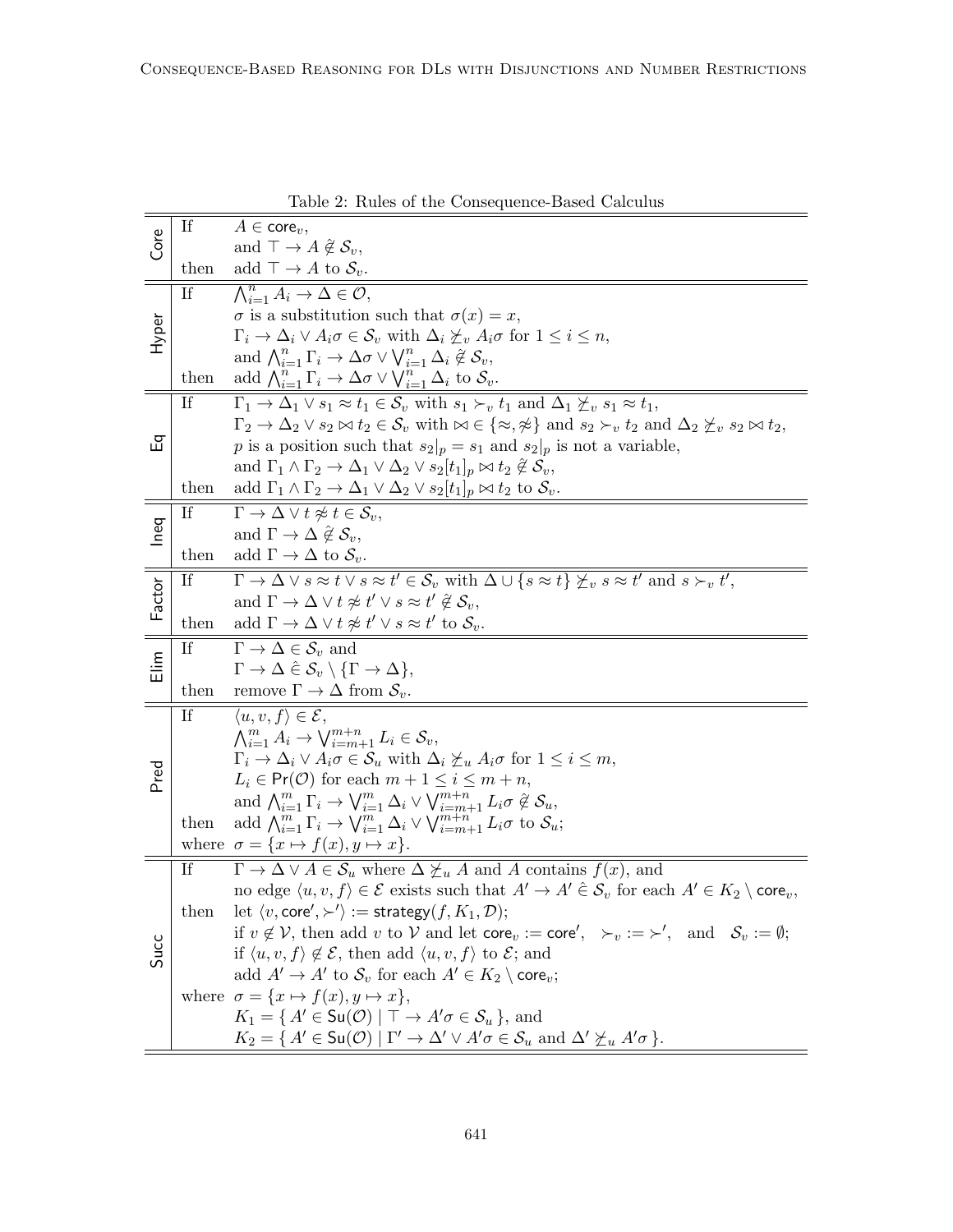propagated to such contexts. Assume that a context structure contains an f-labelled edge from context u to context v; hence, if u represents a term t in a model I of  $\mathcal{O}$ , then v represents the term  $f(t)$ . Now assume that context u contains a context clause containing  $B(f(x))$  in its head, and that a DL-clause of an ontology contains a body atom  $B(x)$ . The context clause in u can require  $B(f(t))$  to hold in I; however, the Hyper rule must be applied to the DL-clause in context  $v$  because that context is responsible for describing the conditions on the part of I that involves  $f(t)$ , its predecessor t, and the successors of  $f(t)$ . Thus, while atom  $B(f(t))$  from I is represented as  $B(f(x))$  in context u, the atom must also be reflected in context v as  $B(x)$  to allow correct application of the Hyper rule. To that end,  $\mathsf{Su}(\mathcal{O})$  contains  $B(x)$  as a signal that  $B(f(x))$  in context u should be propagated as  $B(x)$ to context v. Set  $\mathsf{Su}(\mathcal{O})$  contains only atoms that can participate in an inference in v and are thus relevant for  $v$ , which prevents unnecessary propagation of information from  $u$  to  $v$ . Based on these observations, the Succ rule is applicable in context  $u$  if a function symbol  $f$ occurs in a maximal head literal of a context clause, but there is no appropriate f-labelled edge from u: set  $K_1$  identifies the atoms of  $\mathsf{Su}(\mathcal{O})$  that are known to hold in the successor context, and set  $K_2$  identifies the atoms of  $\mathsf{Su}(\mathcal{O})$  that can, but are not certain to hold in the successor context; note that  $K_1 \subseteq K_2$  always holds. The rule consults the expansion strategy, which can reuse an existing context or introduce a new one; in the latter case, the strategy also designates a subset of  $K_1$  as the core of the new context and determines its term order. Based on the strategy's output, the Succ rule extends the context structure by adding a context and/or edge as needed and initialising the context with the relevant atoms from  $K_2 \setminus \text{core}_v$ ; atoms in core<sub>v</sub> are excluded as they are initialised by the Core rule.

The Pred rule can be understood as hyperresolution between a context  $v$  and a predecessor context u. Clause  $C = \bigwedge_{i=1}^{m} A_i \to \bigvee_{i=m+1}^{m+n} L_i$  plays the role of the main premise, and from the perspective of context u it 'looks like'  $C\sigma = \bigwedge_{i=1}^{m} A_i \sigma \to \bigvee_{i=m+1}^{m+n} L_i \sigma$  for  $\sigma$ as specified in the inference. Set  $Pr(\mathcal{O})$  of predecessor triggers contains literals that are of interest to u. Atom  $B(y)$  in context v is represented as atom  $B(x)$  in u, so  $Pr(\mathcal{O})$ contains  $B(y)$  to indicate that consequences containing  $B(y)$  in context v should be propagated to context u as  $B(x)$ . Note that all elements of  $Pr(\mathcal{O})$  are of the form  $B(y) \approx$  true,  $S(x, y) \approx$  true,  $S(y, x) \approx$  true, or  $x \approx y$ . Note also that  $S(u, \mathcal{O})$  does not contain  $x \approx y$ : such atoms need not be propagated to a successor context since they cannot be matched to a DL-clause body. Based on these observations,  $L_i \in Pr(\mathcal{O})$  for  $m + 1 \leq i \leq m + n$  ensures that all atoms from the head of  $C\sigma$  are relevant to and can be captured in context u. Thus, the Pred rule hyperresolves each atom  $A_i\sigma$  by a clause  $\Gamma_i \to \Delta_i \vee A_i\sigma$  from context u.

#### 4.2 Expansion Strategies

Simančík et al.  $(2014)$  presented three natural and practically relevant strategies. We can adapt their discussion to the  $\mathcal{ALCHIQ}^+$  setting as follows.

• The trivial strategy introduces just one context  $v<sub>T</sub>$  with the empty core—that is,  $\text{core}_{v_{\tau}} = \top$ . All consequences then belong to a single set. Nevertheless, the calculus is still different to the known resolution-based procedures: the Hyper, Succ, and Pred ensure completeness without deriving terms of unbounded depth.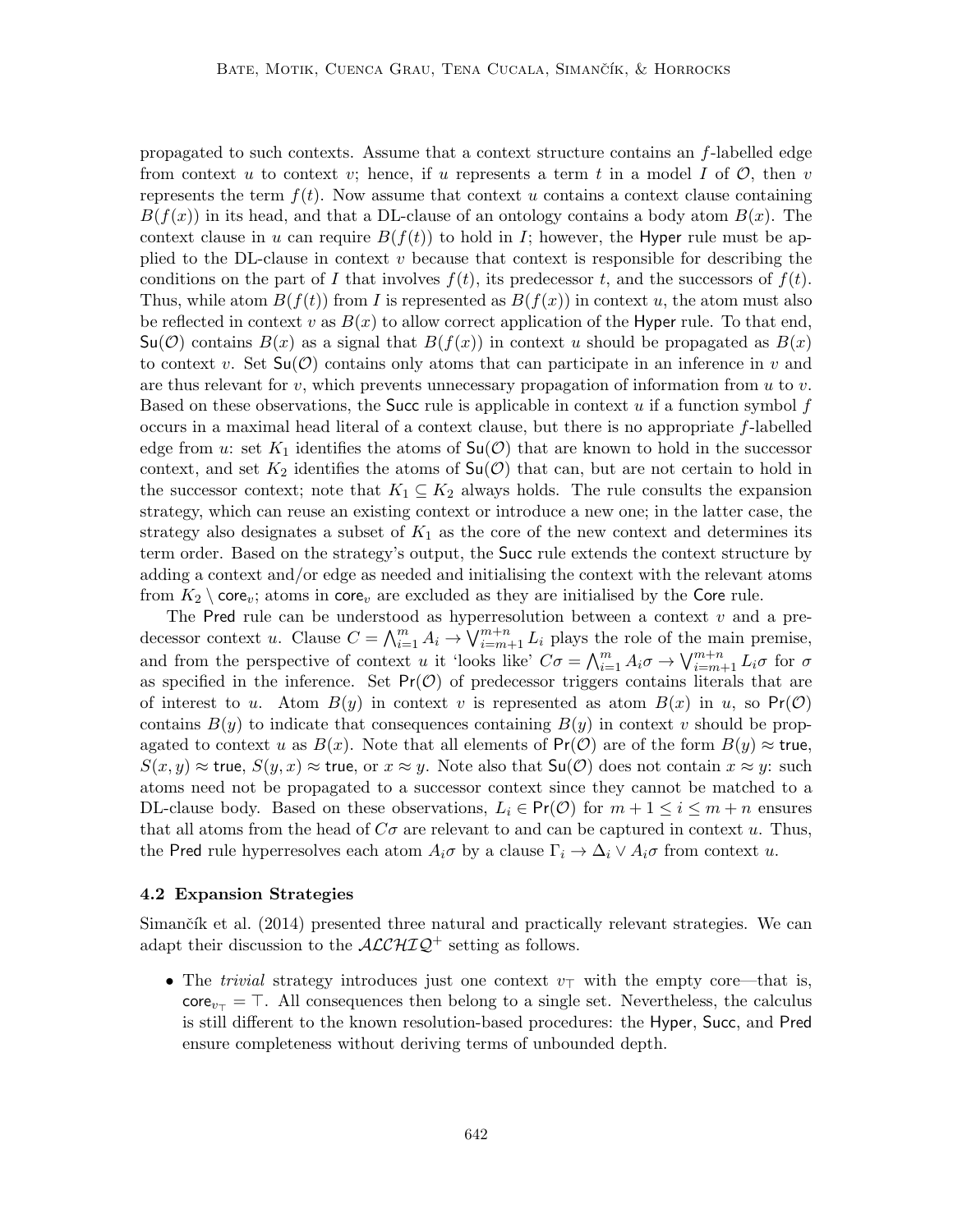- The eager strategy returns for each  $K_1$  the context  $v_{K_1}$  with core  $K_1$ . Then  $v_{K_1}$  represents fewer ground terms, which is likely to reduce the number of clauses associated with  $v_{K_1}$ ; however, the number of contexts can be exponential in the size of  $\mathcal{O}$ .
- The cautious strategy examines the function symbol  $f:$  if  $f$  occurs in  $\mathcal O$  in exactly one atom of the form  $B(f(x))$  and if  $B(x) \in K_1$ , then the result is the context  $v_B$ with core  $B(x)$ ; otherwise, the result is the 'trivial' context  $v_{\perp}$  with the empty core. Contexts are then less constrained than with the eager strategy, but the number of contexts is at most linear in the size of  $\mathcal O$ . This strategy captures how contexts are created in consequence-based calculi for  $\mathcal{EL}$ , where all existential restrictions of the form  $\exists S.B$  are satisfied in a single context  $v_B$ .

Simančík et al.  $(2014)$  discuss the relative merits of these strategies; even though their discussion is based on  $\text{ALCI}$ , their conclusions apply to our setting as well. They show that the eager strategy is generally most effective at reducing unnecessary inferences: it produces more fine-grained contexts, which generally leads to the derivation of fewer and shorter clauses. On some ontologies, however, the eager strategy can produce a large number of contexts, so the cautious strategy is more appropriated when memory is limited. Finally, a reasoner can start with the eager strategy, but switch to the cautious one if it starts running out of memory. Both strategies are almost always superior to the trivial one.

#### 4.3 Consequence-Based Algorithm and Its Properties

We can obtain a sound and complete DL reasoning algorithm by applying the inference rules from Table 2 to an appropriately initialised context structure. Towards this goal, Theorem 8 captures two important properties: applying an inference rule from Table 2 to a context structure produces a context structure (i.e., the result satisfies Definition 6), and the derived clauses are indeed entailed by the ontology (but please remember that each consequence is relative to the core of its context). The theorem is proved in Appendix A.

Theorem 8 (Soundness). For an arbitrary expansion strategy, applying an inference rule from Table 2 to an ontology  $\mathcal O$  and a context structure  $\mathcal D$  that is sound for  $\mathcal O$  produces a context structure that is sound for O.

Theorem 9 shows that our inference rules are complete in the following sense. Assume that we wish to check  $\mathcal{O} \models \Gamma_Q \rightarrow \Delta_Q$  for  $\Gamma_Q \rightarrow \Delta_Q$  a query clause—that is,  $\Gamma_Q$  and  $\Delta_Q$ consist of atoms of the form  $B(x)$  and  $S(x, x)$ . If a context structure D is saturated under the inference rules from Table 2, and if  $\mathcal D$  contains a context q that is initialised according to conditions C2 and C3 of Theorem 9, then  $\mathcal{O} \models \Gamma_Q \rightarrow \Delta_Q$  implies  $\Gamma_Q \rightarrow \Delta_Q \in \mathcal{S}_q$ —that is, unless  $\Gamma_Q \to \Delta_Q$  is a tautology according to condition 1 of Definition 4, a stronger clause  $\Gamma' \to \Delta'$  with  $\Gamma' \subseteq \Gamma$  and  $\Delta' \subseteq \Delta$  is derived in context q. Condition C2 requires all atoms of  $\Delta_Q$  to be minimal in the term order  $\succ_q$  of context q (apart from the atoms that contain variable  $y$ , which are necessarily smaller). This is analogous to the *answer literal* technique (Green, 1969) from first-order theorem proving, which can be used to derive all answers to a query in ordered resolution. Condition C2 applies only to context  $q$ ; thus, since Definition 6 allows the term order to vary across contexts, we can use a stronger order in contexts other than q and thus possibly restrict inferences. Condition C3 requires q to be initialised with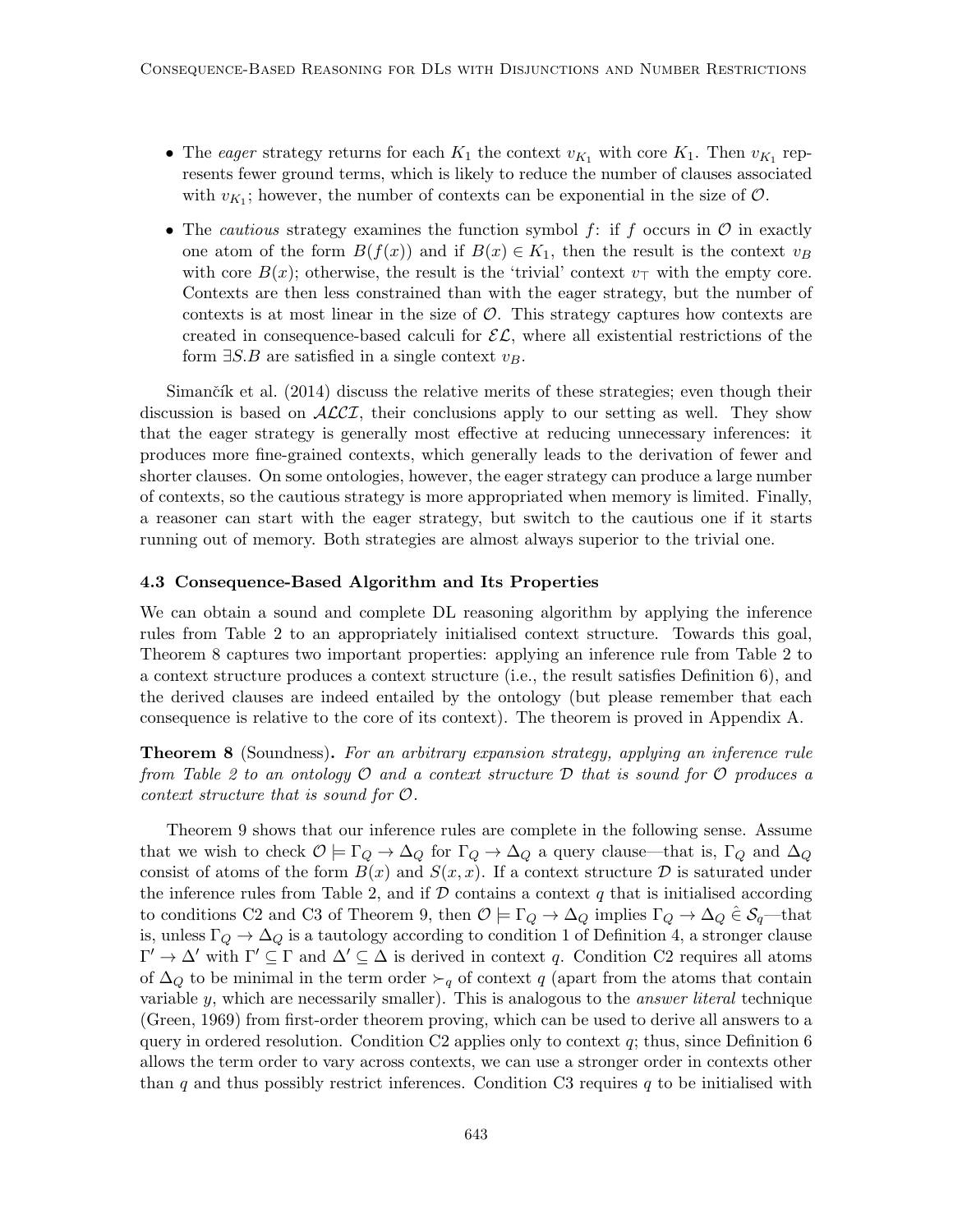each atom from  $\Gamma_Q$ . This is analogous to how a (hyper)tableau calculus would be initialised to check the satisfiability of  $\Gamma_{\mathcal{O}}$ . The theorem is proved in Appendix C.

**Theorem 9** (Completeness). Let  $\mathcal{O}$  be an ontology, and let  $\mathcal{D} = \langle \mathcal{V}, \mathcal{E}, \mathcal{S}, \text{core}, \succ, \succ \rangle$  be a context structure such that no inference rule from Table 2 is applicable to  $O$  and  $D$ . Then, for each query clause  $\Gamma_Q \to \Delta_Q$  and each context  $q \in \mathcal{V}$  such that conditions C1 through C3 are satisfied,  $\Gamma_Q \rightarrow \Delta_Q \hat{\in} \mathcal{S}_q$  holds.

- C1.  $\mathcal{O} \models \Gamma_Q \rightarrow \Delta_Q$ .
- C2. For each context atom  $A \approx \text{true} \in \Delta_Q$  and each context atom  $A' \approx \text{true}$  not containing variable y such that  $A \succ_q A'$ , we have  $A' \approx \text{true} \in \Delta_Q$ .
- C3. For each context atom  $A \approx \text{true} \in \Gamma_Q$ , we have  $\Gamma_Q \to A \approx \text{true} \in \mathcal{S}_q$ .

Theorem 9 just requires  $\mathcal D$  to be saturated, and the preconditions of the Succ rule do not mention an expansion strategy; thus, our claim is independent from the expansion strategy that is used to saturate  $D$ . This is analogous to the formal development of resolution (Bachmair & Ganzinger, 2001): any saturated set of clauses that does not contain the empty clause is satisfiable, regardless of the strategy used to construct this set.

Algorithm 1 provides us with a concrete procedure for checking entailment of a query clause. The algorithm selects an expansion strategy and initialises  $D$  to an empty context structure. The algorithm then introduces a context  $q$  into the context structure whose core is initialised to  $\Gamma_Q$  (so the Core rule eventually ensures condition C3 of Theorem 9), and whose order  $\succ_q$  satisfies condition C2 of Theorem 9 (which can be obtained by relaxing an order as described after Definition 3). The algorithm then saturates  $\mathcal D$  using the rules from Table 2, after which Theorems 8 and 9 guarantee  $\Gamma_Q \to \Delta_Q \in \mathcal{S}_q$  if and only if  $\mathcal{O} \models \Gamma_Q \to \Delta_Q$ .

This algorithm can be adapted to decide entailment of several query clauses in one run. First, one can repeat line A2 for each target query clause independently before proceeding to the saturation step. This can be impractical when the number of query clauses is large (e.g., when classifying an ontology), in which case one can adapt line A2 and satisfy conditions C2 and C3 of Theorem 9 for multiple query clauses using just one context. For example, to decide entailment of  $B(x) \to B_i(x)$  for  $1 \leq i \leq n$ , we can introduce one context q with core<sub>q</sub> =  $B(x)$  and initialise  $\succ_q$  so that all  $B_i$  are incomparable; then, for each i,  $B(x) \to B_i(x) \in \mathcal{S}_q$  holds upon algorithm's termination if and only if  $\mathcal{O} \models B(x) \to B_i(x)$ .

Algorithm 1 is also well-suited to deciding entailment of query clauses that are generated incrementally. For example, the algorithm by Glimm, Horrocks, Motik, Shearer, and Stoilos (2012) can classify an ontology by iteratively checking entailment of query clauses while trying to minimise the number of such checks. In such a case, it may be helpful to omit line A1 before each run of Algorithm 1 and incrementally expand the context structure, thus implicitly reusing in each run the work from all previous runs.

Algorithm 1 may not terminate if a strategy always chooses to introduce a fresh context (which is possible by Definition 7). By Proposition 10, however, the algorithm terminates whenever a strategy introduces finitely many contexts, and it becomes worst-case optimal for  $\mathcal{ALCHIQ}^+$  if the number of contexts is at most exponential. Since our algorithm takes as input a set of DL-clauses  $\mathcal{O}$ , we state this complexity result w.r.t. the size of  $\mathcal{O}$ . If an ontology is written using the DL notation from Section 2.4, these results hold if the numbers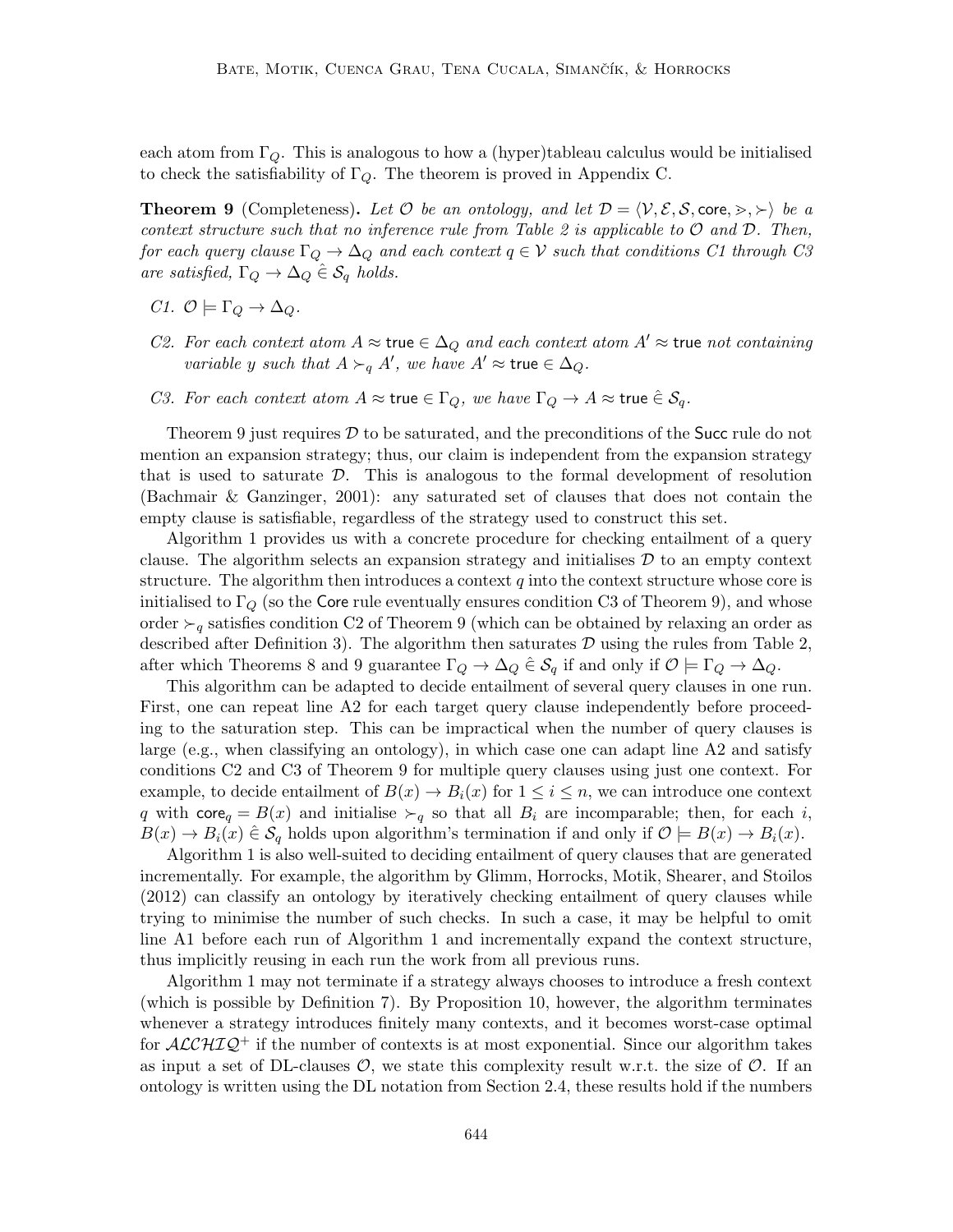Algorithm 1 Deciding  $\mathcal{O} \models \Gamma_Q \rightarrow \Delta_Q$ 

- A1. Create an empty context structure  $\mathcal D$  and select an expansion strategy.
- A2. Introduce a context q into D, set core<sub>q</sub> =  $\Gamma_Q$ , and initialise the order  $\succ_q$  in a way that satisfies condition C2 of Theorem 9.
- A3. Apply the inference rules from Table 2 to  $D$  and  $O$  until no inference rule is applicable.
- A4.  $\mathcal{O} \models \Gamma_Q \rightarrow \Delta_Q$  holds if and only if  $\Gamma_Q \rightarrow \Delta_Q \in \mathcal{S}_q$ .

in concepts  $\geqslant n R.C$  and  $\leqslant n R.C$  are coded in unary; otherwise, the transformation into DLclauses incurs an exponential blowup. Most decision procedures for DLs based on resolution or (hyper)tableau follow this assumption.

**Proposition 10.** Algorithm 1 terminates whenever the expansion strategy introduces finitely many contexts in the algorithm's run. The algorithm runs in worst-case exponential time in the size of  $\mathcal O$  if the number of introduced contexts is at most exponential in the size of  $\mathcal O$ .

Proposition 11 shows that our algorithm is worst-case optimal on  $\mathcal{E}\mathcal{L}\mathcal{H}$  ontologies; moreover, Proposition 12 shows that, on  $\mathcal{EL}$  ontologies, our calculus with the cautious strategy simulates the inferences by Baader et al. (2005).

**Proposition 11.** On  $\mathcal{ELH}$  ontologies and queries of the form  $B_1(x) \to B_2(x)$ , Algorithm 1 runs in polynomial time in the size of  $\mathcal O$  with either the cautious or the eager strategy.

**Proposition 12.** If the ontology is in  $\mathcal{EL}$ , the context structure is initialised by a context  $v_B$  with core<sub>v<sub>B</sub> = {B(x)} for each atomic concept B, the Hyper rule is applied eagerly, and</sub> the cautious strategy is used, then numbers of inferences in step A3 of Algorithm 1 and of the calculus by Baader et al. (2005) are in a linear relationship.

The correspondence of inferences in Proposition 12 is due to the definition of  $Pr(\mathcal{O})$  and the shape of  $\mathcal{EL}$  DL-clauses from Table 1. In particular, if  $\mathcal O$  is an  $\mathcal{EL}$  ontology, then each binary atom in  $\mathcal O$  is of the form  $S(z_1, x)$  or  $S(x, f(x))$ , so binary atoms in  $\mathsf{S}\mathsf{u}(\mathcal O)$  are of the form  $S(y, x)$ . Moreover, due to the absence of role hierarchies, whenever a clause of the form  $S(y, x) \to S(y, x)$  or  $S(y, x) \to B(y)$  is derived in a context v, there exists a predecessor context v' of v that contains  $\top \to S(x, f(x))$ , and these are all possible forms of context clauses with binary atoms. Therefore, the derivation of a context clause  $S(y, x) \to B(y)$ is always followed by an application the Pred rule, which corresponds to an application of the rule CR4 by Baader et al. (2005). In fact, on  $\mathcal{EL}$ , our calculus is closest to the calculus by Kazakov, Krötzsch, and Simančík (2011), which materialises auxiliary axioms  $\exists S.B' \sqsubseteq \exists S.B$  that correspond to context clauses  $S(y, x) \to B(y)$  in our calculus.

#### 4.4 Examples

With the calculus formally defined, we now complete our discussion from Sections 3.1 and 3.3 and show how our calculus handles the two examples mentioned there.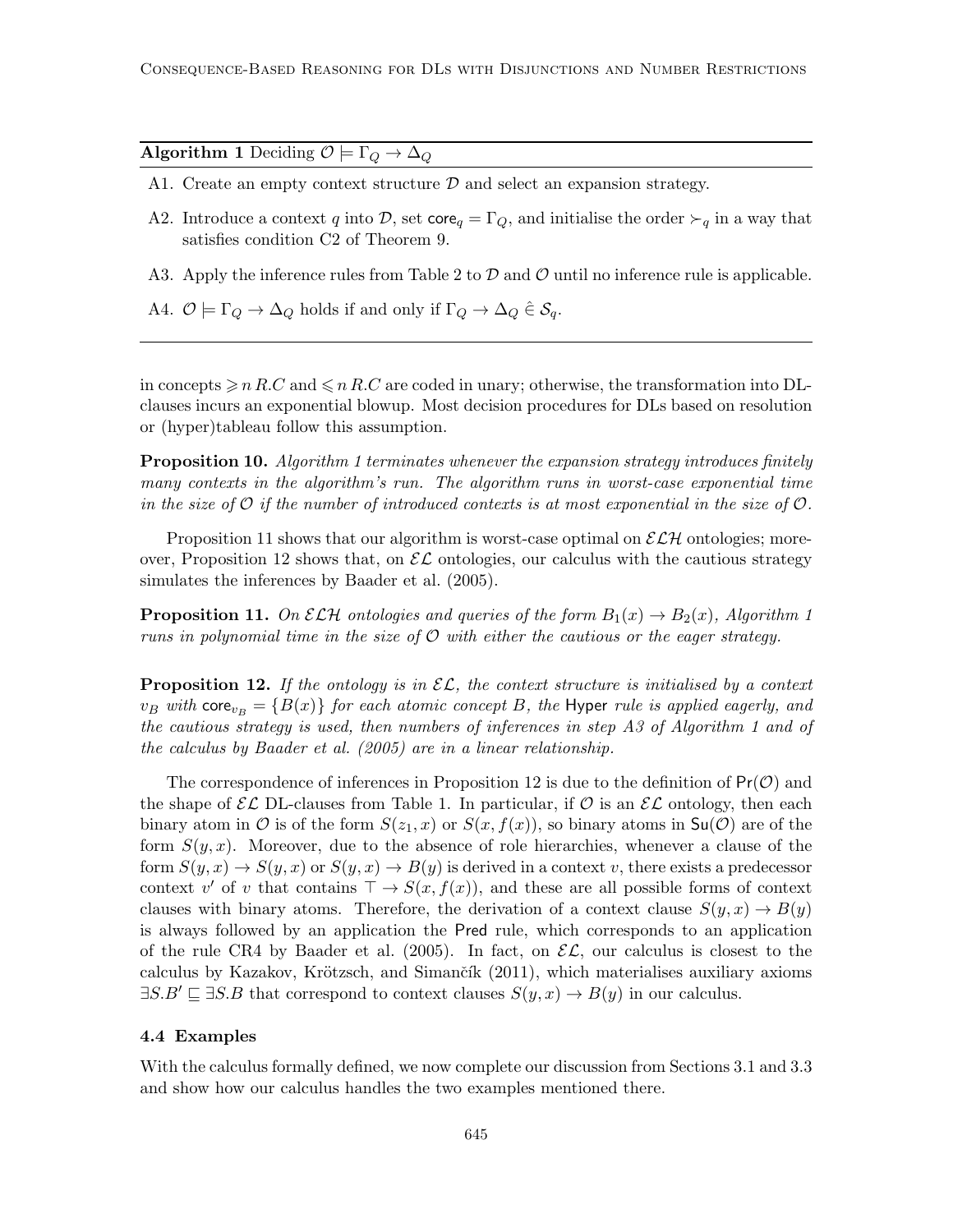|                                |                                                                                                                                                                                                                                                                                                                                       |                                                                                                                                        | Ontology $\mathcal{O}_1$                                                                                                                                                                                                           |                                                                                   |                                       |                                                                                                                                                                                                                              |                                      |
|--------------------------------|---------------------------------------------------------------------------------------------------------------------------------------------------------------------------------------------------------------------------------------------------------------------------------------------------------------------------------------|----------------------------------------------------------------------------------------------------------------------------------------|------------------------------------------------------------------------------------------------------------------------------------------------------------------------------------------------------------------------------------|-----------------------------------------------------------------------------------|---------------------------------------|------------------------------------------------------------------------------------------------------------------------------------------------------------------------------------------------------------------------------|--------------------------------------|
|                                | $B_i \sqsubset \exists S_1.B_{i+1} \leadsto$                                                                                                                                                                                                                                                                                          |                                                                                                                                        | $B_i(x) \to S_1(x, f_{i+1}(x))$<br>$B_i(x) \to B_{i+1}(f_{i+1}(x))$                                                                                                                                                                |                                                                                   | (4)<br>(5)                            | for $0 \leq i < n$                                                                                                                                                                                                           |                                      |
|                                | $B_i \sqsubseteq \exists S_2.B_{i+1} \leadsto$                                                                                                                                                                                                                                                                                        |                                                                                                                                        | $B_i(x) \rightarrow S_2(x, g_{i+1}(x))$<br>$B_i(x) \to B_{i+1}(q_{i+1}(x))$                                                                                                                                                        |                                                                                   | (6)<br>(7)                            |                                                                                                                                                                                                                              |                                      |
|                                | $B_n \sqsubseteq C_n$                                                                                                                                                                                                                                                                                                                 | $\rightsquigarrow$                                                                                                                     | $B_n(x) \to C_n(x)$                                                                                                                                                                                                                |                                                                                   | (8)                                   |                                                                                                                                                                                                                              |                                      |
|                                | $\exists S_1.C_{i+1} \sqsubset C_i$                                                                                                                                                                                                                                                                                                   |                                                                                                                                        | $\rightsquigarrow S_1(z_1, x) \wedge C_{i+1}(x) \rightarrow C_i(z_1)$                                                                                                                                                              |                                                                                   |                                       | $\Big\}$ for $0 \leq i < n$                                                                                                                                                                                                  |                                      |
|                                | $\exists S_2.C_{i+1} \sqsubseteq C_i$                                                                                                                                                                                                                                                                                                 |                                                                                                                                        | $\rightsquigarrow S_2(z_1, x) \wedge C_{i+1}(x) \rightarrow C_i(z_1)$                                                                                                                                                              |                                                                                   | (10)                                  |                                                                                                                                                                                                                              |                                      |
|                                | $C_0 \sqcap \cdots \sqcap C_n \sqsubseteq \bot$                                                                                                                                                                                                                                                                                       | $\rightsquigarrow C_0(x) \wedge \cdots \wedge C_n(x) \rightarrow \bot$                                                                 |                                                                                                                                                                                                                                    |                                                                                   | (11)                                  |                                                                                                                                                                                                                              |                                      |
| Core:<br>$\mathsf{Pred}[51]$ : | $B_0(x)$<br>$Succ[31+32]$ :<br>$v_0$<br>$Succ[33+34]$ :<br>$\top \rightarrow B_0(x)$<br>(30)<br>Hyper[4+30]: $\top \rightarrow S_1(x, f_1(x))$ (31)<br>Hyper[5+30]: $\top \rightarrow B_1(f_1(x))$<br>(32)<br>Hyper[6+30]: $\top \to S_2(x, g_1(x))$ (33)<br>Hyper[7+30]: $\top \to B_1(g_1(x))$<br>(34)<br>$\top \to C_0(x)$<br>(53) | (35)<br>$f_1$<br>(36)<br>$g_1$<br>$Succ[31+32]$ :<br>$Succ[33+34]$ :<br>Core:<br>$Hyper[4+39]$ :<br>$Hyper[5+39]$ :<br>$Hyper[6+39]$ : | $B_1(x)$<br>$v_1$<br>$S_1(y, x) \rightarrow S_1(y, x)$<br>$S_2(y,x) \rightarrow S_2(y,x)$<br>$\top \rightarrow B_1(x)$<br>$\top \rightarrow S_1(x, f_2(x))$<br>$\top \rightarrow B_2(f_2(x))$<br>$\top \rightarrow S_2(x, g_2(x))$ | $Succ[]$ :<br>(37)<br>(38)<br>$Succ[]$ :<br>Core:<br>(39)<br>(40)<br>(41)<br>(42) | $Hyper[8+46]$ :<br>$Hyper[9+44+47]$ : | $B_n(x)$<br>$v_n$<br>$S_1(y, x) \rightarrow S_1(y, x)$<br>$S_2(y,x) \rightarrow S_2(y,x)$<br>$\top \to B_n(x)$<br>$\top \to C_n(x)$<br>$S_1(y,x) \rightarrow C_{n-1}(y)$<br>Hyper[10+45+47]: $S_2(y, x) \to C_{n-1}(y)$ (49) | (44)<br>(45)<br>(46)<br>(47)<br>(48) |
|                                |                                                                                                                                                                                                                                                                                                                                       | $Hyper[7+39]$ :<br>$Pred[]$ :<br>Hyper[9+37+50]: $S_1(y, x) \to C_0(y)$<br>Hyper[10+38+50]: $S_2(y, x) \to C_0(y)$                     | $\top \rightarrow B_2(q_2(x))$<br>$\top \to C_1(x)$                                                                                                                                                                                | (43)<br>(50)<br>(51)<br>(52)                                                      |                                       |                                                                                                                                                                                                                              |                                      |

Figure 3: Applying the Consequence-Based Calculus to  $\mathcal{O}_1$ 

#### 4.4.1 ONTOLOGY  $O_1$  form Figure 1

Let  $\mathcal{O}_1$  be the ontology from Figure 1, which, for convenience, we repeat in Figure 3. The figure shows the inferences of our algorithm needed to prove  $\mathcal{O}_1 \models B_0(x) \rightarrow C_0(x)$  using the cautious strategy; note that these inferences also prove  $\mathcal{O}_1 \not\models B_0(x) \rightarrow \bot$ . Please recall that  $\mathcal{O}_1$  is an  $\mathcal{EL}$  ontology. Let I be a canonical Herbrand model of  $\mathcal{O}_1$ .

To satisfy condition C2 of Theorem 9, the context structure is initialised with context  $v_0$ whose core is  $B_0(x)$ , and the Core rule then derives (30). Next, the Hyper rule derives (31) from  $(4)$  and  $(30)$ , and  $(32)$  from  $(5)$  and  $(30)$ ; and it derives  $(33)$  from  $(6)$  and  $(30)$ , and  $(34)$ from  $(7)$  and  $(30)$ . At this point, the standard hyperresolution rule (Bachmair & Ganzinger, 2001) uses (32) and (4) to derive clause  $\top \rightarrow S_1(f_1(x), f_1(f_1(x)))$ , which contains terms of depth two; such inferences can derive clauses with terms of arbitrary depth, which can prevent termination. Resolution-based decision procedures typically address this problem by ordering and selection restrictions mentioned in Section 3.1, but this can lead to the derivation of irrelevant clauses such as (13) and (14). Our calculus uses hyperresolution to be more goal oriented and avoid the derivation of irrelevant clauses; however, to derive only constraints about a term and its predecessor/successors and thus prevent arbitrary term nesting, variable  $x$  of a DL-clause must be matched to the variable  $x$  of context clauses.

Now consider an arbitrary term t represented in  $I$  by context  $v_0$ . Clauses (31) through (34) contain function symbols  $f_1$  and  $g_1$ , so I may contain terms  $f_1(t)$  and  $g_1(t)$ . These terms must be represented in the context structure, which is ensured by the Succ rule.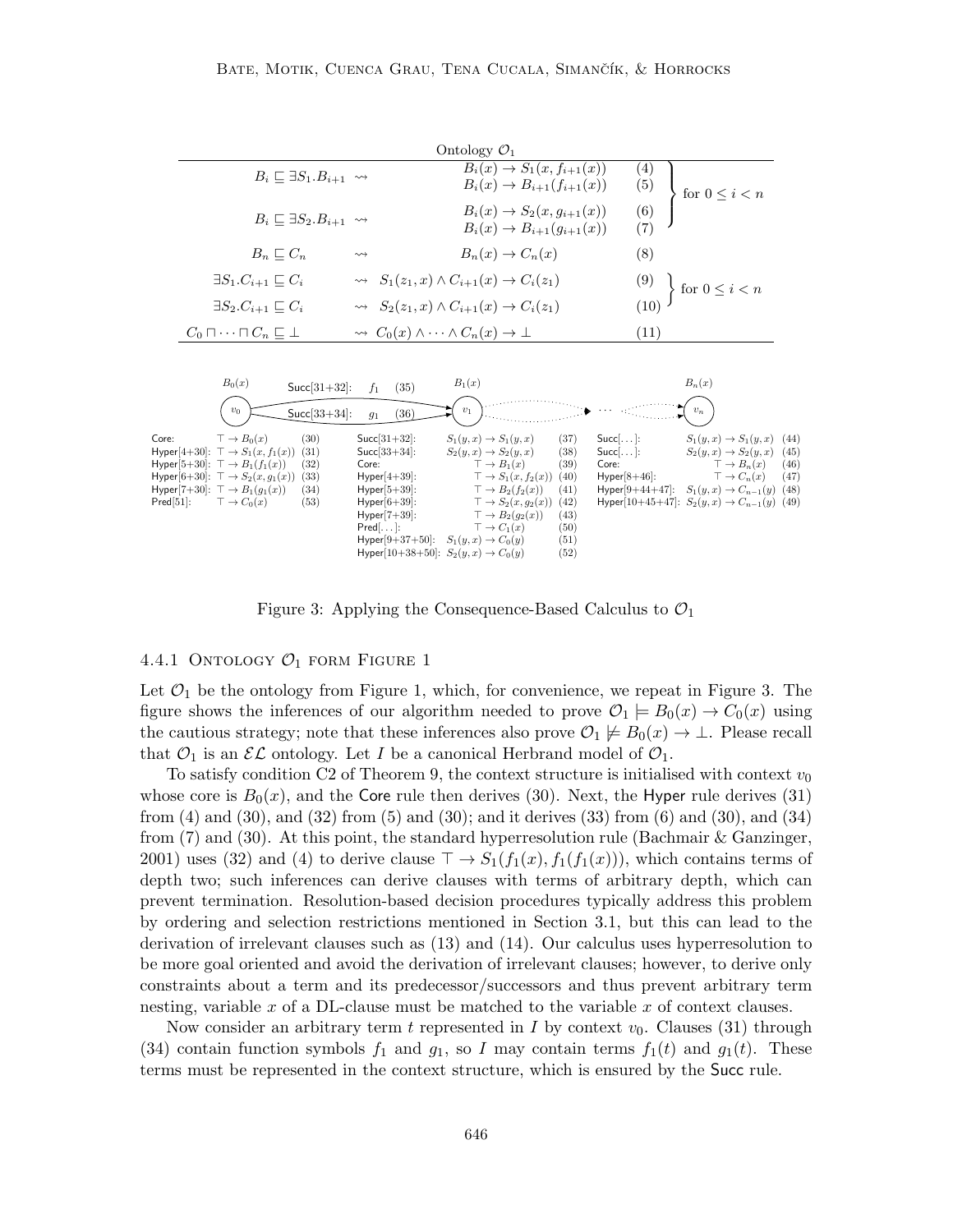The Succ rule is first applied to clauses (31) and (32). At this point, the rule has no option but to introduce a fresh context  $v_1$ , but it has a choice regarding how to initialise the context's core. Clauses (31) and (32) ensure that  $S_1(t, f_1(t))$  and  $B_1(f_1(t))$  necessarily hold in I; since these atoms are represented in context  $v_1$  as  $S_1(y, x)$  and  $B_1(x)$ , the rule can initialise the core of  $v_1$  to any subset of the conjunction  $S_1(y, x) \wedge B_1(x)$ . The cautious strategy initialises the core of  $v_1$  to  $B_1(x)$ . Thus,  $B_1(t')$  necessarily holds in I for each term  $t'$  represented by x in context  $v_1$ ; however,  $S_1(t'', t')$  for  $t''$  the predecessor of  $t'$  may or may not hold in  $I$ , and so the Succ rule adds clause  $(37)$ . Please note that this tautological clause is *not* redundant in our calculus: it says that  $S_1(t'', t')$  is possible in I, and the clause will participate in further inferences that derive our query clause.

The Succ rule is next applied to clauses (33) and (34). At this point, however, there is a choice: the rule could introduce a fresh context, or it could reuse an existing context whose core is constructed using atoms  $S_2(y, x)$  and  $B_1(x)$ . The core of  $v_1$  ensures that  $B_1(f_1(t))$ and  $B_1(g_1(t))$  necessarily hold in I; thus, the cautions strategy can reuse  $v_1$ , so the Succ rule derives clause (38). At this point, context  $v_1$  represents both  $f_1(t)$  and  $g_1(t)$  in I, which is possible only because  $\text{core}_{v_1}$  contains neither  $S_1(y, x)$  nor  $S_2(y, x)$ . Finally, clauses (37) and (38) say that  $S_1(t, f_1(t))$  and  $S_2(t, g_1(t))$  may hold in I, but they (correctly) do not require  $S_1(t, g_1(t))$  and  $S_2(t, f_1(t))$  to hold in I. If the core of  $v_1$  were to contain  $S_1(y, x)$  and  $S_2(y, x)$ , then  $S_1(t, g_1(t))$  and  $S_2(t, f_1(t))$  would both hold in I, which would be unsound.

Next, the Core rule derives clause (39), which ensures that  $B_1(t)$  holds in I for each term t represented by x in context  $v_1$ . Contexts  $v_2, \ldots, v_n$  are then constructed analogously. Next, clause (47) is derived by hyperresolving (8) and (46); clause (48) is derived by hyperresolving (9), (44), and (47); and clause (49) is derived analogously. Clause (48) imposes a constraint on the predecessor context, which is propagated 'backwards' using a chain of Pred rule inferences to derive (50). Moreover, clause (49) participates in analogous inferences, which also result in deriving (50). Clause (51) is derived by hyperresolving (9), (37), and (50); and clause (52) is derived analogously. Finally, clauses (51) and (52) are propagated 'backwards' using the Pred rule to derive (53). Since the clauses of the context  $v_0$  are 'relative' to the core of  $v_0$ , clause (53) represents  $\mathcal{O}_1 \models B_0(x) \rightarrow C_0(x)$ , as required. Finally, clause (50) in context  $v_1$  implies  $\mathcal{O}_1 \models B_1(x) \rightarrow C_1(x)$  and analogously for all  $\mathcal{O}_1 \models B_i(x) \rightarrow C_i(x)$  for  $0 \leq i \leq n$ , all of which are derived in a single run of our algorithm. We next point out three important aspects of our algorithm.

First, our context structure is derived in a goal-oriented way that is reminiscent of model construction by hypertableau. However, unlike the repetitive exponentially-sized model that can be constructed using hypertableau as discussed in Section 3.1, our context structure is of polynomial size. This is possible because each context  $v_i$  and the corresponding context clauses represents all model elements at depth i.

Second, assigning the derived clauses to contexts considerably restricts the inferences. Note that each clause  $\top \to C_i(x)$  is derived only in context  $v_i$ . But then, since clauses from different contexts cannot participate in an inference with DL-clause (11), our algorithm avoids the derivation of irrelevant clauses such as (13) and (14). Please note that this behaviour is similar to hypertableau, but without constructing an exponential structure. This property, we believe, is key to good performance of consequence-based calculi in practice.

Third, the names of the variables in DL-clauses determine which inferences are performed. For example, if  $\mathcal{O}_1$  were extended with DL-clause  $S_1(x, z_1) \to D(x)$ , then  $D(x)$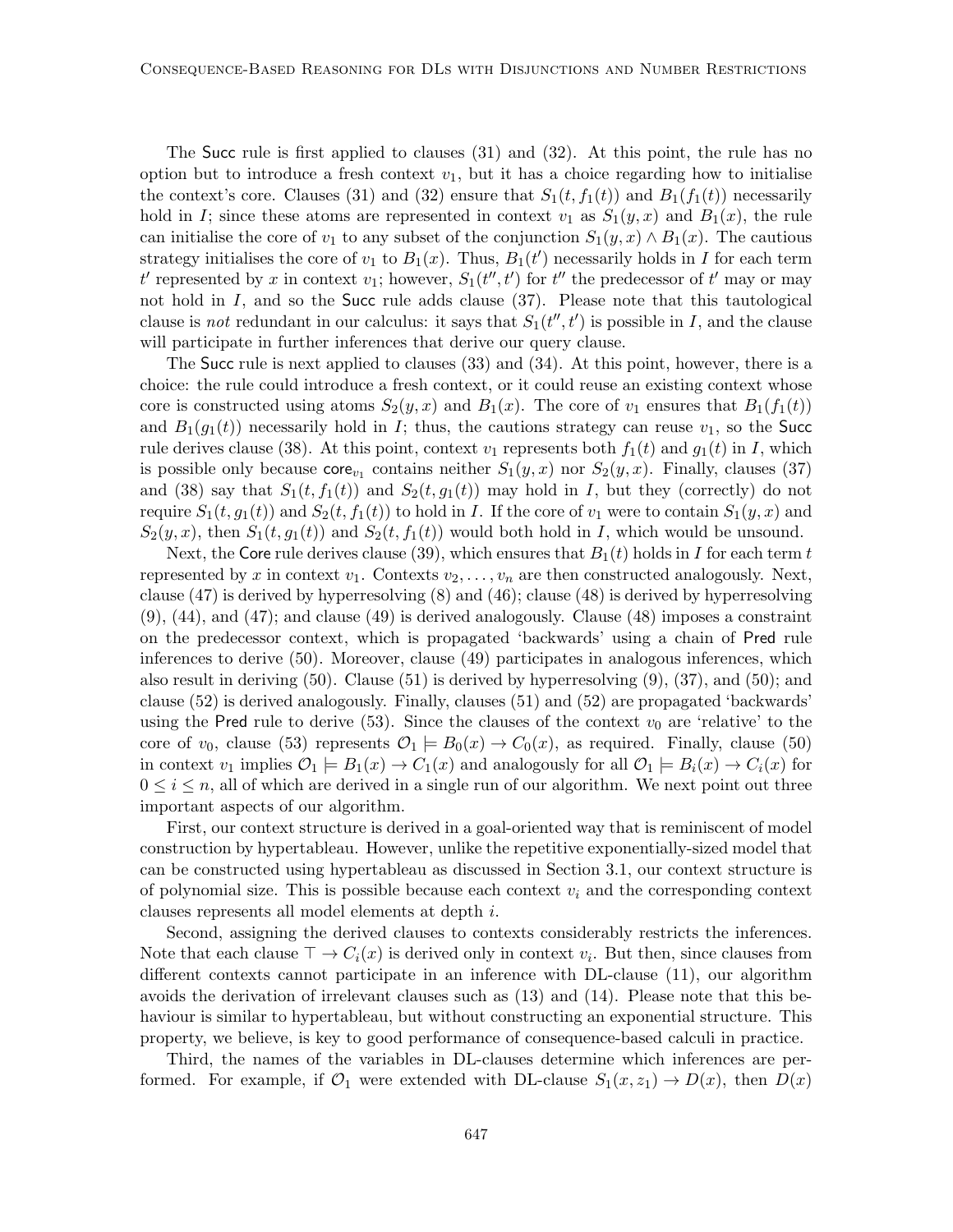would be derived from  $(31)$  in context  $v_0$  using the Hyper rule; this is analogous to reading the DL-clause as  $\exists S_1 \top \sqsubseteq D$ . In contrast, if  $\mathcal{O}_1$  were extended by a logically equivalent DL-clause  $S_1(z_1, x) \to D(z_1)$ , then  $D(y)$  would be derived from (37) in context  $v_1$  using the Hyper rule, and it would be propagated as  $D(x)$  to context  $v_0$  using the Pred rule; this is analogous to reading the DL-clause as  $\top \sqsubseteq \forall S_1^- \ldots D$ . On  $\mathcal{EL}$  ontologies, this ensures that our calculus mimics the inferences of the calculus by Baader et al. (2005): our context structure closely corresponds to the structure constructed by that calculus, axioms  $B_1 \sqsubseteq B_2$ and  $B_1 \sqcap B_2 \sqsubseteq B_3$  are handled analogously to the Hyper rule, axioms  $B_1 \sqsubseteq \exists S.B_2$  are handled by an inference rule that corresponds to an application of Hyper rule followed by the Succ rule, and axioms  $\exists S.B_1 \sqsubseteq B_2$  are handled by an inference rule that corresponds to an application of Hyper rule followed by the Pred rule.

### 4.4.2 ONTOLOGY  $\mathcal{O}_2$  form Section 3.3

Let  $\mathcal{O}_2$  be the ontology from Figure 2, which, for convenience, we repeat in Figure 4. The figure shows how our calculus proves  $\mathcal{O}_2 = B_0(x) \rightarrow B_4(x)$  using the eager strategy. We use a context term order according to which the maximal literal of each derived non-Horn clause is underlined as shown in the figure. Let I be a Herbrand model of  $\mathcal{O}_2$ .

Our calculus again introduces context  $v_0$  and initialises its core to  $B_0(x)$ . The Core rule next initialises  $v_0$  with (54), ensuring that I contains a ground term for which  $B_0$  holds. Next, the calculus derives (55) and (56) using the Hyper rules.

The Succ rule next ensures that, due to the function symbol  $f_1$  in clauses (55) and  $(56)$ , the context structure contains an appropriate successor of context  $v_0$ . To see which information is relevant to the successor, note that DL-clause (25) contains atoms  $B_1(x)$  and  $S(x, z_i)$  in its body, and that  $z_i$  can be mapped to a predecessor or a successor of x; thus, a context in which hyperresolution is applied to (25) will be interested in information about its predecessors. This is reflected by adding  $B_1(x)$  and  $S(x, y)$  to the set  $Su(\mathcal{O})$ , which determines the information to be propagated to the successor. By the eager strategy, the Succ rule introduces context  $v_1$  and sets its core to  $S(x, y) \wedge B_1(x)$ .

The Hyper rule next introduces clauses  $(60)$  through  $(63)$ , at which point there is sufficient information to apply hyperresolution to (25) to derive (64). Please note that clause (58) is required in this inference step.

Equality  $f_3(x) \approx f_2(x)$  in clause (64) is handled using paramodulation—that is, occurrences of  $f_3(x)$  are replaced by  $f_2(x)$ . Thus, paramodulating clause (64) into clause (63) produces clause (65). Moreover, replacing the term  $f_3(x)$  with the term  $f_2(x)$  in clause (62) produces a clause that is redundant due to clause (60), so the inference is not applicable.

Clauses (60), (61), and (65) contain the function symbol  $f_2$ , so the Succ rule introduces context  $v_2$ . Observe that atom  $B_2(f_2(x))$  occurs in clause (61) as the sole atom, and thus atom  $B_2(t)$  holds in I for each ground term t represented by  $v_2$ . Hence,  $B_2(x)$  can be added to the core of  $v_2$ . In contrast, atom  $B_3(f_2(x))$  occurs in clause (65) with more disjuncts; thus,  $B_3(f_2(t))$  may hold in I, but that is not necessary since other disjuncts might satisfy clause (65). Atom  $B_3(x)$  thus cannot be added to the core of  $v_2$ , so the Succ rule introduces clause (67), which contains  $B_3(x)$  in the body. This clause is again not redundant: it says that  $B_3(f_2(t))$  may be present in I, which allows the Hyper rule to derive (70) and obtain further constraints that must be satisfied for  $f_2(t)$  in case  $B_3(f_2(t))$  is indeed present.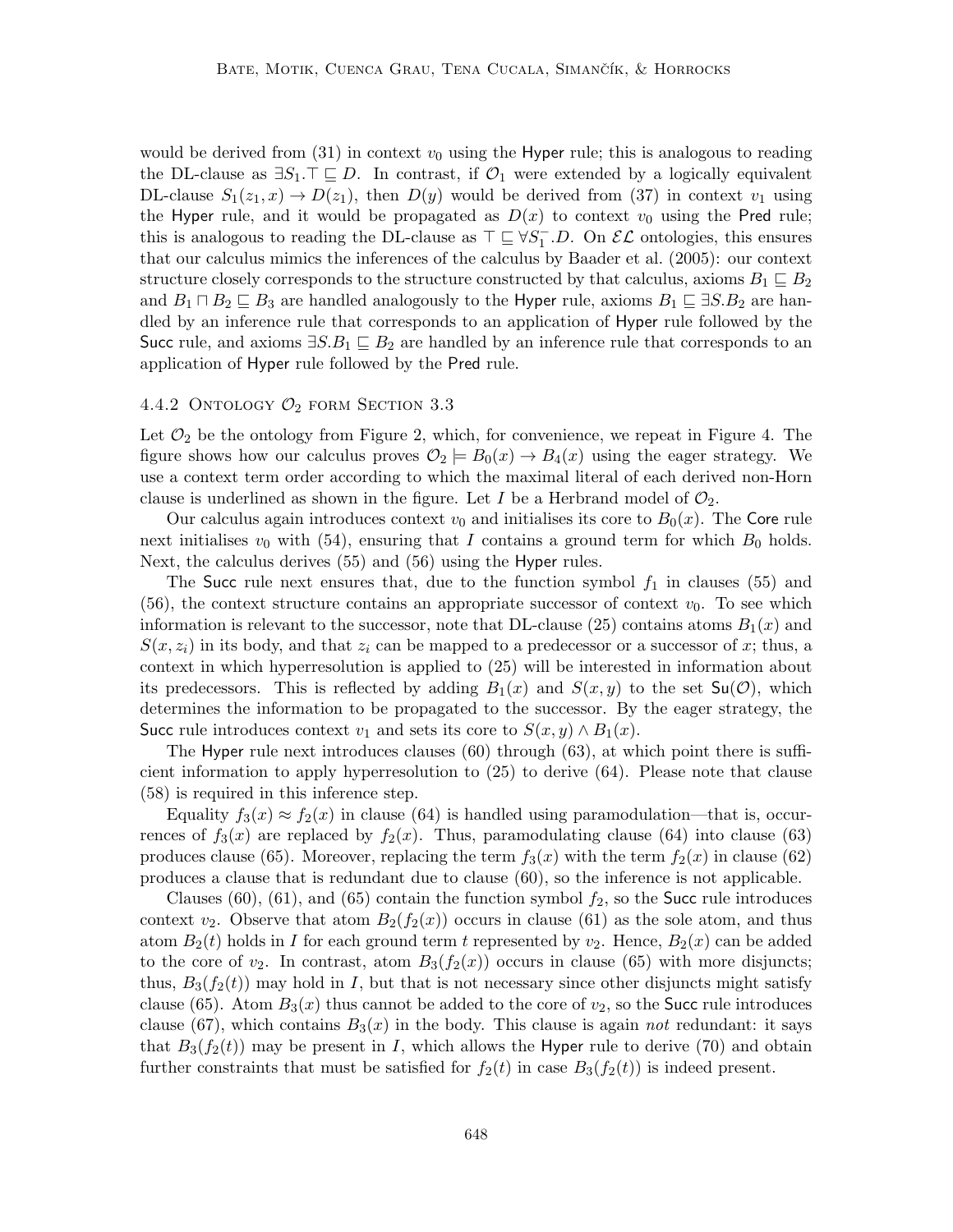|                                            |                    | Ontology $\mathcal{O}_2$                                                                                                                           |              |
|--------------------------------------------|--------------------|----------------------------------------------------------------------------------------------------------------------------------------------------|--------------|
| $B_0 \sqsubset \exists S^- . B_1 \leadsto$ |                    | $B_0(x) \rightarrow S(f_1(x), x)$<br>$B_0(x) \to B_1(f_1(x))$                                                                                      | (16)<br>(17) |
| $B_1 \sqsubset \exists S.B_2$              | $\rightsquigarrow$ | $B_1(x) \rightarrow S(x, f_2(x))$<br>$B_1(x) \to B_2(f_2(x))$                                                                                      | (18)<br>(19) |
| $B_1 \sqsubset \exists S.B_3$              | $\rightsquigarrow$ | $B_1(x) \rightarrow S(x, f_3(x))$<br>$B_1(x) \to B_3(f_3(x))$                                                                                      | (20)<br>(21) |
| $B_2 \sqsubset B_4$                        | $\rightsquigarrow$ | $B_2(x) \rightarrow B_4(x)$                                                                                                                        | (22)         |
| $B_3 \sqsubset B_4$                        | $\rightsquigarrow$ | $B_3(x) \rightarrow B_4(x)$                                                                                                                        | (23)         |
| $B_2 \sqcap B_3 \sqsubseteq \bot$          | $\rightsquigarrow$ | $B_2(x) \wedge B_3(x) \rightarrow \perp$                                                                                                           | (24)         |
| $B_1 \sqsubset \langle 2.S$                |                    | $\rightsquigarrow B_1(x) \wedge S(x, z_1) \wedge S(x, z_2) \wedge S(x, z_3) \rightarrow z_1 \approx z_2 \vee z_1 \approx z_3 \vee z_2 \approx z_3$ | (25)         |



Figure 4: Applying the Consequence-Based Calculus to  $\mathcal{O}_2$ 

Clause (70) essentially says ' $B_3(f_2(x))$  should not hold in the predecessor', which the Pred rule propagates to  $v_1$  as clause (74); this can be understood as hyperresolution of (65) and (70) while observing that  $f_2(x)$  in context  $v_1$  is represented as x in context  $v_2$ .

Two further paramodulation steps derive clause (76), which essentially says 'the predecessor must satisfy  $B_2(x)$  or  $B_3(x)$ . Now DL-clauses (22) and (23) contain  $B_2(x)$  and  $B_3(x)$ , respectively, in their bodies, which are represented in  $v_1$  as  $B_2(y)$  and  $B_3(y)$ . To identify these atoms as relevant for predecessors, set  $Pr(\mathcal{O})$  contains  $B_2(y)$  and  $B_3(y)$ , which in turn allows the Pred rule to derive clause (77).

Two further steps derive clause (79) in context  $v_0$ . This would not be possible if  $B_4(x)$ were maximal in (78); thus, condition C2 of Theorem 9 requires all atoms in the head of a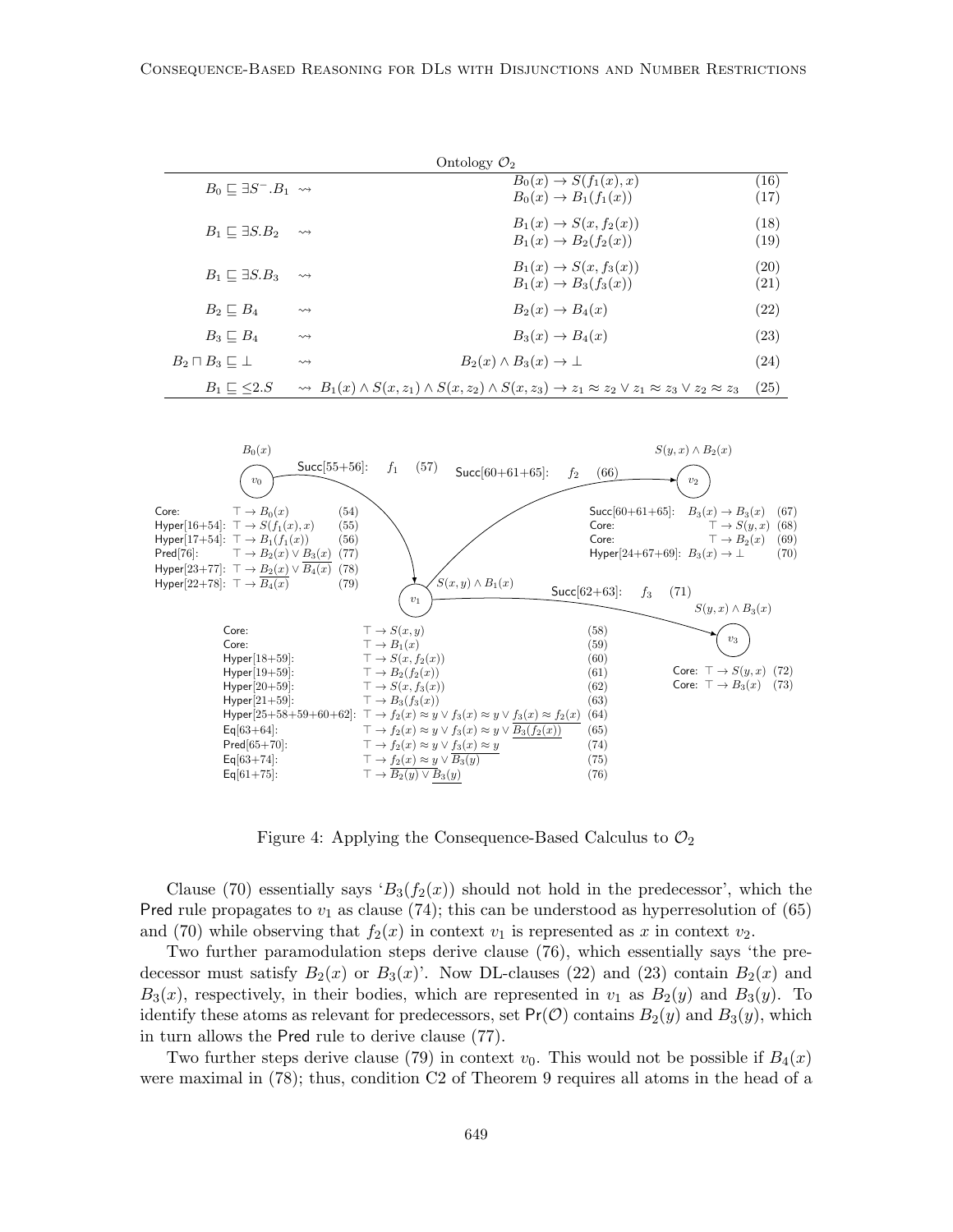

Figure 5: The components of the Sequoia reasoner and data flow during classification

query clause to be smallest in the context term order. Similarly, clause (76) is relevant for context  $v_0$ , but it could not be derived if atom  $B_3(y)$  were maximal in (75); thus, condition 5 of Definition 3 requires all atoms from  $Pr(\mathcal{O})$  to be smallest in the context term order.

## 5. Implementation of Sequoia

We implemented our calculus in a new reasoner called  $Sequoia.$ <sup>3</sup> The system handles the DL  $\mathcal{SRIQ}$  and can thus process all constructs of OWL 2 DL apart from nominals and datatypes; moreover, ABoxes are not supported since the system can currently only decide concept satisfiability and concept subsumption, as well as classify an ontology. The system is written in Scala. In this section, we describe the system's architecture and discuss certain issues that we identified as critical to the system's performance.

## 5.1 System Architecture

Figure 5 shows the architecture of Sequoia. The system can be used on the command line, as a Protégé plug-in (Knublauch, Fergerson, Noy, & Musen, 2004), or as a library implementing the OWL API (Horridge & Bechhofer, 2011). The Reasoning Engine is the core component of Sequoia, and it comprises several steps that communicate as shown by the arrows in the figure. It is given as input an OWL API ontology. The RIA Encoding step uses the algorithm by Simančík  $(2012)$  to transform role inclusion axioms in the input into  $ALCHIQ^+$  axioms. The *Clausification* step transforms these axioms into a set of DL-clauses, which are next indexed in the *Ontology Indexing* step. The *Saturation* step implements the core reasoning algorithm from Section 4, and in the rest of this section we discuss several implementation techniques. Finally, the Taxonomy step collects the subsumption information and produces the (transitively reduced) concept hierarchy.

<sup>3.</sup> http://github.com/andrewdbate/Sequoia/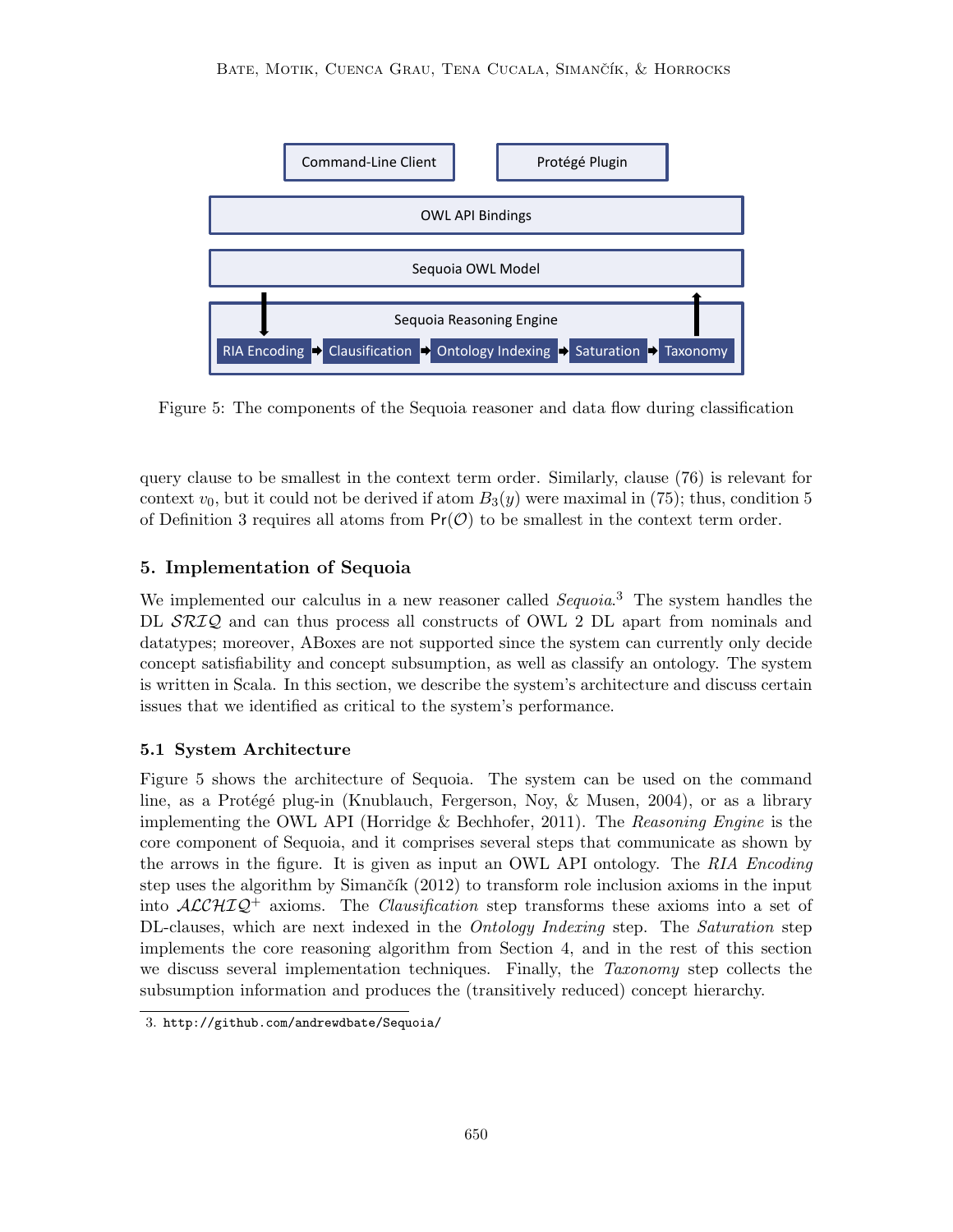#### 5.2 Saturation Implementation

To classify an ontology, Sequoia proceeds as outlined in Section 4.3: it creates a context structure D that contains, for each atomic concept B, a context with core  $B(x)$  where all atomic concepts are incomparable; it saturates  $\mathcal D$  using the inference rules of the calculus; and it reads off the subsumptions from the saturated context structure. In this section we discuss the saturation procedure of Sequoia, which is inspired by the algorithm used by first-order resolution-based theorem provers Prover $9,4$  Otter (McCune & Wos, 1997), and an early version of Vampire (Riazanov & Voronkov, 2003).

The pseudocode of our saturation algorithm is shown in Algorithms 2 and 3. The procedure is given the input ontology  $\mathcal O$  and the context structure  $\mathcal D$  to be saturated. To simplify the presentation, we assume that the Succ rule is instantiated for the selected expansion strategy. For reasons we describe shortly, the Ineq and the Elim rule are applied as special cases. Moreover, the Hyper, Eq, and Factor rule are said to be *local* since they involve context clauses associated with just one context.

For each context v, the procedure uses three sets of unprocessed clauses:  $L_v$  accumulates the clauses derived in context v to which the local rules must be applied, and  $P_v$  and  $U_v$ do the same for the Pred and the Succ rule, respectively. Moreover, for each context  $v$ , a Boolean flag  $I_v$  records whether the context has been initialised. Finally, for each context v, set  $\mathsf{E}_v$  stores tuples of the form  $\langle u, f \rangle$  for u a context and f a function symbol, indicating that the Pred rule may need to be applied to an edge  $\langle u, v, f \rangle$ . For each context v, these sets are initialised in line 2, the calls to  $DERIVE(v, D)$  in line 3 'copy' all clauses from  $S_v$ into  $L_v$ ,  $P_v$ , and  $U_v$ , and finally set  $\mathcal{S}_v$  is emptied in 4; these steps ensure that all inferences between the clauses in  $S_v$  are taken into account.

The algorithm next enters a loop (lines 5 to 34) in which it iteratively applies inferences. The rules are applied in four stages: (i) Core, (ii) Hyper, Eq, and Factor, (iii) Pred, and (iv) Succ. All rules in a stage are exhaustively applied to a context before moving on to the next stage. Our experience has shown that delaying the Pred and Succ rules as long as possible is often beneficial. Moreover, the Eq and the Factor are not applicable if  $\mathcal O$  is an  $\mathcal{EL}$  ontology, so this rule application strategy satisfies the conditions of Proposition 12.

Lines 6 to 9 initialise a context. In particular, line 7 applies the Core rule, and line 8 applies the Hyper rule for the DL-clauses of  $\mathcal O$  whose body is empty.

Lines 10 to 14 apply the local rules according to the earlier mentioned precedence. To saturate a context v, a clause C is selected and removed from  $L_v$  in line 11; in Section 5.2.2 we describe the heuristics that Sequoia uses in this step. Clause C is next added to  $S_v$ (line 12). Next, all local inference rules are applied to C and the clauses in  $\mathcal{S}_v$  (lines 13) to 14). Since inferences can involve more than one clause and the set  $\mathcal{S}_v$  can be large, the participating clauses are identified using indexes that we describe in Section 5.3. Finally, each conclusion  $D$  is passed to the auxiliary procedure DERIVE which tries to simplify  $D$ and eliminate redundant clauses, and eventually add the conclusion to  $L_v$ ,  $P_v$ , and  $U_v$  and thus schedule it for future processing; we describe this procedure in Section 5.2.1.

Lines 15 to 20 apply the Pred rule in a similar way. Unlike in the previous paragraph, C need not be added to  $S_v$  because C is added to  $L_v$  in line 5 and set  $L_v$  is processed fully before processing  $P_v$ . Moreover, lines 17 to 18 compute the consequences using edges

<sup>4.</sup> http://www.cs.unm.edu/~mccune/prover9/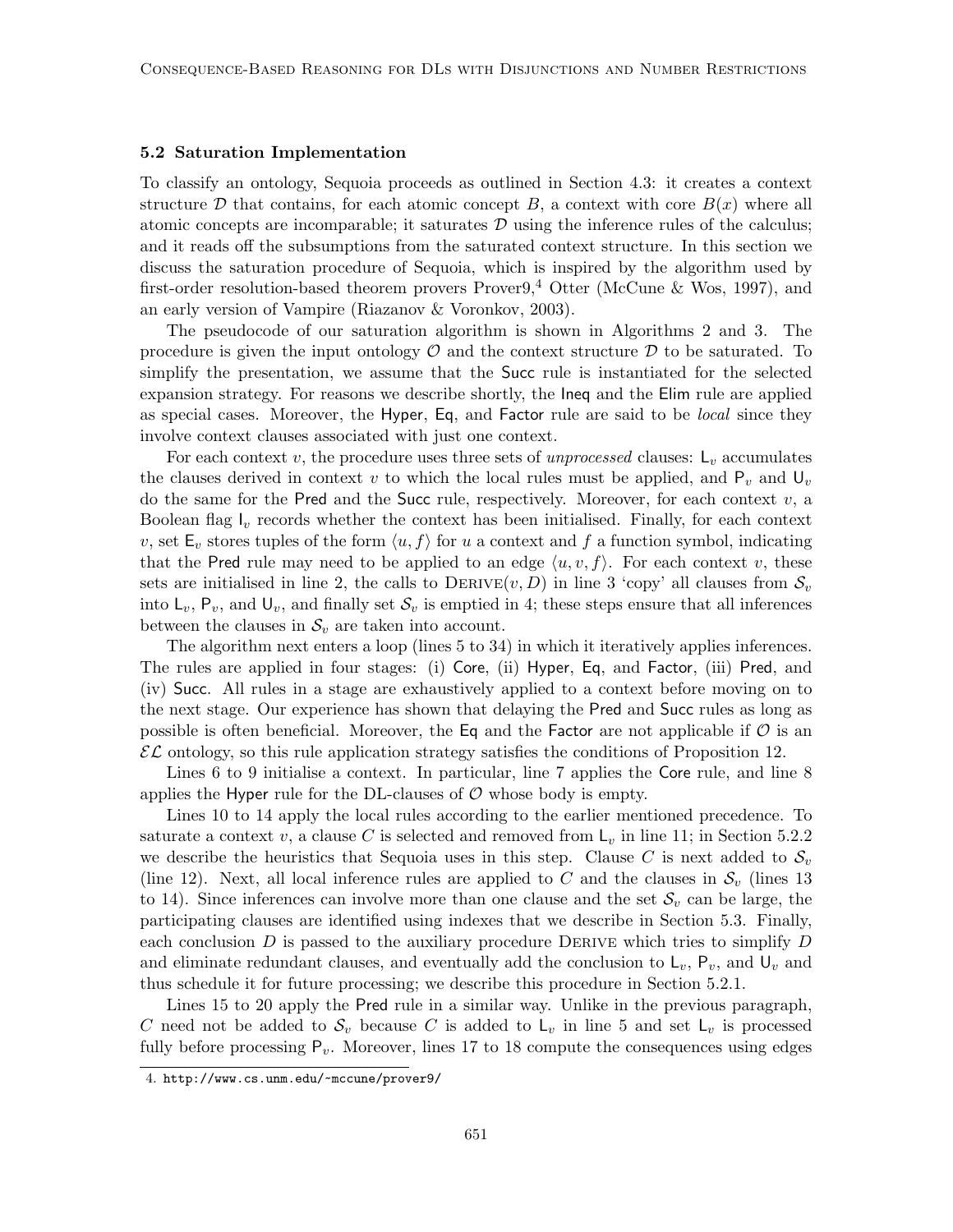Algorithm 2 The saturation algorithm of Sequoia

**Input:**  $\mathcal{O}$  : the input ontology  $\mathcal{D} = \langle \mathcal{V}, \mathcal{E}, \mathcal{S}, \mathsf{core}, \rangle$ ,  $\rangle$  : the context structure to saturate 1: for each  $v \in V$  do 2:  $L_v := P_v := U_v := E_v := \emptyset, \quad I_v := \text{false}$ 3: for each  $D \in \mathcal{S}_v$  do  $D_{\text{ERIVE}}(v, D)$ 4:  $\mathcal{S}_v := \emptyset$ 5: loop 6: if there exists  $v \in V$  with  $I_v = false$  then 7: for each  $A \in \text{core}_v$  do  $D_{\text{ERIVE}}(v, \top \rightarrow A)$ 8: for each  $\top \to \Delta \in \mathcal{O}$  do  $DerkIVE(v, \top \to \Delta)$ 9:  $I_v := true$ 10: **else if** there exists  $v \in V$  with  $L_v \neq \emptyset$  then 11: **select and remove** a clause C from  $L_v$ 12: **add** C to  $S_v$ 13: for each  $r \in \{Hyper, Eq, Factor\}$  in that order do 14: **for each**  $D \in \text{APPLYLOCALRULE}(\mathcal{O}, \mathcal{D}, r, v, C)$  do  $\text{DERIVE}(v, D)$ 15: else if there exists  $v \in V$  with  $P_v \neq \emptyset$  then 16: select and remove a clause C from  $P_v$ 17: for each  $\langle u, v, f \rangle \in \mathcal{E}$  do 18: for each  $D \in \text{APPLYPREDTo}(\mathcal{D}, u, v, f, C)$  do  $\text{DERIVE}(u, D)$ 19: **for each**  $\langle v, u, f \rangle \in \mathcal{E}$  do 20: **for each**  $D \in \text{APPLYPREDFROM}(\mathcal{D}, v, u, f, C)$  do  $\text{DERIVE}(v, D)$ 21: **else if** there exists  $v \in V$  with  $\mathsf{E}_v \neq \emptyset$  then 22: **select and remove** a tuple  $\langle u, f \rangle$  from  $\mathsf{E}_v$ 23: for each  $C \in \mathcal{S}_v$  do 24: for each  $D \in \text{APPLYPREDTO}(\mathcal{D}, u, v, f, C)$  do  $\text{DERIVE}(u, D)$ 25: else if there exists  $u \in \mathcal{V}$  with  $\mathsf{U}_u \neq \emptyset$  then 26: select and remove a clause C from  $U_u$ 27: for each  $\langle v, f, \text{core}', \rangle$ , Clauses)  $\in$  ApplySucc $(\mathcal{D}, u, C)$  do 28: if  $v \notin V$  then 29: **add** v to  $V$ 30: core $v := \text{core}'$ ,  $\succ_v := \succ'$ ,  $L_v := P_v := U_v := \emptyset$ ,  $I_v := \text{false}$ 31: if  $\langle u, v, f \rangle \notin \mathcal{E}$  then add  $\langle u, v, f \rangle$  to  $\mathcal{E}$ , and also add  $\langle u, f \rangle$  to  $\mathsf{E}_v$ 32: for each  $D \in$  Clauses do  $D_{\text{ERIVE}}(v, D)$ 33: else 34: return D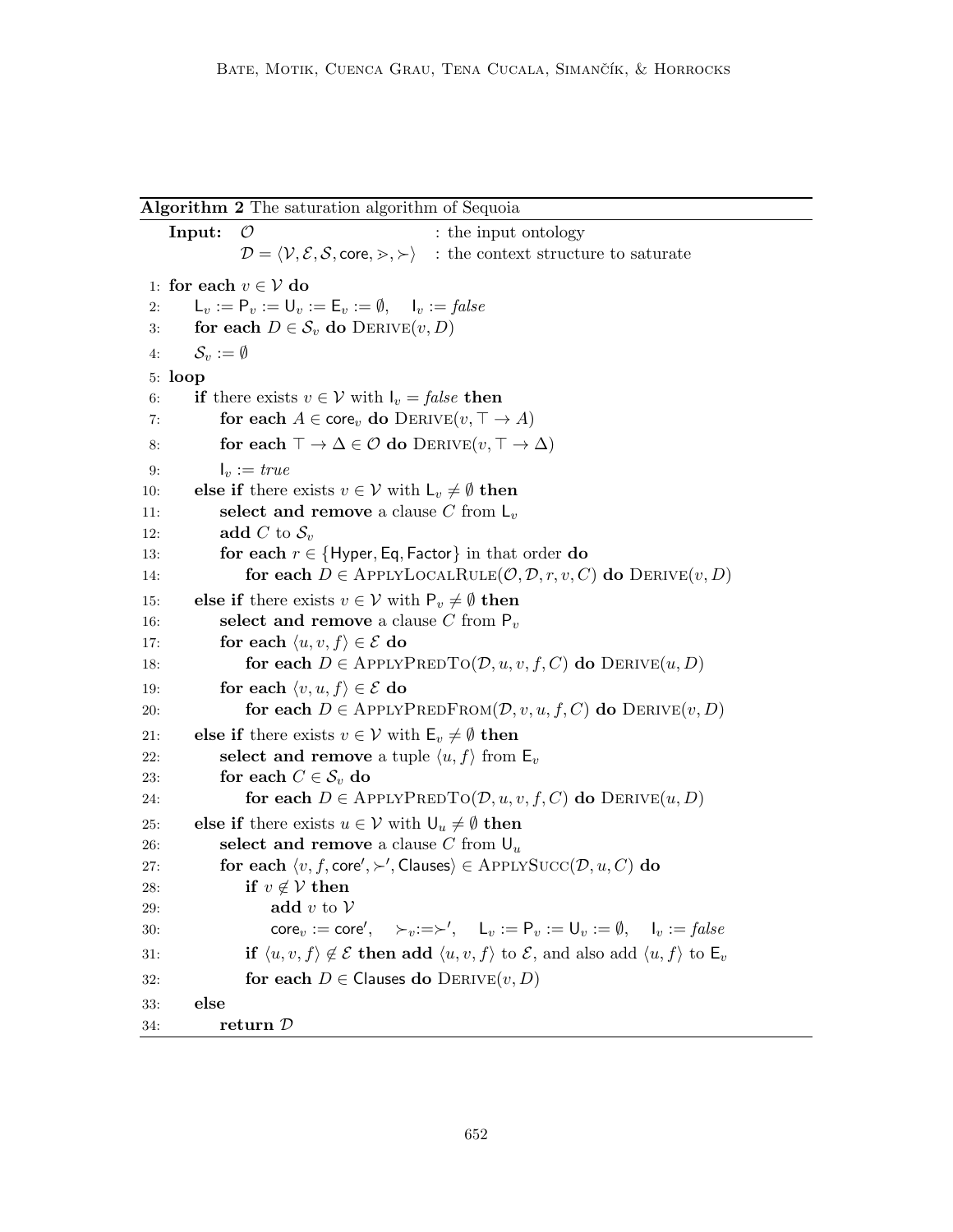| Algorithm 3 DERIVE $(v, D)$                                                                        |
|----------------------------------------------------------------------------------------------------|
| 1: $D := \text{SIMPLIFY}\text{CLASS}(D, \mathcal{S}_v \cup \mathsf{L}_v)$                          |
| 2: if $D \neq null$ and no $D' \in S_n \cup L_n$ exists such that REDUNDANT $(D, D')$ then         |
| <b>remove</b> from $S_v$ , $P_v$ , and $U_v$ each $D' \in S_v$ such that REDUNDANT $(D', D)$<br>3: |
| <b>remove</b> from $L_v$ , $P_v$ , and $U_v$ each $D' \in L_v$ such that REDUNDANT $(D', D)$<br>4: |
| add D to $L_v$ , $P_v$ , and $U_v$<br>5:                                                           |

pointing towards v for the case when C plays the role of the clause  $\bigwedge_{i=1}^{m} A_i \to \bigvee_{i=m+1}^{m+n} L_i$ from Table 2. Finally, lines 19 to 20 compute the consequences using edges pointing from v for the case when C plays the role of a clause  $\Gamma_i \to \Delta_i \vee A_i \sigma$  from Table 2.

Lines 25 to 32 apply the Succ rule to a clause C. The main difference to the previous cases is that the rule application may involve extending the context structure. Thus, APPLYSUCC $(D, u, C)$  returns a set of tuples of the form  $\langle v, f, \text{core}', \succ'$ , Clauses) where v is the (possibly fresh) context used to satisfy the rule via edge  $\langle u, v, f \rangle$ ; core' and  $\succ'$  are the core and the term order of  $v$  as returned by the expansion strategy; and Clauses contains clauses that must be derived in context v. The procedure extends the sets of contexts (lines 28 to 30) and edges (line 31) as needed, and then derives the relevant clauses (line 32). Note that if the context term order of u ensures that each clause has at most one maximal atom with a function symbol, then at most one  $\langle v, f, \text{core}' \rangle$ . Clauses is returned in line 27.

To understand the rationale behind lines 21 to 24, assume that a context structure contains disconnected contexts u and v where  $P_u$  and  $P_v$  are both empty (i.e., the Pred rule has been applied exhaustively to both contexts). Now if the Succ rule introduces an edge from u to v, the Pred rule could become applicable to clauses in  $\mathcal{S}_u$  and  $\mathcal{S}_v$ ; however, since  $P_u = P_v = \emptyset$ , this inference will not take place in lines 15 to 20. To ensure that such inferences are not missed, whenever an edge  $\langle u, v, f \rangle$  is added to E in line 31,  $\langle u, f \rangle$  is also added to  $\mathsf{E}_v$ . Subsequently, such  $\langle u, f \rangle$  is retrieved from  $\mathsf{E}_v$  in line 22, and the Pred rule is applied to the edge  $\langle u, v, f \rangle$  and each clause  $C \in \mathcal{S}_v$ .

Algorithm 2 can be easily parallelised. Lines 6 to 14 involve just one context  $v$ , so they can be applied on separate threads independently from other contexts. Moreover, when a thread for context v derives in lines 15 to 32 a clause D that should be added to  $\mathsf{L}_u$ ,  $\mathsf{P}_u$ , or  $U_u$  for a different context u, the thread for context v can just send a message to the thread for context u that  $D$  has been derived in context  $u$ , and then the latter thread can update  $\mathsf{L}_u$ ,  $\mathsf{P}_u$ , and  $\mathsf{U}_u$  without any locking.

#### 5.2.1 Simplification and Redundancy Elimination

Before inserting a conclusion  $D = \Gamma \to \Delta \in \text{into the target set } \mathcal{S}_v$  of context clauses, Algorithm 3 tries to simplify  $D$  and eliminate redundant clauses. Since each derived clause is contained in  $S_v$  or  $L_v$ , both of these steps are performed w.r.t. the clauses in  $S_v \cup L_v$ .

In the simplification step, line 1 calls SIMPLIFYCLAUSE $(D, \mathcal{S}_v \cup L_v)$ , which tries to transform D into a simpler clause using the techniques described below.

• The Ineq rule is applied to D as a simplification rule—that is, each literal of the form s  $\neq s$  is deleted from  $\Delta$ . The result of the lneq rule always makes the original clause redundant, which is why the rule is applied in the simplification step.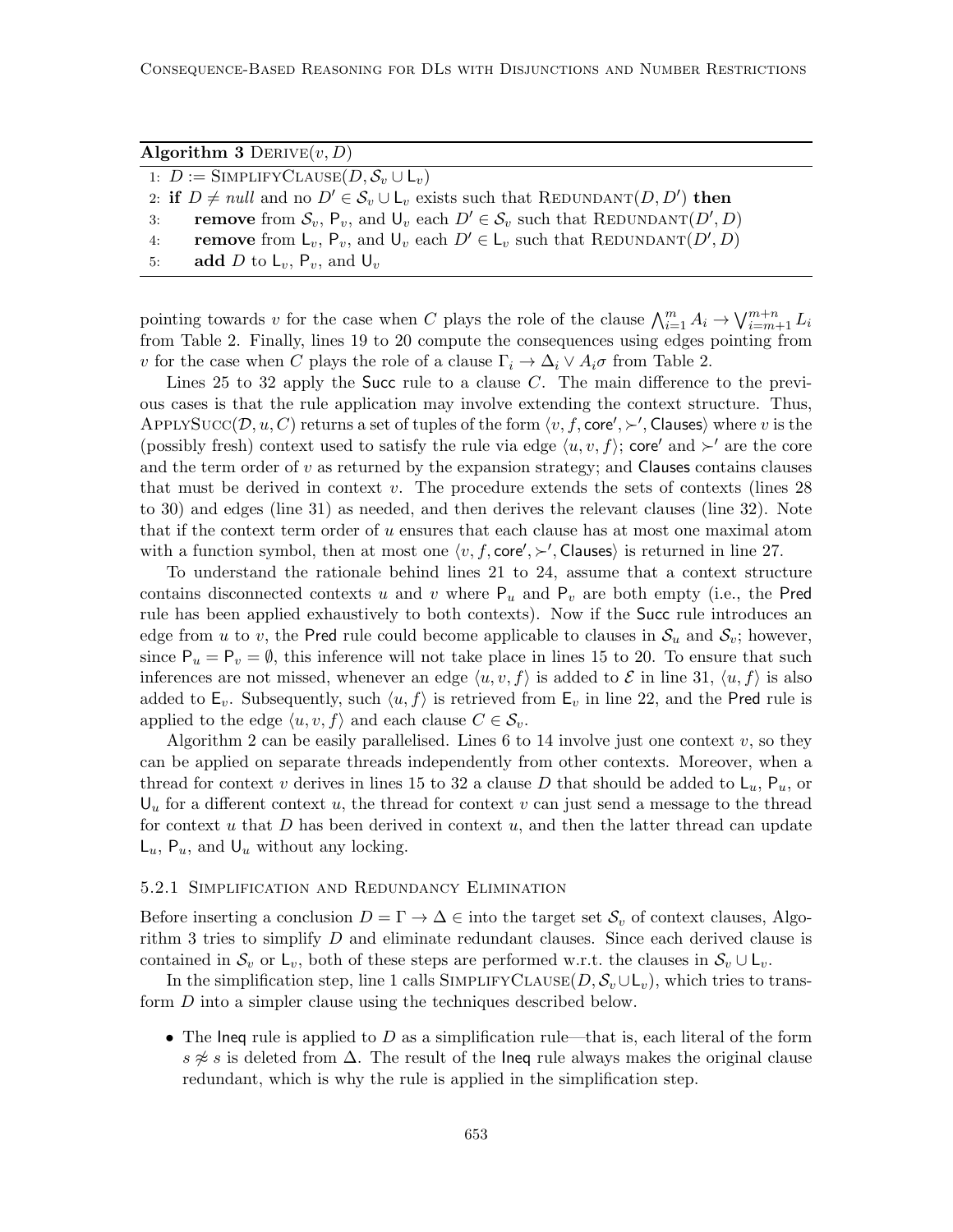- If  $\{s \approx s', s \not\approx s'\} \subseteq \Delta$  or  $s \approx s \in \Delta$  holds for some terms s and s', clause D is discarded (by returning null) in accordance with condition 1 of Definition 4.
- A simplified variant of *equational literal cutting* (Schulz, 2013, 2002) is applied: if  $s \approx t \in \Delta$  and  $\top \to s \not\approx t \in \mathcal{S}_v \cup \mathsf{L}_v$ , then  $s \approx t$  is deleted from  $\Delta$ ; also, if  $s \not\approx t \in \Delta$ and  $\top \to s \approx t \in \mathcal{S}_v \cup \mathsf{L}_v$ , then  $s \not\approx t$  is deleted from  $\Delta$ . These optimisations are known in the literature as negative and positive simplify-reflect (Schulz, 2002), respectively, and they correspond to a combination of the Eq and Elim rules.

Redundancy elimination uses an auxiliary procedure REDUNDANT( $\Gamma_1 \to \Delta_1, \Gamma_2 \to \Delta_2$ ), which returns true if  $\Gamma_2 \subseteq \Gamma_1$  and  $\Delta_2 \subseteq \Delta_1$ ; in such a case, clause  $\Gamma_2 \to \Delta_2$  is said to be stronger than  $\Gamma_1 \to \Delta_1$ , and conversely  $\Gamma_1 \to \Delta_1$  is weaker than  $\Gamma_2 \to \Delta_2$ .

Line 2 implements forward redundancy elimination, which involves checking whether set  $\mathcal{S}_v \cup \mathsf{L}_v$  contains a clause D' that is stronger than D. Finally, if the simplified clause is not forward redundant, backward redundancy elimination (lines 3 and 4) deletes from  $S_v$ ,  $L_v$ ,  $P_v$ , and  $U_v$  all clauses that are weaker than D. Both forward and backward redundancy elimination require searching potentially large clause sets so, to optimise this search, Sequoia maintains redundancy indexes that we describe in Section 5.3.5.

## 5.2.2 Selecting Clauses

To reduce the number of clauses retained during forward redundancy elimination and increase the number of clauses removed during backward redundancy elimination, Horn clauses with empty bodies should be preferred to Horn clauses with nonempty bodies, Horn clauses should be preferred to non-Horn clauses, and shorter clauses should be preferred to longer clauses. To implement this policy, each clause  $C$  is an assigned an integer priority according to these rules, and sets  $L_v$ ,  $P_v$ , and  $U_v$  are implemented as custom array-based data structures that are optimised for addition and removal at both ends.

## 5.2.3 Discussion

Practical experiments have shown that it is beneficial to spend time simplifying and removing redundant clauses. This can considerably reduce the memory consumption (thus possibly avoiding memory exhaustion) and can lead to important simplifications being applied earlier (thus reducing the total number of generated clauses). Furthermore, our experience shows that, for ontologies encountered in practice, the contexts generated by our calculus are usually satisfiable. Hence, eager simplification and redundancy elimination are both important because our system usually fully saturates set of clauses in each context.

We could have used a saturation procedure where a clause is simplified or used to simplify clauses only when it is selected in line 11, 16, or 26. This form of delayed simplification is known as the Discount loop (Riazanov & Voronkov, 2003) and it is used in the KAON2 reasoner (Hustadt et al., 2007). In contrast, the Otter loop (McCune & Wos, 1997; Weidenbach et al., 1996) potentially introduces important simplifications earlier and thus spends much more time in simplifying clauses. Neither variant is uniformly better, so we tested both and selected the Otter loop since it exhibited the best overall performance.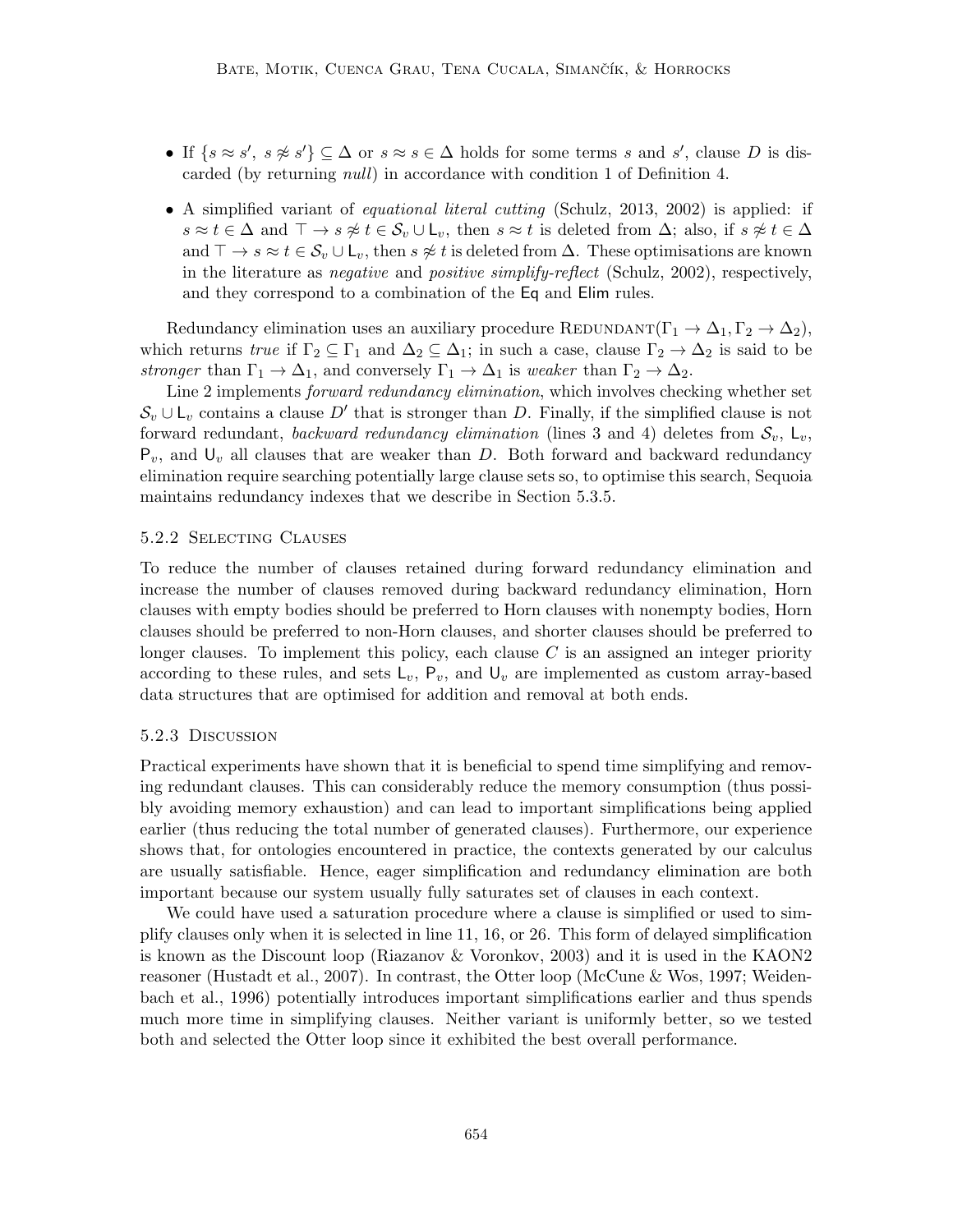#### 5.3 Clause Indexing Data Structures

Like first-order theorem provers, Sequoia uses several indexes to efficiently identify clauses needed to apply an inference or a simplification rule. Ramakrishnan, Sekar, and Voronkov (2001) and Graf (1996) present a comprehensive survey of the indexing techniques used in first-order theorem provers. While these techniques have proved themselves in practice, the restricted structure of our clauses allow us to use simpler, yet still efficient techniques.

#### 5.3.1 Encoding Names, Terms and Literals using Integers

During clausification (see Figure 5), each atomic concept, atomic role, and term is assigned a unique integer identifier (UID). UIDs are assigned sequentially, so we can use perfect hashing in indexes whose keys are names or terms. Moreover, if  $y$  and  $x$  are assigned the smallest UIDs, a context term order on a-terms can be obtained by comparing the UIDs.

We represent each literal using a 64-bit integer that contains the type of the literal (a unary atom, a binary atom, an equality, or an inequality), a flag specifying whether the literal is occurring in the body or the head of a clause, the identifier of the predicate for unary and binary atoms, and the terms occurring in the literal. Terms of equalities and inequalities are sorted according to the term order—that is,  $s \succ t$  holds in  $s \approx t$  and  $s \not\approx t$ .

#### 5.3.2 Unification Indexing for the Hyper Rule

To speed up the application of the Hyper rule, Sequoia maintains several indexes that can quickly identify the clauses that can participate in the rule. To facilitate indexing, we assign to each atom A a unifier pattern defined as follows:

$$
\text{pattern}(A) = \begin{cases} B(x) & \text{if } A = B(x) \\ B(*) & \text{if } A = B(t) \text{ and } t \neq x \\ S(x, x) & \text{if } A = S(x, x) \\ S(x, *) & \text{if } A = S(x, t) \text{ and } t \neq x \\ S(*, x) & \text{if } A = S(t, x) \text{ and } t \neq x. \end{cases}
$$

This definition enjoys the following property: for all atoms  $A_1$  and  $A_2$  for which a substitution  $\sigma$  exists such that  $A_1 = A_2\sigma$  and  $\sigma(x) = x$  (as required by the preconditions of the Hyper rule), we have pattern $(A_1)$  = pattern $(A_2)$ .

During the ontology indexing phase, ontology  $\mathcal O$  is indexed using two indexes. Index  $\mathsf{ontologyIndex}_1$  is a hash table that maps a unifier pattern  $p$  to the set of all DL-clauses of  $\mathcal O$  that contain in their body an atom A whose unifier pattern is  $p$ .

$$
\mathsf{ontologyIndex}_1[p] = \{ \Gamma \rightarrow \Delta \in \mathcal{O} \mid \exists A \in \Gamma \text{ such that } p = \mathsf{pattern}(A) \}
$$

Moreover, ontologyIndex<sub>2</sub> is the set of all DL-clauses of  $\mathcal O$  whose body is empty:

$$
onto logyIndex_2 = \{ C \mid C = \Gamma \to \Delta \in \mathcal{O} \text{ with } \Gamma = \top \}
$$

Finally, for each context  $v \in V$ , we index  $\mathcal{S}_v$  using a hash table hyperIndex<sub>v</sub> that maps a unifier pattern p to the set of all clauses of  $S_v$  that contain in the head a maximal atom whose unifier pattern is  $p$ .

hyperIndex $_v[p]=\set{\Gamma\to\Delta\in\mathcal S_v|\exists A\in\Delta \text{ such that }p=\mathsf{pattern}(A) \text{ and } \Delta\setminus\{A\}\not\succeq_v A}$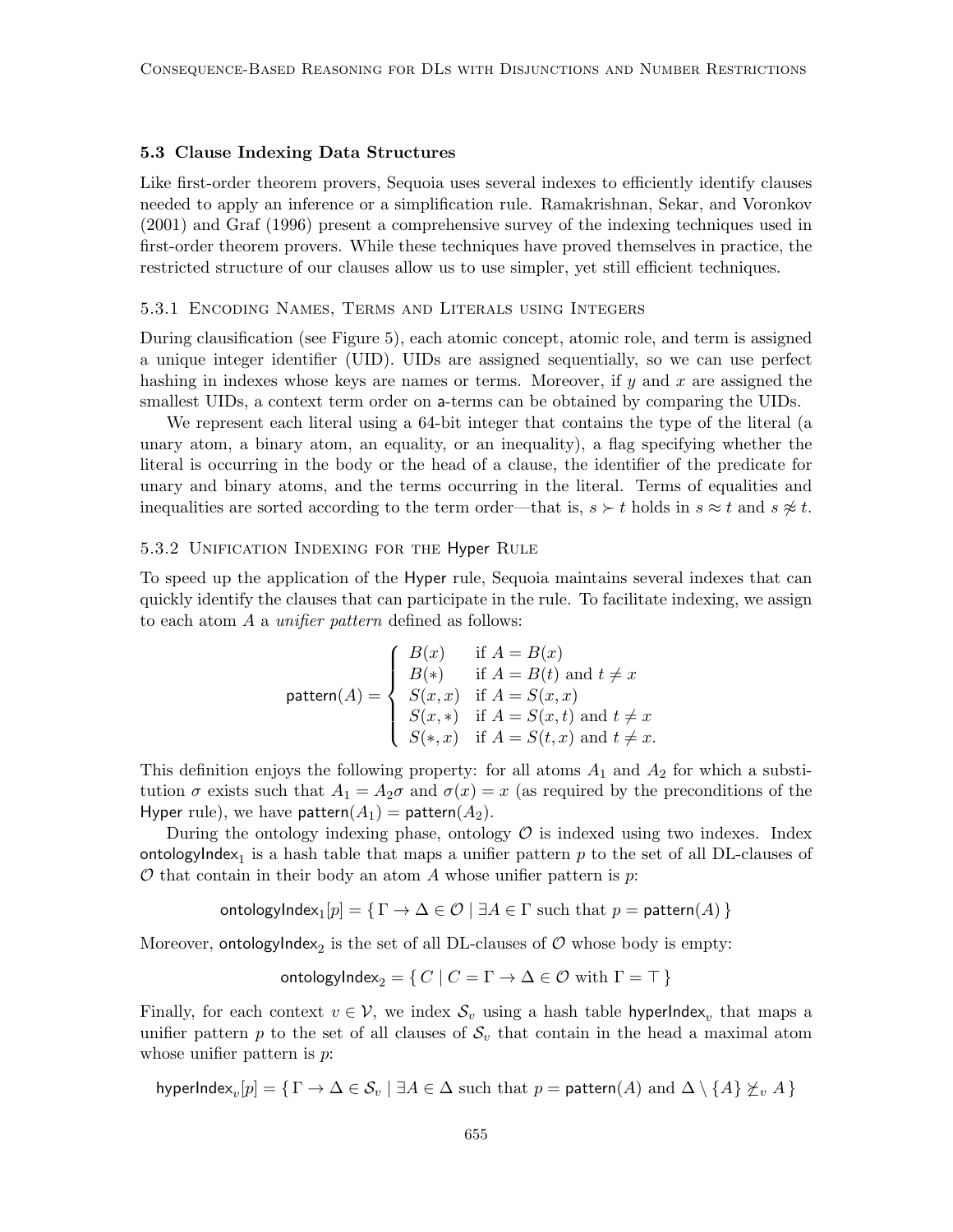Indexes ontologyIndex<sub>1</sub> and ontologyIndex<sub>2</sub> contain the DL-clauses in  ${\cal O}$  and are thus immutable, whereas hyperIndex<sub>v</sub> must be updated whenever  $S_v$  changes.

Index ontologyIndex $_2$  is used in line 8 of Algorithm 2. Moreover, this index is also used to apply the Hyper rule to a head atom  $A_1$  of a clause C in line 13 as follows. First, we query index  $\mathsf{ontologyIndex}_1[\mathsf{pattern}(A)]$  to identify each  $\mathrm{DL}\text{-}\mathrm{clause}\;\Gamma\to\Delta$  and body atom  $A'_1 \in \Gamma$  for which there exists a substitution  $\sigma_1$  such that  $A_1 \sigma_1 = A'_1$  and  $\sigma_1(x) = x$ . For each such match, we consider each atom  $A'_i \in \Gamma \setminus \{A'_1\}$  and query hyperIndex $_v$ [pattern $(A'_i)$ ] to identify all premises containing a head atom  $A_i$  for which there exists a substitution  $\sigma_i$ such that  $A_i \sigma_i = A'_i$  and  $\sigma_i(x) = x$ . For each thus obtained set of matching premises where  $\sigma_i$  are not contradictory (i.e., variables are mapped by all  $\sigma_i$  in the same way), we apply the Hyper rule with the substitution  $\sigma = \bigcup_i \sigma_i$  and derive the corresponding clause.

Such an approach can be inefficient if a predicate occurs in many DL-clause bodies since then we iterate over a large set  $\mathsf{ontologyIndex}_1[\mathsf{pattern}(A)]$  for each distinct  $A$ . Reasoners often optimise application of the Hyper rule (Baader, Lutz, & Suntisrivaraporn, 2006; Sertkaya, 2011; Kazakov et al., 2014) by ensuring that DL-clauses contain at most two body atoms and then constructing an additional index whose key is a pair of access patterns corresponding to the two body atoms; then, if  $\mathcal{S}_v$  is smaller than  $\mathsf{ontologylndex}_1[\mathsf{pattern}(A)],$ the Hyper rule is applied by iterating over  $\mathcal{S}_v$  and identifying the relevant DL-clauses in this additional index. The main obstacle to applying this approach in our setting is that, due to number restrictions, DL-clauses cannot be restricted to just two body atoms only; thus, we leave a further investigation of this technique for our future work.

#### 5.3.3 Context Clause Indexing for the Pred Rule

To speed up the application of the Pred rule, for each context  $v \in V$ , we index  $S_v$  using hash tables  $\mathsf{predBodyIndex}_v$  and  $\mathsf{predHeadIndex}_v$  that map an atom  $A$  to the sets of all clauses of  $\mathcal{S}_v$  that contain A in the body and head, respectively:

$$
\text{predBodyIndex}_{v}[A] = \{ \Gamma \to \Delta \in \mathcal{S}_v \mid A \in \Gamma \text{ and } \Delta \subseteq \text{Pr}(\mathcal{O}) \}
$$
\n
$$
\text{predHeadIndex}_{v}[A] = \{ \Gamma \to \Delta \in \mathcal{S}_v \mid A \in \Delta \text{ and } \Delta \setminus \{A\} \not\succeq_v A \}
$$

These indexes are maintained whenever a clause is added to or removed from  $S_v$ . To apply the Pred rule to a head atom  $A$  of a clause  $C,$  we query  $\mathsf{predBodyIndex}_v[A']$  for atom  $A'$ obtained from A in a way that enables the rule; then, for each clause  $\Gamma \to \Delta$  from this set and each atom  $A'' \in \Gamma$ , we query predHeadIndex<sub>v</sub>[ $A'''$ ] where  $A'''$  is obtained from  $A''$ .

#### 5.3.4 Context Clause Indexing for the Eq Rule

To speed up the application of the Eq rule, for each context  $v \in V$ , we index  $S_v$  using the hash table eqlndex<sub>v</sub> that maps a term s to the following set of all clauses of  $\mathcal{S}_v$ :

$$
\text{eqIndex}_{v}[s] = \{ \Gamma \to \Delta \in \mathcal{S}_{v} \mid \exists L \in \Delta \text{ such that } \Delta \setminus \{L\} \not\subseteq_{v} L \text{ and}
$$
\n(i) L is an atom, s is of the form  $f(x)$ , and s occurs in L, or\n(ii) L is of the form  $s \approx t$  or  $s \not\approx t$ , and  $s \succ_{v} t$ 

Note that a term s in a head atom can participate in the Eq rule only if it is of the form  $f(x)$ , so we only index such terms. This index must be maintained whenever  $\mathcal{S}_v$  changes.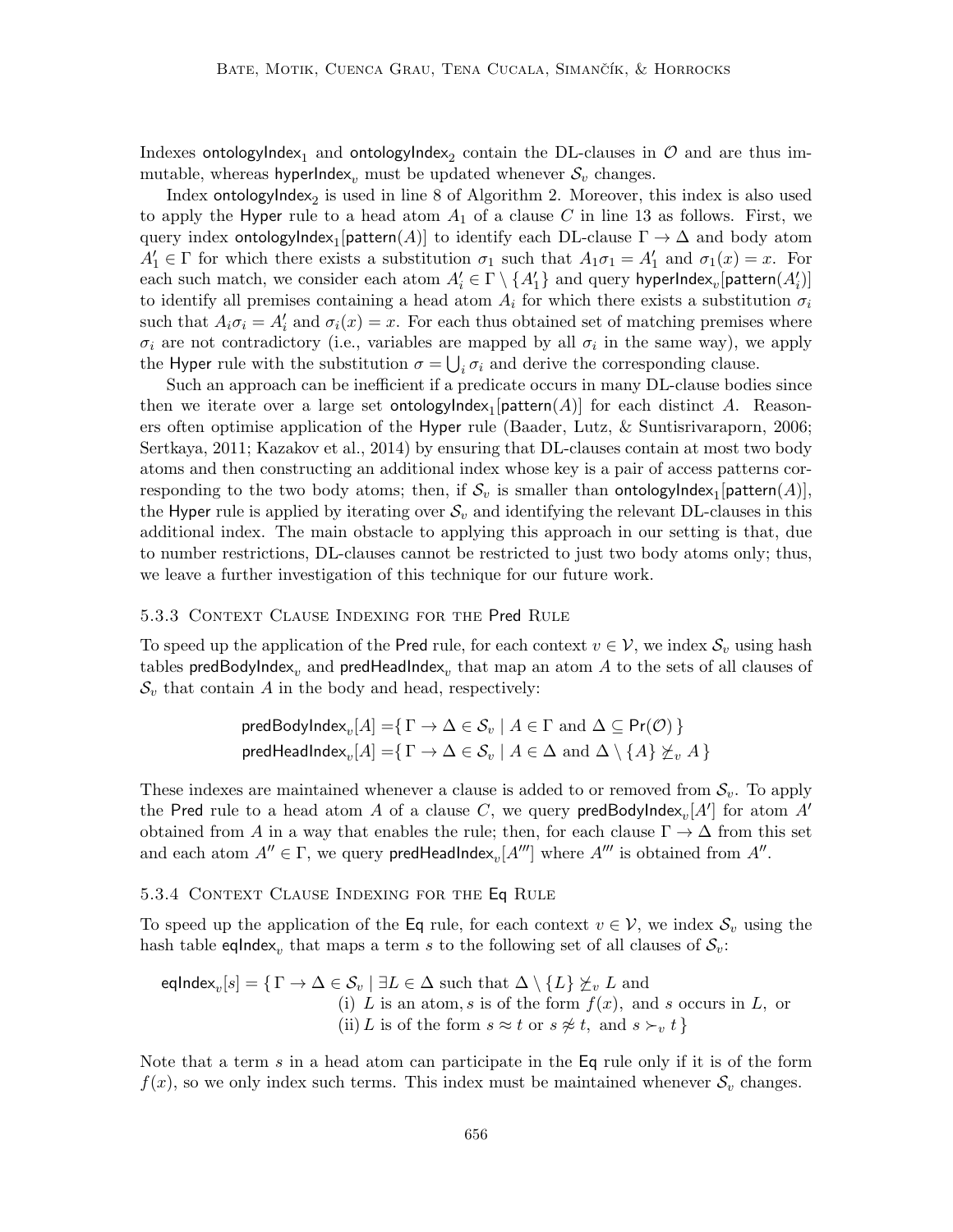

Figure 6: Example redundancy index

#### 5.3.5 Redundancy Indexes

Redundancy indexes are used in two related problems: given a clause C and a set of clauses N, forward redundancy elimination determines whether  $N$  contains a clause that is stronger than  $C$ , and backward redundancy elimination retrieves all clauses of  $N$  that are weaker than C. Redundancy indexing is difficult since the body and the head of a clause must be matched to a subset of the body and the head of another clause. There are exponentially many such subsets, which makes designing an efficient indexing structure challenging. Our solution is inspired by *feature vector indexing* from the theorem prover E (Schulz, 2004). The restricted structure of context clauses allows for *perfect indexing*, which returns exactly the required set of clauses; in contrast, feature vector indexes in first-order provers return a set of candidate clauses that must additionally be subjected to a redundancy test.

Sequoia uses a single index per context  $v$  for both types of redundancy elimination. The index contains all clauses in  $S_v \cup L_v$ . To index a clause  $C = \bigwedge_{i=1}^m L_i \to \bigvee_{i=m+1}^n L_i$ , we construct a sequence of integers  $k_1, \ldots, k_n$  where  $k_i$  is the integer representation of  $L_i$  (see Section 5.3.1). We then sort this sequence into ascending order and use it as the key to insert the clause  $C$  into a trie data structure. Since we will always eliminate redundant clauses, the trie never contains distinct clauses  $\Gamma_1 \to \Delta_1$  and  $\Gamma_2 \to \Delta_2$  such that  $\Gamma_1 \subseteq \Gamma_2$ and  $\Delta_1 \subseteq \Delta_2$ ; consequently, clauses are always stored in the leaf nodes of the trie.

For example, consider clauses (80) to (83) and, for simplicity, assume that each literal  $A_i(x)$  is represented as the integer i. Figure 6 shows the corresponding redundancy index.

$$
C_1 = \top \to A_1(x) \lor A_2(x) \tag{80}
$$

$$
C_2 = \top \to A_2(x) \lor A_4(x) \lor A_5(x) \tag{81}
$$

$$
C_3 = \top \to A_6(x) \tag{82}
$$

$$
C_4 = \top \to A_2(x) \lor A_3(x) \tag{83}
$$

We next present algorithms that use the redundancy index to support forward and backward redundancy elimination. The algorithms use the following operations that take a sequence of integers  $key = k_1, \ldots, k_n$ .

• ISEMPTY(key) returns true if key is the empty sequence (i.e., if  $n = 0$ ).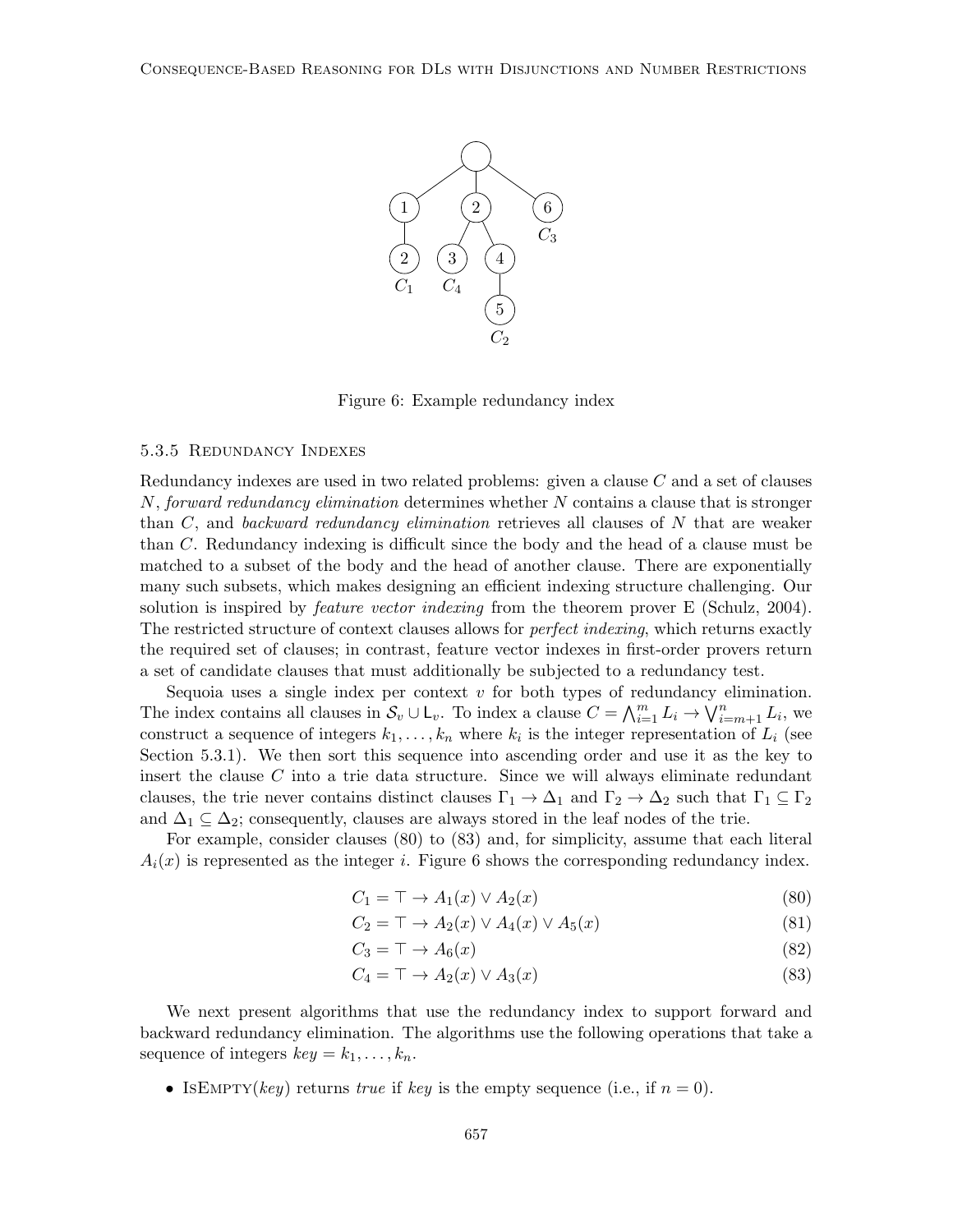Algorithm 4 Forward Redundancy Elimination

|     | 1: procedure CONTAINSSTRONGER(node, key)                                                     |
|-----|----------------------------------------------------------------------------------------------|
| 2:  | if ISLEAF( <i>node</i> ) then                                                                |
| 3:  | return true                                                                                  |
| 4:  | else if $ISEMPTY(key)$ then                                                                  |
| 5:  | return <i>false</i>                                                                          |
| 6:  | else                                                                                         |
| 7:  | for each subkey $\in$ SUFFIXES(key) do                                                       |
| 8:  | $child := \text{CHILD}(node, \text{HEAD}(subkey))$                                           |
| 9:  | <b>if</b> $child \neq null$ and CONTAINSSTRONGER( <i>child</i> , TAIL( <i>subkey</i> )) then |
| 10: | return true                                                                                  |
| 11: | return <i>false</i>                                                                          |

- SUFFIXES(key) returns the set containing each sequence  $k_i, \ldots, k_n$  for  $1 \leq i \leq n$ .
- HEAD(key) returns the integer  $k_1$ .
- TAIL(key) returns the sequence  $k_2, \ldots, k_n$ .

Moreover, the algorithms also use the following operations that take a trie node.

- IsLEAF(*node*) returns *true* if *node* is a leaf node.
- CHILD(node, k) returns the child of node associated with literal integer k, or null if no such child exists.
- CHILDREN(node) returns the set of all children of node.
- LITERAL(*node*) returns the literal integer associated with *node*.
- CLAUSE(*node*) returns the clause associated with *node* (assuming the latter is a leaf).

Forward Redundancy Elimination To check whether the redundancy index contains a clause that is stronger than a clause  $C$ , we convert  $C$  into a sequence key as described earlier, and we search the trie by calling CONTAINSSTRONGER(root, key) for root the root of the trie as described in Algorithm 4. The crux of the algorithm is in line 7, where, given a sequence  $key = k_1, \ldots, k_n$ , the algorithm attempts to find, for each  $k_i$  with  $1 \leq i \leq n$ , a child of *node* labelled with  $k_i$ , thus skipping over gaps in the clause.

Backward Redundancy Elimination To retrieve from the redundancy index all clauses that are weaker than a clause  $C$ , we convert  $C$  into a sequence key as described earlier, and we search the trie by calling  $SELECTWEAKER(root, key)$  for root the root of the trie as described in Algorithm 5. If the procedure is called with node and an empty sequence, in lines 3 to 9 it collects all clauses underneath node. Otherwise, in lines 10 to 14 the algorithm examines each child of node. If the child is labelled with a literal index larger than the first element of key, then no clause in the subtree under node is weaker than  $C$ . If the child is labelled with a literal index smaller than the first element of  $key$ , then in line 12 the algorithm tries to match  $key$  in the subtree under node. Finally, if the child is labelled with a literal index equal to the first element of  $key$ , then in line 14 the algorithm tries to match the rest of key in the subtree under *node*.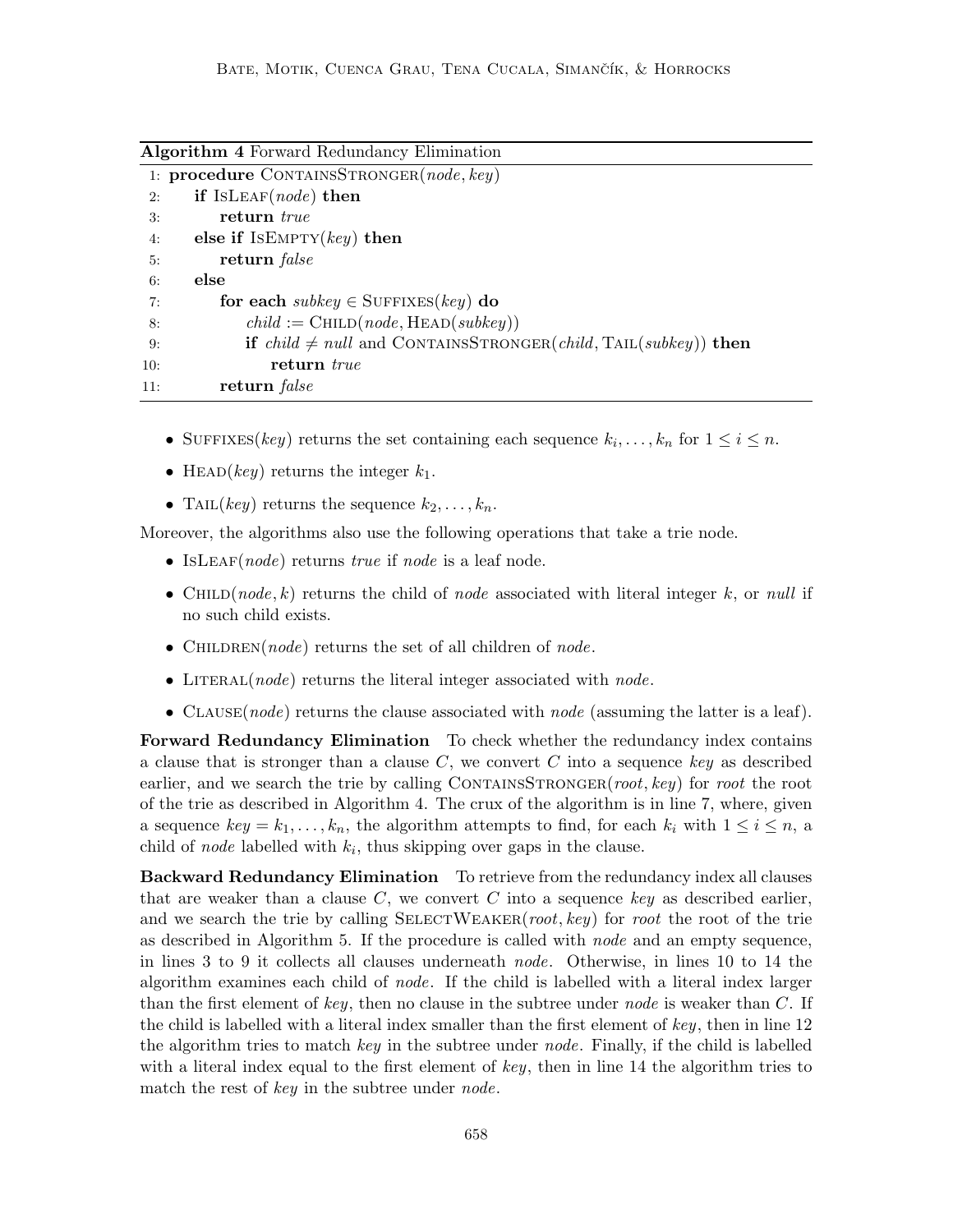Algorithm 5 Backward Redundancy Elimination

```
1: procedure SELECTWEAKER(node, key)2: R := \emptyset3: if ISEMPTY(key) then
4: if ISLEAF(node) then
5: R := \{CLAUSE(node)\}\6: else
7: for each child \in \text{CHILDREN}(node) do
8: R := R \cup \text{SELECTWEAKER}(child, key)9: else
10: for each child \in CHILDREN(node) do
11: if LITERAL(child) < HERAD(key) then
12: R := R \cup \text{SELECTWEAKER}(child, key)13: else if LITERAL(child) = HEAD(key) then
14: R := R \cup \text{SELECTWEAKER}(child, \text{TAIL}(key))15: return R
```
### 5.4 Ordering the Context Terms

Definition 3 captures only the conditions on the term order  $\succ$  that are necessary for the proof of Theorem 9. Hence, there is considerable freedom in choosing the order, which can significantly affect the performance. For example, we can extend the order  $\geq$  to the symbols of sort **p** and then, for atoms  $B_1(t_1)$  and  $B_2(t_2)$  outside  $Pr(\mathcal{O})$ , we let  $B_1(t_1) > B_2(t_2)$  if

1.  $B_1 > B_2$ , or  $B_1 = B_2$  and  $t_1 > t_2$ ; or

2. 
$$
t_1 > t_2
$$
, or  $t_1 = t_2$  and  $B_1 > B_2$ .

If we chose rule 2, then  $A(f(x)) > B(x)$  holds regardless of the relative order of A and B, whereas this is not the case for rule 1. Rule 2 should typically be preferable to rule 1: each unary predicate occurring in the body of a DL-clause contains only variable  $x$ , and the substitution  $\sigma$  used in the Hyper rule must satisfy  $\sigma(x) = x$ ; hence, rule 2 ensures that no clause containing an atom of the form  $A(f(x))$  can participate in an inference with the Hyper rule, which can considerably reduce the number of inferences. This principle can be applied to all predicates, regardless of their arity. Rule 2 can be enforced by defining  $\geq$ such that all function symbols are larger than all predicate symbols.

As we discussed in Section 2.4, normalisation of an ontology can introduce fresh atomic concepts, and it is beneficial to make these concepts smallest in the order  $\geq$  of function symbols. To see why, let  $\mathcal{O}_3$  be the ontology containing the following DL-clauses, where  $T_1, \ldots, T_n$  are fresh predicates introduced during normalisation:

$$
\to T_1(x) \lor \dots \lor T_n(x) \tag{84}
$$

$$
T_i(x) \to A_i(x) \qquad \text{for } 1 \le i \le n \tag{85}
$$

$$
T_i(x) \to B_i(x) \qquad \text{for } 1 \le i \le n \tag{86}
$$

Note that fresh predicates occur in both heads and bodies of clauses, as shown in  $\mathcal{O}_3$ . Assume now that  $\gg$  satisfies  $A_1 \gtrdot B_1 \gtrdot A_2 \gtrdot B_2 \gtrdot \ldots \gtrdot A_n \gtrdot B_n$  and  $T_1 \gtrdot T_2 \gtrdot \ldots \gtrdot T_n$ ,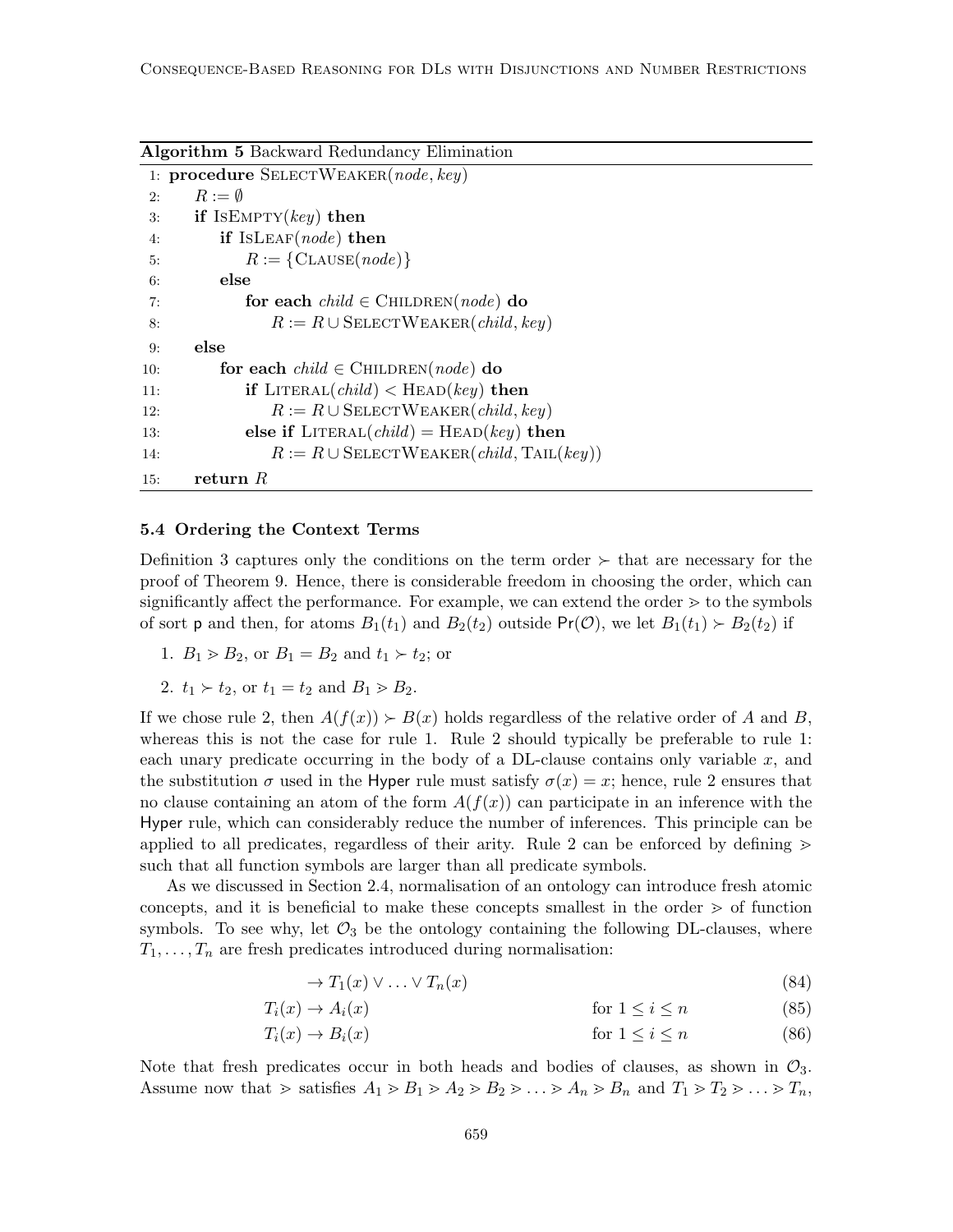and furthermore assume that we wish to check the consistency of  $\mathcal{O}_3$ ; for simplicity, we assume we use the trivial strategy so all clauses occur in a single context. If we assume that  $\geq$  satisfies  $T_n \geq A_1$  (i.e., if the fresh predicates introduced during normalisation are largest in the function symbol order), then our calculus derives  $2^n$  clauses. In contrast, if  $\geq$ satisfies  $B_n > T_1$  (i.e., the fresh predicates are smallest in the function symbol order), then our calculus derives only three clauses and then terminates.

## 6. Evaluation

We evaluated the performance of ontology classification Sequoia by comparing it with seven state-of-the-art ontology reasoners. We used the evaluation methodology by Steigmiller et al. (2014), which we describe before discussing the evaluation results.

We used the Oxford Ontology Repository<sup>5</sup> as our source of test data. The expressiveness of the ontologies in the repository ranges from simple languages such as DL-Lite and  $\mathcal{EL}$  to complex languages such as  $\mathcal{SROLQ}(D)$ . Each ontology is uniquely identified by an ID. The repository also provides a metadata page that for each ontology lists the ontology language and several measures of ontology size. Seven ontologies in the repository lie outside the OWL 2 DL profile due to irregular RBoxes; since such axioms make reasoning undecidable in general, we simply removed all axioms causing profile violations. Moreover, nine ontologies in the repository could not be parsed by the OWL API due to syntax errors, which we fixed manually. Finally, Sequoia does not support datatypes, nominals, or ABoxes, so we replaced all datatypes and nominals with fresh classes, we replaced data properties with object properties, and we removed all ABox assertions. We thus obtained a test corpus of 703 ontologies, out of which 294 were in  $\mathcal{ELH}$ .

We tested the latest development version of Sequoia 0.6.1. We used HermiT 1.3.8, Pellet 2.4.0, FaCT++ 1.6.5, and Konclude 0.6.2 for tests over the entire corpus. Also, to verify that our algorithm indeed exhibits a pay-as-you-go behaviour, we also compared our system with ELK 0.4.0, Snorocket 2.8.1, and jcel 0.24.1 on the  $\mathcal{E}\mathcal{L}\mathcal{H}$  ontologies of our test corpus. We used all reasoners in single-threaded mode, apart from Snorocket which does not provide a single-threaded mode (i.e., the system is hard-coded to use all available processors). We were thus able to compare the underlying calculi independently of any orthogonal optimisations such as computation parallelisation. Also, we configured Sequoia to use the cautious strategy. All systems, ontologies, and test results are available online.<sup>6</sup>

We run our experiments on a Dell server with 512 GB of RAM and two Intel CPU E5-2640 V3 2.60 GHz processors with eight cores per processor and two threads per core. The system was running Fedora release 26, kernel version 4.11.9-300.fc26.x86 64, and Java 1.8.0 update 151. We allocated 100 GB of heap memory to each Java reasoner, and a maximum private working set of 100 GB for the native code. In order to prevent individual tests from interfering, for each ontology we started a fresh reasoner process that loaded the ontology using the OWL API and then classified it four times. Each classification task was allowed ten minutes to complete, and we measured its wall-clock time; however, since the Java virtual machine was restarted for each ontology, we discarded the first classification task as warm-up. Thus, if all four classification tasks succeeded, we report the average of

<sup>5.</sup> http://www.cs.ox.ac.uk/isg/ontologies/

<sup>6.</sup> http://krr-nas.cs.ox.ac.uk/2017/JAIR-cb/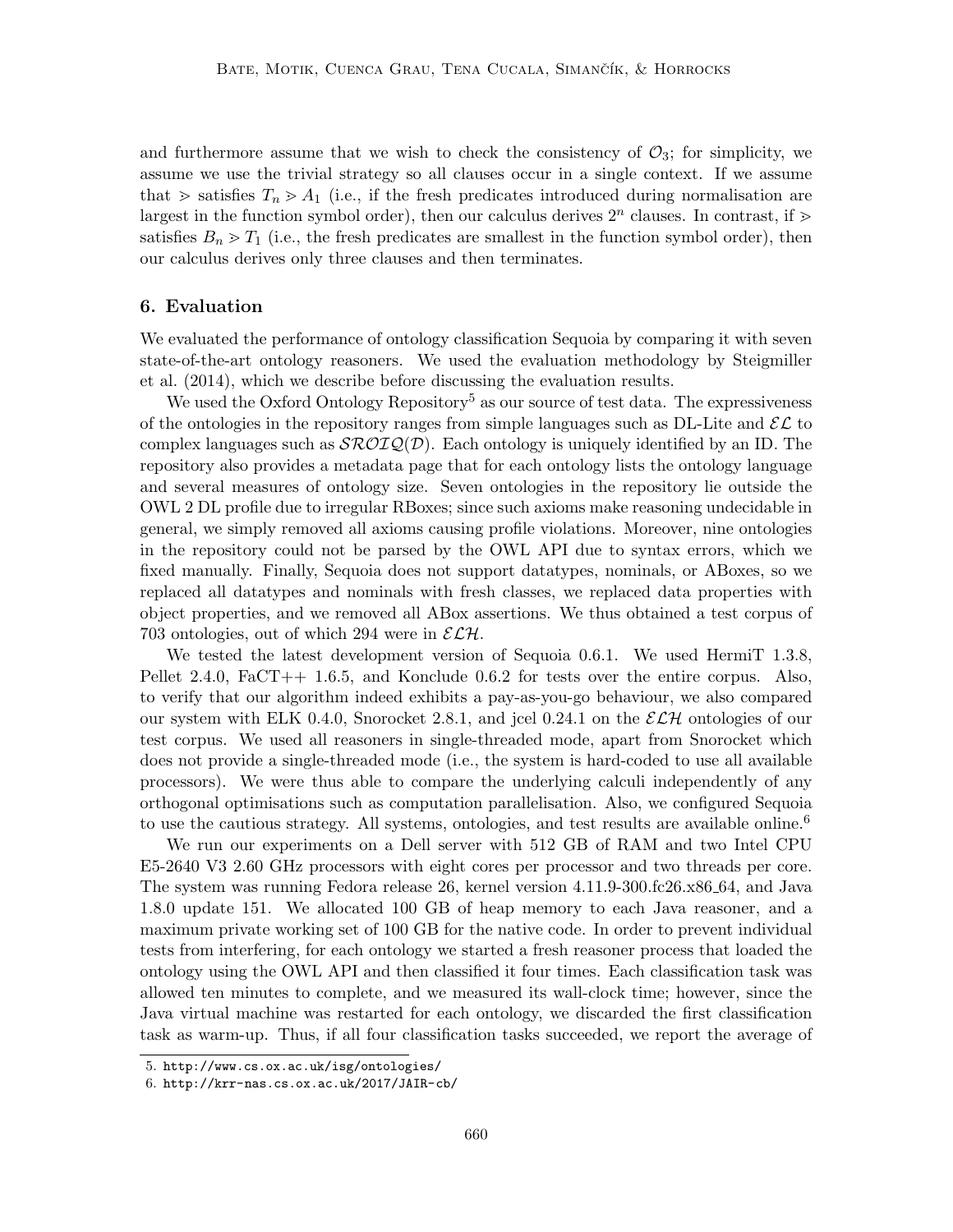

Figure 7: Classification Times for All Ontologies



Figure 8: Percentage of Easy, Medium and Hard Ontologies per Ontology Group for HermiT  $(H)$ , Pellet  $(P)$ , FaCT++  $(F)$ , Konclude  $(K)$ , and Sequoia  $(S)$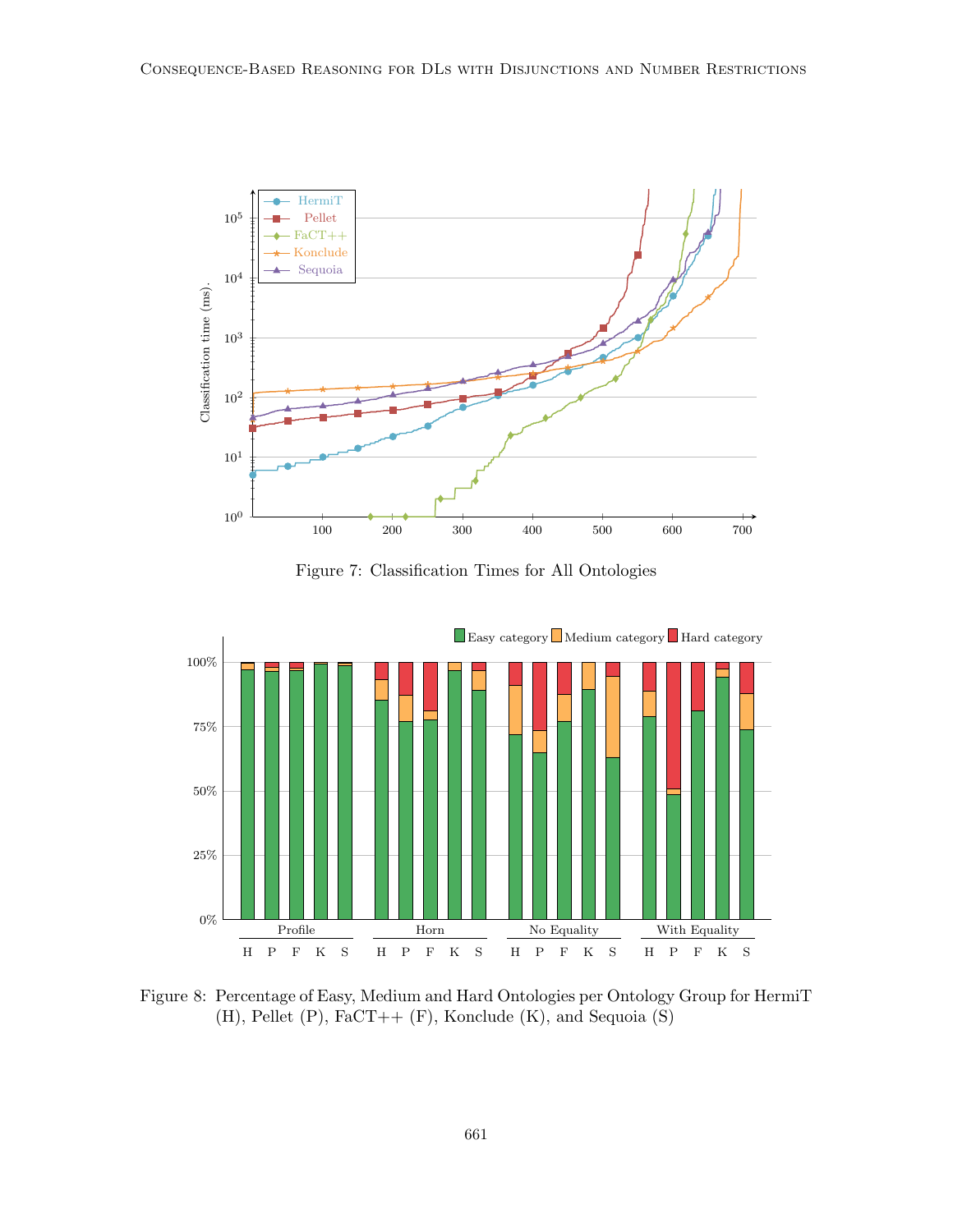

Figure 9: Classification Times for  $\mathcal{ELH}$  Ontologies

the last three runs; otherwise, we report the entire test as failed. In all tests we excluded the ontology parsing time in order to analyse the performance of the core reasoning problem.

Figure 7 summarises the classification times for the 703 test ontologies. In particular, for each reasoner, we sorted the average classification times in the ascending order, and we present them by a curve where a point  $(n, t)$  indicates that the *n*-th average classification time from the list is  $t$ ; the y-axis uses a logarithmic scale and failures are shown as infinity. Figure 9 summarises analogously the classification times for the  $\mathcal{ELH}$  ontologies. To further analyse our results, we partitioned all test ontologies into four disjoint groups: in a profile of OWL 2 DL (i.e., in OWL 2 EL, QL, or RL), Horn but not in a profile, disjunctive but without number restrictions (i.e., without equality), and disjunctive and with number restrictions (i.e., with equality). We determined profile membership using the OWL API, and we identified the remaining three groups by analysing the DL-clauses after the clausification step. In addition, for each reasoner, we categorised each ontology as 'easy'  $(< 10 \text{ s}$ ), 'medium' (from 10 s to 10 min), or 'hard' (timeout or exception). Figure 8 shows, for each reasoner and ontology group, a bar subdivided into blocks representing the percentage of ontologies in each of the three categories of difficulty.

Sequoia could classify 610 out of 703 ontologies in under 10 s, which is in line with other reasoners. The system was fairly robust and failed only on 32 ontologies; in contrast, HermiT failed on 38, Pellet on 135, FaCT++ on 80, and Konclude on 5 ontologies. Moreover, Sequoia succeeded on 8 ontologies on which HermiT, Pellet, and FaCT++ all failed. Finally, all but four profile ontologies and over 89% of out-of-profile Horn ontologies are easy for Sequoia. Sequoia timed out largely on ontologies containing both disjunctions and equality, and only Konclude was able to process more ontologies of that kind.

Complex number restrictions are the main source of difficulty for Sequoia, as can be seen on the popular Pizza ontology (ID 00799). The ontology contains axioms that link pizza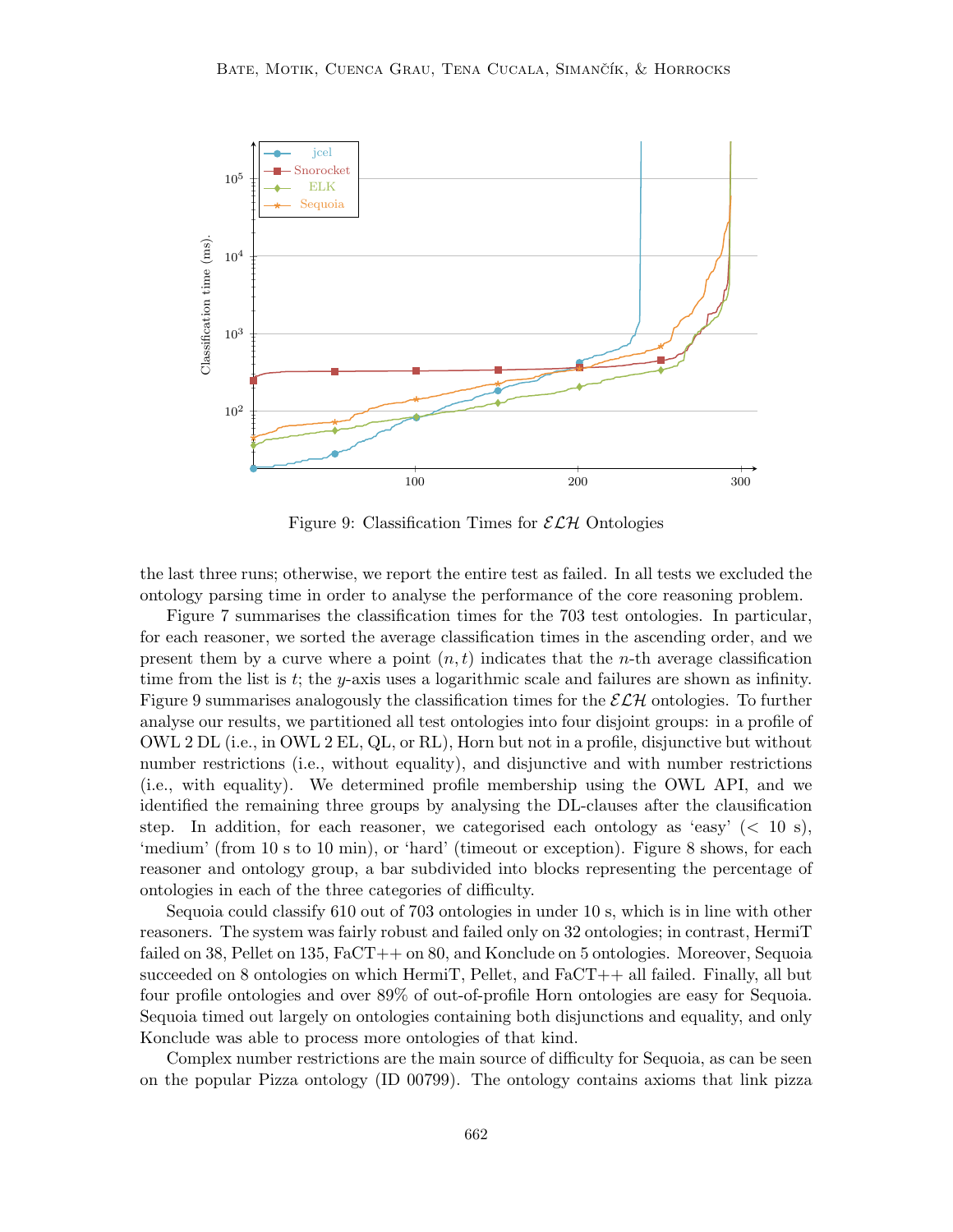types with their toppings (e.g., 'Margherita has a mozzarella topping and a tomato toping'), as well as axioms that define broad classes of pizza (e.g., 'A spicy pizza is precisely a pizza that has a spicy toping'). Each instance of the 'pizza' class can be connected with up to 15 objects representing toppings, many of which are introduced via existential quantifiers (e.g., for 'spicy pizza'); however, most of these objects are not necessarily distinct. Finally, the ontology defines an interesting pizza as having at least three toppings, which introduces a DL-clause where four body atoms mention the 'has-topping' relation. Thus, there are  $15<sup>4</sup>$ ways to apply this DL-clause to the clauses defining the toppings, each producing a complex clause that gives rise to numerous other clauses. In contrast, tableaux-based reasoners deal with equalities by guessing an equality relation on the 15 toppings. Most such guesses are consistent since most toppings are not necessarily distinct, so a consistent equality relation can usually be identified quickly. This problem seems inherent in transforming number restrictions as shown in Table 1, and similar behaviour could be observed in the resolutionbased reasoner KAON2. To address this issue, one could explore techniques for reasoning with number restrictions using integer linear programming (Haarslev, Timmann,  $\&$  Möller, 2001) or nondeterministic proof exploration (Kazakov & Klinov, 2014).

On  $\mathcal{ELH}$  ontologies, Sequoia, ELK, and Snorocket could classify all ontologies apart from the 'Phenoscape/HierarchyClosure' ontology (ID 00757), which is a very large ontology with more than 1.9 million TBox axioms. In contrast, jcel could not classify 55 ontologies. The performance of Sequoia was similar to that of ELK and Snorocket (where the latter exhibited a fixed initialisation overhead of about 200 ms in each test run), and considerably better than of jcel. Thus, the theoretical pay-as-you-go behaviour described in Proposition 12 can, we believe, actually be observed in practice.

The reasoners' performance diverged substantially on the  $\mathcal{E}\mathcal{L}\mathcal{H}$  version of the Snomed ontology (ID 00798): Sequoia classified this ontology in 131.2 seconds, whereas jcel, ELK, and Snorocket required 56.1, 2.0, and 2.3 seconds, respectively. This significant difference is due to an interaction between Sequoia's indexing strategy and the peculiarities of Snomed. Specifically, Snomed contains several roles (e.g., 'PartOf') that occur in a large number of DL-clauses so, when one of these roles is selected for hyperresolution, Sequoia retrieves a large number of candidate DL-clauses, and for each body atom of each DL-clause it queries the <code>hyperIndex</code>  $_{v}$  index for potential hyperresolution candidates, as described in Section 5.3.2. In contrast, other  $\mathcal{ELH}$  reasoners specifically optimise this case. For example, ELK indexes context clauses by a pair of a role and a concept (Kazakov et al., 2014), so it can identify the relevant DL-clauses more efficiently. Adapting this technique to Sequoia is not straightforward due to a more complex syntactic form of DL-clauses.

In summary, although Sequoia is an early prototype, it outperforms HermiT, Pellet, and FaCT++ on ontologies whose classification takes at least one second, although Konclude is best performing. Moreover, the system is competitive on  $\mathcal{E}\mathcal{L}\mathcal{H}$  ontologies. Finally, problematic ontologies seem to mostly contain complex RBoxes or large numbers in cardinality restrictions, which suggests promising directions for future optimisation.

## 7. Conclusion and Future Work

We have presented the first consequence-based calculus for expressive DLs that include both disjunctions and number restrictions. Coupled with well-known preprocessing steps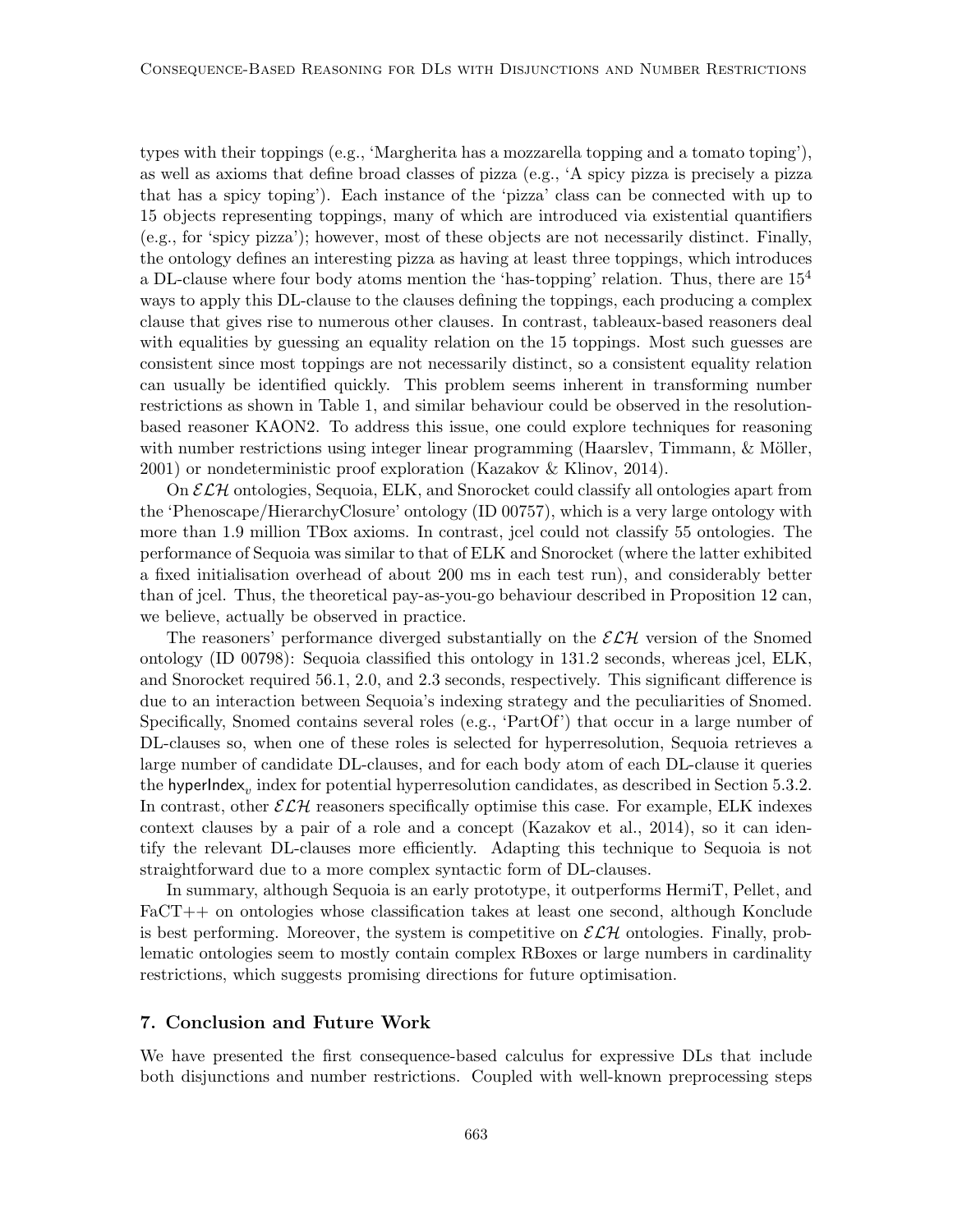(Demri & de Nivelle, 2005; Schmidt & Hustadt, 2007; Simančík, 2012), the calculus can handle the DL  $\mathcal{SRIQ}$ , which covers all of OWL 2 DL apart from nominals, datatypes, and ABox assertions. Our calculus combines ideas from state-of-the-art resolution and (hyper)tableau calculi, such as the use of ordered paramodulation for equality reasoning. Despite its increased complexity, the calculus mimics existing calculi on  $\mathcal{EL}$  ontologies. We implemented our calculus in a new DL reasoner called Sequoia. Despite being an early prototype, the system is competitive with several established reasoners.

We are confident that we can extend the calculus to datatypes and ABoxes and thus handle all of OWL 2 DL except nominals. In contrast, handling nominals seems to be much more involved. In fact, adding nominals to  $\mathcal{ALCHIQ}^+$  raises the complexity of reasoning to NExpTime (Tobies, 2001) so a worst-case optimal calculus must be nondeterministic, which is quite different from all existing consequence-based calculi we are aware of. Another important challenge is to effectively deal with large numbers in number restrictions.

## Acknowledgements

This work was funded by the EPSRC projects DBOnto, MaSI<sup>3</sup>, and ED3, and the Royal Society.

## Appendix A. Proof of Theorem 8

In this section we prove Theorem 8, which combines two related claims. The first claim states that applying an inference rule to a context structure produces a context structure that is, all conditions of Definition 6 are satisfied, and in particular all conclusions are context clauses. This is needed since our calculus depends on the syntactic form of context clauses. The second claim is that the resulting context structure is sound—that is, all conclusions are consequences of the ontology. This is shown analogously to the soundness proof of ordered superposition (Nieuwenhuis & Rubio, 1995; Bachmair & Ganzinger, 1998).

Theorem 8 (Soundness). For an arbitrary expansion strategy, applying an inference rule from Table 2 to an ontology  $\mathcal O$  and a context structure  $\mathcal D$  that is sound for  $\mathcal O$  produces a context structure that is sound for O.

*Proof.* Let O be an ontology and let  $\mathcal{D} = \langle \mathcal{V}, \mathcal{E}, \mathcal{S}, \text{core}, \rangle$ ,  $\rangle$  be a context structure that is sound for  $\mathcal{O}$ . We next show that applying an inference rule from Table 2 to  $\mathcal{D}$  using an arbitrary expansion strategy produces a sound context structure. In particular, we show that each derived clause is a context clause according to Definition 1 and satisfies condition S1 of Definition 6. Please note that rules other than Hyper, Eq, and Pred obviously produce context clauses, so we do not stress this any further in our analysis. In addition, the Succ rule can introduce an edge into  $D$ , so we show that the edge satisfies condition S2 of Definition 6, and it can refine the order  $\succ_v$ , so we show that the result is a context term order. Our proof relies on the soundness of hyperresolution: for arbitrary formulas  $\omega, \phi_i$ ,  $\psi_i$ , and  $\gamma_i$ ,  $1 \leq i \leq n$ , with free variables contained in  $\vec{x}$ , we have

$$
\left\{\forall \vec{x}.\left[\bigwedge_{i=1}^{n} \phi_{i} \to \omega\right]\right\} \cup \bigcup_{1 \leq i \leq n} \left\{\forall \vec{x}.\left[\gamma_{i} \to \psi_{i} \vee \phi_{i}\right]\right\} \models \forall \vec{x}.\left[\bigwedge_{i=1}^{n} \gamma_{i} \to \omega \vee \bigvee_{i=1}^{n} \psi_{i}\right].
$$
 (87)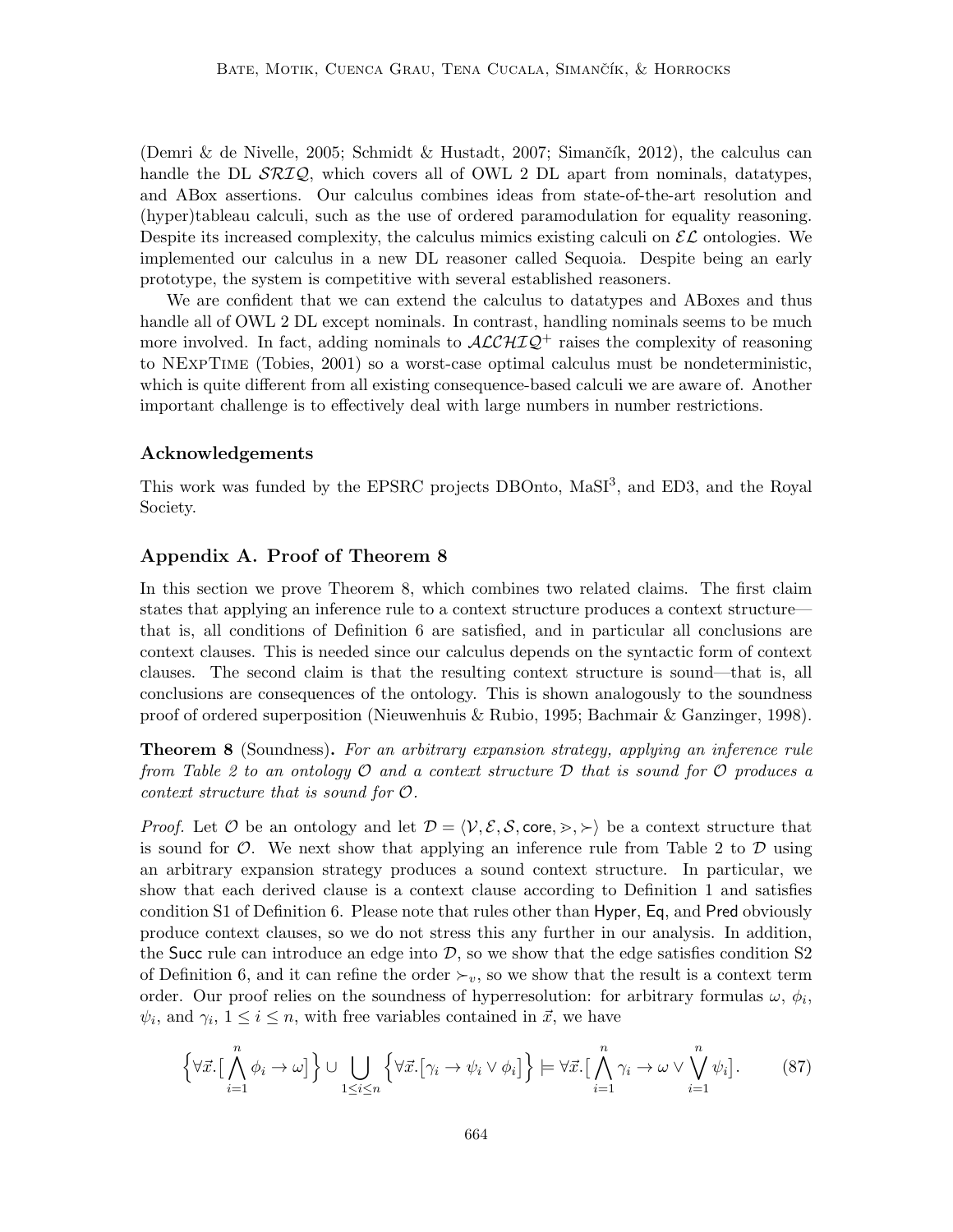We next consider all inference rules from Table 2.

(Core) For each  $A \in \text{core}_v$ , we clearly have  $\mathcal{O} \models \text{core}_v \rightarrow A$ .

(Hyper) Property (88) clearly holds since  $\bigwedge_{i=1}^{n} A_i \to \Delta \in \mathcal{O}$ , and property (89) holds since context structure  $D$  is sound for  $O$ . But then, property (88) implies property (90), which, together with (87) and (89), implies (91), as required for condition S1.

$$
\mathcal{O} \models \bigwedge_{i=1}^{n} A_i \to \Delta \tag{88}
$$

$$
\mathcal{O} \models \mathsf{core}_v \land \Gamma_i \to \Delta_i \lor A_i \sigma \qquad \qquad \text{for } 1 \le i \le n \tag{89}
$$

$$
\mathcal{O} \models \bigwedge_{i=1}^{\cdot} A_i \sigma \to \Delta \sigma \tag{90}
$$

$$
\mathcal{O} \models \text{core}_v \land \bigwedge_{i=1}^n \Gamma_i \to \Delta \sigma \lor \bigvee_{i=1}^n \Delta_i
$$
\n(91)

Finally, substitution  $\sigma$  satisfies  $\sigma(x) = x$ , all premises are context clauses, and  $\mathcal O$  contains only DL-clauses; thus, the inference rule can only match an atom  $S(x, x)$ ,  $S(x, z<sub>i</sub>)$  or  $S(z<sub>i</sub>, x)$ in an ontology clause to atoms  $S(y, x)$ ,  $S(x, y)$ ,  $S(x, x)$ ,  $S(f(x), x)$ , or  $S(x, f(x))$  in the context clause, and so  $\sigma(z_i)$  is y, x, or  $f(x)$ . Consequently, (91) is a context clause.

(Eq) Since  $\mathcal D$  is sound for  $\mathcal O$ , properties (92) and (93) hold. Now the clause in (94) is a logical consequence of the clauses in (92) and (93), so property (94) holds, as required.

$$
\mathcal{O} \models \mathsf{core}_v \land \Gamma_1 \to \Delta_1 \lor s_1 \approx t_1 \tag{92}
$$

$$
\mathcal{O} \models \mathsf{core}_v \land \Gamma_2 \to \Delta_2 \lor s_2 \bowtie t_2 \tag{93}
$$

$$
\mathcal{O} \models \text{core}_v \land \Gamma_1 \land \Gamma_2 \rightarrow \Delta_1 \lor \Delta_2 \lor s_2[t_1]_p \bowtie t_2 \tag{94}
$$

Finally, the rule requires that  $s_2|_p = s_1$  and that  $s_2|_p$  is not a variable, so therefore  $s_1$  is not a variable either. Consequently, term  $s_1$  is always of the form  $f(x)$ , term  $t_1$  is of the form  $g(x)$ , x, or y, and term  $s_2$  is of the form  $f(x)$ ,  $B(f(x))$ ,  $S(x, f(x))$ , or  $S(f(x), x)$ ; thus,  $s_2[t_1]_p$  is a context term, and so the result is a context clause.

(Ineq) Since D is sound for O, we have  $\mathcal{O} \models \text{core}_v \land \Gamma \to \Delta \lor t \not\approx t$ ; but then, we clearly have  $\mathcal{O} \models \mathsf{core}_v \land \Gamma \to \Delta$ , as required.

(Factor) Since  $\mathcal D$  is sound for  $\mathcal O$ , property (95) holds. Moreover, the clause in (96) is a logical consequence of the clause in (95), so property (96) holds, as required.

$$
\mathcal{O} \models \mathsf{core}_v \land \Gamma \to \Delta \lor s \approx t \lor s \approx t' \tag{95}
$$

$$
\mathcal{O} \models \mathsf{core}_v \land \Gamma \to \Delta \lor t \not\approx t' \lor s \approx t'
$$
\n(96)

(Elim) The resulting context structure contains a subset of the clauses from  $D$ , so it is clearly sound for  $\mathcal{O}$ .

(Pred) Since  $\mathcal D$  is sound for  $\mathcal O$ , properties (97)–(99) hold. Now the clause in (100) is an instance of the clause in  $(97)$ , so property  $(100)$  holds. But then, by  $(87)$ , properties  $(98)$ and (100) imply property (101). Finally, properties (99) and (101) imply property (102).

$$
\mathcal{O} \models \text{core}_v \land \bigwedge_{i=1}^m A_i \to \bigvee_{i=m+1}^{m+n} L_i \tag{97}
$$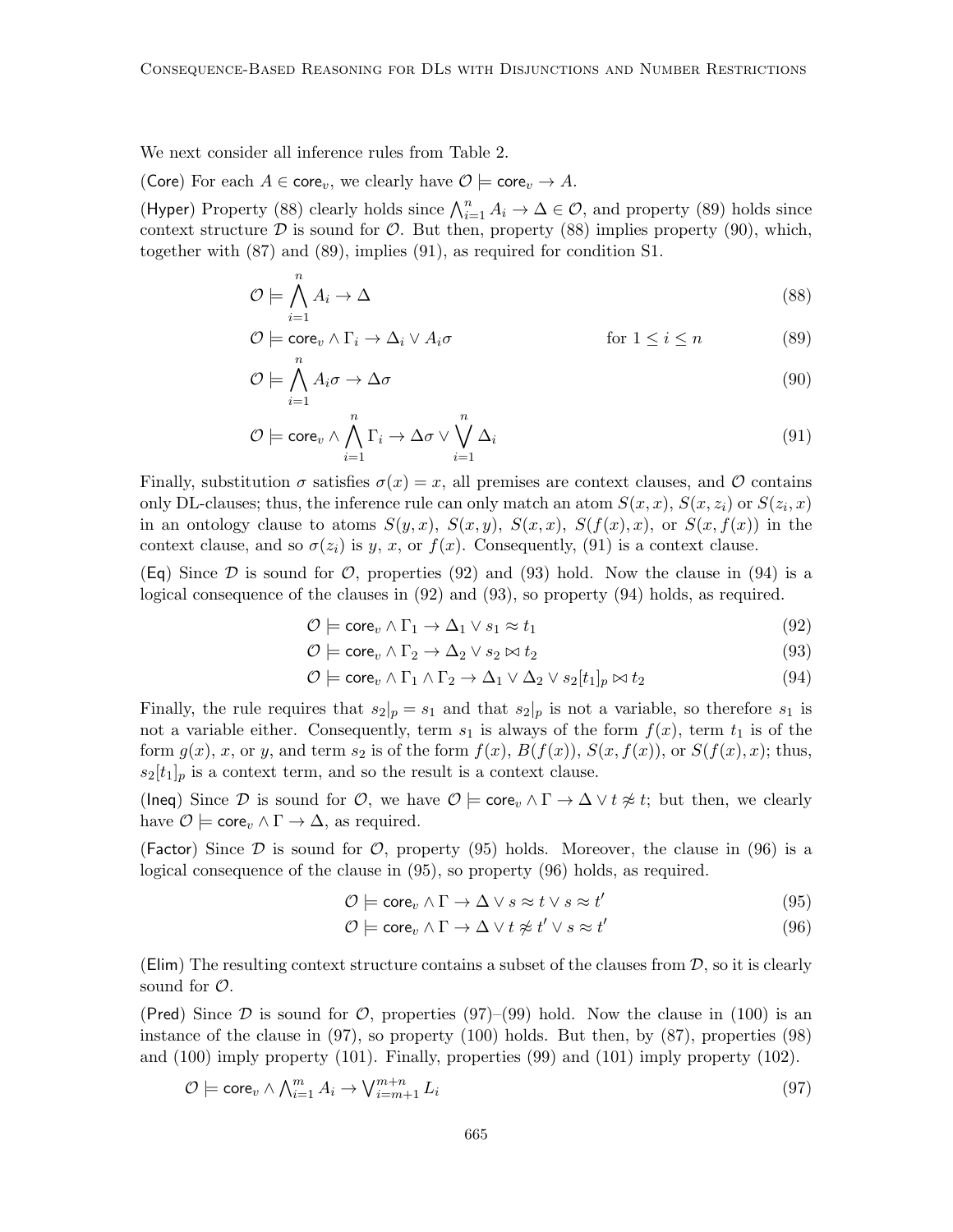$$
\mathcal{O} \models \mathsf{core}_u \land \Gamma_i \to \Delta_i \lor A_i \sigma \qquad \qquad \text{for } 1 \leq i \leq m \qquad (98)
$$

$$
\mathcal{O} \models \mathsf{core}_u \to \mathsf{core}_v \sigma \tag{99}
$$

$$
\mathcal{O} \models \text{core}_v \sigma \land \bigwedge_{i=1}^m A_i \sigma \to \bigvee_{i=m+1}^{m+n} L_i \sigma \tag{100}
$$

$$
\mathcal{O} \models \text{core}_v \sigma \land \text{core}_u \land \bigwedge_{i=1}^m \Gamma_i \rightarrow \bigvee_{i=1}^m \Delta_i \lor \bigvee_{i=m+1}^{m+n} L_i \sigma
$$
\n(101)

$$
\mathcal{O} \models \text{core}_u \land \bigwedge_{i=1}^m \Gamma_i \rightarrow \bigvee_{i=1}^m \Delta_i \lor \bigvee_{i=m+1}^{m+n} L_i \sigma \tag{102}
$$

For each  $m + 1 \leq i \leq m + n$ , we have  $L_i \in \mathsf{Pr}(\mathcal{O})$ , so  $L_i$  is of the form  $B(y)$ ,  $S(x, y)$ ,  $S(y, x)$ , or  $x \approx y$ ; but then,  $\sigma = \{x \mapsto f(x), y \mapsto x\}$  ensures that  $L_i \sigma$  is of the form  $B(x)$ ,  $S(f(x), x)$ ,  $S(x, f(x))$ , or  $f(x) \approx x$  and so  $L_i \sigma$  is a context atom, as required.

(Succ) For each clause  $A' \to A'$  added to  $S_v$ , we clearly have  $\mathcal{O} \models \text{core}_v \wedge A' \to A'$ , as required for condition S1 of Definition 6. Moreover, assume that the inference rule adds an edge  $\langle u, v, f_k \rangle$  to E. Then, the definition of  $K_1$  ensures  $\top \to A' \sigma \in \mathcal{S}_u$  for each  $A' \in K_1$ . Moreover,  $D$  is sound for  $\mathcal{O}$ , so (103) holds for context u, and it implies (104).

$$
\mathcal{O} \models \mathsf{core}_u \to A' \sigma \qquad \qquad \text{for each } A' \in K_1 \tag{103}
$$

$$
\mathcal{O} \models \mathsf{core}_u \to K_1 \sigma \tag{104}
$$

$$
\mathcal{O} \models \text{core}_u \to \text{core}_v \sigma \tag{105}
$$

But then, Definition 7 ensures  $\text{core}_v \subseteq K_1$ , so property (105) holds, as required for condition S2 of Definition 6. Clauses added for atoms in  $K_2$  are tautologies, and therefore they trivially verify the properties. Finally, order  $\succ'$  is a context order w.r.t.  $\geq$  by Definition 7, and so the order of every freshly introduced context is correctly initialised.  $\Box$ 

## Appendix B. Preliminaries: Rewrite Systems

In the proof of Theorem 9 we construct a model of an ontology, which, as is common in equational theorem proving, we represent using a ground rewrite system. To make our proof self-contained, we next recapitulate the definitions of rewrite systems (Nieuwenhuis & Rubio, 1995; Baader & Nipkow, 1998; Bachmair & Ganzinger, 1998). For simplicity, we adapt all standard definitions to ground rewrite systems only.

A (ground) rewrite system R is a binary relation on the Herbrand universe HU. Each pair  $(s, t) \in R$  is called a *rewrite rule* and is commonly written as  $s \Rightarrow t$ . The *rewrite relation*  $\rightarrow_R$  for R is the smallest binary relation on HU such that, for all terms  $s_1, s_2, t \in HU$  and each (not necessarily proper) position p in t, if  $s_1 \Rightarrow s_2 \in R$ , then  $t[s_1]_p \to_R t[s_2]_p$ . Moreover,  $\stackrel{*}{\to}_R$  is the reflexive–transitive closure of  $\to_R$ , and  $\stackrel{*}{\leftrightarrow}_R$  is the reflexive–symmetric–transitive closure of  $\rightarrow_R$ . A term s is *irreducible by R* if no term t exists such that  $s \rightarrow_R t$ ; and a literal, clause, or substitution  $\alpha$  is *irreducible by R* if each term occurring in  $\alpha$  is irreducible by R. Moreover, term t is a normal form of s w.r.t. R if  $s \stackrel{*}{\leftrightarrow}_R t$  and t is irreducible by R. We consider the following properties of rewrite systems.

- R is terminating if no infinite sequence  $s_1, s_2, \ldots$  of terms exists such that, for each i, we have  $s_i \rightarrow_R s_{i+1}$ .
- R is left-reduced if, for each  $s \Rightarrow t \in R$ , the term s is irreducible by  $R \setminus \{s \Rightarrow t\}.$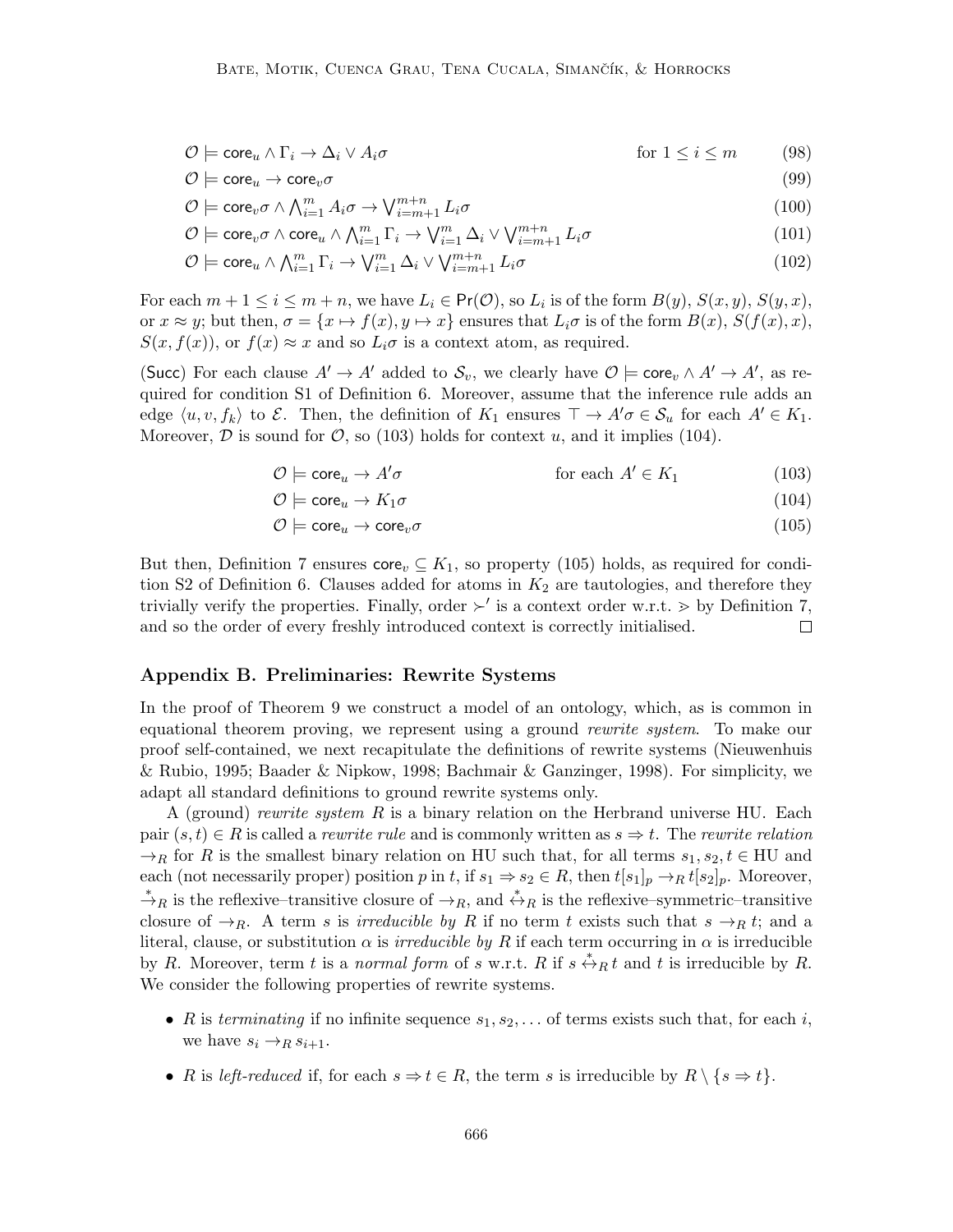• R is Church-Rosser if, for all terms  $t_1$  and  $t_2$  such that  $t_1 \stackrel{*}{\leftrightarrow}_R t_2$ , a term z exists such that  $t_1 \stackrel{*}{\rightarrow}_R z$  and  $t_2 \stackrel{*}{\rightarrow}_R z$ .

If rewrite system R is terminating and left-reduced, then R is Church-Rosser (Baader  $\&$ Nipkow, 1998, Theorem 2.1.5 and Exercise 6.7). If  $R$  is Church-Rosser, then each term  $s$ has a unique normal form t such that  $s \stackrel{*}{\rightarrow}_R t$  holds. The *Herbrand equality interpretation* induced by a rewrite system R is the set  $R^*$  such that, for all  $s, t \in H$ U, we have  $s \approx t \in R^*$ if and only if  $s \stackrel{*}{\leftrightarrow}_R t$ .

Term orders can be used to prove termination of rewrite systems. A term order  $\succ$  on ground terms (i.e., on HU) is a *simplification order* if the following conditions hold:

- 1. for all ground terms  $s_1$ ,  $s_2$ , and  $t$ , and each position p in t, we have that  $s_1 \succ s_2$ implies  $t[s_1]_p \succ t[s_2]_p$ ; and
- 2. for each term s and each proper position p in s, we have  $s > s|_p$ .

Given a rewrite system R, if a simplification order  $\succ$  exists such that  $s \Rightarrow t \in R$  implies  $s \succ t$ , then R is terminating (Baader & Nipkow, 1998, Theorems 5.2.3 and 5.4.8), and, for all ground terms s and t, we have that  $s \rightarrow_R t$  implies  $s \succ t$ .

### Appendix C. Proof of Theorem 9

**Theorem 9** (Completeness). Let  $\mathcal{O}$  be an ontology, and let  $\mathcal{D} = \langle \mathcal{V}, \mathcal{E}, \mathcal{S}, \text{core}, \succ, \succ \rangle$  be a context structure such that no inference rule from Table 2 is applicable to  $\mathcal O$  and  $\mathcal D$ . Then, for each query clause  $\Gamma_Q \to \Delta_Q$  and each context  $q \in \mathcal{V}$  such that conditions C1 through C3 are satisfied,  $\Gamma_Q \rightarrow \Delta_Q \hat{\in} \mathcal{S}_q$  holds.

- C1.  $\mathcal{O} \models \Gamma_{\mathcal{Q}} \rightarrow \Delta_{\mathcal{Q}}$ .
- C2. For each context atom  $A \approx \text{true} \in \Delta_Q$  and each context atom  $A' \approx \text{true}$  not containing variable y such that  $A \succ_q A'$ , we have  $A' \approx \text{true} \in \Delta_Q$ .
- C3. For each context atom  $A \approx \text{true} \in \Gamma_Q$ , we have  $\Gamma_Q \to A \approx \text{true} \in \mathcal{S}_q$ .

In this section, we fix an ontology  $\mathcal{O}$ , a context structure  $\mathcal{D} = \langle \mathcal{V}, \mathcal{E}, \mathcal{S}, \text{core}, \rangle, \rangle$ , a context  $q \in \mathcal{V}$ , and a query clause  $\Gamma_Q \to \Delta_Q$  such that conditions C2 and C3 of Theorem 9 are satisfied, and we show the contrapositive of condition C1: if  $\Gamma_Q \to \Delta_Q \notin \mathcal{S}_q$ , then  $\mathcal{O} \not\models \Gamma_Q \rightarrow \Delta_Q$ . To this end, using a distinguished constant c, the function symbols of sort a, and the symbols of sort  $p$ , we construct a Herbrand model that satisfies all clauses in  $\mathcal{O}$ , but not the query clause  $\Gamma_Q \to \Delta_Q$ .

Let t be a term. If t is of the form  $t = f(s)$ , then s is the predecessor of t, and t is a successor of s; by these definitions, a constant does not have a predecessor. The aneighbourhood of t is the following set of a-terms:  $t, f(t)$  for each  $f \in \Sigma_{\mathsf{a}}^F$ , and the predecessor t' of t if it exists. The p-neighbourhood of t is the following set of p-terms:  $B(t)$ ,  $S(t,t)$ ,  $S(t, f(t)), S(f(t), t)$ , and  $B(f(t)),$  and, if t has the predecessor t', also  $S(t', t), S(t, t')$ , and  $B(t')$ , for each  $f \in \Sigma_{\mathsf{a}}^F$ , each unary symbol  $B \in \Sigma_{\mathsf{p}}^F$ , and each binary symbol  $S \in \Sigma_{\mathsf{p}}^F$ . The neighbourhood of t is the set containing the a-neighbourhood of t and the p-neighbourhood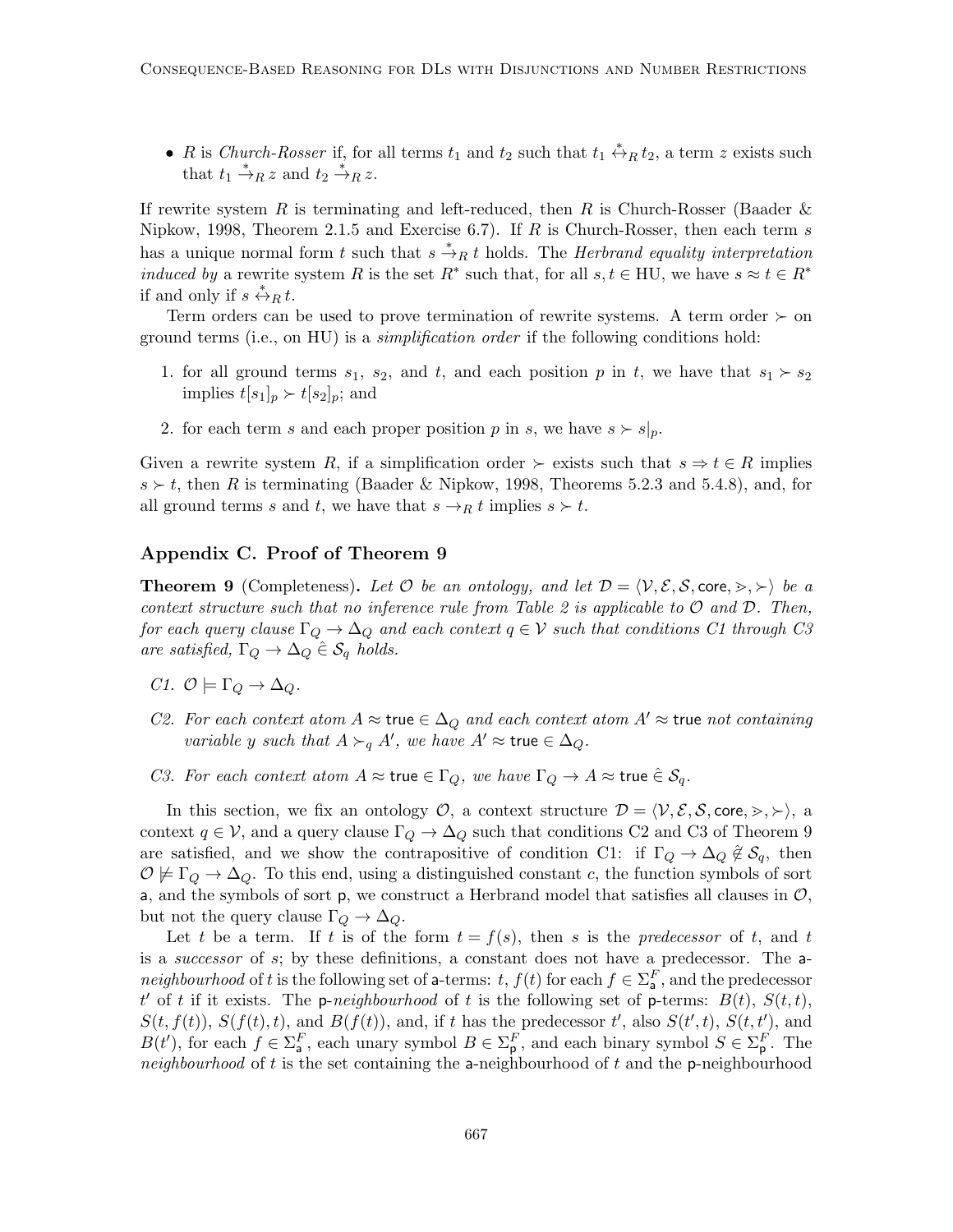of t. Let  $\sigma_t$  be the substitution such that  $\sigma_t(x) = t$ ; if t has the predecessor t', then  $\sigma_t(y) = t'$ ; and if t is a constant, then  $\sigma_t(y) = y$ . Finally, we define sets of atoms  $Pr_t$  and  $Su_t$  as follows:

$$
\mathsf{S}\mathsf{u}_t = \{ A\sigma_t \mid A \in \mathsf{S}\mathsf{u}(\mathcal{O}) \text{ and } A\sigma_t \text{ is ground} \}
$$
\n
$$
(106)
$$

$$
\mathsf{Pr}_t = \{ L\sigma_t \mid L \in \mathsf{Pr}(\mathcal{O}) \text{ and } L\sigma_t \text{ is ground} \}
$$
\n
$$
(107)
$$

$$
\mathsf{Ref}_t = \{ S(t, t) \mid S \in \Sigma_{\mathsf{p}}^F \text{ is a binary symbol} \}
$$
\n
$$
(108)
$$

#### C.1 Proof Outline

A key concern in constructing Herbrand equality interpretations is to satisfy the standard properties of equality. For example, if  $B(f(q(c)))$  and  $q(c) \approx h(c)$  are true, then  $B(f(h(c)))$ must be true as well. To address this problem, Herbrand equality interpretations are usually represented using rewrite systems (Nieuwenhuis & Rubio, 1995). For example, given a rewrite system  $R = \{B(f(g(c))) \Rightarrow \text{true}, h(c) \Rightarrow g(c)\}\)$ , atom  $B(f(h(c)))$  is 'automatically' satisfied in the induced Herbrand interpretation  $R^*$  induced by  $R$ .

Thus, we prove Theorem 9 by constructing a rewrite system R so that  $R^* \models \mathcal{O}$  and  $R^* \not\models \Gamma_Q \rightarrow \Delta_Q$  hold. We obtain R by unfolding the context structure D: starting from the context q, we inductively map each a-term t in HU to a context  $X_t$  in  $\mathcal{D}$ , and we use the clauses in  $\mathcal{S}_{X_t}$  to construct a *model fragment*  $R_t$ —that is, the part of R that satisfies the DL-clauses of  $\mathcal O$  when x is mapped to t. We obtain R as the union of all  $R_t$ . A key issue is to ensure compatibility between adjacent model fragments: when moving from a term  $t'$  to its successor  $t = f(t')$ , combining  $R_t$  with  $R_{t'}$  should not affect the truth of the DL-clauses of  $\mathcal O$  at term  $t'$ ; in other words, the model fragment constructed at t must respect the choices made at t'. We represent these choices by a ground clause  $\Gamma_t \to \Delta_t$ : conjunction  $\Gamma_t$  contains atoms that are 'inherited' from  $t'$  and so must hold at t, and disjunction  $\Delta_t$ contains atoms that must not hold at  $t$  because  $t'$  relies on their absence. Construction of the model fragment  $R_t$  will ensure

- F1.  $R_t^* \models N_t$ , and
- F2.  $R_t^* \not\models \Gamma_t \to \Delta_t$ —that is, all of  $\Gamma_t$ , but none of  $\Delta_t$  hold in  $R_t^*$ , and so the model fragment at  $t$  is compatible with the 'inherited' constraints.

For the induction base, we set  $\Gamma_c \to \Delta_c = \Gamma_Q \sigma_c \to \Delta_Q \sigma_c$ ; this ensures that  $R_c^* \not\models \Gamma_c \to \Delta_c$ holds in the initial model fragment, which in turn ensures  $R^* \not\models \Gamma_Q \rightarrow \Delta_Q$ . For the induction step, we shall define  $\Gamma_t \to \Delta_t$  based on the model fragment  $R_{t'}$  for the predecessor  $t'$  of t. To manage the complexity of the proof, we split it into three main parts.

Appendix C.2 deals with the model fragment construction. It takes as input a term  $t$ , a context  $v = X_t$ , and a clause  $\Gamma_t \to \Delta_t$ . Now let  $N_t$  be the set of ground clauses obtained by grounding the context clauses in  $\mathcal{S}_v$  as follows.

$$
N_t = \{ \Gamma \sigma_t \to \Delta \sigma_t \mid \Gamma \to \Delta \in \mathcal{S}_v, \text{ both } \Gamma \sigma_t \text{ and } \Delta \sigma_t \text{ are ground, and } \Gamma \sigma_t \subseteq \Gamma_t \} \tag{109}
$$

For the construction to work, the following three properties must be satisfied.

- L1.  $\Gamma_t \to \Delta_t \hat{\not} \in N_t$ .
- L2. If  $t = c$ , then  $\Delta_t = \Delta_Q \sigma_c$ ; and if  $t \neq c$ , then we have  $\{t \approx t'\} \subseteq \Delta_t \subseteq \mathsf{Pr}_t$  where  $t'$  is the predecessor of t.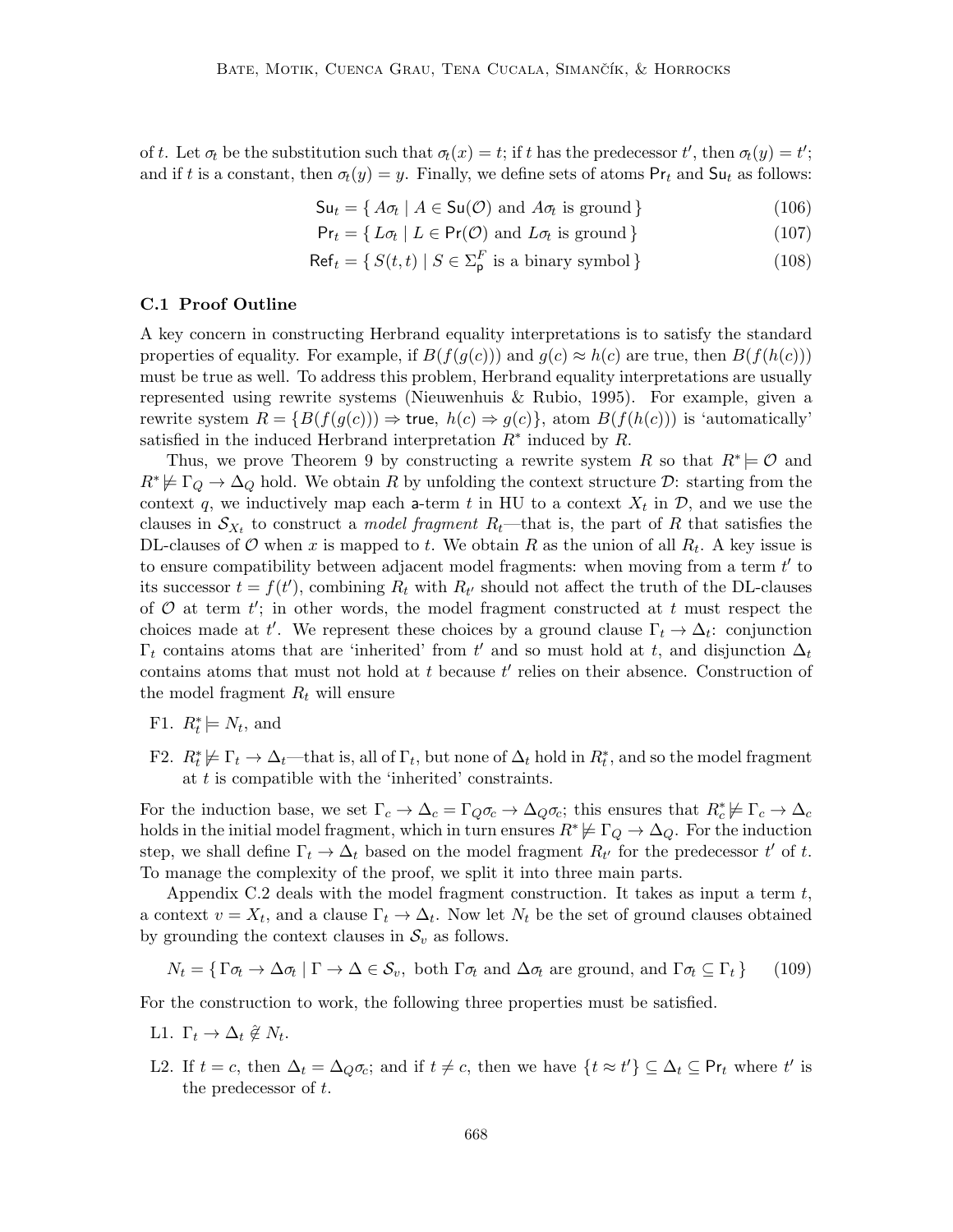## L3. For each  $A \in \Gamma_t$ , we have  $\Gamma_t \to A \hat{\in} N_t$ .

We construct a rewrite system  $R_t$  satisfying conditions F1 and F2 by adapting the techniques from paramodulation-based theorem proving. First, we order all clauses in  $N_t$  into a sequence  $C^i = \Gamma^i \to \Delta^i \vee L^i$ ,  $1 \leq i \leq n$ , that is compatible with the context term order  $\succ_v$  in a specific way. Next, we initialise  $R_t$  to  $\emptyset$ , and then we examine each clause  $C^i$  in this sequence; if  $C<sup>i</sup>$  does not hold in the model constructed thus far, we make the clause true by adding  $L^i$  to  $R_t$ . To prove condition F1, we assume for the sake of a contradiction that a clause  $C^i$  with smallest i exists such that  $R_t^* \not\models C^i$ , and we show that an application of the Eq, Ineq, or Factor rule to  $C^i$  necessarily produces a clause  $C^j$  such that  $R_t^*\not\models C^j$ and  $j < i$ . Conditions L1 through L3 allow us to satisfy condition F2. Due to condition L2 and condition 5 of Definition 3, we can order the clauses in the sequence such that each clause  $C^i$  capable of producing an atom from  $\Delta_t$  comes before any other clause in the sequence; and then we use condition L1 to show that no such clause actually exists. Moreover, condition L3 ensures that all atoms in  $\Gamma_t$  are actually produced in  $R_t^*$ .

Appendix C.3 deals with the inductive unfolding of  $D$ . We apply the model fragment construction at each step, and a key issue is to show that conditions L1 through L3 are satisfied, which in turn ensures that individual model fragments can safely be combined. For the base case, we map constant c to context  $X_c = q$ , and we define  $\Gamma_c = \Gamma_Q$  and  $\Delta_c = \Delta_Q$ ; then, conditions L1 and L2 hold by definition, and condition L3 holds by condition C3 of Theorem 9. For the induction step, we assume that we have already mapped some term  $t'$ to a context  $u = X_{t'}$ , and we consider the term  $t = f(t')$  for each  $f \in \Sigma_{\mathsf{a}}^F$ .

- If t does not occur in an atom in  $R_{t'}$ , we let  $R_t = \{t \Rightarrow c\}$  and thus make t equal to c. Term  $t$  is thus interpreted in exactly the same way as  $c$ , so we stop the unfolding.
- If  $R_{t'}$  contains a rule  $t \Rightarrow s$ , then t and s are equal, and so we interpret t exactly as s; hence, we stop the unfolding.
- In all other cases, the Succ rule ensures that D contains an edge  $\langle u, v, f \rangle$  such that v satisfies all preconditions of the rule, so we define  $X_t = v$ . Furthermore, we let  $\Gamma_t = R_{t'}^* \cap \mathsf{S}\mathsf{u}_t$  be the set of atoms that hold at  $t'$  and are relevant to t, and we let  $\Delta_t = \Pr_t \setminus R^*_{t'}$  be the set of atoms that do not hold at  $t'$  and are relevant to t. We finally show that such  $\Gamma_t$  and  $\Delta_t$  satisfy condition L1: if this were not the case, the Pred rule would derive a clause in  $N_{t'}$  that is not true in  $R_{t'}^*$ .

We finally define R as the union of all  $R_t$  from the above construction. We also prove that R is a Church-Rosser rewrite system, so each term has a unique normal form w.r.t.  $R$ .

Appendix C.4 completes the proof of Theorem 9. To prove  $R^* \models \mathcal{O}$ , we consider a DLclause  $\Gamma \to \Delta \in \mathcal{O}$  and a substitution  $\tau$  that makes the clause ground. Since R is Church-Rosser, we can consider only  $\tau$  that are irreducible by R—that is, that do not contain terms that can we rewritten using the rules in  $R$ . Since each model fragment satisfies condition F2, we can evaluate  $\Gamma \tau \to \Delta \tau$  in  $R^*_{\tau(x)}$  instead of  $R^*$ . Moreover, we show that  $R^*_{\tau(x)} \models \Gamma \tau \to \Delta \tau$  holds: if that were not the case, the Hyper rule would derive a clause in  $N_{\tau(x)}$  that violates condition F1. Finally, we analogously show that  $R^* \not\models \Gamma_Q \to \Delta_Q$  holds as well, which completes our proof.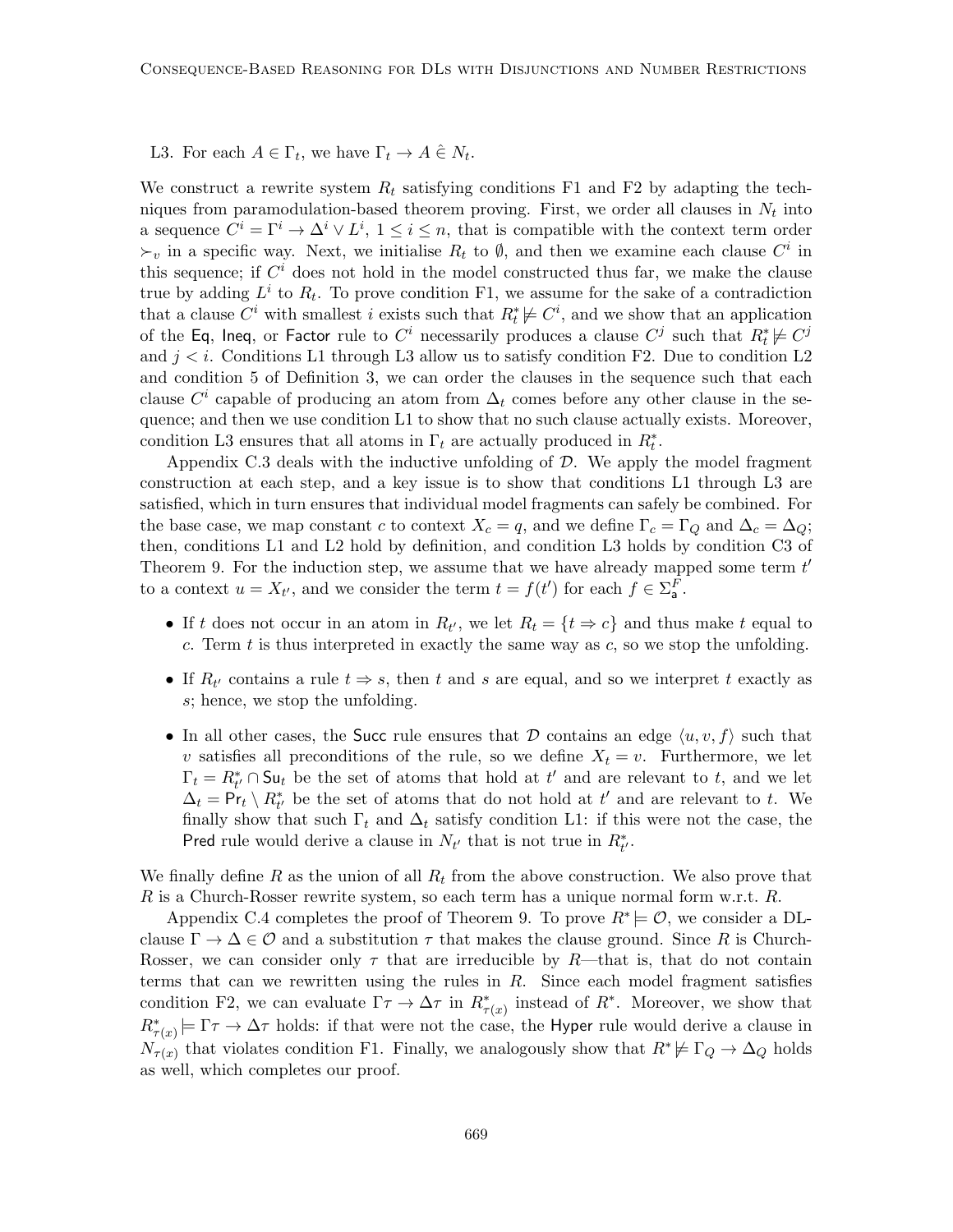#### C.2 Constructing a Model Fragment

In this section, we show how, given a term  $t$ , we can generate a fragment of the model of  $\mathcal O$  that covers the neighbourhood of t. In the rest of Appendix C.2, we fix the following parameters for the model fragment generation process:

- $t$  is a ground a-term,
- v is a context in  $\mathcal{D},$
- $\Gamma_t$  is a conjunction of atoms, and
- $\Delta_t$  is a disjunction of atoms.

Let  $N_t$  be the as defined in (109), and assume that conditions L1 through L3 hold. We next construct a rewrite system  $R_t$  such that  $R_t^* \models N_t$  and  $R_t^* \not\models \Gamma_t \to \Delta_t$  holds.

Throughout Appendix C.2, we treat the terms in the a-neighbourhood of  $t$  as if they were independent constants. Thus, even though the rewrite system  $R_t$  will contain terms t and  $f(t)$ , we will not consider terms with further nesting. This simplifies the formal treatment in this section as we do not need to worry about how the predecessors or the successors of t are ordered (e.g., in the proof of Lemma 13), or the possibility that the term t inside a term  $f(t)$  might be reduced by a rewrite rule. Note, however, that conditions 1 through 4 of Definition 3 impose a global order on all context terms, which in turn imposes a consistent global ordering on all ground a-terms. Moreover, when unfolding the context structure in Appendix C.3, condition M2 ensures that no subterm of  $f(t)$  is ever reduced. Thus, we can still connect all model fragments into one Church-Rosser rewrite system (see Lemma 26).

#### C.2.1 Grounding the Context Order

To construct  $R_t$ , we need an order on the terms in the neighbourhood of t that is compatible with  $\succ_v$ . To this end, let  $\succ_t$  be a total, strict, simplification order on the set of ground terms constructed using the terms in the **a**-neighbourhood of  $t$  (which we treat as independent constants without any subterms) and the symbols of the predicate sort p; for all context terms  $s_1$  and  $s_2$  such that  $s_1\sigma_t$  and  $s_2\sigma_t$  are both ground, and for t' the predecessor of t if it exists, order  $\geq_t$  must satisfy the following conditions.

O1.  $s_1 \succ_v s_2$  implies  $s_1 \sigma_t >_t s_2 \sigma_t$ .

O2.  $s_1\sigma_t \approx \text{true} \in \Delta_t$  and  $s_2\sigma_t \notin \{t, t', \text{true}\}$  and  $s_2\sigma_t \approx \text{true} \notin \Delta_t$  imply  $s_2\sigma_t >_t s_1\sigma_t$ .

**Lemma 13.** There exists at least one order  $>_t$  that satisfies conditions O1 and O2.

*Proof.* Note that condition O2 can be equivalently rewritten as follows  $(*):$ 

 $s_1\sigma_t \approx \textsf{true} \in \Delta_t$  and  $s_2\sigma_t \not\in \{t, t', \textsf{true}\}$  and  $s_1\sigma_t \geq_t s_2\sigma_t$  imply  $s_2\sigma_t \approx \textsf{true} \in \Delta_t$ .

We can construct  $\geq_t$  in several steps. First, for all context terms  $s_1$  and  $s_2$  such that  $s_1 \succ_v s_2$  and  $s_1\sigma_t$  and  $s_2\sigma_t$  are both ground, we define  $s_1\sigma_t >_t s_2\sigma_t$ . The result satisfies condition O1. Now let  $M = \{ A \mid A \approx \text{true} \in \Delta_t \}$  and consider the following two cases.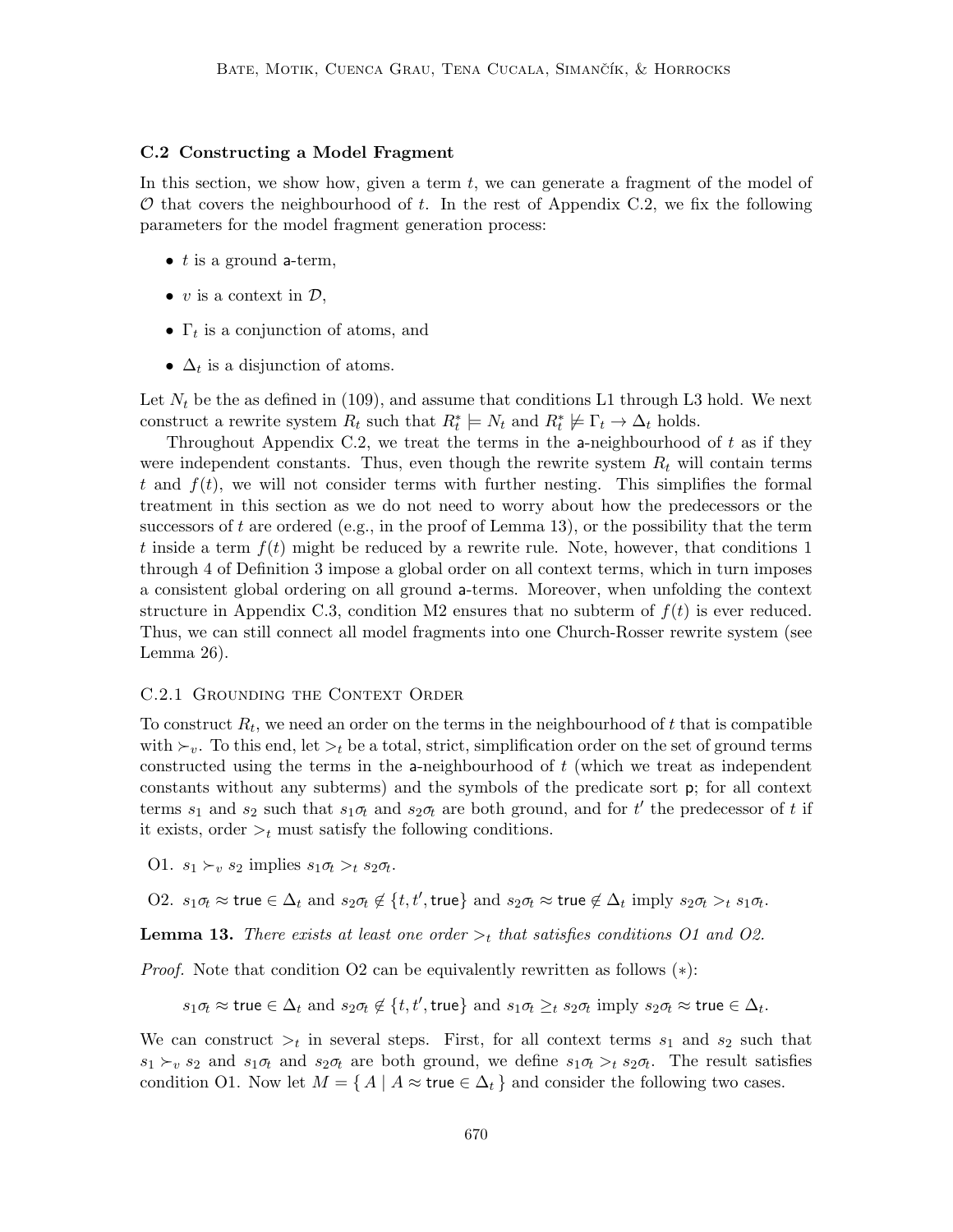- Assume  $t = c$ . For arbitrary terms  $s_1 \sigma_t \in M$  and  $s_2 \sigma_t \notin \{c, \text{true}\}\$  with  $s_1 \sigma_t \geq_t s_2 \sigma_t$ , term  $s_2$  does not contain y (since  $\Delta_Q$  contains only variable x); moreover,  $s_1\sigma_t \in M$ implies  $s_1 \approx \text{true} \in \Delta_Q$ , so condition C2 of Theorem 9 ensures  $s_2 \approx \text{true} \in \Delta_Q$ ; hence, we have  $s_2\sigma_t \in M$ , as required for (\*). Furthermore,  $\Delta_Q$  is a query clause, so all terms in M are of the form  $B(c)$  or  $S(c, c)$ ; thus, due to conditions 1 and 4 of Definition 3, each  $A \in M$  can be  $\geq_t$ -larger only than c and true. Thus, we can extend  $\gt_t$  by totally ordering all terms of  $M$  and placing them immediately after  $c$  and true in the ordering. The result clearly satisfies conditions O1 and O2.
- Assume  $t \neq c$ . For arbitrary terms  $s_1 \sigma_t \in M$  and  $s_2 \sigma_t \notin \{t, t', \text{true}\}$ , condition  $\Delta_t \subseteq \text{Pr}_t$ ensures that all terms in M are of the form  $B(t')$ ,  $S(t,t')$ , or  $S(t',t)$  and moreover  $s_1 \approx \textsf{true} \in \textsf{Pr}(\mathcal{O})$ ; in addition,  $s_2 \sigma_t \notin \{t, t', \textsf{true}\}$  ensures  $s_2 \notin \{x, y, \textsf{true}\}$ ; but then, condition 5 of Definition 3 ensures  $s_1 \not\downarrow_v s_2$ , so  $s_1 \sigma_t \not\downarrow_t s_2 \sigma_t$  by the order  $\gt_t$  constructed thus far; thus, the only possibility is  $s_1\sigma_t = s_2\sigma_t$ , in which case (\*) holds trivially. Furthermore, due to condition 1 and condition 4, each  $A \in M$  can be  $\geq_t$ -larger only than t, t', and true. Therefore, we can extend  $\gt_t$  by totally ordering all terms of M and placing them immediately after  $t, t'$ , and true in the ordering. The result clearly satisfies conditions O1 and O2. Note that in this section we treat all a-terms as constants, so we do not need to worry about defining the order on the predecessor of  $t'$  or on the ancestors of  $f(t)$ .

Finally, we can arbitrarily extend  $\geq_t$  to a total order, and the result also satisfies conditions O1 and O2.  $\Box$ 

We can choose any such  $\geq_t$ , and we extend it to ground literals (also written  $\geq_t$ ) by associating each  $s \not\approx t$  with the multiset  $\{s, s, t, t\}$  and each  $s \approx t$  with the multiset  $\{s, t\}$ , and then comparing the result using the multiset extension of the term order (as defined in Section 2). Due to condition 1 of Definition 3, we have

$$
A \approx \text{true} >_t t \not\approx t >_t t \approx t >_t t \not\approx t' >_t t \approx t' >_t t' \not\approx t' >_t t' \approx t' >_t \text{true} \approx \text{true} \tag{110}
$$

for each context atom A of the form  $B(t)$ ,  $B(t')$ ,  $S(t,t')$ ,  $S(t',t)$ , and  $S(t,t)$ . Finally, we further extend  $\geq_t$  to disjunctions of ground literals (also written  $\geq_t$ ) by identifying each disjunction  $\bigvee_{i=1}^{n} L_i$  with the multiset  $\{L_1, \ldots, L_n\}$  and then comparing the result using the multiset extension of the literal order.

#### C.2.2 CONSTRUCTING THE REWRITE SYSTEM  $R_t$

In resolution theorem proving, the head and the body of a clause are usually multisets of literals (Bachmair & Ganzinger, 2001). However, we treat the head and body as sets (i.e., no duplication is possible). This simplifies the formal treatment without loss of generality: clause  $\Gamma \to \Delta \vee L \vee L$  (resp.  $\Gamma \wedge A \wedge A \to \Delta$ ) entails  $\Gamma \to \Delta \vee L$  (resp.  $\Gamma \wedge A \to \Delta$ ), and the latter clause is always strictly smaller than the former in the clause order.

We arrange all clauses in  $N_t$  into a sequence  $C^1, \ldots, C^n$ . Since the body of each  $C^i$  is a subset of  $\Gamma_t$ , no  $C^i$  can have an empty head since that would contradict condition L1. Moreover, the heads of the clauses in  $N_t$  do not contain repetitions. Consequently, we can assume that each  $C^i$  is of the form  $C^i = \Gamma^i \to \Delta^i \vee L^i$  where  $L^i >_t \Delta^i$ , literal  $L^i$  is of the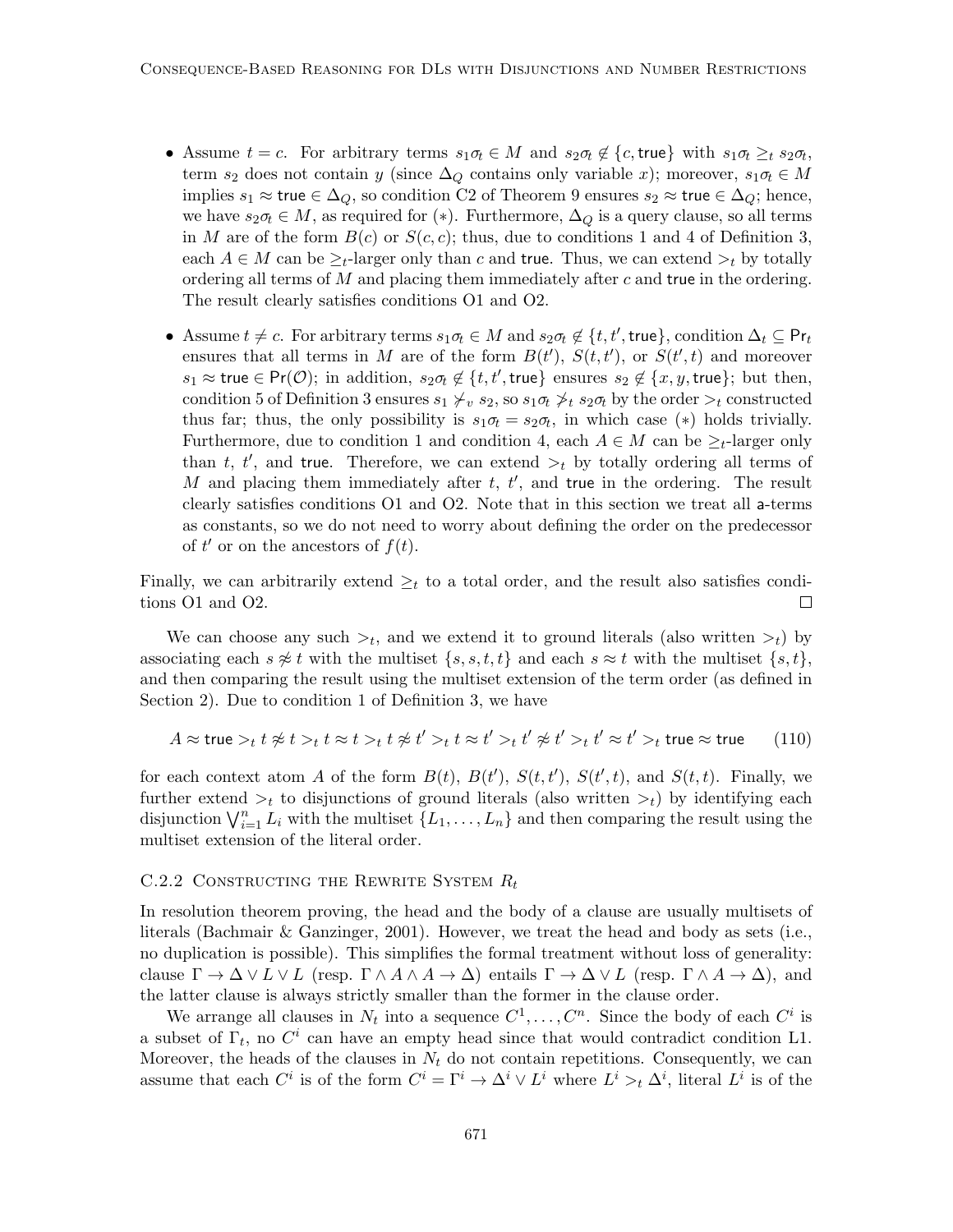form  $L^i = l^i \bowtie r^i$  with  $\bowtie \in {\{\approx, \hat{\#}\}}$ , and  $l^i \geq_t r^i$ . For the rest of Appendix C.2, we reserve  $C^i$ ,  $\Gamma^i$ ,  $\Delta^i$ ,  $L^i$ ,  $l^i$ , and  $r^i$  for referring to the (parts of) the clauses in this sequence. Finally, without loss of generality we assume that, for all  $1 \leq i < j \leq n$ , we have  $\Delta^j \vee L^j \geq_t \Delta^i \vee L^i$ .

We next define the sequence  $R_t^0, \ldots, R_t^n$  of rewrite systems by setting  $R_t^0 = \emptyset$  and defining each  $R_t^i$  with  $1 \leq i \leq n$  inductively as follows:

- $R_t^i = R_t^{i-1} \cup \{l^i \Rightarrow r^i\}$  if  $L^i$  is of the form  $l^i \approx r^i$  such that
	- R1.  $(R_t^{i-1})^* \not\models \Delta^i \vee l^i \approx r^i$ ,
	- R2.  $l^i >_t r^i$ ,
	- R3.  $l^i$  is irreducible by  $R_t^{i-1}$ , and
	- R4.  $(R_t^{i-1})^* \not\models s \approx r^i$  for each  $l^i \approx s \in \Delta^i$ ; and
- $R_t^i = R_t^{i-1}$  in all other cases.

Finally, let  $R_t = R_t^n$ ; we call  $R_t$  the model fragment for t, v,  $\Gamma_t$ , and  $\Delta_t$ . Each clause  $C^i = \Gamma^i \to \Delta^i \vee l^i \approx r^i$  that satisfies the first condition in the above construction is called generative, and the clause is said to generate the rule  $l^i \Rightarrow r^i$  in  $R_t$ .

C.2.3 THE PROPERTIES OF THE MODEL FRAGMENT  $R_t$ 

**Lemma 14.** The rewrite system  $R_t$  is Church-Rosser.

*Proof.* To see that  $R_t$  is terminating, simply note that, for each rule  $l \Rightarrow r \in R_t$ , condition R2 ensures  $l >_t r$ , and that  $>_t$  is a simplification order.

To see that  $R_t$  is left-reduced, consider an arbitrary rule  $l^i \Rightarrow r^i \in R_t$  that is added to  $R_t$  in step i of the clause sequence. By condition R3, term  $l^i$  is irreducible by  $R_t^{i-1}$ . Now consider an arbitrary rule  $l^j \Rightarrow r^j \in R_t$  that is added to  $R_t$  at any step j of the construction where  $j > i$ . The definition of the clause order implies  $l^j \approx r^j \geq_t l^i \approx r^i$ ; since  $l^j >_t r^j$ and  $l^i >_t r^i$  by condition R2, by the definition of the literal order we have  $l^j \geq_t l^i$ . Since  $l^i \Rightarrow r^i \in R_t^{j-1}$  $t^{j-1}$ , condition R3 for j ensures  $l^i \neq l^j$ , and so we have  $l^j >_t l^i$ ; consequently,  $l^j$ is not a subterm of  $l^i$ , and thus term  $l^i$  is irreducible by  $R_t^j$  $i_t^j \setminus \{l^i \Rightarrow r^i\}.$  $\Box$ 

**Lemma 15.** For each  $1 \leq i \leq n$  and each  $l \not\approx r \in \Delta^i \vee L^i$ , we have  $(R_t^{i-1})^* \models l \approx r$  if and only if  $R_t^* \models l \approx r$ .

*Proof.* Consider an arbitrary clause  $C^i = \Gamma^i \to \Delta^i \vee L^i$  and an arbitrary inequality  $l \not\approx r$ such that  $l \not\approx r \in \Delta^i \vee L^i$ . If  $(R_t^{i-1})^* \models l \approx r$ , then  $R_t^{i-1} \subseteq R_t$  implies  $R_t^* \models l \approx r$ , as required. Now assume that  $(R_t^{i-1})^* \not\models l \approx r$ . Let l' and r' be the normal forms of l and r, respectively, w.r.t.  $R_t^{i-1}$ . Now consider an arbitrary j with  $i \leq j \leq n$  such that  $l^j \Rightarrow r^j$  is generated by  $C^j$ . The definitions of the model construction ensure  $l^j \approx r^j \geq_t L^i >_t \Delta^i$ . Now if  $l \not\approx r = L^i$ , then  $l^j \approx r^j >_t l \not\approx r$  holds because the two literals are different; otherwise, we have  $l \not\approx r \in \Delta^i$ , and so  $l^j \approx r^j >_t l \not\approx r$  holds as well. By the definition of the literal order, we then have  $l^j >_t l \geq_t l'$  and  $l^j >_t r \geq_t r'$ ; since  $\gt_t$  is a simplification order,  $l^j$  is a subterm of neither  $l'$  nor r'. Thus,  $l'$  and r' are the normal forms of l and r, respectively, w.r.t.  $R_t^j$  $t$ <sup>*t*</sup>, and so we have  $(R_t^j)$  $(t)$ <sup>*i*</sup>  $\neq$  *l'*  $\approx$  *r'*; but then, we have  $(R_t^j)$  $(t)$ <sup> $(t)$ </sup>  $\nvdash l \approx r$ , as required.

**Lemma 16.** For each generative clause  $\Gamma^i \to \Delta^i \vee l^i \approx r^i$ , we have  $R_t^* \not\models \Delta^i$ .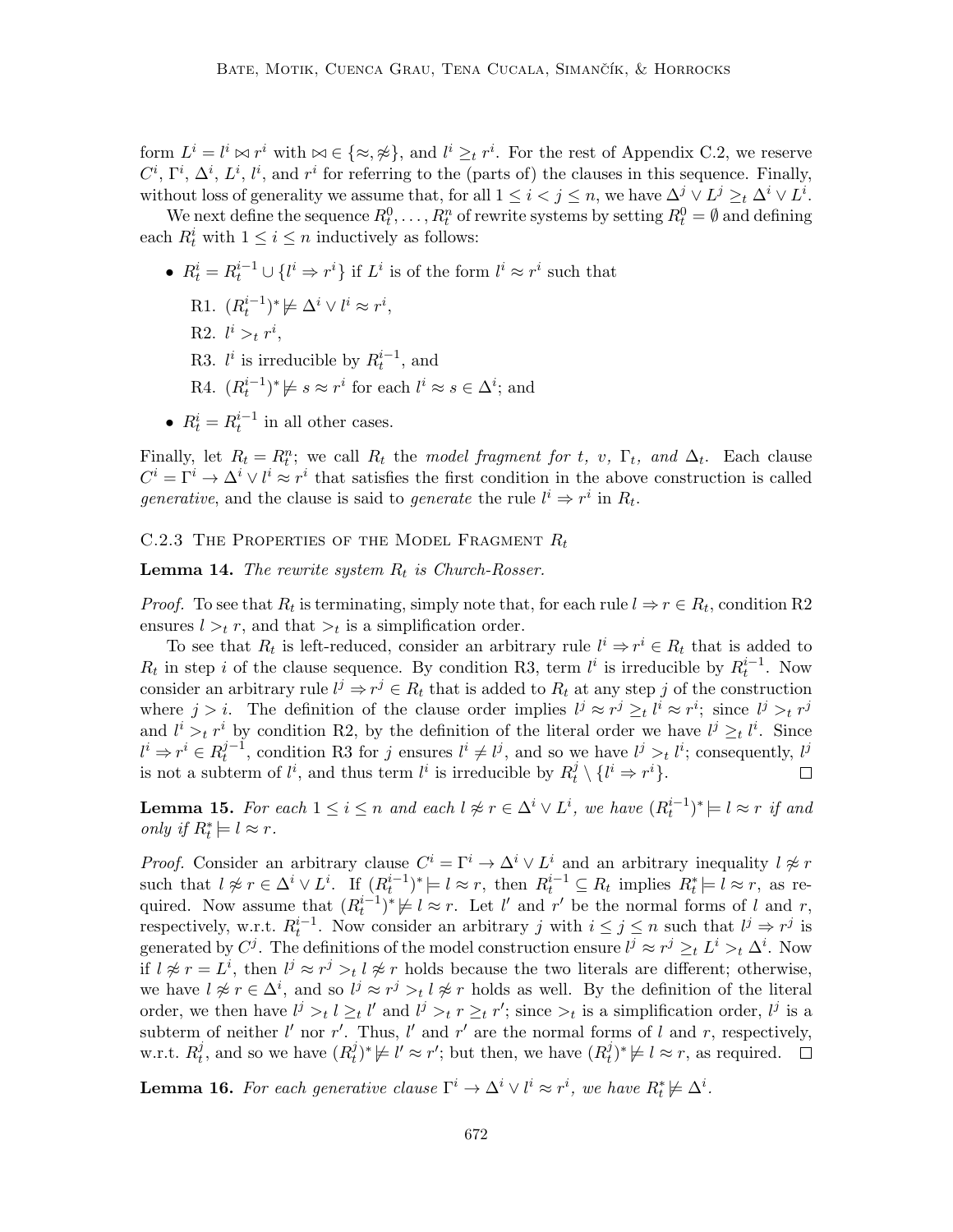*Proof.* Consider an arbitrary generative clause  $C^i = \Gamma^i \to \Delta^i \vee l^i \approx r^i$  and an arbitrary literal  $L \in \Delta^i$ ; condition R1 ensures that  $(R_t^{i-1})^* \not\models L$ . We next show that  $R_t^* \not\models L$ .

Assume that L is of the form  $l \not\approx r$ . Since  $l \not\approx r \in \Delta^i \vee l^i \approx r^i$ , by Lemma 15 we have  $R_t^* \not\models L$ , as required.

Assume that L is of the form  $l \approx r$  with  $l >_t r$ . We show by induction that, for each j with  $i \leq j \leq n$ , we have  $(R_t^j)$  $(t_t^j)^* \not\models L$ . To this end, we assume that  $(R_t^{j-1})$  $(t^{j-1})^* \not\models L$ . If  $C^j$  is not generative, then  $R_t^j = R_t^{j-1}$  $t^{j-1}$ , and so  $(R_t^j)$  $(t)$ <sup>\*</sup> $\not\models L$ . The only remaining possibility is that  $C^j$  is generative, for which we consider the following cases.

- $l^j = l$ . We have the following two subcases.
	- $j = i$ , and so  $l = l^i = l^j$ . Condition R4 ensures  $(R_t^{i-1})^* \not\models r \approx r^i$ . Let r' and r'' be the normal forms of r and  $r^i$ , respectively, w.r.t.  $R_t^{i-1}$ ; we have  $(R_t^{i-1})^* \not\models r' \approx r''$ . Moreover,  $l >_t r \geq_t r'$  and  $l >_t r' \geq_t r''$  hold; since  $\gt_t$  is a simplification order, l is a subterm of neither r' nor r''; therefore, r' and r'' are the normal forms of r and  $r^i$ , respectively, w.r.t.  $R_t^i$ , and therefore  $(R_t^i)^* \not\models r' \approx r''$ . Finally, since  $l \Rightarrow r^i \in R_t^i$ , term  $r''$  is the normal form of l w.r.t.  $R_t^i$ , and so  $(R_t^i)^* \not\models l \approx r$ .
	- $j > i$ . But then,  $l^j \approx r^j \geq_t l^i \approx r^i >_t l \approx r$  implies  $l^j = l^i = l$ . Furthermore,  $C^i$ is generative, so we have  $l^i \Rightarrow r^i \in R_t^{j-1}$  $t^{j-1}$ . But then,  $l^j$  is not irreducible by  $R_t^{j-1}$  $\frac{j-1}{t}$ , which contradicts condition R3.
- $l^j >_t l$ . Let l' and r' be the normal forms of l and r, respectively, w.r.t.  $R_t^{j-1}$  $t^{j-1}$ . Then, we have  $l^j >_t l \geq_t l'$  and  $l^j >_t r \geq_t r'$ ; since  $\gt_t$  is a simplification order,  $l^j$  is a subterm of neither  $l'$  nor  $r'$ . Thus,  $l'$  and  $r'$  are the normal forms of  $l$  and  $r$ , respectively, w.r.t.  $R^j_t$  $t$ <sup>*t*</sup>, and so  $(R_t^j)$  $(t)$ <sup>\*</sup> $\neq$  l'  $\approx$  r'; hence,  $R_t^* \neq l \approx r$  holds.  $\Box$

**Lemma 17.** Let  $\Gamma \to \Delta$  be a clause such that  $\Gamma \to \Delta \in N_t$ . Then  $R_t^* \models \Delta$  holds if there exists i with  $1 \leq i \leq n+1$  such that

- 1. for each  $1 \leq j < i$ , we have  $R_t^* \models \Delta^j \vee L^j$ , and
- 2. if  $i \leq n$  (i.e., i is an index of a clause from  $N_t$ ), then  $\Delta^i \vee L^i >_t \Delta$ .

*Proof.* Assume that  $\Gamma \to \Delta \in N_t$  holds. If  $\Gamma \to \Delta$  satisfies condition 1 of Definition 4, then we clearly have  $R_t^* \models \Delta$ . Assume that  $\Gamma \to \Delta$  satisfies condition 2 of Definition 4 due to some clause  $\Gamma^j \to \Delta^j \vee L^j \in N_t$  such that  $\Gamma^j \subseteq \Gamma$  and  $\Delta^j \cup \{L^j\} \subseteq \Delta$  hold; the latter clearly implies  $\Delta \geq_t \Delta^j \vee L^j$ . Let i be an integer satisfying this lemma's assumption. If  $i = n + 1$ , then we clearly have  $j < i$ ; otherwise,  $\Delta^i \vee L^i >_t \Delta$  implies  $\Delta^i \vee L^i >_t \Delta^j \vee L^j$ , and so we also have  $j < i$ . But then, by the lemma assumption we have  $R_t^* \models \Delta^j \vee L^j$ , which implies  $R_t^* \models \Delta$ , as required. П

**Lemma 18.** For each clause  $\Gamma \to \Delta$  such that  $\Gamma \sigma_t$  and  $\Delta \sigma_t$  are ground and  $\Gamma \to \Delta \in \mathcal{S}_v$ and  $\Gamma \sigma_t \subseteq \Gamma_t$  both hold, we have  $\Gamma \sigma_t \to \Delta \sigma_t \in N_t$ .

*Proof.* Assume that  $\Gamma \to \Delta \in \mathcal{S}_v$  holds. If  $\Gamma \to \Delta$  satisfies condition 1 of Definition 4, then terms s and s' exist such that  $s \approx s \in \Delta$  or  $\{s \approx s', s \not\approx s'\} \subseteq \Delta$ ; but then,  $s\sigma_t \approx s\sigma_t \in \Delta \sigma_t$ or  $\{s\sigma_t \approx s'\sigma_t, s\sigma_t \not\approx s'\sigma_t\} \subseteq \Delta \sigma_t$ , so  $\Gamma \sigma_t \to \Delta \sigma_t \in N_t$  holds. Furthermore, if  $\Gamma \to \Delta$  satisfies condition 2 of Definition 4, then clause  $\Gamma' \to \Delta' \in \mathcal{S}_v$  exists such that  $\Gamma' \subseteq \Gamma$  and  $\Delta' \subseteq \Delta$ ; but then, since  $\Gamma' \sigma_t \subseteq \Gamma \sigma_t \subseteq \Gamma_t$  holds and moreover both  $\Gamma \sigma_t$  and  $\Delta \sigma_t$  are ground, we have that  $\Gamma' \sigma_t \to \Delta' \sigma_t \in N_t$  holds, and so  $\Gamma \sigma_t \to \Delta \sigma_t \hat{\in} N_t$  holds as well.  $\Box$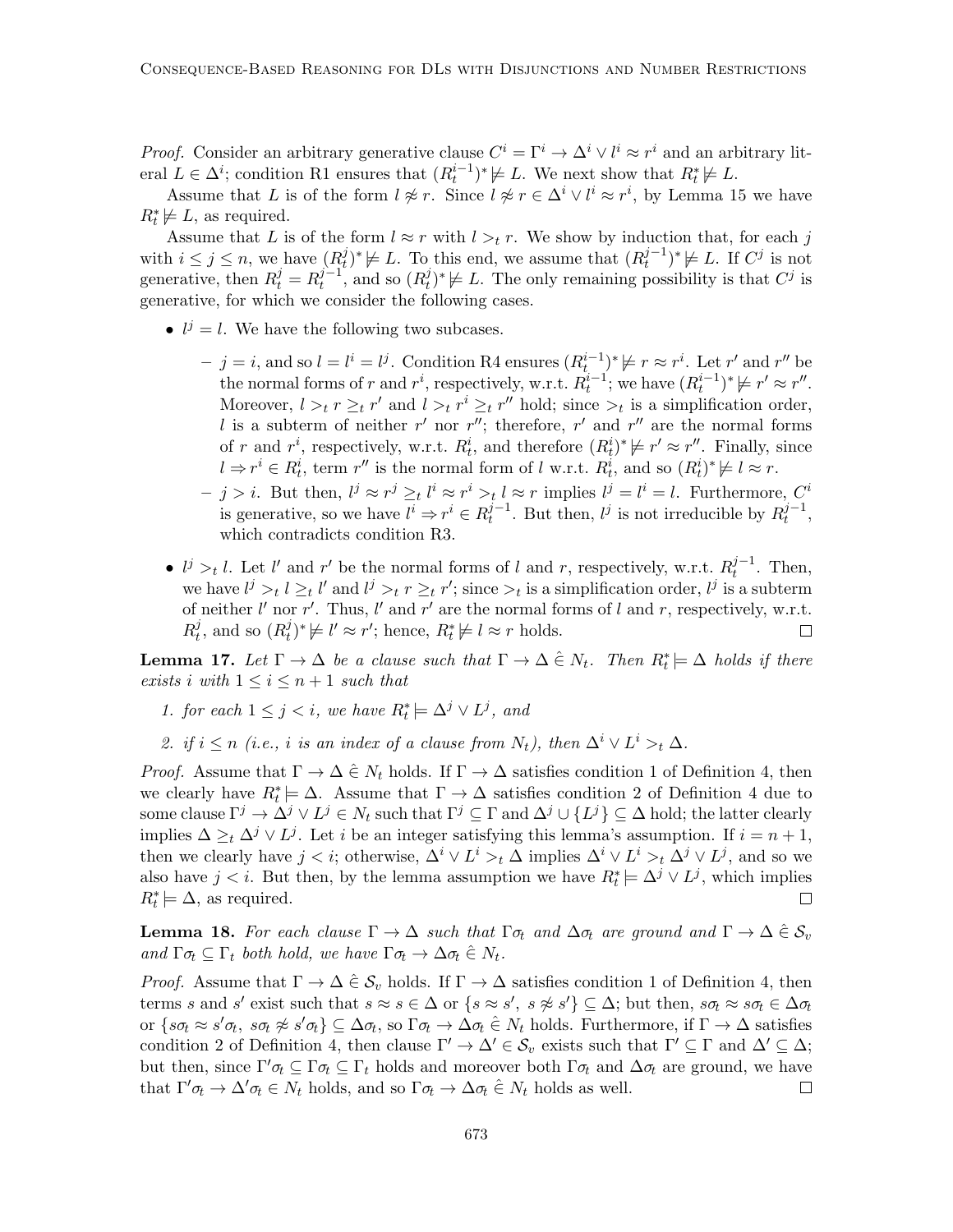**Lemma 19.** For each clause  $\Gamma' \to \Delta' \vee s' \not\approx s' \in N_t$ , we have  $\Gamma' \to \Delta' \in N_t$ .

*Proof.* Consider an arbitrary clause  $\Gamma' \to \Delta' \vee s' \not\approx s' \in N_t$ . By the definition of  $N_t$ , a clause  $\Gamma \to \Delta \vee s \not\approx s \in \mathcal{S}_v$  exists such that

$$
\Gamma \sigma_t = \Gamma' \subseteq \Gamma_t, \quad \Delta \sigma_t = \Delta', \quad \text{and} \quad s\sigma_t = s'. \tag{111}
$$

By the assumption of Theorem 9, the lneq rule is not applicable to  $\Gamma \to \Delta \vee s \not\approx s$ , and so we have  $\Gamma \to \Delta \hat{\in} \mathcal{S}_v$ . Since  $\Gamma \sigma_t \subseteq \Gamma_t$ , by Lemma 18 we have  $\Gamma' \to \Delta' \hat{\in} N_t$ , as required.

**Lemma 20.** Both t and t' (if it exists) are irreducible by  $R_t$ .

*Proof.* Recall that throughout Appendix C.2, both  $t$  and  $t'$  are treated as constants, and that each rule  $l \Rightarrow r \in R_t$  satisfies  $l >_t r$  due to condition R2. Now if  $t = c$ , then  $t'$  does not exist and t is the smallest a-term in  $\gt_t$  and therefore it cannot occur on the left-hand side of a rule in  $R_t$ , and so the lemma holds; hence, in the rest of this proof we assume that  $t \neq c$ . Condition L2 then ensures  $t \approx t' \in \Delta_t$ . Moreover, condition 1 of Definition 3 and condition O1 imply  $t >_t t'$ , and  $t' \nless_t s$  for each a-term s. Therefore, t' is irreducible; moreover, to show that t is irreducible, we next prove that  $t \Rightarrow t' \notin R_t$ .

For the sake of a contradiction, assume that a clause  $\Gamma \to \Delta \vee t \approx t' \in N_t$  exists that generates the rule  $t \to t'$  in  $R_t$ . By the definition of  $N_t$ , we have  $\Gamma \subseteq \Gamma_t$ . Since  $t \approx t' >_t \Delta$ , we have  $\Delta \subseteq \{t' \not\approx t', t' \approx t'\}$ . Since the clause is generative, condition R1 ensures  $t' \approx t' \notin \Delta$ , and so we have  $\Delta \subseteq \{t' \not\approx t'\}$ . If  $\Delta \neq \emptyset$ , then Lemma 19 implies  $\Gamma \to t \approx t' \in N_t$ , and otherwise  $\Gamma \to t \approx t' \in N_t$  holds by our assumption. But then, together with  $t \approx t' \in \Delta_t$ , this implies  $\Gamma_t \to \Delta_t \hat{\in} N_t$ , which contradicts condition L1.  $\Box$ 

**Lemma 21.** For each  $\Gamma \to \Delta \in N_t$ , we have  $R_t^* \models \Delta$ .

*Proof.* For the sake of a contradiction, choose  $C^i = \Gamma^i \to \Delta^i \vee L^i$  as the clause in the sequence of clauses from Appendix C.2.2 with the smallest i such that  $R_t^* \not\models \Delta^i \vee L^i$ ; recall that  $L^i >_t \Delta^i$  and  $L^i = l^i \bowtie r^i$  with  $\bowtie \in {\{\approx, \hat{\varphi}\}}$ . Due to our choice of i, condition (1) of Lemma 17 holds for  $C^i$  and i. By the definition of  $N_t$ , a clause  $\Gamma \to \Delta \vee L \in \mathcal{S}_v$  exists where

$$
\Gamma \sigma_t = \Gamma^i \subseteq \Gamma_t, \quad \Delta \sigma_t = \Delta^i, \quad L \sigma_t = L^i, \quad \text{and} \quad \Delta \not\succeq_v L. \tag{112}
$$

We next prove the claim of this lemma by considering the possible forms of  $L^i$ .

Assume  $L^i = l^i \approx r^i$  with  $l^i = r^i$ . But then, we have  $R_t^* \models L^i$ , which contradicts our assumption that  $R_t^* \not\models \Delta^i \vee L^i$ .

Assume  $L^i = l^i \approx r^i$  with  $l^i >_t r^i$ . But then, literal L is of the form  $l \approx r$  and it satisfies  $l\sigma_t \approx r\sigma_t = l^i \approx r^i$ . By the definition of  $\gt_t$ , we have  $l \succ_v r$ . We first show that  $(R_t^{i-1})^* \not\models \Delta^i \vee L^i$  holds; towards this goal, note that, for each equality  $s_1 \approx s_2 \in \Delta^i \vee L^i$ , properties  $R_t^* \not\models s_1 \approx s_2$  and  $R_t^{i-1} \subseteq R_t$  imply  $(R_t^{i-1})^* \not\models s_1 \approx s_2$ ; and for each inequality  $s_1 \not\approx s_2 \in \Delta^i$ , Lemma 15 and  $R_t^* \not\models s_1 \not\approx s_2$  imply  $(R_t^{i-1})^* \not\models s_1 \not\approx s_2$ . Thus, clause  $C^i$  satisfies conditions R1 and R2; however, since  $R_t^* \not\models l^i \approx r^i$ , clause  $C^i$  is not generative and thus either condition R3 or condition R4 is not satisfied. We next consider both possibilities.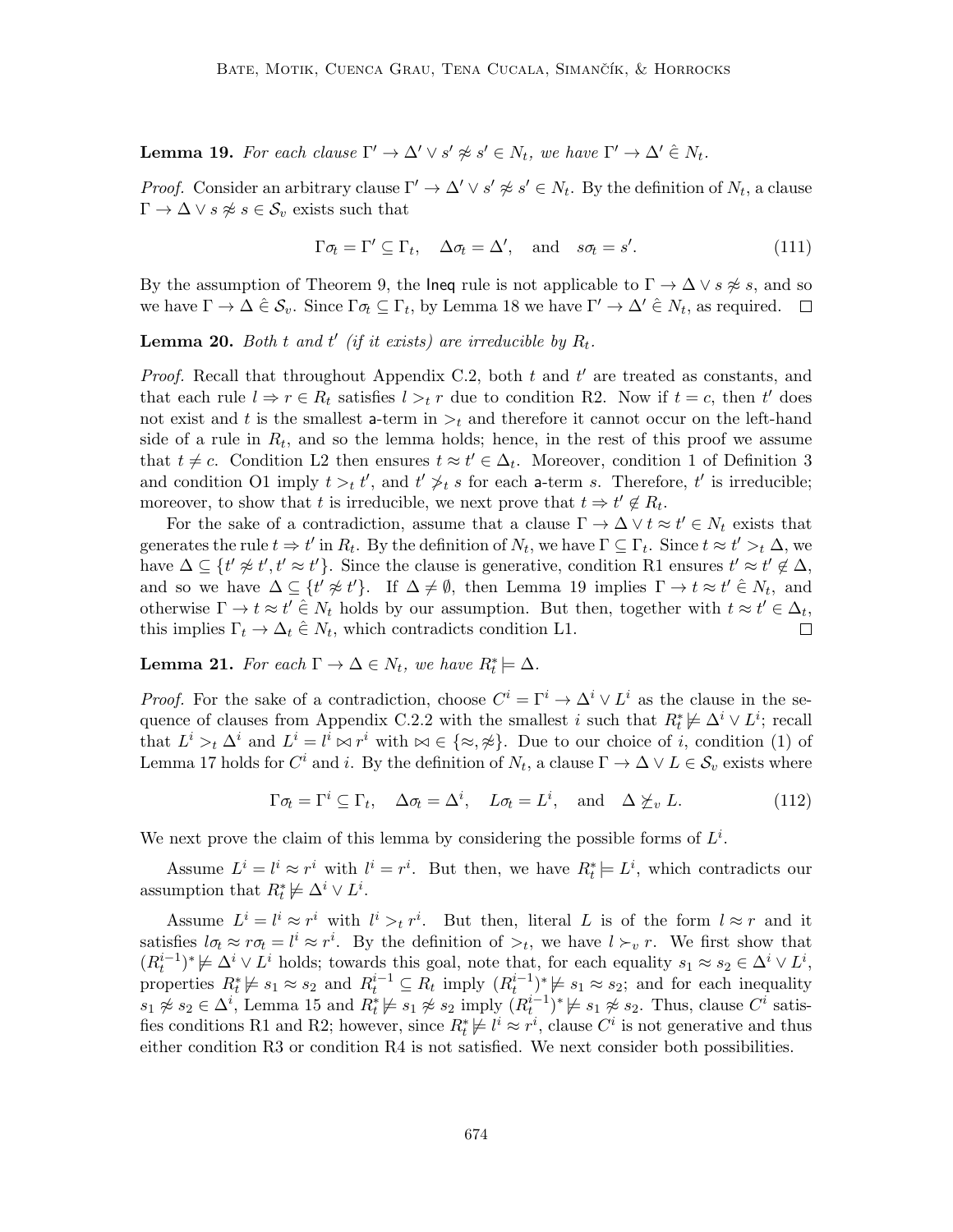• Condition R3 does not hold—that is,  $l^i$  is reducible by  $R_t^{i-1}$ . By the definition of reducibility, a position p and a clause  $C^j = \Gamma^j \to \Delta^j \vee l^j \approx r^j$  generating the rule  $l^j \Rightarrow r^j$  exist such that  $j < i$  and  $l^i|_p = l^j$ . By Lemma 20,  $l^j$  is neither t nor t', and therefore  $l|_p$  is neither x nor y. Due to  $j < i$ , we have  $l^i \approx r^i \geq_t l^j \approx r^j$ ; together with  $l^j \approx r^j >_t \Delta^j$ , we have that  $l^i \approx r^i >_t \Delta^j$ . Lemma 16 ensures  $R_t^* \not\models \Delta^j$ , and the definition of  $N_t$  ensures that a clause  $\Gamma' \to \Delta' \vee l' \approx r' \in \mathcal{S}_v$  exists such that

$$
\Gamma'\sigma_t = \Gamma^j \subseteq \Gamma_t, \ \ \Delta'\sigma_t = \Delta^j, \ \ l'\sigma_t = l^j, \ \ r'\sigma_t = r^j, \ \ \Delta'\not\succeq_v l' \approx r', \ \text{ and } \ l' \succ_v r'.
$$
\n
$$
(113)
$$

By the assumption of Theorem 9, the Eq rule is not applicable to (112) and (113), and so  $\Gamma \wedge \Gamma' \to \Delta \vee \Delta' \vee l[r']_p \approx r \in \mathcal{S}_v$ . Let  $\Delta'' = \Delta^i \vee \Delta^j \vee l^i[r^j]_p \approx r^i$ . Then clearly  $\Gamma \sigma_t \cup \Gamma' \sigma_t \subseteq \Gamma_t$ , so Lemma 18 ensures that  $\Gamma^i \wedge \Gamma^j \to \Delta'' \in N_t$  holds. Set  $R_t^*$  is a congruence, so  $l^i[r^j]_p \approx r^i \notin R_t^*$  holds, and therefore  $R_t^* \not\models \Delta''$  holds. Finally,  $\gt_t$  is a simplification order, which ensures  $l^i \approx r^i >_t l^i [r^j]_p \approx r^i$ ; together with  $l^i \approx r^i >_t \Delta^i$ and  $l^i \approx r^i >_t \Delta^j$ , we have  $l^i \approx r^i >_t \Delta''$ . But then, Lemma 17 implies  $R_t^* \models \Delta''$ , which is a contradiction.

• Condition R4 does not hold. Then, some term s exists such that  $l^i \approx s \in \Delta^i$  and  $(R_t^{i-1})^* \models s \approx r^i$ . Due to  $R_t^{i-1} \subseteq R_t$ , we have  $R_t^* \models s \approx r^i$ , and so  $R_t^* \not\models s \not\approx r^i$ . Furthermore,  $\Delta \vee L$  is of the form  $\Delta' \vee l \approx r \vee l' \approx r'$  such that

$$
l\sigma_t = l^i
$$
,  $r\sigma_t = s$ ,  $l'\sigma_t = l^i$ , and  $r'\sigma_t = r^i$ . (114)

We then have  $l' = l$ . By the assumption of Theorem 9, the Factor rule is not applicable to  $\Gamma \to \Delta \vee L$ , so  $\Gamma \to \Delta' \vee r \not\approx r' \vee l' \approx r' \in \mathcal{S}_v$ . Let  $\Delta'' = \Delta' \sigma_t \vee s \not\approx r^i \vee l^i \approx r^i$ . But then,  $\Gamma \sigma_t \subseteq \Gamma_t$  and Lemma 18 ensure that  $\Gamma^i \to \Delta'' \in N_t$  holds. Now  $\Delta' \subseteq \Delta$ implies  $\Delta' \sigma_t \subseteq \Delta^i$ , so we have  $R_t^* \not\models \Delta' \sigma_t$ , and therefore  $R_t^* \not\models \Delta''$ . Moreover,  $l^i >_t r^i$ and  $l^i >_t s$  imply  $l^i \approx r^i >_t s \approx r^i$ ; thus,  $\Delta^i \vee l^i \approx r^i >_t \Delta''$  holds. Lemma 17 then implies  $R_t^* \models \Delta''$ , which is a contradiction.

Assume  $L^i = l^i \not\approx r^i$  with  $l^i = r^i$ . Then, literal L is of the form  $l \not\approx r$  and it satisfies  $l\sigma_t \not\approx r\sigma_t = l^i \not\approx r^i$ . But then,  $l^i = r^i$  implies  $l = r$ . By Lemma 19, we have  $\Gamma^i \to \Delta^i \in N_t$ . Clearly,  $\Delta^i \vee l^i \not\approx r^i >_t \Delta^i$ , and so Lemma 17 implies  $R_t^* \models \Delta^i$ , which is a contradiction.

Assume  $L^i = l^i \not\approx r^i$  with  $l^i >_t r^i$ . Lemma 15 ensures  $(R_t^{i-1})^* \not\models l^i \not\approx r^i$ ; hence,  $l^i$  is reducible by  $R_t^{i-1}$  so, by the definition of reducibility, a position p and a generative clause  $C^j = \Gamma^j \to \Delta^j \vee l^j \approx r^j$  exist such that  $j < i$  and  $l^i|_p = l^j$ . Due to  $j < i$ , we have that  $l^i \not\approx r^i >_t l^j \approx r^j >_t \Delta^j$ . Lemma 16 ensures  $R_t^* \not\models \Delta^j$ , and the definition of  $N_t$  ensures that a clause  $\Gamma' \to \Delta' \vee l' \approx r' \in \mathcal{S}_v$  exists satisfying (113), as in the first case. Now if term  $l^j$ were either t or t', this would contradict Lemma 20; hence,  $l|_p$  is neither x nor y. By the assumption of Theorem 9, the Eq rule is not applicable to clauses (112) and (113), and so  $\Gamma \wedge \Gamma' \to \Delta \vee \Delta' \vee l[r']_p \not\approx r \in \mathcal{S}_v$  holds. Let  $\Delta'' = \Delta^i \vee \Delta^j \vee l^i[r^j]_p \not\approx r^i$ . We clearly have  $\Gamma \sigma_t \cup \Gamma' \sigma_t \subseteq \Gamma_t$ , so by Lemma 18 we have  $\Gamma^i \wedge \Gamma^j \to \Delta'' \in N_t$ . Since  $R_t^*$  is a congruence, we have  $R_t^* \not\models l^i[l^j]_p \not\approx r^i$ , and therefore  $R_t^* \not\models \Delta''$  holds. Finally,  $\gt_t$  is a simplification order, so  $l^i \not\approx r^i >_t l^i [l^j]_p$ ; together with  $l^i \approx r^i >_t \Delta^i$  and  $l^i \approx r^i >_t \Delta^j$ , we have  $l^i \approx r^i >_t \Delta''$ . But then, Lemma 17 implies  $R_t^* \models \Delta''$ , which is a contradiction.  $\Box$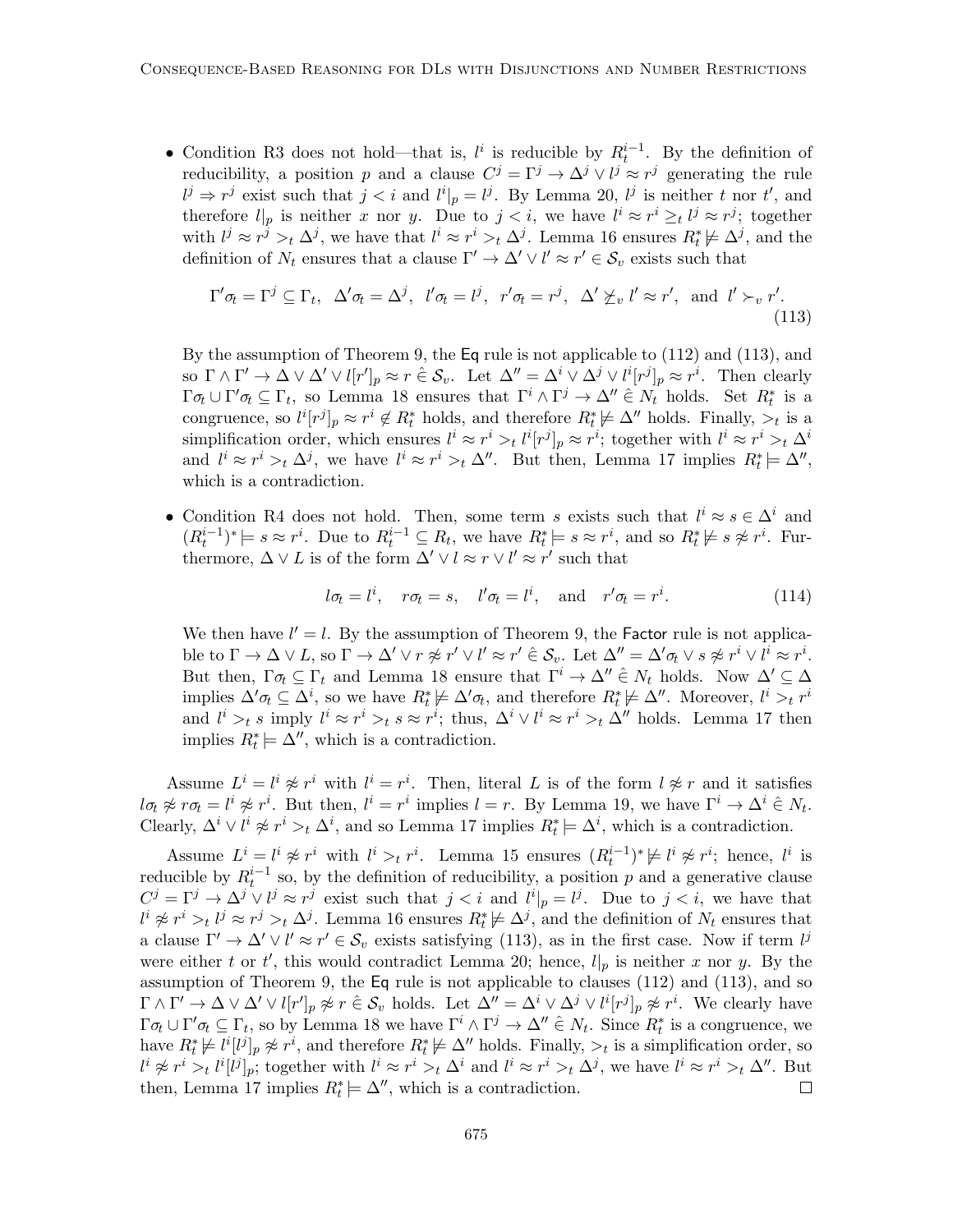**Lemma 22.** For each clause  $\Gamma \to \Delta$  with  $\Gamma \to \Delta \in N_t$ , we have  $R_t^* \models \Delta$ .

*Proof.* Apply Lemma 17 for  $i = n + 1$  and Lemma 21.

**Lemma 23.** For each generative clause  $\Gamma^i \to \Delta^i \vee l^i \approx r^i$ , disjunction  $\Delta^i$  does not contain a literal of the form  $s \not\approx s$ .

*Proof.* For the sake of a contradiction, let us assume that clause  $C^i = \Gamma^i \to \Delta^i \vee l^i \approx r^i \in N_t$ is generative and that  $s \not\approx s \in \Delta^i$  holds for some term s. By Lemma 19, we have that  $\Gamma^i \to (\Delta^i \setminus \{s \not\approx s\}) \vee l^i \approx r^i \in N_t$ . If this clause satisfies condition 1 of Definition 4, then  $C<sup>i</sup>$  cannot be generative due to condition R1; hence, this clause satisfies condition 2 of Definition 4 and so  $\Gamma \to \Delta \in N_t$  holds for some  $\Gamma \subseteq \Gamma^i$  and some  $\Delta \subseteq (\Delta^i \setminus \{s \not\approx s\}) \cup \{l^i \approx r^i\}.$ Now Lemma 16 implies  $R_t^* \not\models \Delta^i$ ; moreover, by condition R1, we have  $(R_t^{i-1})^* \not\models \Delta^i \vee l^i \approx r^i$ . We have the following two possibilities.

- $l^i \approx r^i \in \Delta$ . Let j be the index of clause  $\Gamma \to \Delta$  in the sequence of clauses from Appendix C.2.2; clearly,  $j < i$ , and so  $(R_t^{j-1})$  $(t^{j-1}_{t})^* \subseteq (R_t^{i-1})^*$ . Consider an arbitrary literal  $L \in \Delta$ : if L is of the form  $l \approx r$ , then  $(R_t^{i-1})^* \not\models L$  clearly implies  $(R_t^{j-1})$  $(t^{j-1})^* \not\models L$ ; and if L is of the form  $l \not\approx r$ , then Lemma 15 applied for i ensures  $R_t^* \not\models l \not\approx r$ , and so Lemma 15 applied again for j ensures  $(R_t^{j-1})$  $(t_t^{j-1})^* \not\models l \not\approx r$ . Thus, we have  $(R_t^{j-1})$  $(t^{j-1})^* \not\models \Delta$ , and so  $\Delta \subseteq \Delta^i$  clearly ensures that  $\Gamma \to \Delta$  generates  $l^i \Rightarrow r^i$ . This, however, contradicts our assumption that  $C^i$  is generative.
- $l^i \approx r^i \notin \Delta$ . But then, we have  $\Delta \subseteq \Delta^i$ , and so  $R_t^* \not\models \Delta$ . However, by Lemma 21 we have  $R_t^* \models \Delta$ , which is a contradiction.  $\Box$

Lemma 24.  $R_t^* \not\models \Gamma_t \rightarrow \Delta_t$ .

*Proof.* For  $R_t^* \models \Gamma_t$ , note that condition L3 ensures  $\Gamma_t \to A \in N_t$ , and so Lemma 22 ensures  $R_t^* \models A$  for each atom  $A \in \Gamma_t$ .

For  $R_t^* \not\models \Delta_t$ , assume for the sake of a contradiction that a literal  $L \in \Delta_t$  exists such that  $R_t^* \models L$ . Then, a generative clause  $C^i = \Gamma^i \to \Delta^i \vee l^i \approx r^i \in N_t$  and a position p exist such that  $L|_p = l^i$ ; let  $\Delta = \Delta^i \vee l^i \approx r^i$ . Since  $\gt_t$  is a simplification order and  $l^i \gt_t r^i$ , we have  $L \geq_t l^i \approx r^i$ ; but then, since  $l^i \approx r^i >_t \Delta^i$ , we have  $L \geq_t \Delta$ . We next consider an arbitrary literal  $l \bowtie r \in \Delta$  with  $\bowtie \in {\{\approx, \not\approx\}}$  and  $l \geq_t r$ ; by the observations made thus far,  $L \geq_t l \bowtie r$ holds. By condition O2, one of the following holds.

- 1.  $l \bowtie r \in \{t \approx t, t' \approx t'\}$ . But then  $C^i$  is not generative by condition R1.
- 2.  $l \bowtie r \in \{t \not\approx t, t' \not\approx t'\}$ . But then  $C^i$  is not generative by Lemma 23.
- 3.  $l \bowtie r = t \approx t'$ . But then  $t \approx t' \in \Delta_t$  by condition L2.
- 4.  $l \bowtie r = t \not\approx t'$ . By Lemma 20, both t and t' are irreducible by  $R_t$ , so  $R_t^* \models t \not\approx t'$ ; by Lemma 15, then  $(R_t^{i-1})^* \models t \not\approx t'$ ; but then  $C^i$  is not generative by condition R1.
- 5.  $l \approx r \in \Delta_t$  where  $r = \text{true}$ .

Thus, 3 and 5 are the only possible cases, and they both satisfy  $l \bowtie r \in \Delta_t$ . Since  $l \bowtie r$  was arbitrarily chosen from  $\Delta_t$ , we have  $\Delta \subseteq \Delta_t$ . But then,  $\Gamma^i \subseteq \Gamma_t$  implies that  $\Gamma_t \to \Delta_t \in N_t$ holds, which contradicts condition L1.  $\Box$ 

 $\Box$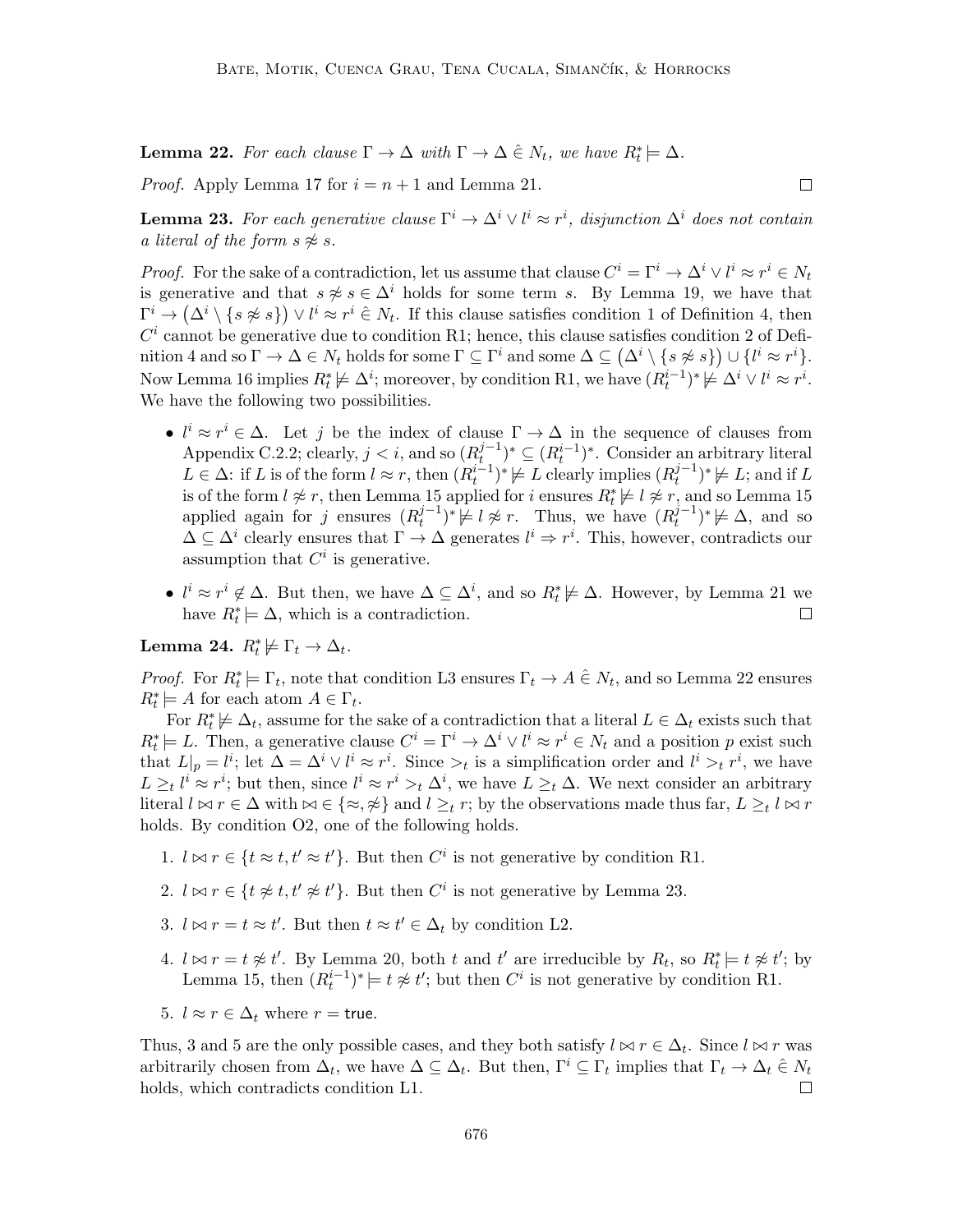#### C.3 Unfolding the Context Structure

We now present the construction of the rewrite system  $R$ , which is obtained by unfolding the context structure  $\mathcal D$  and applying the model fragment construction from Appendix C.2 at each step. We use structural induction over the a-terms of HU. We define several partial functions: function X maps a term t to a context  $X_t \in \mathcal{V}$ ; functions  $\Gamma$  and  $\Delta$  assign to a term t a conjunction of atoms  $\Gamma_t$  and a disjunction of literals  $\Delta_t$ , respectively; and function R maps each term into a model fragment  $R_t$  for  $t$ ,  $X_t$ ,  $\Gamma_t$ , and  $\Delta_t$ .

M1. For the base case, we consider the constant c.

$$
X_c = q \tag{115}
$$

$$
\Gamma_c = \Gamma_Q \sigma_c \tag{116}
$$

$$
\Delta_c = \Delta_Q \sigma_c \tag{117}
$$

 $R_c$  = the model fragment for c, q,  $\Gamma_c$ , and  $\Delta_c$  (118)

- M2. For the inductive step, assume that  $X_{t'}$  has already been defined, and consider an arbitrary function symbol  $f \in \Sigma_{\mathsf{a}}^F$  such that  $f(t')$  is irreducible by  $R_{t'}$ . Let  $u = X_{t'}$ and  $t = f(t')$ . We have two possibilities.
	- M2.a. Term t occurs in  $R_{t'}$ . Then, term  $t = f(t')$  was generated in  $R_{t'}$  by some ground clause  $C = \Gamma \to \Delta \vee L \in N_{t'}$  such that  $L >_t \Delta$  and  $f(t')$  occurs in L. By the definition of  $N_t$ , then a clause  $C' = \Gamma' \to \Delta' \vee L' \in \mathcal{S}_u$  exists such that  $C = C' \sigma_{t'}$  and L' contains  $f(x)$ ; moreover,  $L >_{t'} \Delta$  implies  $\Delta' \not\succeq_u L'$ . The Succ and Core rules are not applicable to  $D$ , so we can choose a context  $v \in V$  such that  $\langle u, v, f \rangle \in \mathcal{E}$  and  $A \to A \in \mathcal{S}_v$  for each  $A \in K_2$ , where  $K_2$  is as in the Succ rule. We define the following:

$$
X_t = v \tag{119}
$$

$$
\Gamma_t = R_{t'}^* \cap \mathsf{S}\mathsf{u}_t \tag{120}
$$

$$
\Delta_t = \mathsf{Pr}_t \setminus R^*_{t'} \tag{121}
$$

$$
R_t = \text{the model fragment for } t, v, \Gamma_t, \text{ and } \Delta_t \tag{122}
$$

M2.b. Term t does not occur in  $R_{t'}$ . Then, let  $R_t = \{t \Rightarrow c\}$ , and we do not define any other functions for t.

Finally, let R be the rewrite system defined by  $R = \bigcup_t R_t$  where the union ranges over all  $R_t$  that have been defined above.

**Lemma 25.** The model fragments  $R_c$  and  $R_t$  constructed in lines (118) and (122) satisfy conditions L1 through L3 in Appendix C.2.

*Proof.* The proof is by induction on the structure of terms  $t \in \text{dom}(X)$ . For  $t = c$ , if condition L1 were not satisfied, then  $v = q$  due to (115), (116), and (117) all imply  $\Gamma_Q \to \Delta_Q \not\in \mathcal{S}_q$ , which contradicts our assumption in Theorem 9. In addition, condition L2 follows trivially by (117), and condition L3 holds because of (116) and condition C3 of Theorem 9. We next assume that the lemma holds for some term  $t' \in \text{dom}(X)$ , and we consider an arbitrary term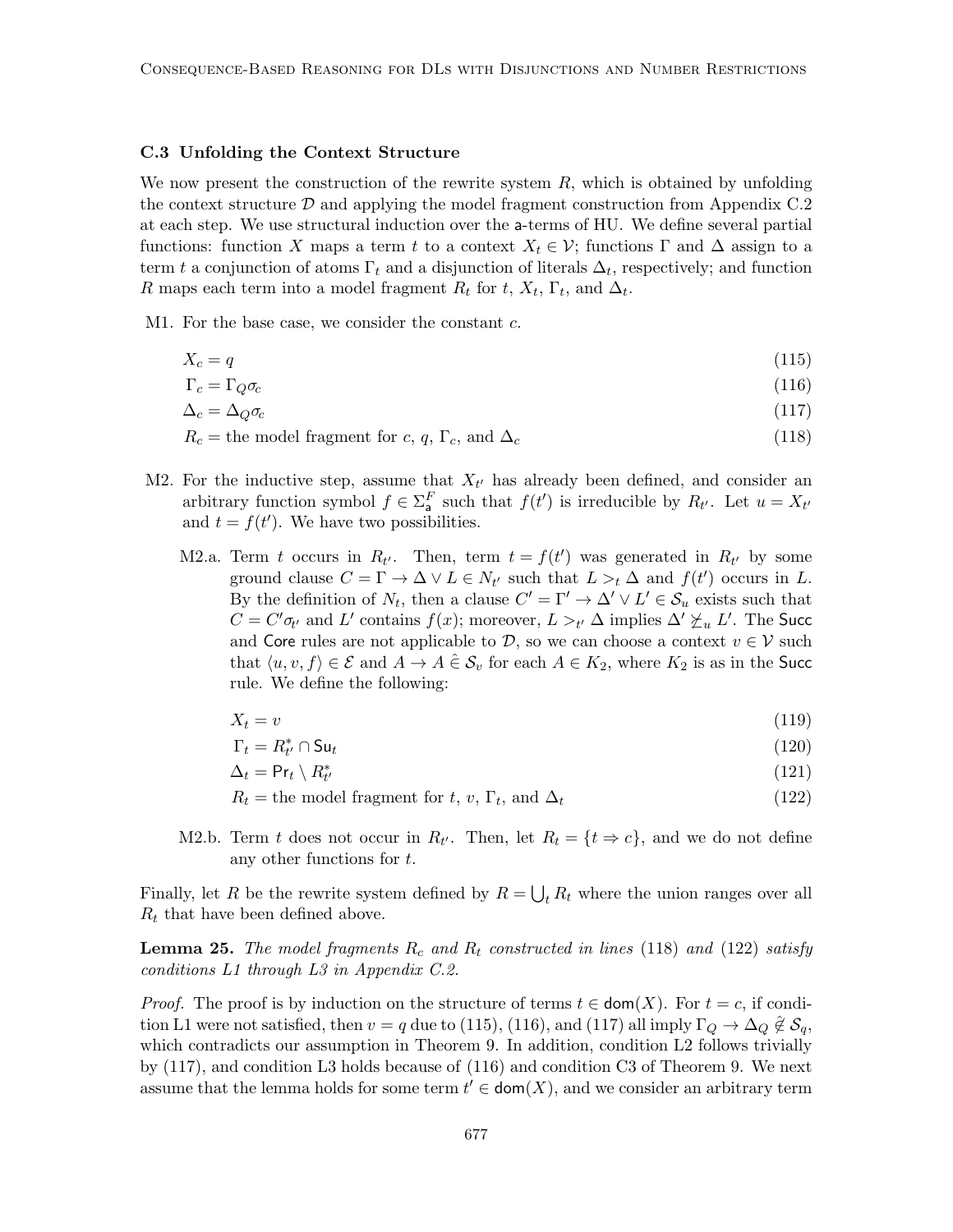t of the form  $t = f(t')$ ; let  $u = X_{t'}$  and  $v = X_t$ . Note that terms t and t' are irreducible by  $R_{t'}$  due to condition M2. Moreover,  $S_{u_t}$  contains atoms of the form  $B(t)$ ,  $S(t, t')$ , and  $S(t',t)$ , and so each atom in  $\mathsf{S}\mathsf{u}_t$  is irreducible by  $R_{t'}$ . But then, by (120),  $\Gamma_t$  contains atoms of  $R^*_{t'}$  that are irreducible by  $R_{t'}$ ; for convenience, assume that  $\Gamma_t = \{A_1, \ldots, A_n\}$ , where subscripts do not necessarily indicate the position of the clause in sequence of clauses from Appendix C.2.2. Then, each atom  $A_i \in \Gamma_t$  is generated by a clause satisfying (123). By the definition of  $N_{t'}$ , then there exists a clause satisfying (124).

$$
\Gamma_i \to \Delta_i \vee A_i \in N_{t'} \quad \text{with} \quad A_i >_t \Delta_i \tag{123}
$$

$$
\Gamma'_i \to \Delta'_i \lor A'_i \in \mathcal{S}_u \qquad \Gamma_i = \Gamma'_i \sigma_{t'}, \quad \Delta_i = \Delta'_i \sigma_{t'}, \quad A_i = A'_i \sigma_{t'}, \quad \text{and} \quad \Delta'_i \not\succeq_u A'_i \tag{124}
$$

To prove condition L1, assume for the sake of a contradiction that  $\Gamma_t \to \Delta_t \in N_t$  holds. Since  $\Delta_t \subseteq \textsf{Pr}_t$  holds due to (121), only condition condition 2 of Definition 4 can hold—that is, set  $N_t$  then contains a clause

$$
\bigwedge_{i=1}^{m} A_i \to \bigvee_{i=m+1}^{m+n} L_i \quad \text{with } \{ A_i \mid 1 \le i \le m \} \subseteq \Gamma_t \subseteq R_{t'}^* \cap \mathsf{S} \mathsf{u}_t
$$
\n
$$
\text{and } \{ L_i \mid m+1 \le i \le m+n \} \subseteq \Delta_t \subseteq \mathsf{Pr}_t; \tag{125}
$$

to simplify indexing, we assume w.l.o.g. that  $A_1, \ldots, A_m$  are the first m atoms from  $\Gamma_t$ . By the definition of  $N_t$ , set  $\mathcal{S}_v$  contains a clause

$$
\bigwedge_{i=1}^{m} A'_{i} \to \bigvee_{i=m+1}^{m+n} L'_{i} \quad \text{with } A_{i} = A'_{i} \sigma_{t} \text{ for } 1 \leq i \leq m
$$
\n
$$
L'_{i} = L'_{i} \sigma_{t} \text{ and } L'_{i} \in \text{Pr}(\mathcal{O}) \text{ for } m+1 \leq i \leq m+n. \tag{126}
$$

Now each  $A_i$  with  $1 \leq i \leq m$  is generated by a ground clause (123), and the latter is obtained from the corresponding nonground clause (124). The Pred rule is not applicable to (124) and (126) so (127) holds; together with Lemma 18, this ensures (128).

$$
\bigwedge_{i=1}^{m} \Gamma'_{i} \to \bigvee_{i=1}^{m} \Delta'_{i} \vee \bigvee_{i=m+1}^{m+n} L'_{i} \sigma \hat{\in} \mathcal{S}_{u} \quad \text{for } \sigma = \{x \mapsto f(x), y \mapsto x\}
$$
 (127)

$$
\bigwedge_{i=1}^{m} \Gamma_i \to \bigvee_{i=1}^{m} \Delta_i \vee \bigvee_{i=m+1}^{m+n} L_i \hat{\in} N_{t'}
$$
\n(128)

By Lemma 16, we have  $R^*_{t'} \not\models \Delta_i$  for each  $1 \leq i \leq m$ ; moreover, (121) ensures  $R^*_{t'} \not\models \Delta_t$ , which implies  $R^*_{t'} \not\models L_i$  for each  $m + 1 \leq i \leq m + n$ ; however, this contradicts (128) and Lemma 22.

Next we show that condition L2 holds. Since  $t \neq c$ , we have  $\Delta_t = \Pr_t \setminus R^*_{t'}$  by (121), and hence  $\Delta_t \subseteq \mathsf{Pr}_t$  holds. Furthermore,  $\{t \approx t'\} \subseteq \mathsf{Pr}_t$  holds by (107); moreover, t is irreducible by  $R_{t'}$  by condition M2, and t' is irreducible by  $R_{t'}$  since Lemma 20 holds for  $R_{t'}$  by the induction hypothesis. Hence,  $R^*_{t'} \neq t \approx t'$  holds, so we have  $\{t \approx t'\} \subseteq \Delta_t$ , as required.

Finally, we show that condition L3 holds. Consider an arbitrary atom  $A_i \in \Gamma_t$ , let (123) be the clause that generates  $A_i$  in  $R_{t'}$ , and let (124) be the corresponding nonground clause. Since  $A_i \in \mathsf{S}\mathsf{u}_t$ , atom  $A_i'$  is of the form  $A_i''\sigma$ , where  $\sigma$  is the substitution from the Succ rule; but then,  $A''_i \in K_2$ , where  $K_2$  is as specified in the Succ rule. In condition M2.a we chose v so that the Succ rule is satisfied, and therefore  $A''_i \to A''_i \in \mathcal{S}_v$ ; but then, since  $A''_i \sigma_t = A_i$ , we have  $A_i \to A_i \in N_t$ , as required for condition L3.  $\Box$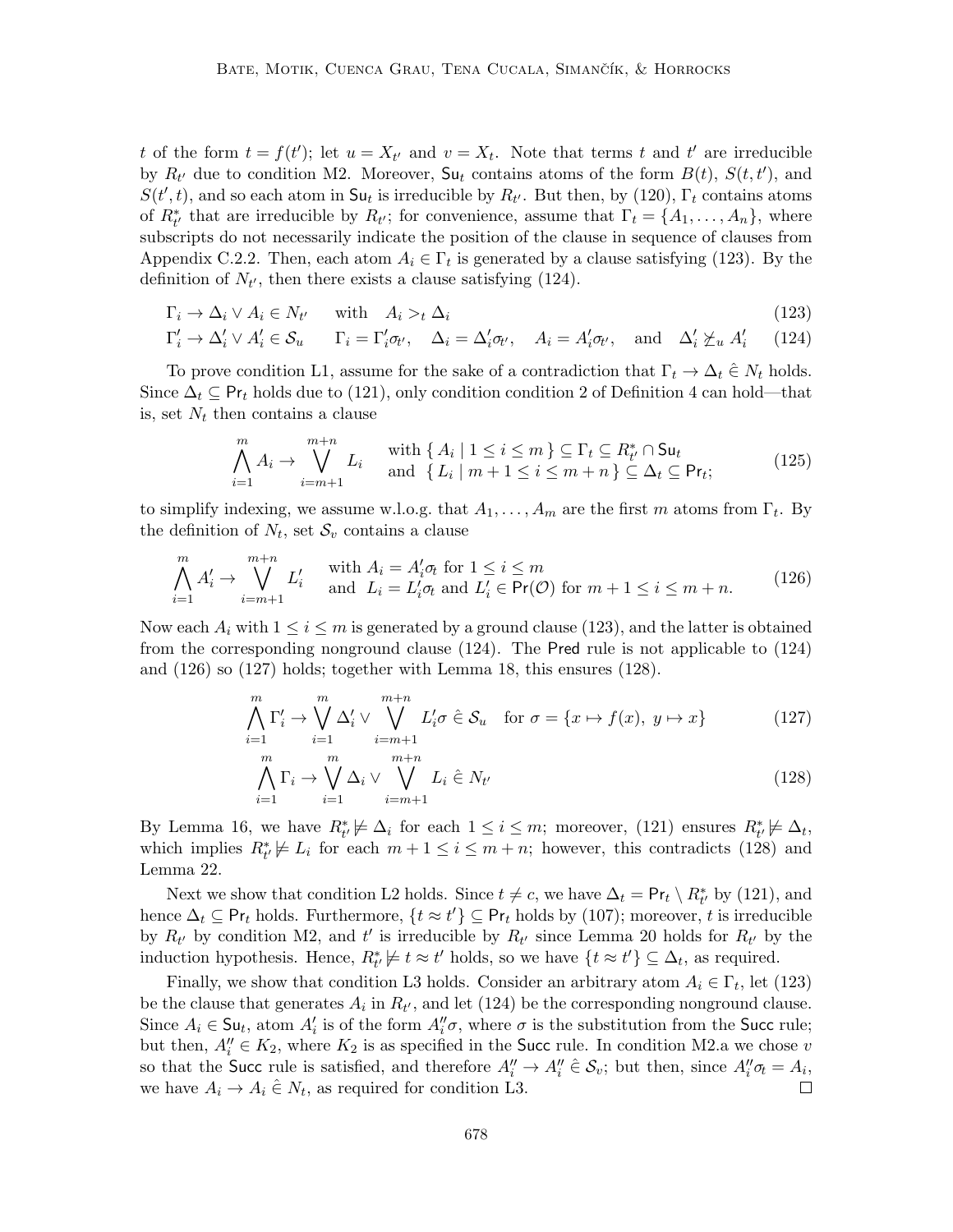#### **Lemma 26.** The rewrite system R is Church-Rosser.

*Proof.* We show that  $R$  is terminating and left-reduced, and thus Church-Rosser. In the proof of the former, we use a total simplification order  $\triangleright$  on all ground a- and p-terms defined as follows. We extend the total order  $\geq$  on function symbols to all a- and p-symbols in an arbitrary way, but ensuring that constant true is smallest in the order; then, let  $\triangleright$  be a lexicographic path order (Baader & Nipkow, 1998) over such  $\geq$ . It is well known that such  $\triangleright$  is a simplification order, and that it satisfies the following properties for each a-term t with predecessor  $t'$  (if it exists), all function symbols  $f, g \in \Sigma_{\mathsf{a}}^F$ , and each p-term A:

- $f(t) \triangleright t \triangleright t'$ ,
- $f > q$  implies  $f(t) \geq q(t)$ , and
- $A \triangleright$  true.

Thus, conditions 1 and 2 of Definition 3 and the manner in which context orders are grounded in Appendix C.2.1 clearly ensure that, for each a-term  $t \in \text{dom}(X)$  and for all terms  $s_1$  and  $s_2$  from the a-neighbourhood of t with  $s_1 >_t s_2$ , we have  $s_1 > s_2$ .

We next show that R is terminating by arguing that each rule in R is embedded in  $\triangleright$ . To this end, consider an arbitrary rule  $l \Rightarrow r \in R$ . Clearly, a term  $t \in \text{dom}(R)$  exists such that  $l \Rightarrow r \in R_t$ . This rule is obtained from a head literal  $l \approx r$  of a clause in  $N_t$ , and condition R2 of the definition of  $R_t$  ensures that  $l >t r$ . Moreover,  $l \approx r$  is obtained by grounding a context literal with  $\sigma_t$ , so we have the following possible forms of  $l \approx r$ .

- Terms l and r are both from the a-neighbourhood of t. Then,  $l >t r$  implies  $l \triangleright r$ .
- We have  $l \approx r = A \approx \text{true}$  for A a p-term. Then,  $A \triangleright$  true since true is smallest in  $\triangleright$ .

We next show that  $R$  is left-reduced. For the sake of a contradiction, assume that there exist a term s and a rule  $l \Rightarrow r \in R_s \subseteq R$  such that l is reducible by  $R' = R \setminus \{l \Rightarrow r\}$ . This rule is generated by an equality in the head of a generative clause, and so it is of the form  $A \Rightarrow$  true where A contains s and/or s', or of the form  $f(s) \Rightarrow g(s)$ ,  $f(s) \Rightarrow s$ ,  $f(s) \Rightarrow s'$ , or  $s \Rightarrow s'$ , for s' the predecessor of s (if one exists). Let p be the 'deepest' position at which some rule in R' reduces l (i.e., no rule in R' reduces l at position below p), and let  $l' \Rightarrow r' \in R'$  be the rule that reduces l at position p; thus,  $l' = l|_p$ . If l' is a p-term, then  $l = l' = A$  and  $r = r' = \text{true}$ , but then  $l \Rightarrow r \in R'$ , which contradicts our definition of R'. Hence,  $l'$  is an a-term and, due to the possible forms of  $l \Rightarrow r$ , it is a (not necessarily proper) subterm of s. By the definition of R, there exists a term t such that  $l' \Rightarrow r' \in R_t$ . But then, condition M2 ensures that  $R_{l'}$  is not defined since  $l'$  is reducible by  $R_t$ . Consequently, rewrite system  $R_s$  is not defined either since it contains  $l'$ .  $\Box$ 

**Lemma 27.** For each term t, each  $f \in \Sigma_a^F$ , and each atom  $A \in \mathsf{S}\mathsf{u}_t \cup \mathsf{Pr}_{f(t)} \cup \mathsf{Ref}_t$  such that  $A \in R^*$  and all a-terms in A are irreducible by R, we have  $R_t^* \models A$ .

*Proof.* Let t be a term, let  $f \in \Sigma_a^F$  be a function symbol, and let  $A \in \mathsf{S} \mathsf{u}_t \cup \mathsf{Pr}_{f(t)} \cup \mathsf{Ref}_t$  be an atom such that all a-terms in A are irreducible by R; the latter and  $A \in \mathbb{R}^*$  ensure that  $A \Rightarrow$  true  $\in R$ . We next consider the possible forms of A.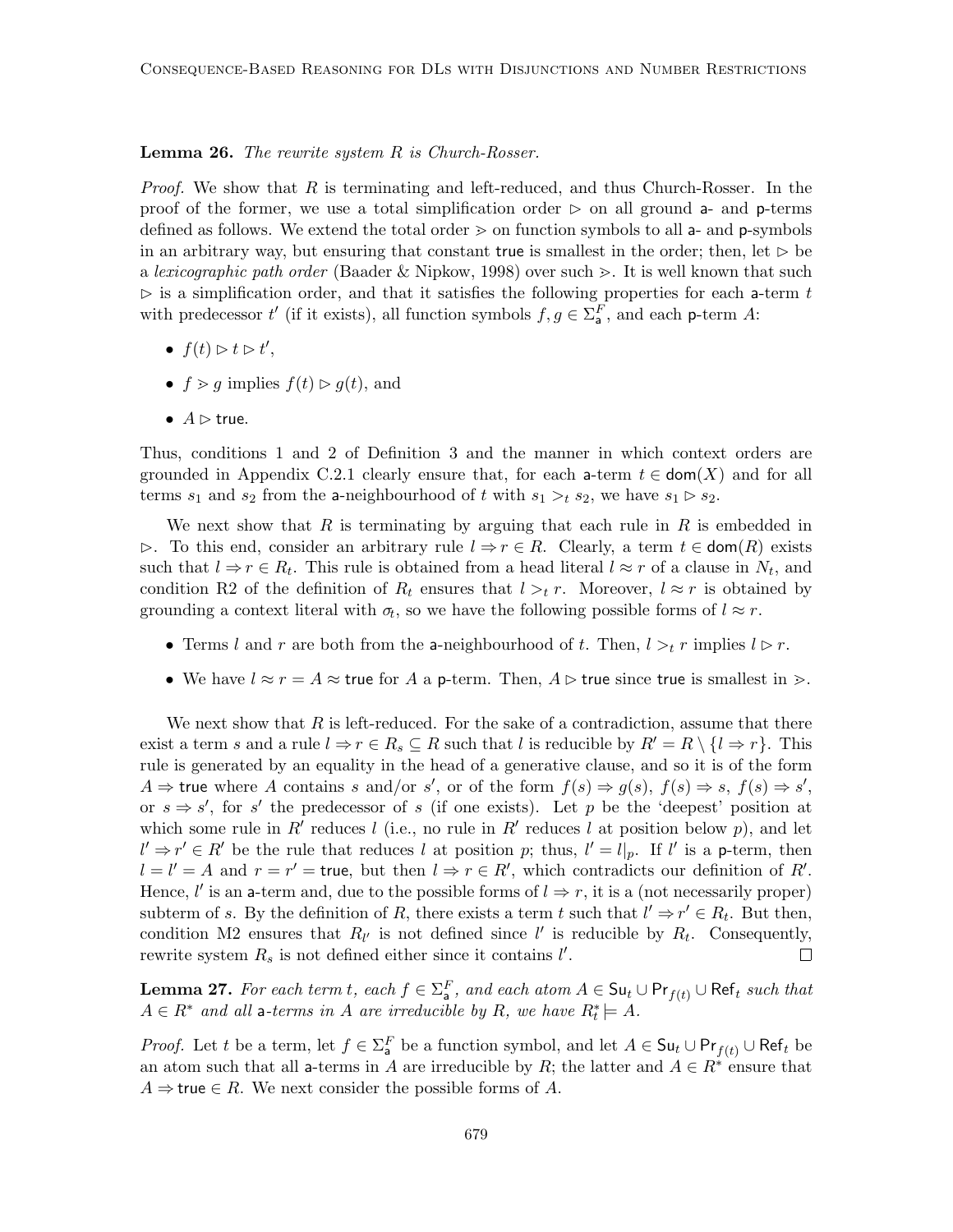Assume  $A \in \mathsf{S}\mathsf{u}_t$ . By the definition of  $\mathsf{S}\mathsf{u}_t$  in (106) and the fact that  $\mathsf{S}\mathsf{u}(\mathcal{O})$  contains only atoms of the form  $B(x)$ ,  $S(x, y)$ , and  $S(y, x)$ , atom A can be of the form  $B(t)$ ,  $S(t, t')$ , or  $S(t',t)$ , for t' the predecessor of t (if it exists). Due to the form of context literals in Definition 1 and the definition of grounding from Appendix C.2, atom A can occur only in  $N_t$  or  $N_{t'}$ ; therefore, we have  $R_t^* \models A$  or  $R_{t'}^* \models A$ . Now assume  $R_{t'}^* \models A$ . Due to  $A \in \mathsf{S}\mathsf{u}_t$ and the definition of  $\Gamma_t$  in (120), we have  $A \in \Gamma_t$ . Lemma 24 ensures that  $R_t^* \not\models \Gamma_t \to \Delta_t$ . But then, we have  $R_t^* \models A$ , as required.

Assume  $A \in \mathsf{Pr}_{f(t)}$ . By the definition of  $\mathsf{Pr}_{f(t)}$  in (107) and the fact that  $\mathsf{Pr}(\mathcal{O})$  contains only atoms of the form  $B(y)$ ,  $S(y, x)$ , and  $S(x, y)$ , atom A can be of the form,  $B(t)$ ,  $S(t, f(t))$ , or  $S(f(t), t)$ ; note that  $x \approx y \in Pr(\mathcal{O})$  is not an atom and is therefore not relevant to this analysis. Due to the form of context literals in Definition 1 and the definition of grounding from Appendix C.2, atom A can occur only in  $N_t$  or  $N_{f(t)}$ ; therefore,  $R_t^* \models A$ or  $R_{f(t)}^* \models A$ . Assume for the sake of a contradiction that  $R_t^* \not\models A$ , but  $R_{f(t)}^* \models A$ . Due to  $A \in \mathsf{Pr}_{f(t)}$  and the definition of  $\Delta_{f(t)}$  in (121), we have  $A \in \Delta_{f(t)}$ ; due to Lemma 24, we have  $R^*_{f(t)} \not\models \Gamma_{f(t)} \to \Delta_{f(t)}$ ; therefore, we have  $R^*_{f(t)} \not\models A$ , which is a contradiction.

Assume  $A \in \text{Ref}_t$ . Due to the form of context literals in Definition 1 and the definition of grounding from Appendix C.2, atom A can occur only in  $N_t$ , and so  $R_t^* \models A$ .  $\Box$ 

**Lemma 28.** Let  $s_1$  and  $s_2$  be both DL-a-terms or both DL-p-terms, and let  $\tau$  be a ground substitution irreducible by R such that x is in the domain of  $\tau$ , terms  $s_1\tau$  and  $s_2\tau$  are both ground, and, for each  $z_i$  in the domain of  $\tau$ , term  $\tau(z_i)$  is in the a-neighbourhood of  $\tau(x)$ . Then, for  $\bowtie \in \{\approx, \; \not\approx\}$ , if  $R^*_{\tau(x)} \models s_1 \tau \bowtie s_2 \tau$ , then  $R^* \models s_1 \tau \bowtie s_2 \tau$ .

*Proof.* Let  $s_1$  and  $s_2$  and  $\tau$  be as stated above, let  $t = \tau(x)$ , and let t' be the predecessor of t (if it exists). Since t is irreducible by R, rewrite system  $R_t$  has been defined in Appendix C.3. We next consider the possible forms of  $\bowtie$ .

- Assume  $\bowtie = \approx$ . But then,  $R_t \subseteq R$  and  $R_t^* \models s_1 \tau \approx s_2 \tau$  imply  $R^* \models s_1 \tau \approx s_2 \tau$ .
- Assume  $\bowtie = \nless$ . Let  $s'_1$  and  $s'_2$  be the normal forms of  $s_1\tau$  and  $s_2\tau$ , respectively, w.r.t.  $R_t$ . Due to the shape of DL-literals,  $s_1$  and  $s_2$  can be of the form  $f(x)$ , x, or  $z_i$ ; therefore, terms  $s_1 \tau$  and  $s_2 \tau$  are of the form  $f(t)$ , t, or t', and terms  $s'_1$  and  $s'_2$  are of the form  $g(t)$ , t, or t'. Term t is irreducible by R, and thus t' is irreducible by R as well. Furthermore,  $g(t)$  is irreducible by  $R_t$  and  $R_t$  is the only rewrite system where  $g(t)$  can occur on the left-hand side of a rewrite rule, so therefore  $g(t)$  is irreducible by R as well. But then,  $s'_1$  and  $s'_2$  are the normal forms of  $s_1\tau$  and  $s_2\tau$ , respectively, w.r.t. R; thus,  $R^* \models s'_1 \not\approx s'_2$ , and therefore  $R^* \models s_1 \tau \not\approx s_2 \tau$  holds, as required.  $\Box$

#### C.4 The Completeness Claim

**Lemma 29.** For each DL-clause  $\Gamma \to \Delta \in \mathcal{O}$ , we have  $R^* \models \Gamma \to \Delta$ .

*Proof.* Consider an arbitrary DL-clause  $\Gamma \to \Delta \in \mathcal{O}$  of the following form:

$$
\bigwedge_{i=1}^{n} A_i \to \Delta \tag{129}
$$

Let  $\tau'$  be an arbitrary substitution such that  $\Gamma \tau' \to \Delta \tau'$  is ground, and let  $\tau$  be the substitution obtained from  $\tau'$  by replacing each ground term with its normal form w.r.t. R; by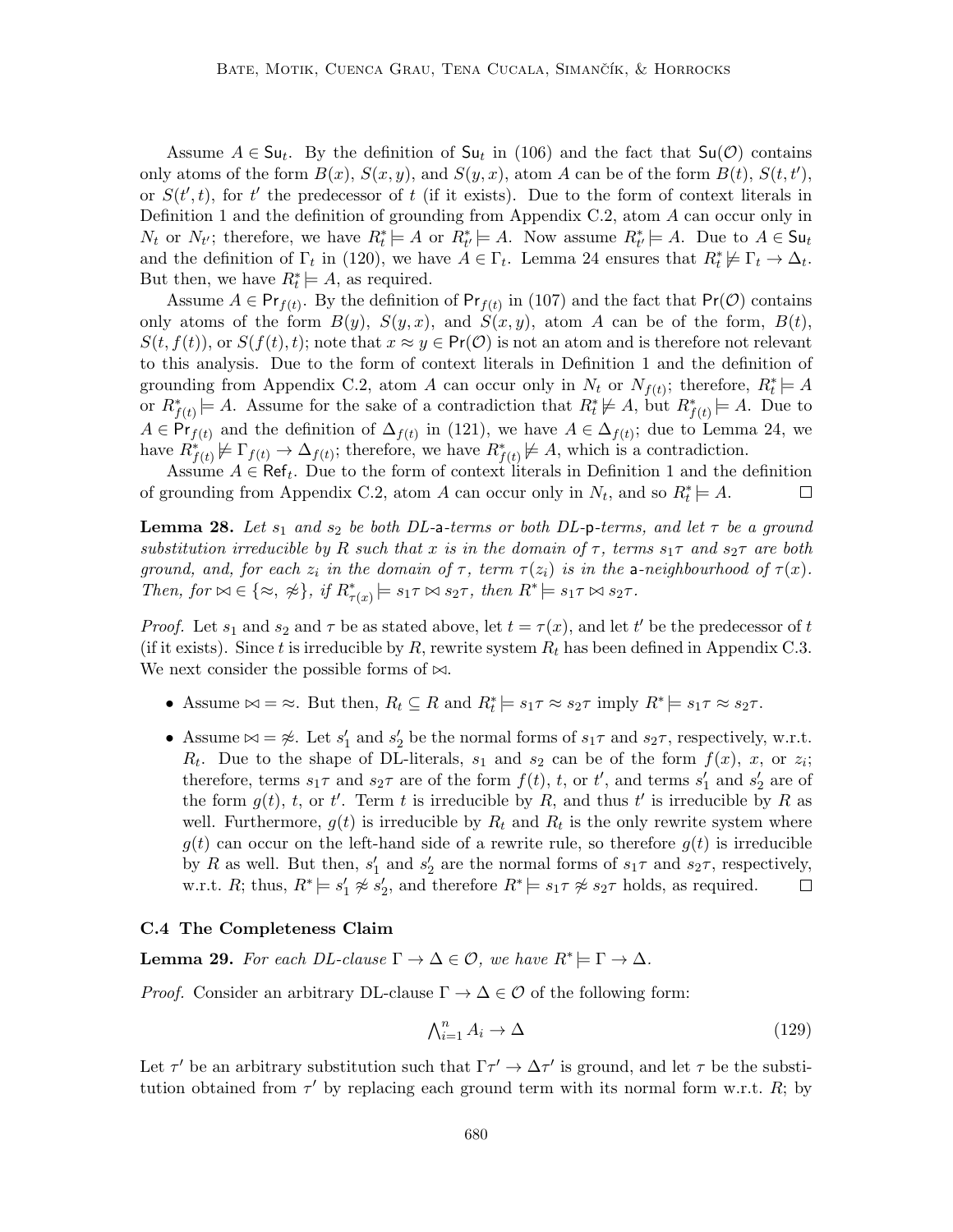Lemma 26, such  $\tau$  is unique. Since  $R^*$  is a congruence, we have  $R^* \models \Gamma \tau' \to \Delta \tau'$  if and only if  $R^* \models \Gamma \tau \to \Delta \tau$ . We next assume that  $R^* \models \Gamma \tau$ , and show that  $R^* \models \Delta \tau$  holds as well.

Consider an arbitrary atom  $A_i \in \Gamma$ . By the definition of DL-clauses,  $A_i$  is of the form  $B(x)$ ,  $S(x, x)$ ,  $S(x, z<sub>i</sub>)$ , or  $S(z<sub>i</sub>, x)$ . Substitution  $\tau$  is irreducible by R, and so all a-terms in  $A_i\tau$  are irreducible by R; but then,  $A_i\tau \in R^*$  clearly implies  $A_i\tau \Rightarrow$  true  $\in R$ . Each such rule is obtained from a generative clause so  $A_i\tau$  is of the form  $B(t)$ ,  $S(t,t)$ ,  $S(t,f(t))$ ,  $S(f(t),t)$ ,  $S(t, t')$ , or  $S(t', t)$ , where  $t = \tau(x)$  and  $t'$  is the predecessor of t (if it exists). We next prove that  $A_i \tau \in \mathsf{S} \mathsf{u}_t \cup \mathsf{Pr}_{f(t)} \cup \mathsf{Ref}_t$  holds by considering the possible forms of  $A_i$ .

- $A_i = B(x)$ , so  $A_i \tau = B(t)$ . Then,  $B(x) \in Su(\mathcal{O})$ , and so  $B(t) \in Su_t$  holds.
- $A_i = S(x, x)$ , so  $A_i \tau = S(t, t)$ . Then, we clearly have  $S(t, t) \in \text{Ref}_t$ .
- $A_i = S(x, z_j)$ , so  $A_i \tau$  is of the form  $S(t, t')$  or  $S(t, f(t))$ . Then,  $S(x, y) \in \mathsf{Su}(\mathcal{O})$ , and so  $S(t, t') \in \mathsf{S}\mathsf{u}_t$  holds; moreover,  $S(y, x) \in \mathsf{Pr}(\mathcal{O})$ , and so  $S(t, f(t)) \in \mathsf{Pr}_{f(t)}$  holds.
- $A_i = S(z_j, x)$ , so  $A_i \tau$  is of the form  $S(t', t)$  or  $S(f(t), t)$ . Then,  $S(y, x) \in \mathsf{Su}(\mathcal{O})$ , and so  $S(t', t) \in \mathsf{S}\mathsf{u}_t$  holds; moreover,  $S(x, y) \in \mathsf{Pr}(\mathcal{O})$ , and so  $S(f(t), t) \in \mathsf{Pr}_{f(t)}$  holds.

Lemma 27 then implies  $A_i \tau \in R_t$ , and so  $N_t$  contains a generative clause of the form (130). Now let  $v = X_t$ ; by the definition of  $N_t$ , set  $S_v$  contains a clause of the form (131).

$$
\Gamma_i \to \Delta_i \vee A_i \text{ with } A_i >_t \Delta_i \text{ and } \Gamma_i \subseteq \Gamma_t \tag{130}
$$

$$
\Gamma_i' \to \Delta_i' \lor A_i' \text{ with } \Delta_i' \not\succeq_v A_i' \text{ and } \Gamma_i' \sigma_t = \Gamma_i, \ \Delta_i' \sigma_t = \Delta_i, \text{ and } A_i' \sigma_t = A_i \tag{131}
$$

The Hyper rule is not applicable to (129) and (131), and therefore (132) holds, where  $\sigma$ is the substitution obtained from  $\tau$  by replacing each occurrence of t (possibly nested in another term) with  $x$ . Finally, Lemma 18 ensures that  $(133)$  holds as well.

$$
\bigwedge_{i=1}^{n} \Gamma'_{i} \to \Delta \sigma \vee \bigvee_{i=1}^{n} \Delta'_{i} \hat{\in} \mathcal{S}_{v}
$$
\n(132)

$$
\bigwedge_{i=1}^{n} \Gamma_i \to \Delta \tau \vee \bigvee_{i=1}^{n} \Delta_i \hat{\in} N_t
$$
\n(133)

Now (133) and Lemma 22 imply  $R_t^* \models \Delta \tau \vee \bigvee_{i=1}^n \Delta_i$ , but Lemma 16 implies  $R_t^* \not\models \Delta_i$ ; therefore, we have  $R_t^* \models \Delta \tau$ . Finally, Lemma 28 ensures  $R^* \models \Delta \tau$ , as required.  $\Box$ 

Lemma 30.  $R^* \not\models \Gamma_Q \rightarrow \Delta_Q$ .

*Proof.* The claim is equivalent to proving  $R^* \not\models \Gamma_c \to \Delta_c$ . Lemma 24 implies  $R_c^* \not\models \Gamma_c \to \Delta_c$ , and so  $R_c^* \models \Gamma_c$  and  $R_c^* \not\models \Delta_c$  hold. The former observation and Lemma 28 ensure that  $R^* \models \Gamma_c$  holds. Furthermore, for each atom  $B(x) \in \Delta_Q$ , Definition 2 ensures  $B(y) \in \text{Pr}(\mathcal{O})$ , and so  $B(c) \in \mathsf{Pr}_{f(c)}$  holds for each  $f \in \Sigma_{\mathsf{a}}^F$ ; hence, the contrapositive of Lemma 27 ensures  $R^* \not\models B(c)$ . Finally, for each atom  $S(x, x) \in \Delta_Q$ , we have  $S(c, c) \in \text{Ref}_c$ ; hence, the contrapositive of Lemma 27 ensures  $R^* \not\models S(c, c)$ . Consequently,  $R^* \not\models \Delta_c$  holds, as required.  $\Box$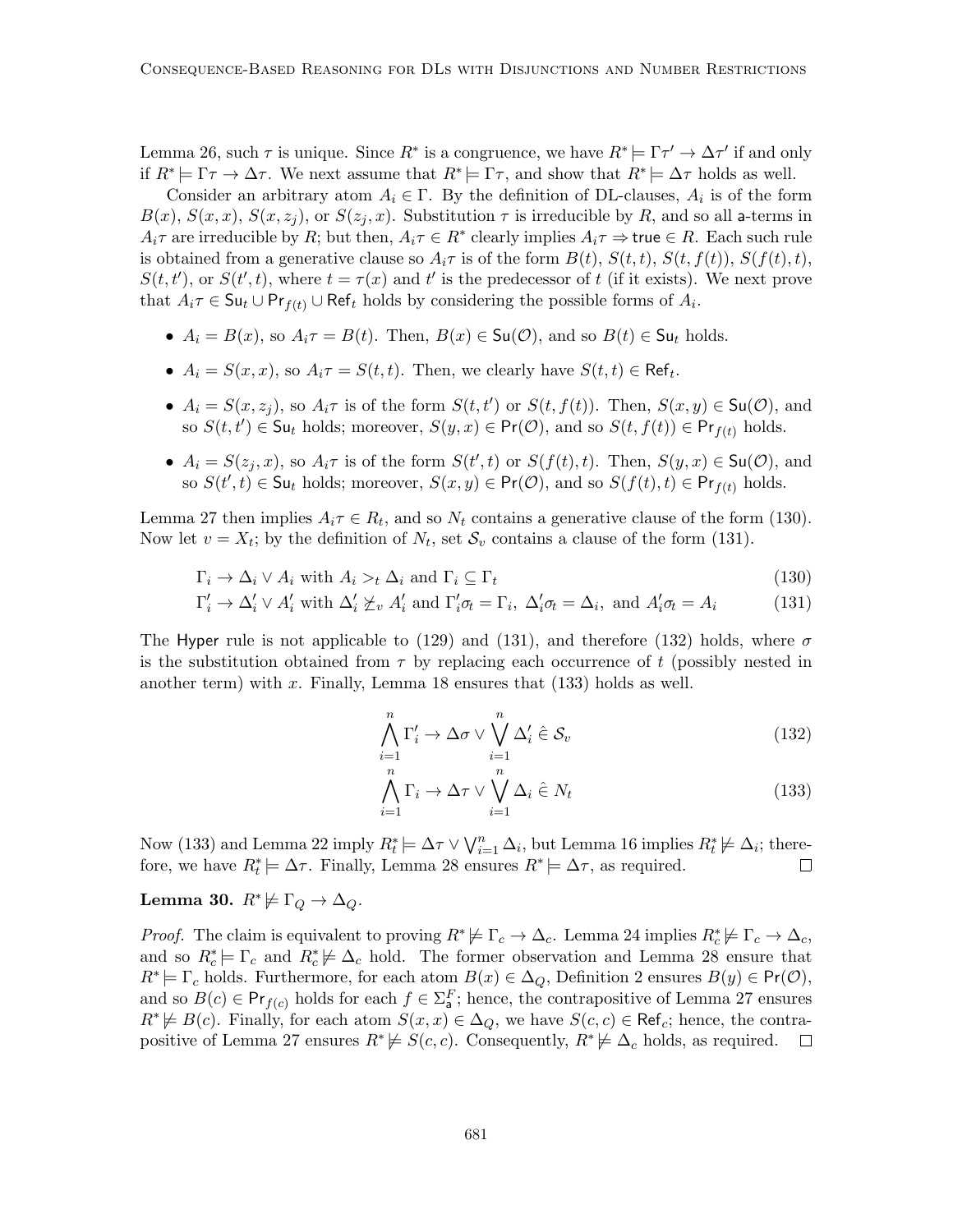## Appendix D. Proof of Proposition 10

**Proposition 10.** Algorithm 1 terminates whenever the expansion strategy introduces finitely many contexts in the algorithm's run. The algorithm runs in worst-case exponential time in the size of  $\mathcal O$  if the number of introduced contexts is at most exponential in the size of  $\mathcal O$ .

*Proof.* Let k be the number of DL-clauses on  $\mathcal{O}$ , and let m the be the larger of the maximum number of body atoms of a DL-clause in  $\mathcal O$  and the maximum size of the body of a context clause; both k and m are linear in  $\mathcal O$  since the number of variables in a context clause is fixed. The number  $\wp$  of context clauses that can be constructed using the symbols in  $\mathcal O$  is at most exponential in the size of  $\mathcal{O}$ .

For the first claim, if the number of contexts is finite, the total number of context clauses is finite as well. Moreover, once an inference is applied, its preconditions never become satisfied again. Hence, the number of possible inferences is finite and each inference is performed just once, so Algorithm 1 terminates.

For the second claim, assume that the strategy can introduce at most  $n$  contexts, where n is exponential in the size of  $\mathcal{O}$ . The number of possible inferences is bounded as follows.

- The number of distinct inferences by the Hyper rule within each context is bounded by  $k \cdot \varphi^m$ . Hence, the total number of inferences is bounded by  $k \cdot \varphi^m \cdot n$ , which is exponential in the size of  $\mathcal{O}$ .
- The number of clauses participating in each distinct inference by a rule other than Pred or Succ is constant, so an exponential bound on the number of inferences by these rules can be obtained analogously to the Hyper rule.
- The Pred rule can be applied to any pair of contexts, and each inference involves one clause from one context and at most  $m$  clauses from the other context. Hence, the number of distinct inferences is bounded by  $\varphi \cdot \varphi^m \cdot n^2$ , which is exponential in the size of  $\mathcal{O}$ .
- The Succ rule can be applied to any context. Now consider an application of the rule to a context u, and let clauses  $\Gamma \to \Delta \vee A$  and  $\Gamma' \to \Delta' \vee A' \sigma$  play the roles as specified in Table 2. The preconditions of the Succ rule can become satisfied either when a clause  $\Gamma \to \Delta \vee A$  is added to  $\mathcal{S}_u$ , or when a clause  $\Gamma' \to \Delta' \vee A' \sigma$  is added to  $S_u$  and thus changes the set  $K_2$ . Hence, the rule can become applicable at most  $\wp^2 \cdot n$  times, which is exponential in the size of  $\mathcal{O}$ .  $\Box$

## Appendix E. Proof of Proposition 11

**Proposition 11.** On  $\mathcal{ELH}$  ontologies and queries of the form  $B_1(x) \to B_2(x)$ , Algorithm 1 runs in polynomial time in the size of  $\mathcal O$  with either the cautious or the eager strategy.

*Proof.* Consider an  $\mathcal{ELH}$  ontology represented as a set  $\mathcal O$  of DL-clauses of type DL1 with  $n \leq m \leq n+1$ , DL2 with  $n = 1$ , DL3, and DL7 from Section 2. In addition, assume that a query is of the form  $B_1(x) \to B_2(x)$ , so Algorithm 1 initialises the core of q to  $B_1(x)$ .

We first consider applying Algorithm 1 to  $\mathcal O$  with the cautious strategy. By a straightforward induction on the application of the rules from Table 2, one can see that each derived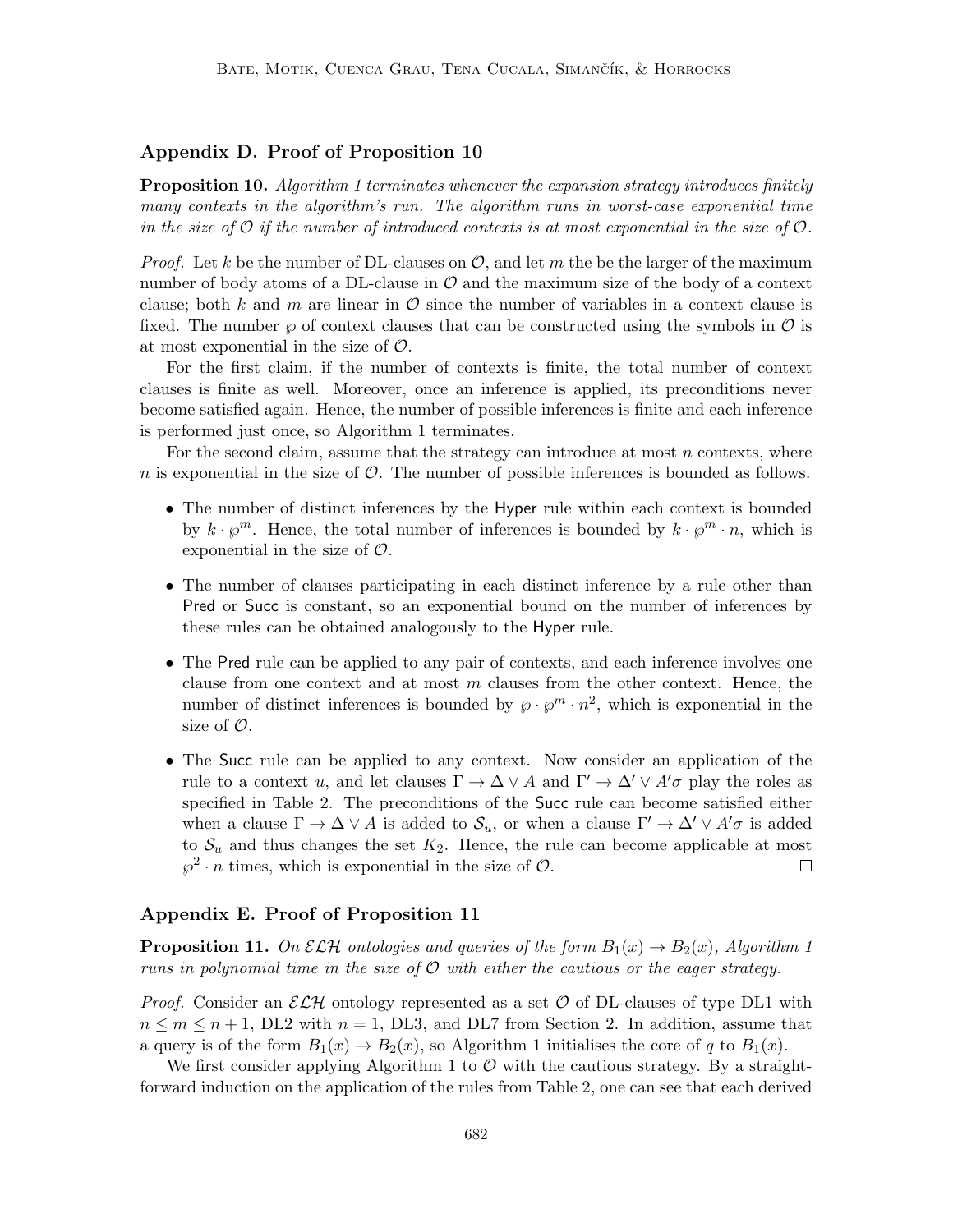context clause is of the form  $(134)$ – $(139)$ .

$$
\top \to \bot \tag{134}
$$

$$
\top \to B(x) \tag{135}
$$

$$
\top \to S(x, f(x)) \tag{136}
$$

$$
\top \to B(f(x))\tag{137}
$$

$$
S(y, x) \to B(y) \tag{138}
$$

$$
S(y, x) \to S'(y, x) \tag{139}
$$

Moreover, the cautions strategy introduces at most one context with the core of the form  $B(x)$  for each atomic concept B. Since the number of atomic concepts and roles is linear in the size of  $\mathcal O$  and the inference rules can be applied in polynomial time, the algorithm runs in polynomial time.

We next consider applying Algorithm 1 to  $\mathcal O$  with the eager strategy. Again, by a straightforward induction on the application of the rules from Table 2, one can see that each derived context clause is of the form (134)–(141).

$$
\top \to S(y, x) \tag{140}
$$

$$
\top \to B(y) \tag{141}
$$

Moreover, the cautious strategy introduces at most one context with the core of the form  $B(x)$ ,  $S(y, x)$ , or  $B(x) \wedge S(y, x)$ . Again, the algorithm clearly runs in polynomial time.  $\square$ 

## Appendix F. Proof of Proposition 12

**Proposition 12.** If the ontology is in  $\mathcal{EL}$ , the context structure is initialised by a context  $v_B$  with core<sub>ve</sub> = { $B(x)$ } for each atomic concept B, the Hyper rule is applied eagerly, and the cautious strategy is used, then numbers of inferences in step A3 of Algorithm 1 and of the calculus by Baader et al. (2005) are in a linear relationship.

*Proof.* Consider an  $\mathcal{EL}$  ontology represented as a set  $\mathcal O$  of DL-clauses of type DL1 with  $n \leq m \leq n+1$ , DL2 with  $n=1$  and DL3. Note that each function symbol f occurs in exactly one pair of DL-clauses of type DL2; we say that f belongs to the atomic role  $S$  from the corresponding DL-clause of type DL2. For simplicity, we slightly abuse the notation and use  $\mathcal O$  to also denote the ontology written in the description logic syntax.

The algorithm by Baader et al. (2005) computes a mapping S that associates each atomic concept B with a set  $S(B)$  of consisting of atomic concepts and  $\perp$ , and a mapping R that associates each role S with a set  $R(S)$  of pairs of atomic concepts. Mapping S is initialised by setting  $S(B) = \{B\}$ , and then the inference rules summarised in Table 3 are applied (since the ontology is in  $\mathcal{EL}$ , rules CR6–CR11 are never applicable). This procedure ensures that  $\mathcal{O} \models B \sqsubseteq B'$  holds for all B and  $B' \in S(B)$ .

We now show that each application of rules CR1–CR5 corresponds to at most three applications of the inference rules from Table 2. To this end, we show that there is the following correspondence between mappings S and R and the context structure for all atomic concepts  $B_1$  and  $B_2$  and each atomic role S: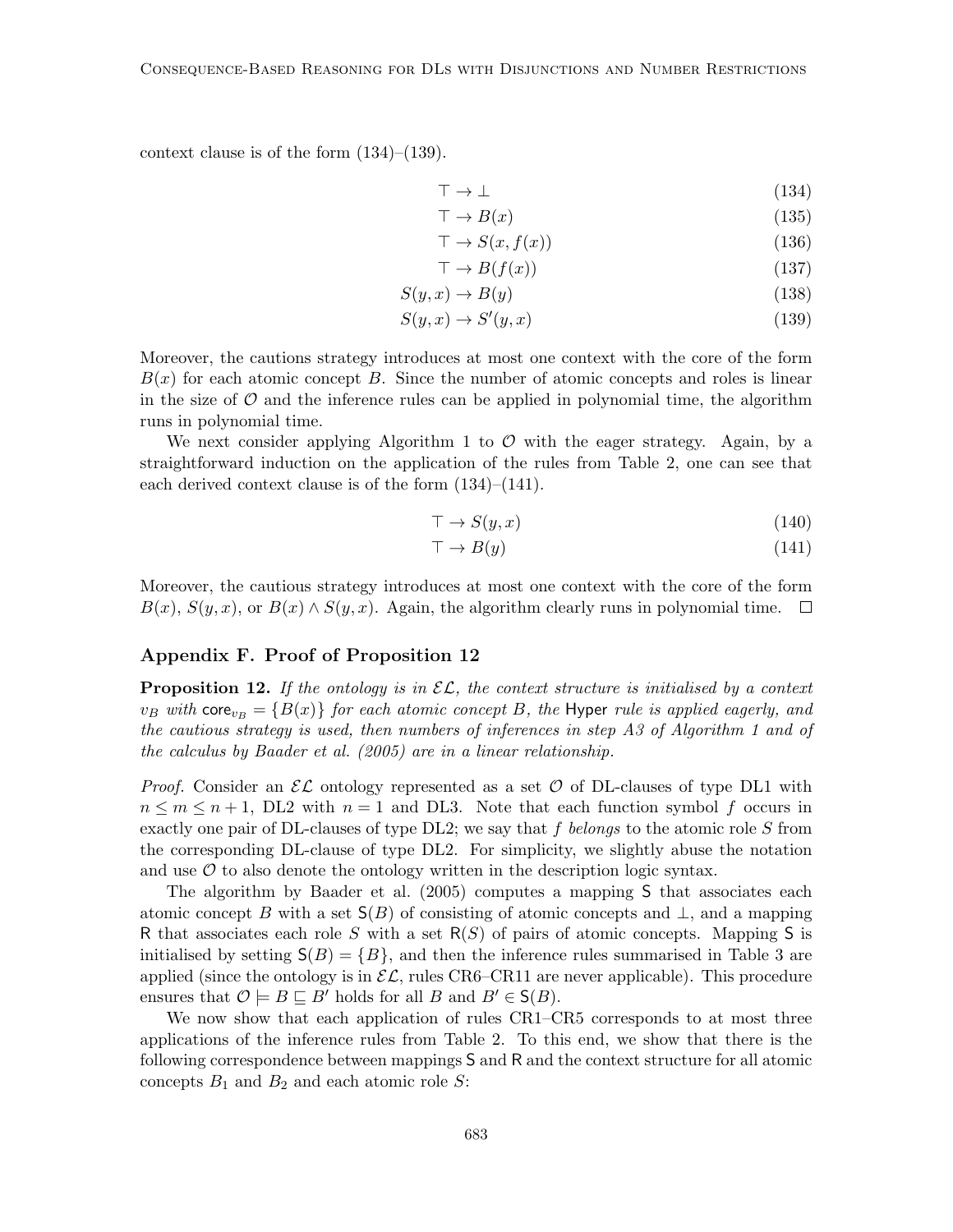CR1  $\begin{array}{|l|}\n\hline\n\text{IF} & B_1 \in \mathsf{S}(B), B_1 \sqsubseteq B_2 \in \mathcal{O}, \text{ and } B_2 \notin \mathsf{S}(B),\n\hline\n\end{array}$ then add  $B_2$  to  $\mathsf{S}(B)$ .  $\overline{\text{CR2}}$  If  $\{B_1, B_2\} \subseteq S(B), B_1 \sqcap B_2 \sqsubseteq B_3 \in \mathcal{O}$ , and  $B_3 \notin S(B)$ , then add  $B_3$  to  $\mathsf{S}(B)$ . CR3 If  $B_1 \in S(B), B_1 \sqsubseteq \exists S.B_2 \in \mathcal{O}$ , and  $\langle B, B_2 \rangle \notin R(S)$ , then add  $\langle B, B_2 \rangle$  to R(S).  $CR4$  If  $\langle B_1, B_2 \rangle \in R(S), B_3 \in S(B_2), \exists S.B_3 \sqsubseteq B_4 \in \mathcal{O}, \text{ and } B_4 \notin S(B_1)$ then add  $B_4$  to  $S(B_1)$ . CR5 If  $\langle B_1, B_2 \rangle \in R(S), \perp \in S(B_2), \text{ and } \perp \notin S(B_1)$ 

Table 3: Rules of the  $\mathcal{EL}$  Calculus by Baader et al. (2005)

•  $B_2 \in \mathsf{S}(B_1)$  implies  $\top \to B_2(x) \in \mathcal{S}_{v_{B_1}}$ ,

then add  $\perp$  to  $S(B_1)$ .

- $\bot \in \mathsf{S}(B_1)$  implies  $\top \to \bot \in \mathcal{S}_{v_{B_1}}$ , and
- $\langle B_1, B_2 \rangle \in \mathsf{R}(S)$  implies  $\{ \top \to S(x, f(x)), \top \to B_2(f(x)) \} \subseteq \mathcal{S}_{v_{B_1}}, \langle v_{B_1}, v_{B_2}, f \rangle \in \mathcal{E},$ and  $S(y, x) \to S(y, x) \in Sv_{B_2}$  for some function symbol f that S belongs to.

We prove the claim by induction on the application of the rules CR1–CR5. The context structure initialisation ensures that these properties hold for the induction base. For the induction step, we consider all possible applications of the rules CR1–CR5 shown in Table 3.

- An application of the rule CR1 or CR2 corresponds straightforwardly to an application of the Hyper rule.
- Consider an application of the rule CR3. Then, the Hyper rule adds  $\top \rightarrow S(x, f(x))$ and  $\top \to B_2(x, f(x))$  for  $S_{v_{B_1}}$  for f the function symbol from the corresponding DLclauses of type DL2; since the Hyper rule is applied eagerly, both clauses are derived before the Succ rule is applied. Since the cautious strategy is used, the Succ rule next introduces  $\langle v_{B_1}, v_{B_2}, f \rangle \in \mathcal{E}$ , and it adds  $S(y, x) \to S(y, x)$  to  $\mathcal{S}_{v_{B_2}}$ .
- Consider an application of the rule CR4. Then we have  $\top \to S(x, f(x)) \in S_{v_{B_1}}$ ,  $\langle v_{B_1}, v_{B_2}, f \rangle \in \mathcal{E}$ , and  $\{S(y, x) \to S(y, x), \top \to B_3(x)\} \subseteq \mathcal{S}_{v_{B_2}}$  for some function symbol f by the induction assumption, so the Hyper rule adds  $S(y, x) \to B_4(y)$  to  $S_{v_{B_2}}$ , and then the Pred rule adds  $\top \rightarrow B_4(x)$  to  $\mathcal{S}_{v_{B_1}}$ .
- Consider an application of the rule CR5. The induction assumption then ensures that  $\top \to S(x, f(x)) \in \mathcal{S}_{v_{B_1}}, \langle v_{B_1}, v_{B_2}, f \rangle \in \mathcal{E}, \text{ and } \top \to \bot \in \mathcal{S}_{v_{B_2}} \text{ hold for some function}$ symbol f. Thus, the Pred rule adds  $\top \rightarrow \bot$  to  $\mathcal{S}_{v_{B_1}}$ , as required.

Conversely, we show that, in each sequence of inferences of the rules from Table 2, we can group the inferences so that each group contains at most three inferences and corresponds to one application of a rule CR1–CR5. To this end, we also show that there is the following correspondence between the context structure and the mappings S and R for all atomic concepts  $B_1$  and  $B_2$  and each atomic role S: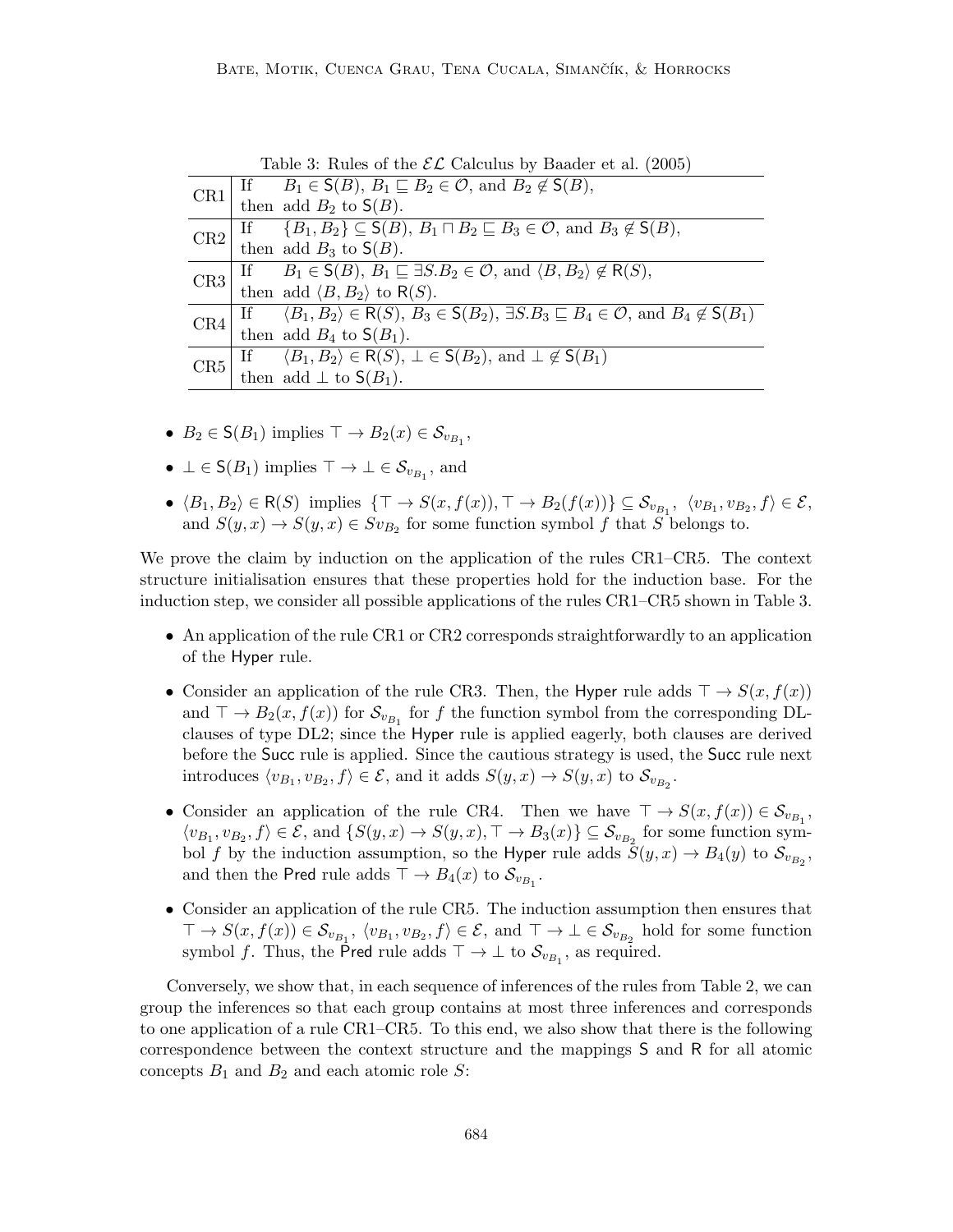- all context clauses derived by the rules from Table 2 are of the form  $(134)$ – $(138)$ , or of the form (139) with  $S = S'$ ,
- $S(y, x) \to S(y, x) \in S_{v_{B_1}}$  or  $S(y, x) \to B_2(y) \in S_{v_{B_1}}$  implies that there exist a context  $v_{B_3}$  and function symbol f such that  $\top \to S(x, f(x)) \in S_{v_{B_3}}$  and  $\langle v_{B_3}, v_{B_1}, f \rangle \in \mathcal{E}$ ,
- $\top \to B_2(x) \in \mathcal{S}_{v_{B_1}}$  implies  $B_2 \in \mathsf{S}(B_1)$ , and
- $\langle v_{B_1}, v_{B_2}, f \rangle \in \mathcal{E}$  implies  $\langle B_1, B_2 \rangle \in R(S)$  for S the role that f belongs to.

The proof is by induction on the application of the rules from Table 2. The context structure initialisation ensures that these properties hold for the induction base. For the induction step, we consider all possible applications of the rules Table 2.

- An application of the Hyper rule to a DL-clause of type DL1 corresponds straightforwardly to an application of the rule CR1 or CR2.
- The Hyper rule can be applied to DL-clauses  $B_1(x) \to S(x, f(x))$  or  $B_1(x) \to B_2(f(x))$ of type DL2 to a context clause  $\top \to B_1(x) \in \mathcal{S}_{v_B}$ . The Hyper rule is applied eagerly, so both  $\top \to S(x, f(x))$  and  $\top \to B_2(f(x))$  are derived in  $\mathcal{S}_{v_B}$ . Next, since the cautious strategy is used, the Succ rule ensures  $\langle v_B, v_{B_2}, f \rangle \in \mathcal{E}$  and  $S(y, x) \to S(y, x) \in \mathcal{S}_{v_{B_2}}$ . The induction assumption then ensures  $B_1 \in S(B)$ , so these inferences correspond to an application of the rule CR3 that adds  $\langle B, B_2 \rangle$  to R(S).
- The Hyper rule can be applied to a DL-clause  $S(z_1, x) \wedge B_3(x) \rightarrow B_4(y)$  of type DL3 to context clauses  $\{S(y, x) \to S(y, x), \top \to B_3(x)\} \subseteq \mathcal{S}_{v_{B_2}}$ . The induction assumption ensures that there exists a context  $B_1$  such that  $\top \to S(x, f(x)) \in S_{v_{B_1}}$  and  $\langle v_{B_1}, v_{B_2}, f \rangle \in \mathcal{E}$ , so the Pred rule derives  $\top \to B_4(x) \in \mathcal{S}_{v_{B_1}}$ . The induction assumption then eusre  $\langle B_1, B_2 \rangle \in R(S)$  and  $B_3 \in S(B_2)$ , so these inferences correspond to an application of the rule CR4 that adds  $B_4$  to  $\mathsf{S}(B_1)$ .
- The Pred can be applied to a context clause  $\top \to \bot \in \mathcal{S}_{v_{B_2}}$  and  $\langle v_{B_1}, v_{B_2}, f \rangle \in \mathcal{E}$ . The induction assumption ensures  $\langle B_1, B_2 \rangle \in R(S)$  and  $\bot \in \mathsf{S}(B_2)$ , so this inference corresponds to an application of the rule CR5 that adds  $\perp$  to  $S(B_1)$ .

One can verify that the Hyper, Succ, and Pred rules can be applied only as specified above, and the Core, Eq, Ineq, and Factor rules are never applicable, which implies our claim.  $\Box$ 

## References

- Armas Romero, A., Cuenca Grau, B., & Horrocks, I. (2012). MORe: Modular Combination of OWL Reasoners for Ontology Classification. In Cudré-Mauroux, P., Heflin, J., Sirin, E., Tudorache, T., Euzenat, J., Hauswirth, M., Parreira, J. X., Hendler, J., Schreiber, G., Bernstein, A., & Blomqvist, E. (Eds.), Proc. of the 11th Int. Semantic Web Conference (ISWC 2012), Vol. 7649 of LNCS, pp. 1–16, Boston, MA, USA. Springer.
- Baader, F., Brandt, S., & Lutz, C. (2005). Pushing the  $\mathcal{EL}$  Envelope. In Kaelbling, L. P., & Saffiotti, A. (Eds.), *Proc. of the 19th Int. Joint Conference on Artificial Intelligence*  $(IJCAI 2005)$ , pp. 364–369, Edinburgh, UK. Morgan Kaufmann Publishers.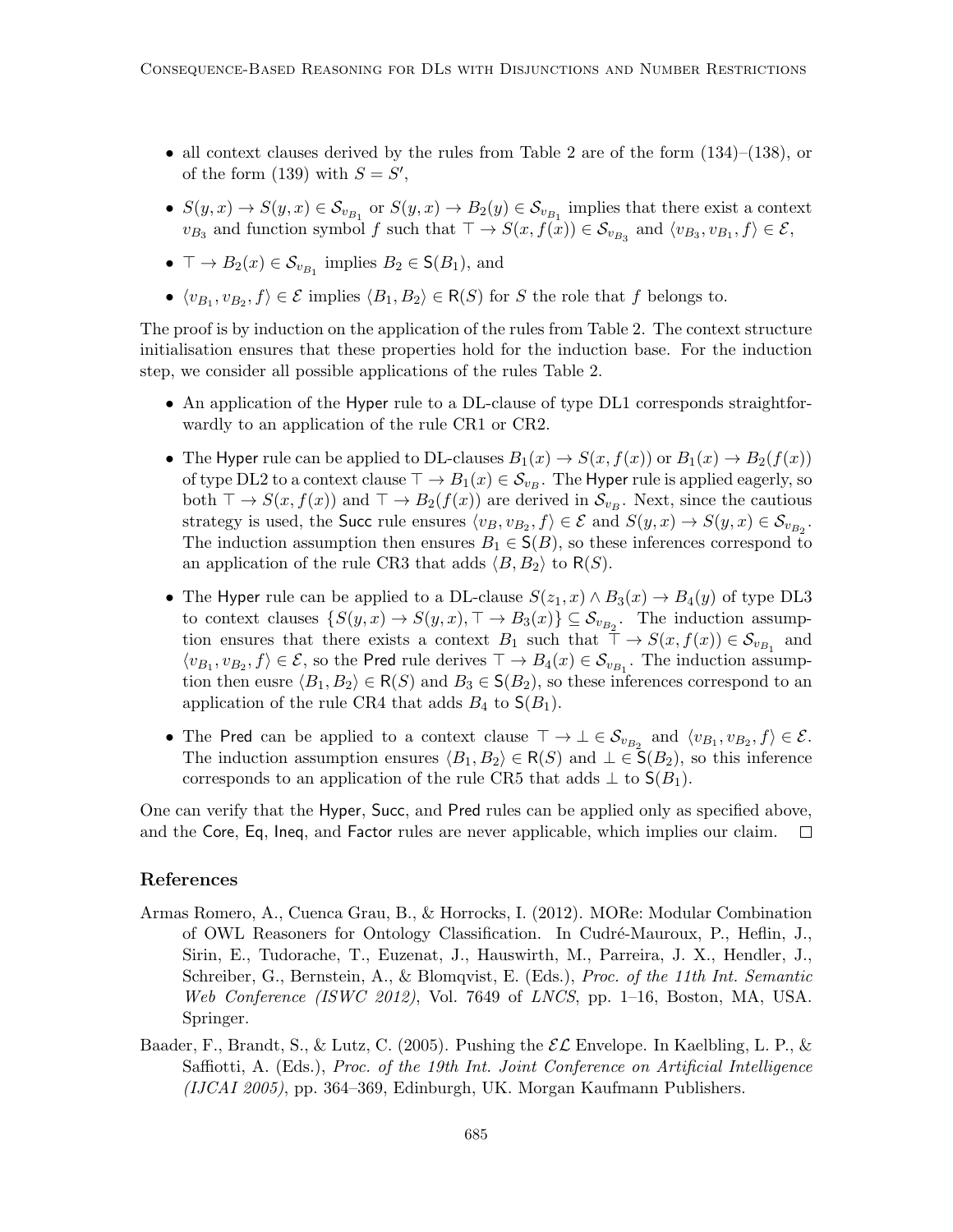- Baader, F., Calvanese, D., McGuinness, D., Nardi, D., & Patel-Schneider, P. F. (Eds.). (2003). The Description Logic Handbook: Theory, Implementation and Applications. Cambridge University Press.
- Baader, F., & Nipkow, T. (1998). Term Rewriting and All That. Cambridge University Press.
- Baader, F., & Sattler, U. (2001). An Overview of Tableau Algorithms for Description Logics. Studia Logica, 69, 5–40.
- Baader, F., Lutz, C., & Suntisrivaraporn, B. (2006). Efficient Reasoning in  $\mathcal{EL}^+$ . In Parsia, B., Sattler, U., & Toman, D. (Eds.), Proc. of the 19th Int. Workshop on Description Logics (DL 2006), Vol. 189 of CEUR Workshop Proceedings, Windermere, UK.
- Bachmair, L., & Ganzinger, H. (1998). Equational Reasoning in Saturation-Based Theorem Proving. In Bibel, W., & Schmidt, P. (Eds.), Automated Deduction—A Basis for Applications, Vol. I, pp. 353–397. Kluwer.
- Bachmair, L., & Ganzinger, H. (2001). Resolution Theorem Proving. In Robinson, A., & Voronkov, A. (Eds.), Handbook of Automated Reasoning, Vol. I, chap. 2, pp. 19–99. Elsevier Science.
- Bate, A., Motik, B., Cuenca Grau, B., Simančík, F., & Horrocks, I. (2016). Extending Consequence-Based Reasoning to SRIQ. In Baral, C., Delgrande, J. P., & Wolter, F. (Eds.), Proc. of the 15th Int. Conf. on the Principles of Knowledge Representation and Reasoning (KR 2016), pp. 187–196, Cape Town, South Africa.
- Baumgartner, P., Furbach, U., & Niemelä, I. (1996). Hyper Tableaux. In Proc. of the European Workshop on Logics in Artificial Intelligence (JELIA '96), No. 1126 in LNAI, pp.  $1-17$ , Évora, Portugal. Springer.
- de Nivelle, H., Schmidt, R. A., & Hustadt, U. (2000). Resolution-Based Methods for Modal Logics. Logic Journal of the IGPL,  $8(3)$ ,  $265-292$ .
- Demri, S., & de Nivelle, H. (2005). Deciding Regular Grammar Logics with Converse Through First-Order Logic. Journal of Logic, Language and Information, 14 (3), 289– 329.
- Ganzinger, H., & de Nivelle, H. (1999). A Superposition Decision Procedure for the Guarded Fragment with Equality. In Proc. of the 14th IEEE Symposium on Logic in Computer Science (LICS '99), pp. 295–305, Trento, Italy. IEEE Computer Society.
- Georgieva, L., Hustadt, U., & Schmidt, R. A. (2003). Hyperresolution for Guarded Formulae. Journal of Symbolic Computation, 36 (1–2), 163–192.
- Glimm, B., Horrocks, I., Motik, B., Shearer, R., & Stoilos, G. (2012). A Novel Approach to Ontology Classification. Journal of Web Semantics: Science, Services and Agents on the World Wide Web, 14, 84–101.
- Glimm, B., Horrocks, I., Motik, B., Stoilos, G., & Wang, Z. (2014). HermiT: An OWL 2 Reasoner. Journal of Automated Reasoning, 53 (3), 245–269.
- Goré, R., & Nguyen, L. A. (2013). ExpTime Tableaux for  $\mathcal{ALC}$  Using Sound Global Caching. Journal of Automated Reasoning,  $50(4)$ ,  $355-381$ .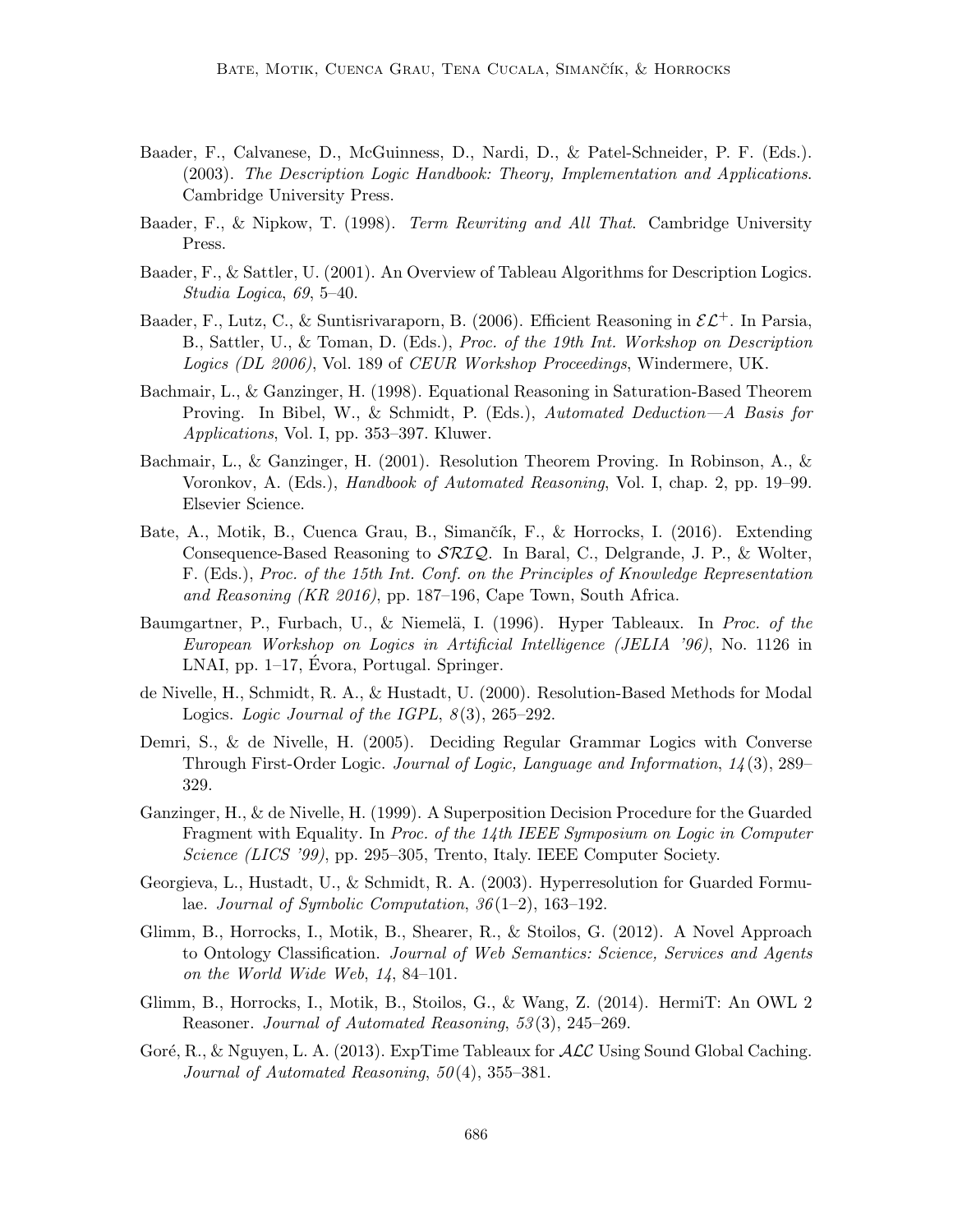- Goré, R., & Nguyen, L. A. (2007). EXPTIME Tableaux with Global Caching for Description Logics with Transitive Roles, Inverse Roles and Role Hierarchies. In Olivetti, N. (Ed.), Proc. of the 16th Int. Conf. on Automated Reasoning with Tableaux and Related Methods (TABLEAUX 2007), Vol. 4548 of LNCS, pp. 133–148, Aix en Provence, France. Springer.
- Graf, P. (1996). *Term Indexing*, Vol. 1053 of *LNCS*. Springer.
- Green, C. (1969). Theorem proving by resolution as a basis for question-answering systems. In Meltzer, B., & Michie, D. (Eds.), Proc. of the 4th Annual Machine Intelligence Workshop, pp. 183–208. Edinburgh University Press.
- Haarslev, V., Timmann, M., & Möller, R. (2001). Combining Tableaux and Algebraic Methods for Reasoning with Qualified Number Restrictions. In Goble, C., Möller, R., & Patel-Schneider, P. F. (Eds.), Proc. of the 2001 Int. Workshop on Description Logics (DL 2001), Vol. 49 of CEUR Workshop Proceedings, Stanford, CA, USA.
- Haarslev, V., Hidde, K., Möller, R., & Wessel, M. (2012). The RacerPro knowledge representation and reasoning system. Semantic Web,  $3(3)$ , 267–277.
- Horridge, M., & Bechhofer, S. (2011). The OWL API: A Java API for OWL ontologies. Semantic Web,  $2(1)$ , 11–21.
- Horrocks, I., & Sattler, U. (2004). Decidability of  $\mathcal{SHIQ}$  with complex role inclusion axioms. Artificial Intelligence,  $160(1-2)$ , 79-104.
- Hustadt, U., & Schmidt, R. A. (1999). Issues of Decidability for Description Logics in the Framework of Resolution. In Caferra, R., & Salzer, G. (Eds.), Selected Papers from Automated Deduction in Classical and Non-Classical Logics, Vol. 1761 of LNAI, pp. 191–205. Springer.
- Hustadt, U., Motik, B., & Sattler, U. (2007). Reasoning in Description Logics by a Reduction to Disjunctive Datalog. Journal of Automated Reasoning, 39 (3), 351–384.
- Hustadt, U., Motik, B., & Sattler, U. (2008). Deciding Expressive Description Logics in the Framework of Resolution. *Information* & Computation, 206(5), 579–601.
- Hustadt, U., & Schmidt, R. A. (2002). Using Resolution for Testing Modal Satisfiability and Building Models. Journal of Automated Reasoning, 28 (2), 205–232.
- Karahroodi, N. Z., & Haarslev, V. (2017). A Consequence-based Algebraic Calculus for  $\mathcal{SHOQ}$ . In Artale, A., Glimm, B., & Kontchakov, R. (Eds.), *Proc. of the 30th Int.* Workshop on Description Logics (DL 2017), Vol. 1879 of CEUR Workshop Proceedings, Montpellier, France.
- Kazakov, Y. (2008).  $\mathcal{R}IQ$  and  $\mathcal{SROLQ}$  are Harder than  $\mathcal{SHOLQ}$ . In Brewka, G., & Lang, J. (Eds.), Proc. of the 11th Int. Joint Conf. on Principles of Knowledge Representation and Reasoning (KR 2008), pp. 274–284, Sydney, NSW, Australia. AAAI Press.
- Kazakov, Y. (2009). Consequence-Driven Reasoning for Horn  $\mathcal{SHIO}$  Ontologies. In Boutilier, C. (Ed.), Proc. of the 21st Int. Joint Conf. on Artificial Intelligence (IJCAI 2009), pp. 2040–2045, Pasadena, CA, USA.
- Kazakov, Y., & Klinov, P. (2014). Bridging the Gap between Tableau and Consequence-Based Reasoning. In Bienvenu, M., Ortiz, M., Rosati, R., & Simkus, M. (Eds.), Proc.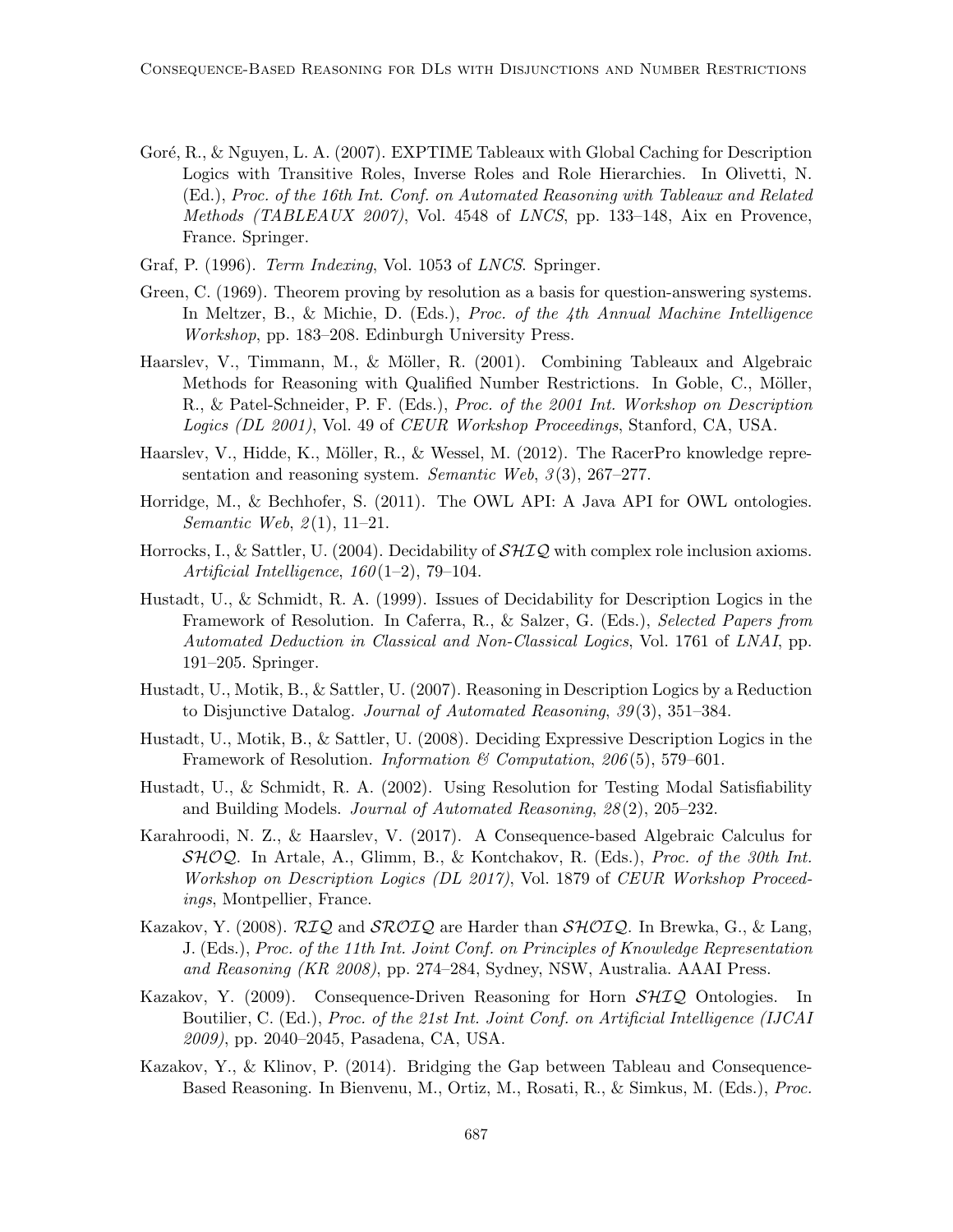of the 27th Int. Workshop on Description Logics (DL 2014), Vol. 1193 of CEUR Workshop Proceedings, pp. 579–590, Vienna, Austria.

- Kazakov, Y., Krötzsch, M., & Simančík, F. (2011). Concurrent Classification of  $\mathcal{EL}$  Ontologies. In Aroyo, L., Welty, C., Alani, H., Taylor, J., Bernstein, A., Kagal, L., Noy, N. F., & Blomqvist, E. (Eds.), Proc. of the 10th Int. Semantic Web Conference (ISWC 2011), Vol. 7031, pp. 305–320, Bonn, Germany. Springer.
- Kazakov, Y., Krötzsch, M., & Simančík, F. (2014). The Incredible ELK: From Polynomial Procedures to Efficient Reasoning with  $\mathcal{EL}$  Ontologies. Journal of Automated *Reasoning*,  $53(1)$ ,  $1-61$ .
- Knublauch, H., Fergerson, R. W., Nov, N. F.,  $\&$  Musen, M. A. (2004). The Protégé OWL Plugin: An Open Development Environment for Semantic Web Applications. In McIlraith, S. A., Plexousakis, D., & van Harmelen, F. (Eds.), Proc. of the 3rd Int. Semantic Web Conference (ISWC 2004), Vol. 3298 of LNCS, pp. 229–243, Hiroshima, Japan. Springer.
- McCune, W., & Wos, L. (1997). Otter—The CADE-13 Competition Incarnations. Journal of Automated Reasoning,  $18(2)$ ,  $211-220$ .
- Mendez, J. (2012). jcel: A Modular Rule-based Reasoner. In Horrocks, I., Yatskevich, M., & Jiménez-Ruiz, E. (Eds.), Proc. of the 1st Int. Workshop on OWL Reasoner Evaluation (ORE-2012), Vol. 858 of CEUR Workshop Proceedings, Manchester, UK.
- Metke-Jimenez, A., & Lawley, M. (2013). Snorocket 2.0: Concrete Domains and Concurrent Classification. In Bail, S., Glimm, B., Gonçalves, R. S., Jiménez-Ruiz, E., Kazakov, Y., Matentzoglu, N., & Parsia, B. (Eds.), Proc. of the 2nd Int. Workshop on OWL Reasoner Evaluation (ORE-2013), Vol. 1015 of CEUR Workshop Proceedings, pp. 32–38, Ulm, Germany.
- Motik, B., Shearer, R., & Horrocks, I. (2009). Hypertableau Reasoning for Description Logics. Journal of Artificial Intelligence Research, 36, 165–228.
- Nguyen, L. A. (2013). A Tableau Method with Optimal Complexity for Deciding the Description Logic SHIQ. In Nguyen, N. T., Do, T. V., & Thi, H. A. L. (Eds.), Advanced Computational Methods for Knowledge Engineering, Vol. 479 of SCI, pp. 331–342. Springer.
- Nguyen, L. A. (2014). ExpTime tableaux with global state caching for the description logic SHIO. Neurocomputing, 146, 249–263.
- Nguyen, L. A., & Golińska-Pilarek, J. (2014). An ExpTime Tableau Method for Dealing with Nominals and Qualified Number Restrictions in Deciding the Description Logic SHOQ. Fundamenta Informaticae, 135 (4), 433–449.
- Nieuwenhuis, R., & Rubio, A. (1995). Theorem Proving with Ordering and Equality Constrained Clauses. Journal of Symbolic Computation, 19(4), 312–351.
- Nieuwenhuis, R., & Rubio, A. (2001). Paramodulation-Based Theorem Proving. In Robinson, A., & Voronkov, A. (Eds.), Handbook of Automated Reasoning, Vol. I, chap. 7, pp. 371–443. Elsevier Science.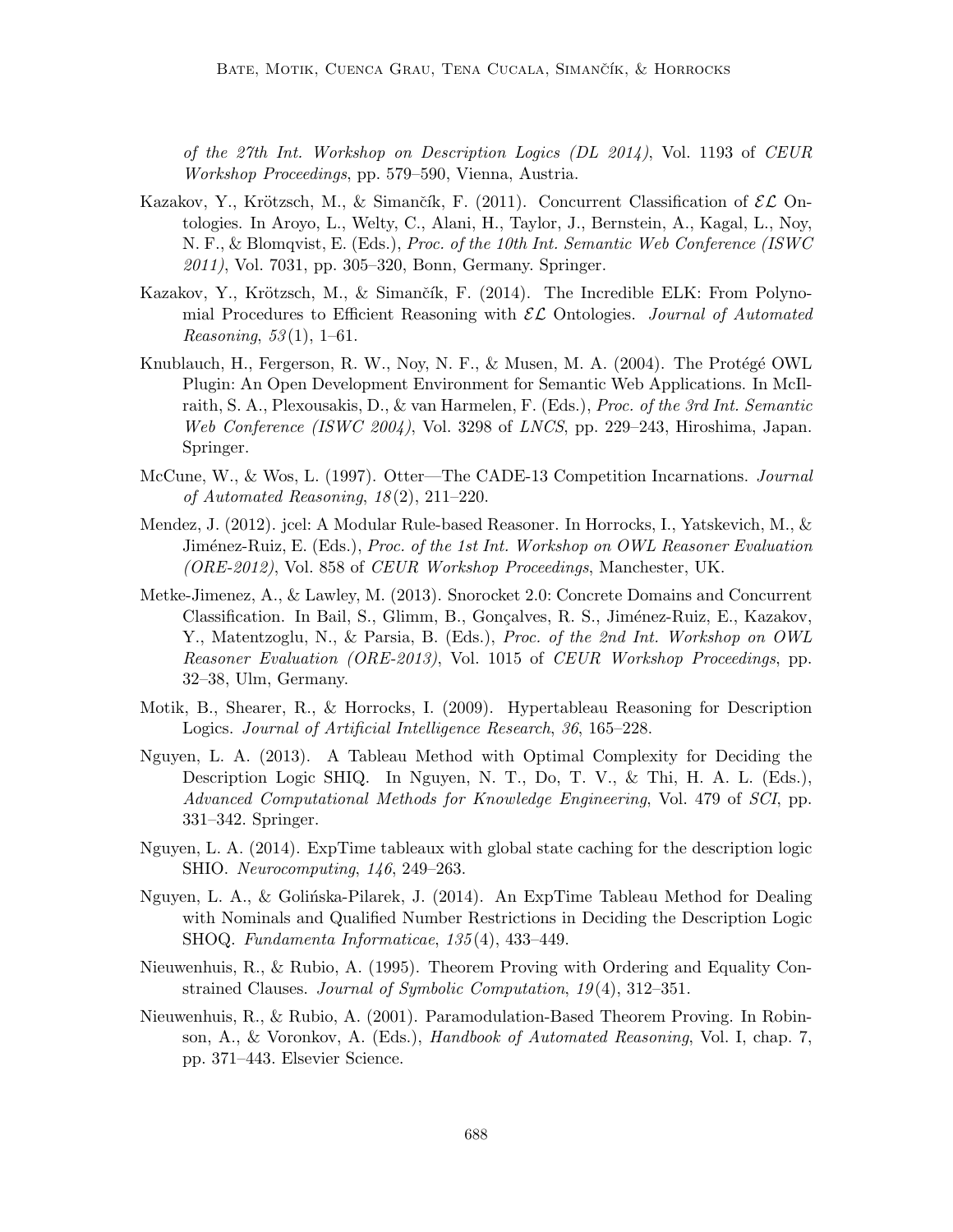- Nonnengart, A., & Weidenbach, C. (2001). Computing Small Clause Normal Forms. In Robinson, A., & Voronkov, A. (Eds.), Handbook of Automated Reasoning, Vol. I, chap. 6, pp. 335–367. Elsevier Science.
- Ramakrishnan, I. V., Sekar, R., & Voronkov, A. (2001). Term Indexing. In Robinson, A., & Voronkov, A. (Eds.), Handbook of Automated Reasoning, Vol. II, chap. 26, pp. 1853–1964. Elsevier Science.
- Riazanov, A., & Voronkov, A. (2002). The design and implementation of VAMPIRE. AI *Communications,*  $15(2-3)$ ,  $91-110$ .
- Riazanov, A., & Voronkov, A. (2003). Limited resource strategy in resolution theorem proving. Journal of Symbolic Computation, 36 (1-2), 101–115.
- Sattler, U., & Vardi, M. Y. (2001). The Hybrid  $\mu$ -Calculus. In Goré, R., Leitsch, A., & Nipkow, T. (Eds.), Proc. of the 1st Int. Joint Conf. on Automated Reasoning (IJCAR  $2001$ , Vol. 2083 of *LNCS*, pp. 76–91, Siena, Italy. Springer.
- Schmidt, R. A., & Hustadt, U. (2007). The Axiomatic Translation Principle for Modal Logic. ACM Transactions on Computational Logic,  $8(4)$ .
- Schmidt, R. A., & Hustadt, U. (2013). First-Order Resolution Methods for Modal Logics. In Voronkov, A., & Weidenbach, C. (Eds.), Programming Logics—Essays in Memory of Harald Ganzinger, Vol. 7797 of LNCS, pp. 345–391. Springer.
- Schulz, S. (2002). E—A Brainiac Theorem Prover. AI Communications,  $15(2-3)$ , 111–126.
- Schulz, S. (2004). Simple and Efficient Clause Subsumption with Feature Vector Indexing. In Schulz, S., Sutcliffe, G., & Tammet, T. (Eds.), The IJCAR 2004 Workshop on Empirically Successful First Order Reasoning (ESFOR), Cork, Ireland.
- Schulz, S. (2013). System Description: E 1.8. In McMillan, K. L., Middeldorp, A., & Voronkov, A. (Eds.), Proc. of the 19th Int. Conf. on Logic for Programming, Artificial Intelligence, and Reasoning (LPAR-19), Vol. 8312 of LNCS, pp. 735–743, Stellenbosch, South Africa. Springer.
- Sertkaya, B. (2011). In the Search of Improvements to the  $\mathcal{EL}^+$  Classification Algorithm. In Rosati, R., Rudolph, S., & Zakharyaschev, M. (Eds.), Proc. of the 24th Int. Workshop on Description Logics (DL 2011), Vol. 745 of CEUR Workshop Proceedings, Barcelona, Spain.
- Simančík, F. (2012). Elimination of complex RIAs without automata. In Kazakov, Y., Lembo, D., & Wolter, F. (Eds.), Proc. of the 2012 Int. Workshop on Description Logics (DL 2012), Vol. 846 of CEUR Workshop Proceedings, Rome, Italy.
- Simančík, F., Motik, B., & Horrocks, I. (2014). Consequence-Based and Fixed-Parameter Tractable Reasoning in Description Logics. Artificial Intelligence, 209, 29–77.
- Simančík, F., Kazakov, Y., & Horrocks, I. (2011). Consequence-Based Reasoning beyond Horn Ontologies. In Walsh, T. (Ed.), Proc. of the 22nd Int. Joint Conf. on Artificial Intelligence (IJCAI 2011), pp. 1093–1098, Barcelona, Spain.
- Sirin, E., Parsia, B., Cuenca Grau, B., Kalyanpur, A., & Katz, Y. (2007). Pellet: A practical OWL-DL reasoner. Journal of Web Semantics, 5 (2), 51–53.